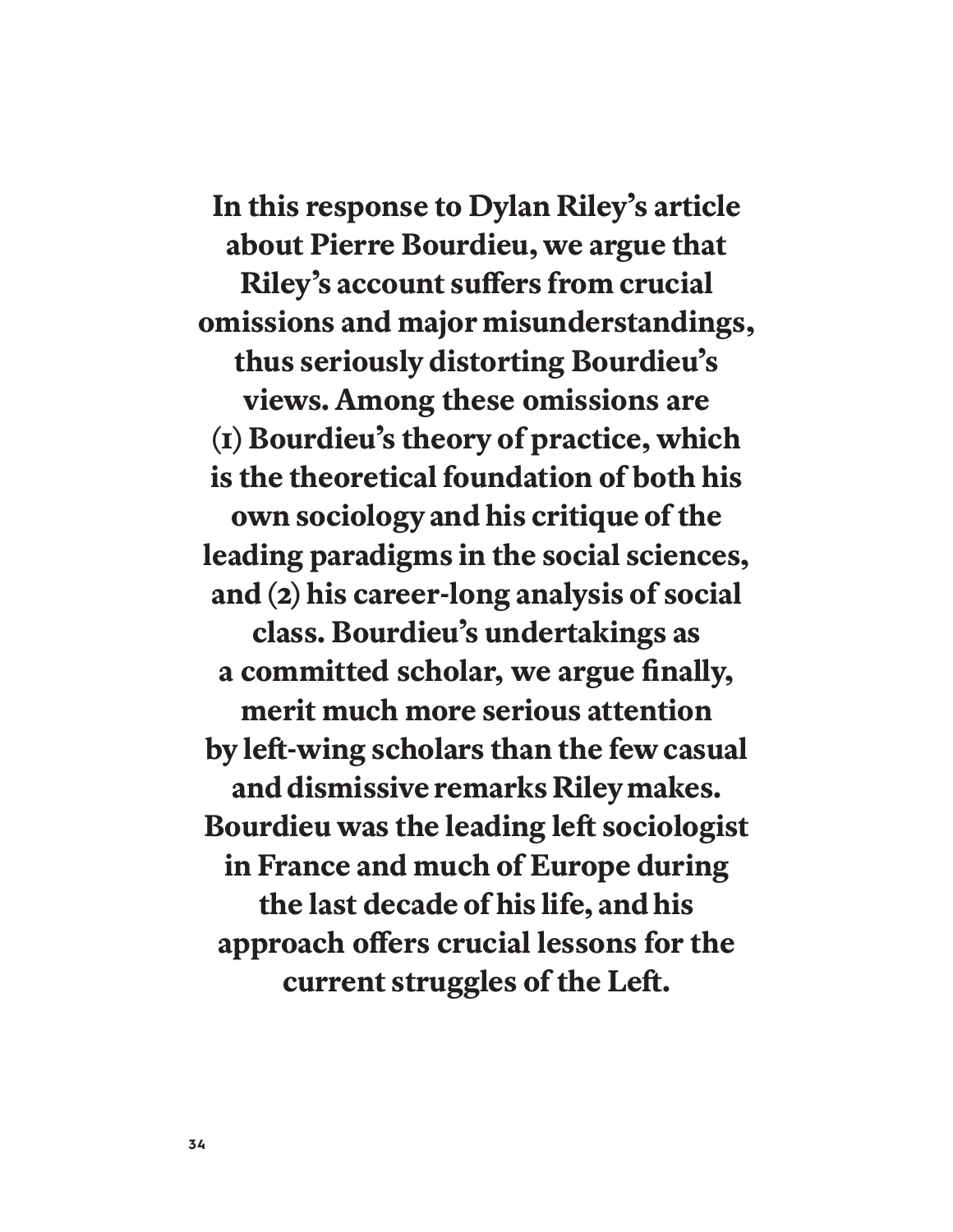# **A DEFENSE OF BOURDIEU**

# **JOHAN HEILBRON & GEORGE STEINMETZ**

**T he second issue of** *Catalyst* **contains a long article by Dylan Riley** on Pierre Bourdieu and the exceptional resonance of his work on Pierre Bourdieu and the exceptional resonance of his work in American and international social science. Riley doesn't beat around the bush: Bourdieu's sociology, he argues, ofers a lousy theory of social class. Its popularity in academia derives from the fact that it legitimizes academic privilege and explains academics' lack of any connection to popular movements. Bourdieu's theory resonates with self-help fads like yoga, gluten-free diets, exercise monitors, and the like. Riley concludes that Bourdieu's entire project is directed toward transforming sociologists' consciousness rather than transforming society.

Since we won't be beating around the bush either, we should start by observing that Riley's article is sloppy and riddled with mistakes, misspellings, and omissions. It is helpful neither for understanding contemporary capitalist societies, nor for the political reflection that the Left urgently needs. Riley distorts Bourdieu's work, ignores essential parts of it, and in the end regresses to comfortable slogans such as "truly radical critical theory," without providing any clue as to what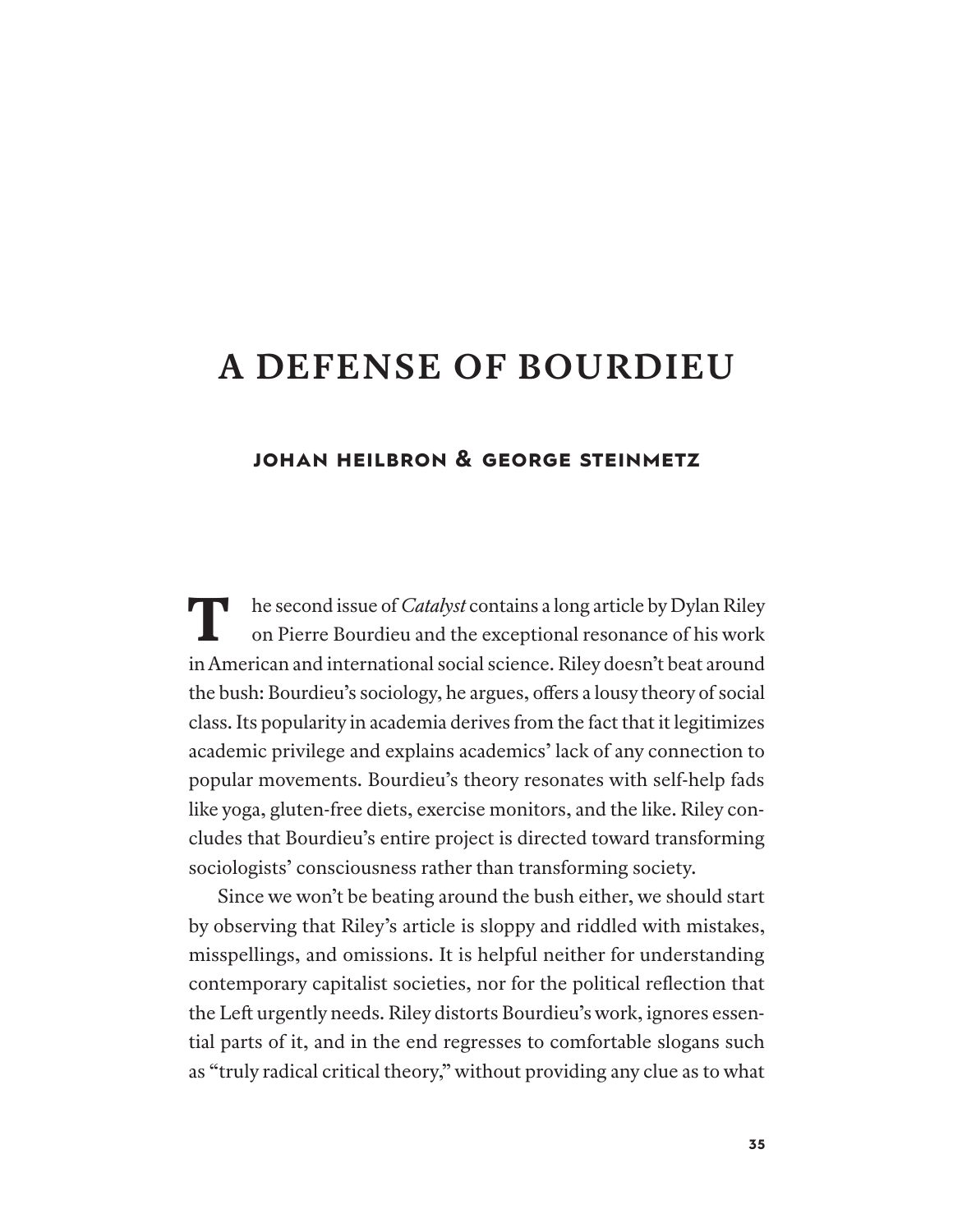### **CATALYST • VOL 2 • №1**

that might really mean. Riley calls on his reader to "face the facts," but as we will show, large swathes of his essay are fact free.

In this article we will first rebut the arguments in the opening part of Riley's article concerning Bourdieu's theory. In the second section we will turn to the concluding part of Riley's article, which attempts to explain the popularity of Bourdieu among sociologists by deploying a sort of sociology of sociologists. Here, Riley begins by noting the enormous popularity of Bourdieu's work globally and among his colleagues — whom he characterizes as "elite academics in the advanced capitalist countries." But this popularity has nothing to do with the perspicacity, generativeness, or originality of Bourdieu's thought. Riley argues instead that Bourdieu appeals to politically powerless social scientists because Bourdieu equates social change with self-transformation. Bourdieu also contributes to these social scientists' professional success. Riley's portrait of Bourdieu as an academic self-help theorist can now be mounted on the wall alongside the veritable gallery of wild denunciations of Bourdieu, ranging from slanderous accusations — Bourdieu as "intellectual terrorist" and anti-Semite<sup>2</sup> — to depictions of him as a mere leftist activist posing as a scholar.<sup>3</sup>

Our paper's main "policy" recommendation is that students should find someone else with whom to study Bourdieu. We will also ofer an alternative reading of the sociology of sociology. One benefit of the kind of "general theory of social change" that Riley advocates and mistakenly equates with explanatory social theory is professional success in US sociology. The enduring elision of explanatory social science with general, universal theories is more problematic and puzzling than the popularity of Bourdieu's reflexive, historicist, theoretical approach.

<sup>1</sup> Jeannine Verdès-Leroux, *Deconstructing Pierre Bourdieu: Against Sociological Terrorism from the Left* (New York: Algora, 2001).

<sup>2</sup> See Alain Badiou, *Reflections on Anti-Semitism* (London: Verso, 2013), discussing attacks on Bourdieu by Jean-Claude Milner along these lines.

<sup>3</sup> Didier Lapeyronnie, "Radical Academicism, or the Sociologist's Monologue: Who Are Radical Sociologists Talking with?" *Revue française de sociologie* 47, Supplement: An Annual English Selection (2006): 3–33.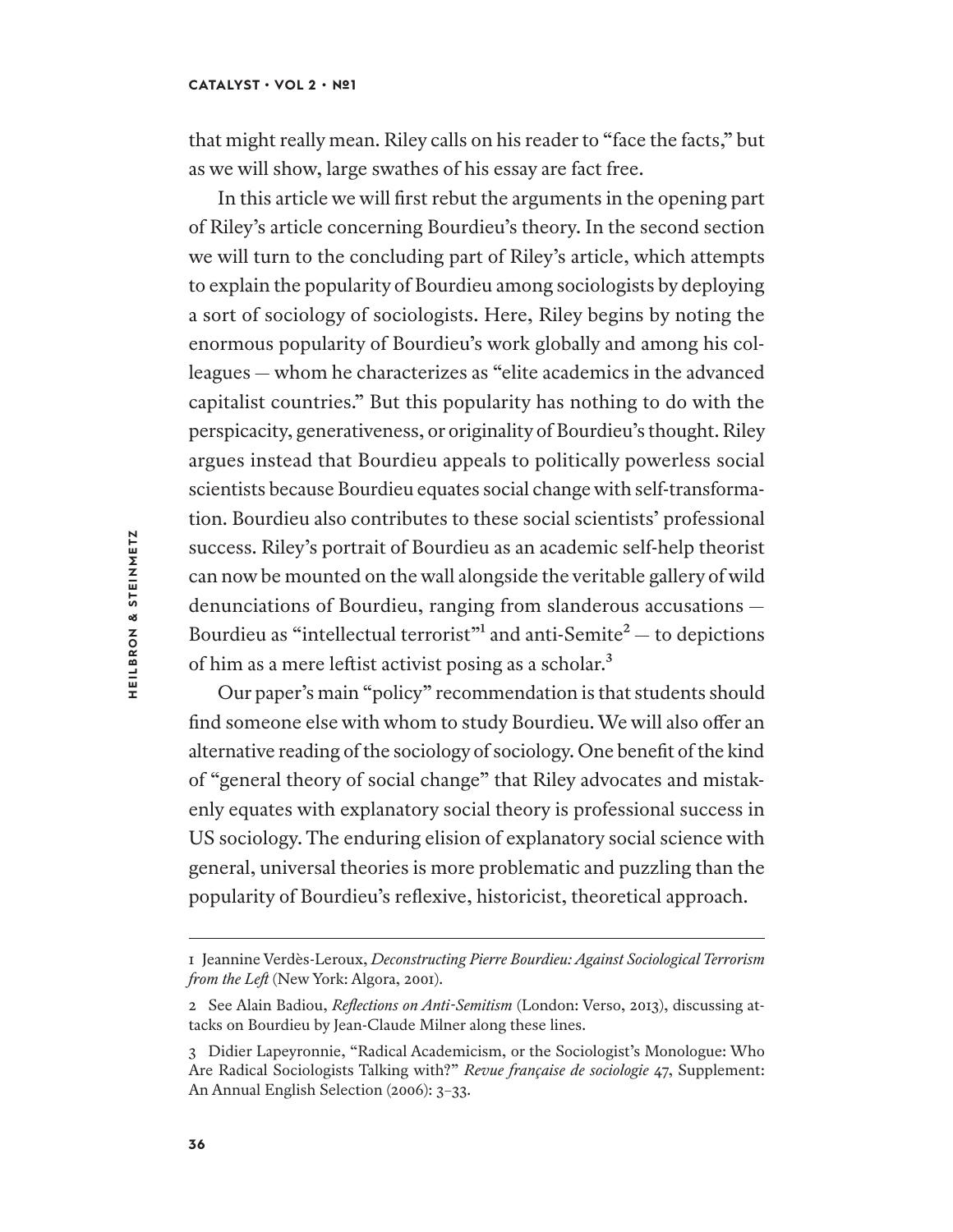Although we cannot possibly go into all the issues in this brief response, we will first signal some of the numerous mistakes and lacunae in Riley's article, briefly discuss a few fundamental questions of class theory and theories of social change, and then turn to the question of political commitment and public social science.

### **"SCHOLARSHIP"**

It is quite astonishing that an academic essay (with dozens of footnotes) by a tenured sociology professor about one of the best-known social scientists in the world contains so many inaccuracies and mistakes. In the few paragraphs recapitulating Bourdieu's career and work, Riley concedes that Bourdieu's early work on Algeria produced important publications, even "masterful" ones. But neither *Sociologie de l'Algérie* (1958) nor *Esquisse d'une théorie de la pratique* (1972) are "ethnographic studies." *Sociologie de l'Algérie* is a synthetic, sociological overview of the country and its populations, essentially based on Bourdieu's readings of the existing literature. It was published in an encyclopedic series of short books (*Que sais-je?*) and was intended to critically inform the French public about the country where the French were fighting a colonial war, but of which they knew very little. On the other hand, no one who knows Bourdieu's work or the secondary literature on French colonial Algeria will consider *Sociologie de l'Algérie* as one of Bourdieu's masterpieces. It has many of the qualities of an examination by a brilliant graduate of the French *Ecole Normale Supérieure* and is Bourdieu's first publication. There are genuine insights, but some of these are only included in the second edition of *Sociologie de l'Algérie*. Since Riley does not provide any reference for these books, it is unclear to which version he is referring. *Outline for a Theory of Practice*, to use the title of the English translation of the 1972 book, is no ethnographic study either, but a primarily theoretical book, although it is based on a variety of research endeavors Bourdieu had undertaken, including ethnographic ones. These books can only be labeled ethnographic if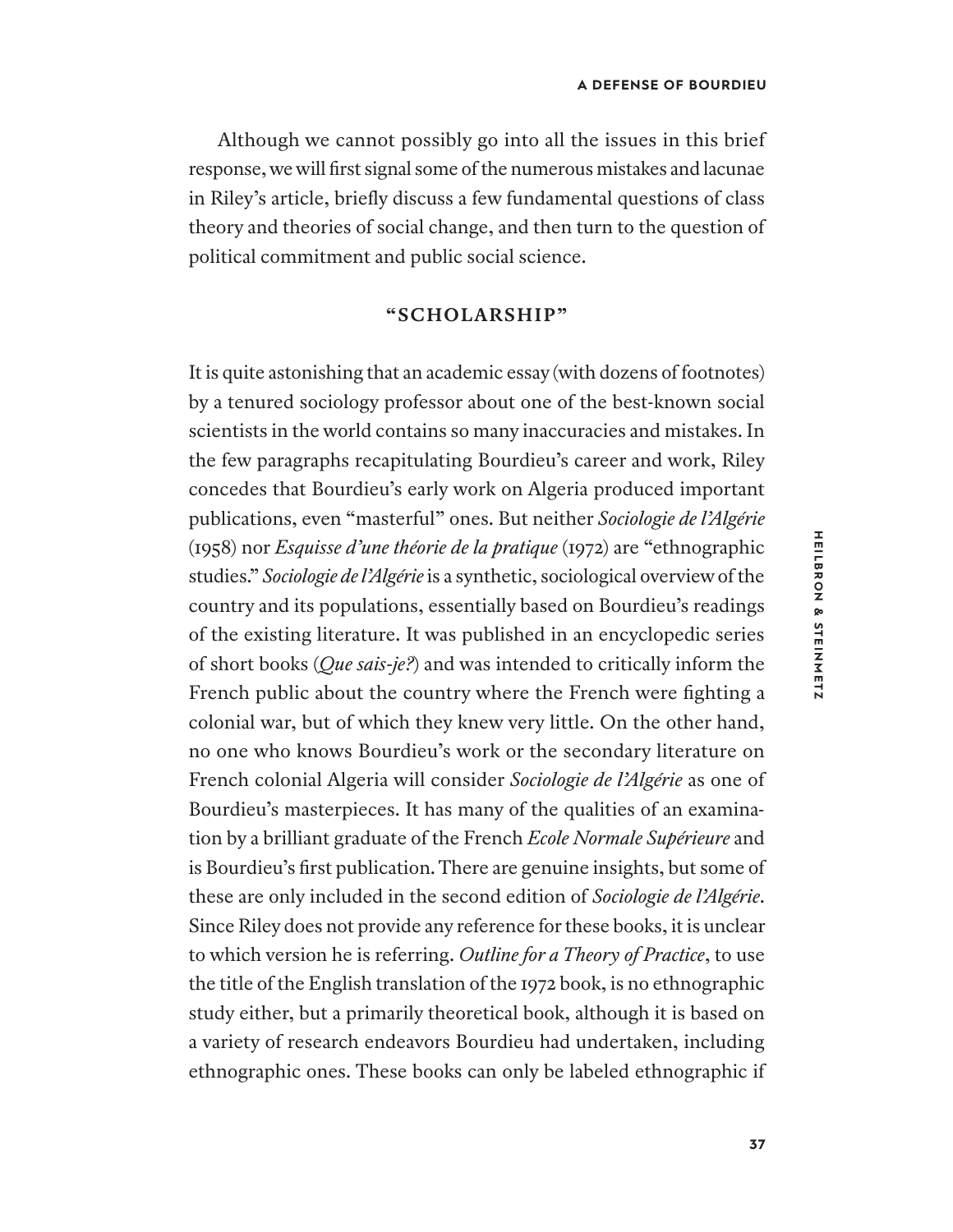one defines any social scientific discussion of the colonized, "exotic," or "primitive" Other as "ethnography." This definition of ethnography was rejected by Bourdieu and most other sociologists and ethnologists of his generation.

Bourdieu did become secretary to Raymond Aron's research center, not in 1964, but in 1962; the center in question was not the "Center for Historical Sociology," but the Center for European Sociology.

### **PRACTICE THEORY**

Afer this unfortunate start, the next section of Riley's essay sets out to explain Bourdieu's central concepts. Riley identifies four of these: capital, habitus, fields, and symbolic power. Here again, one need not be a Bourdieu specialist to note that there is a curious and symptomatic omission: nowhere does Riley discuss the concept of practice. Riley even switches back and forth between "action" or "social action" (a Weberian term) to "behavior" (a behavioralist term). But, as was mentioned above, Bourdieu's first theoretical book was not accidentally called *Outline of a Theory of Practice* (1972, tr. 1977). It was followed by no less than three other books which continued his reflections on the theory of social practice and the centrality of practice for the social sciences. In English translation these are *The Logic of Practice* (1980. tr. 1990), *Pascalian Meditations* (1997, tr. 2000) and *Practical Reason* (1994, tr. 1998).

All of this work argues in great detail and with appropriate theoretical vigor that the social sciences need to account for social practices, meaning, for social processes that are neither entirely systemic nor completely random. The dominant social science approaches (structuralism, functionalism, theories of rational choice, etc.) fail at precisely this point: their assumptions and modes of conceptualization are fundamentally at odds with the practical nature of human action and interaction. In ultra-short summary: they confuse the logic of practice with the practice of logic, as Marx said, in a phrase that Bourdieu ofen cites.

To give just one example of this argument, in his early work Bourdieu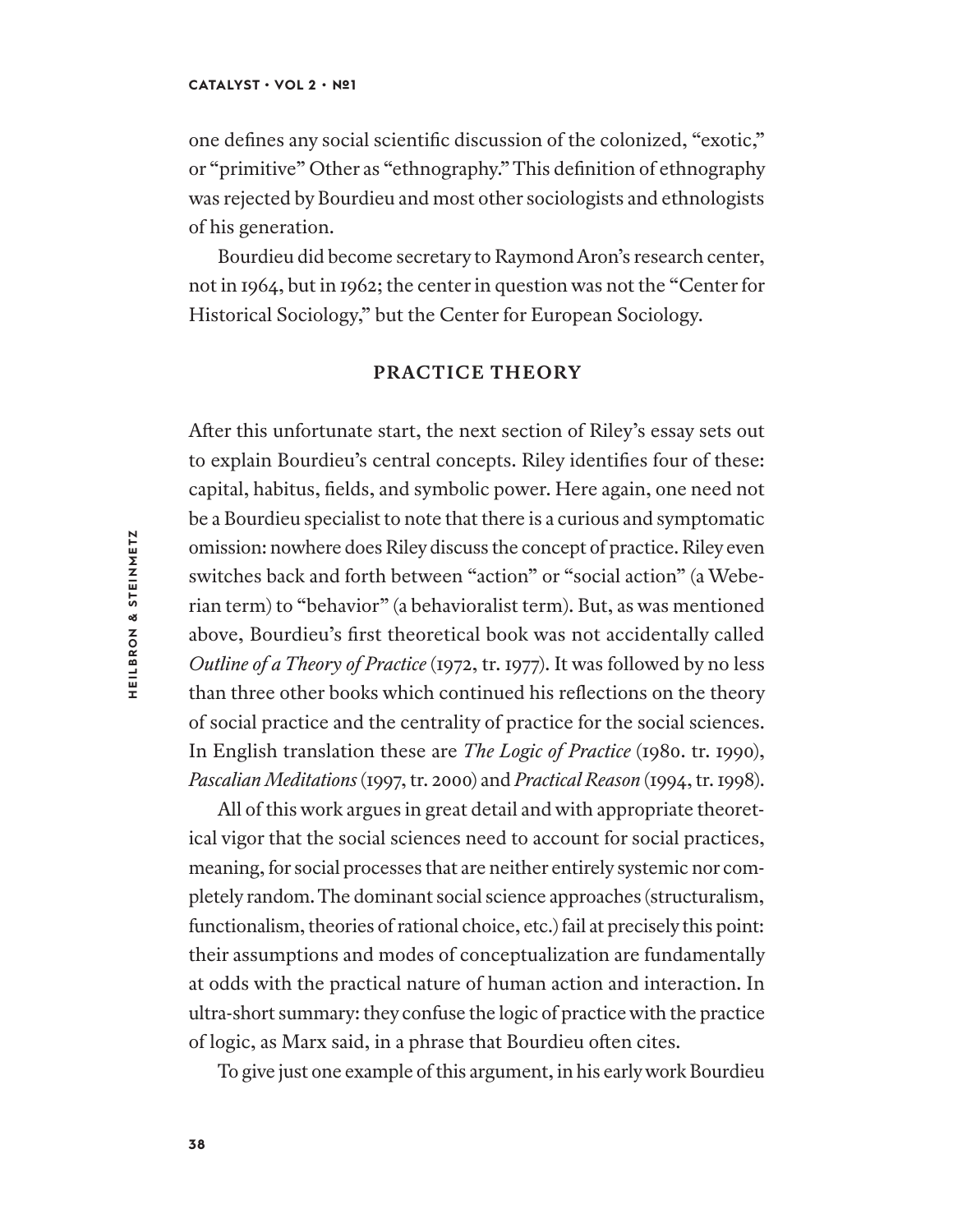demonstrates at length that structuralist models of kinship are empirically ill-founded. What is central to the structural analysis of kinship (cross-cousin marriage) is in reality very infrequent. But Bourdieu doesn't stop here. It is not enough to falsify a theory, contrary to Riley's prescription, which he bases on Popper (an exceedingly strange bedfellow for a Marxist). Bourdieu continues his analysis in a reflexive manner (another practice that Riley profoundly misunderstands), and, partly on that basis, proposes an alternative theory. Bourdieu's revised theory can be found in *The Logic of Practice* (1980, tr. 1990) and *The Bachelor's Ball* (2002, tr. 2008), the latter containing the successive studies of his native village in the Béarn region.

Without going into Bourdieu's own theory, it is important to recall that Bourdieu confronted his Algerian and French observations with Lévi-Strauss's analysis of kinship, arguing that the academic acclaim of structuralist models ultimately rests on an ethnocentric bias. That bias is rooted in the *scholastic disposition*, which confuses a theoretical model of "action as rule-following" with the reality of marriage practices. Proposing an alternative account in the books referred to above, Bourdieu simultaneously developed his reflexive critique of scholastic and intellectualist biases. Bourdieu's cool and consistent dissection of the sophisticated denial of the practical dynamics of social processes is one of his most profound and critical contributions to social science. If this is left out, not only is his work fundamentally misrepresented, its significance is radically misunderstood. It is probably not too far-fetched to interpret this omission as a form of resistance, in the socioanalytic sense, itself rooted in the forms of academic ethnocentrism that Bourdieu, as one of the very few academic social scientists, relentlessly examined and combatted.

# **CLASS THEORY**

In his discussion of class theory and historical change, Riley raises several issues. Each one of them should be discussed in appropriate detail,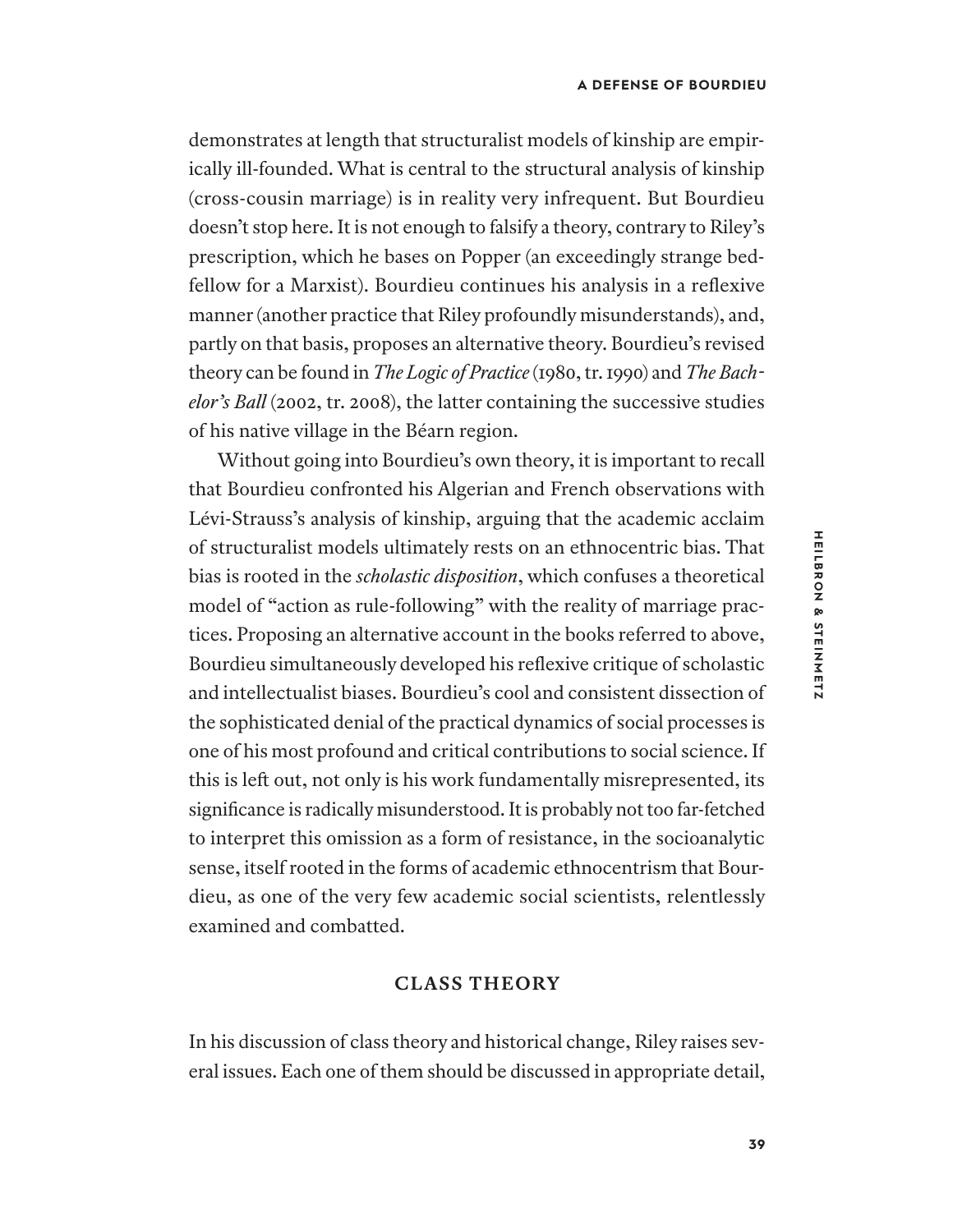but there are a few fundamental questions that need to be addressed first, all the more so because Riley systematically avoids them.

The first is whether class theory should be based, first and foremost, on the distribution of economic resources and positions in the production process, or instead should take other resources and fields of social activity into account as well. This is the fundamental question with which Bourdieu, more than anyone else, confronted social scientists. Should we, in other words, recognize cultural and social capital as relatively independent and important sources of power and inequality or not? And correlatively: should we recognize the relative autonomy of other social fields from the economy, or are they to be understood as a function, reflection, or derivation of the capitalist economy and the class system? All questions concerning indicators and measurements of the various forms of capital obviously depend on this more fundamental issue. But Riley avoids it, sounding nostalgic about the once firm and uncompromising economism of Marxism.

The second issue follows from the first. If a plurality of resources and fields exist, understanding social relations implies either abandoning the notion of class altogether, like many stratification researchers do, or paying closer attention to class fractions, processes of class (re)composition, and to the field of power as a key locus of class domination. Bourdieu  $-$  and this is not exactly breaking news  $-$  chose the third option. That is what *Distinction* (1979, tr. 1984) and his work on *The State Nobility* (1989, tr. 1996), to cite just these two major works, are all about. So here again, the choice is whether we retreat to some form of economistic class theory or move forward toward more refined forms of class analysis and domination such as the one Bourdieu proposed. There is no way this fundamental choice can be evaded by invoking difculties in empirical analysis. Although Riley insinuates that the "stolid mainstream" of sociology has adopted Bourdieu, it was precisely on these issues of operationalization and measurement that the "mainstream" attacks on Bourdieu were launched in US sociology.

The third issue, related to the previous ones, concerns social action.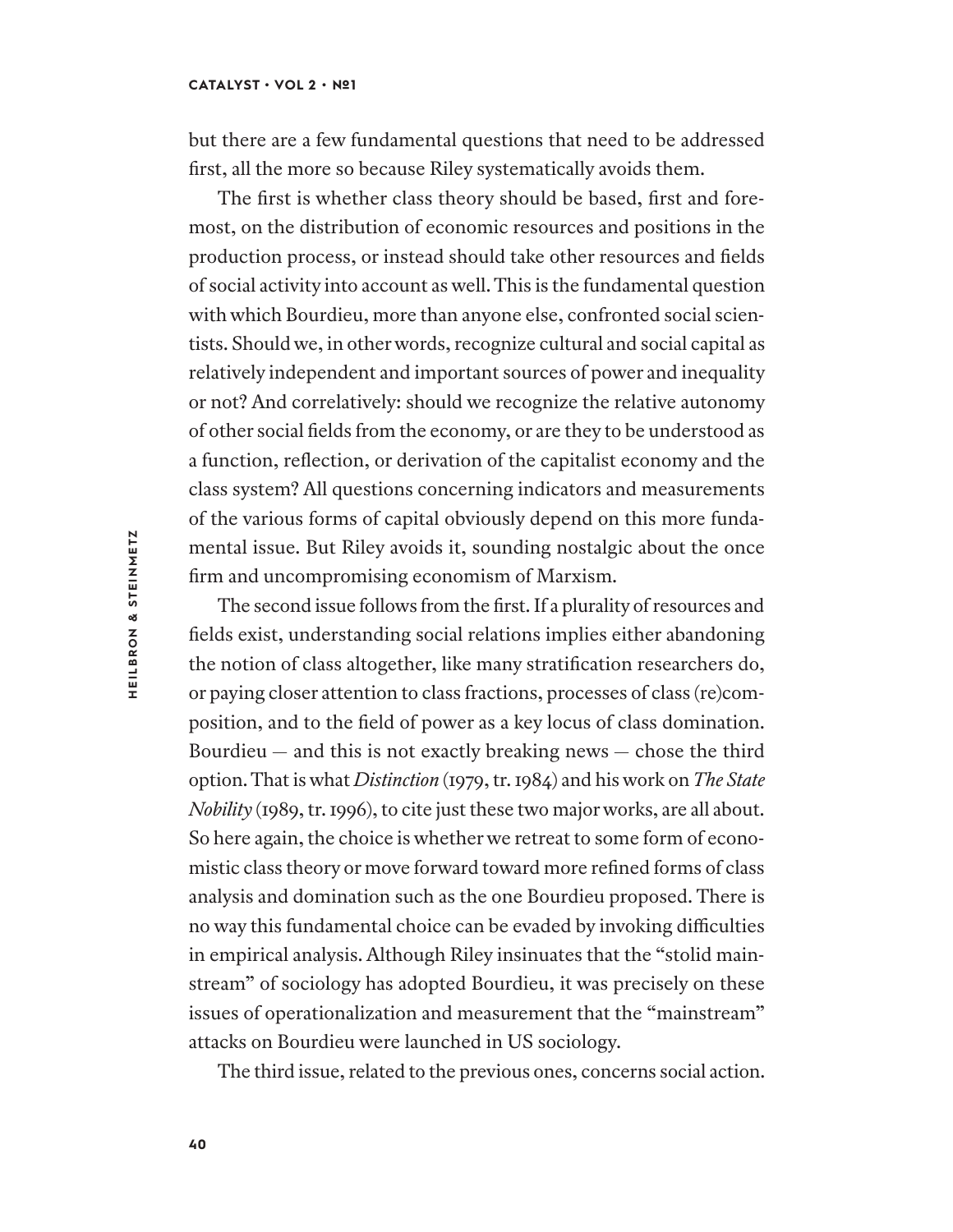If diferent forms of capital exist, and various "fields" represent the context for the accumulation of capital, how is social action to be understood? Are these diferent forms of capital accumulated according to a rational-choice logic of maximizing returns, or does this process display radically diferent dynamics? Criticizing the fallacies of economics, Bourdieu proposed notions like "habitus" and "feel for the game" to develop an alternative to the rudimentary interest-based schemes of mainstream economics and certain varieties of Marxism. Here again the fundamental choice in the social sciences is between adopting an ahistorical, rational-choice type of model, or, to summarize very quickly, a contextualized, dispositional theory of action — perhaps underwritten by a deeper socioanalytic understanding of the psyche.<sup>4</sup> Bourdieu's sociology, as is well known, provides an alternative to economic theories of action, while incorporating a materialist dimension into his analysis by diferentiating and thus generalizing the notion of capital. Rather than relying on rational calculation or assuming material interest as a sufficient basis for action, people mobilize their resources according to the dispositions they have inherited as well as acquired, and they do so in specific social settings. Interests are not defined solely in terms of an individual's ownership of economic resources or "means of production" but also in terms of interests that emerge (in the strong, ontological sense of emergence) within specific fields. But these fields are highly variable, contingent, and historically and geographically variable. A class analysis that does not at the very least combine attention to interests rooted in ownership of capital and productive forces with interests grounded in other social arenas is doomed to failure. Yet Riley suggests that if habitus cannot be seen, touched, and palpated, it cannot legitimately be part of social science at all. This is an empiricist objection, one that is deeply at odds with Marx's own philosophy of

<sup>4</sup> George Steinmetz, "From Sociology to Socioanalysis: Rethinking Bourdieu's Concepts of Habitus, Symbolic Capital, and Field along Psychoanalytic Lines" in Lynn Chancer and John Andrews, eds., *The Unhappy Divorce of Sociology and Psychoanalysis: Diverse Perspectives on the Psychosocial* (London: Palgrave Macmillan, 2014), 205–221.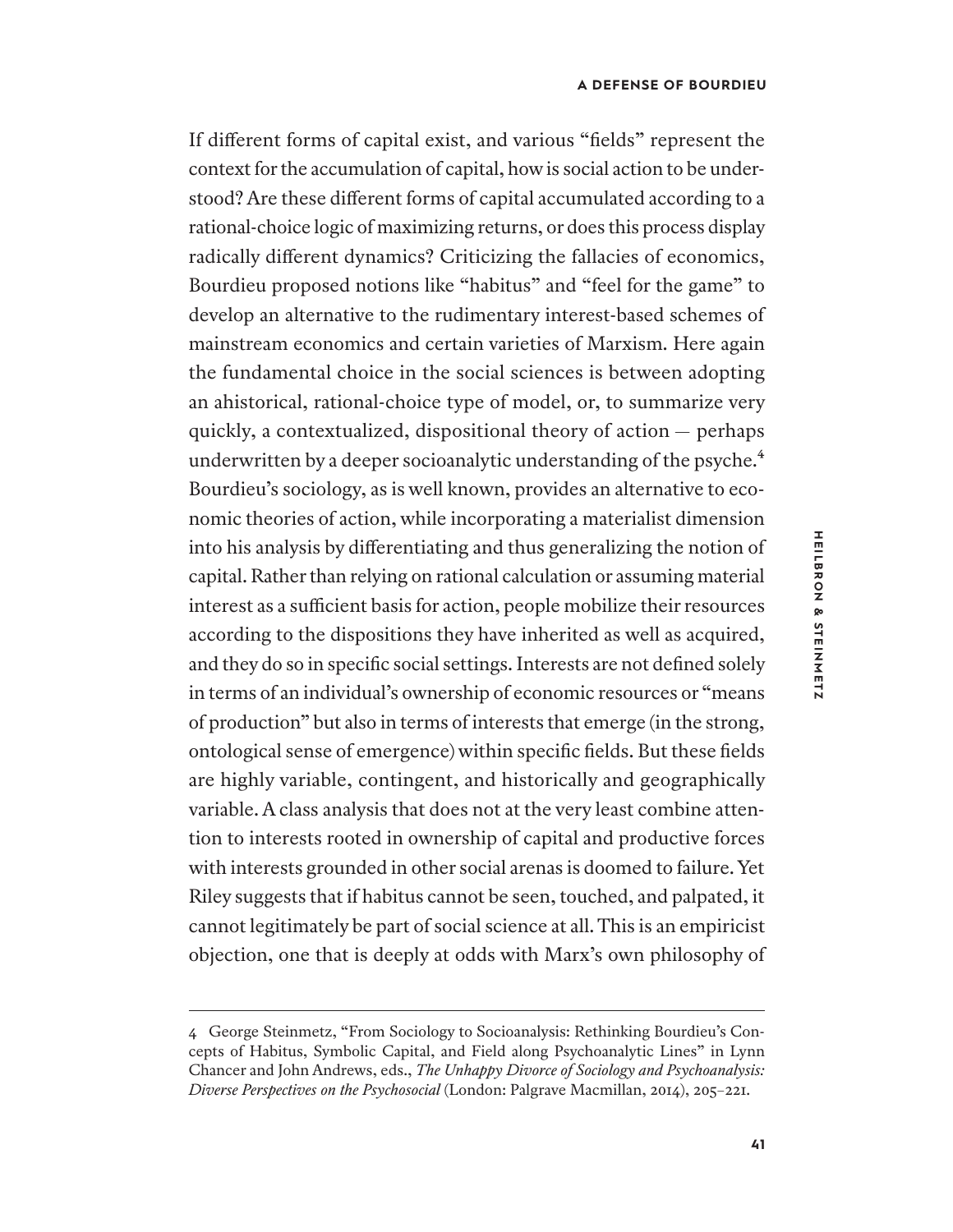### **CATALYST • VOL 2 • №1**

science, not to mention the logic of natural science and philosophical forms of ontological depth realism.

Riley avoids addressing these issues. Instead, his discussion focuses on how to measure cultural capital, how to assess its precise explanatory weight, how to operationalize the habitus notion, and the like. All these issues need to be taken seriously, and they have been: there is a considerable empirical and historical literature about them. Some of it has elaborated upon Bourdieu's work, others have criticized and corrected it, but Riley ignores almost all of this literature, apparently because he prefers theoretical critique and antiquated Marxist schemas, or because he is unwilling or unable to read the decades' worth of work published in venues such as *Actes de la Recherche*, *Politix, Genèses*, and other journals, not to mention the book series *Le Sens Commun* or *Liber* and the publishing house *Raisons d'agir*, and in other recent international literature outside of the original French context. On the fruitfulness and validity of *Distinction* (1979, tr. 1984), see Bourdieu's subsequent thoughts, among others, in *Practical Reason* (1994, tr. 1998). More recently Philippe Coulangeon and Julien Duval edited a wideranging, international collection of research papers in their *Routledge Companion to Bourdieu's Distinction* (2014). This is a state-of-the-art collection that presents almost forty years of research on social classes and lifestyles.<sup>5</sup>

# **BOURDIEU AND "MACROSOCIOLOGICAL" ACCOUNTS OF SOCIAL CHANGE**

A separate part of Riley's account is that Bourdieu's work does not ofer an account of social reproduction or change. This needs to be translated. Afer all, one finds discussions of an infinite number of social changes in all of Bourdieu's work. Even the reproduction of class structure (e.g., in *Reproduction in Education and Society*) required the invention of new

<sup>5</sup> See Philippe Coulangeon and Julien Duval, eds., *Routledge Companion to Bourdieu's* "*Distinction*" (London: Routledge, 2014).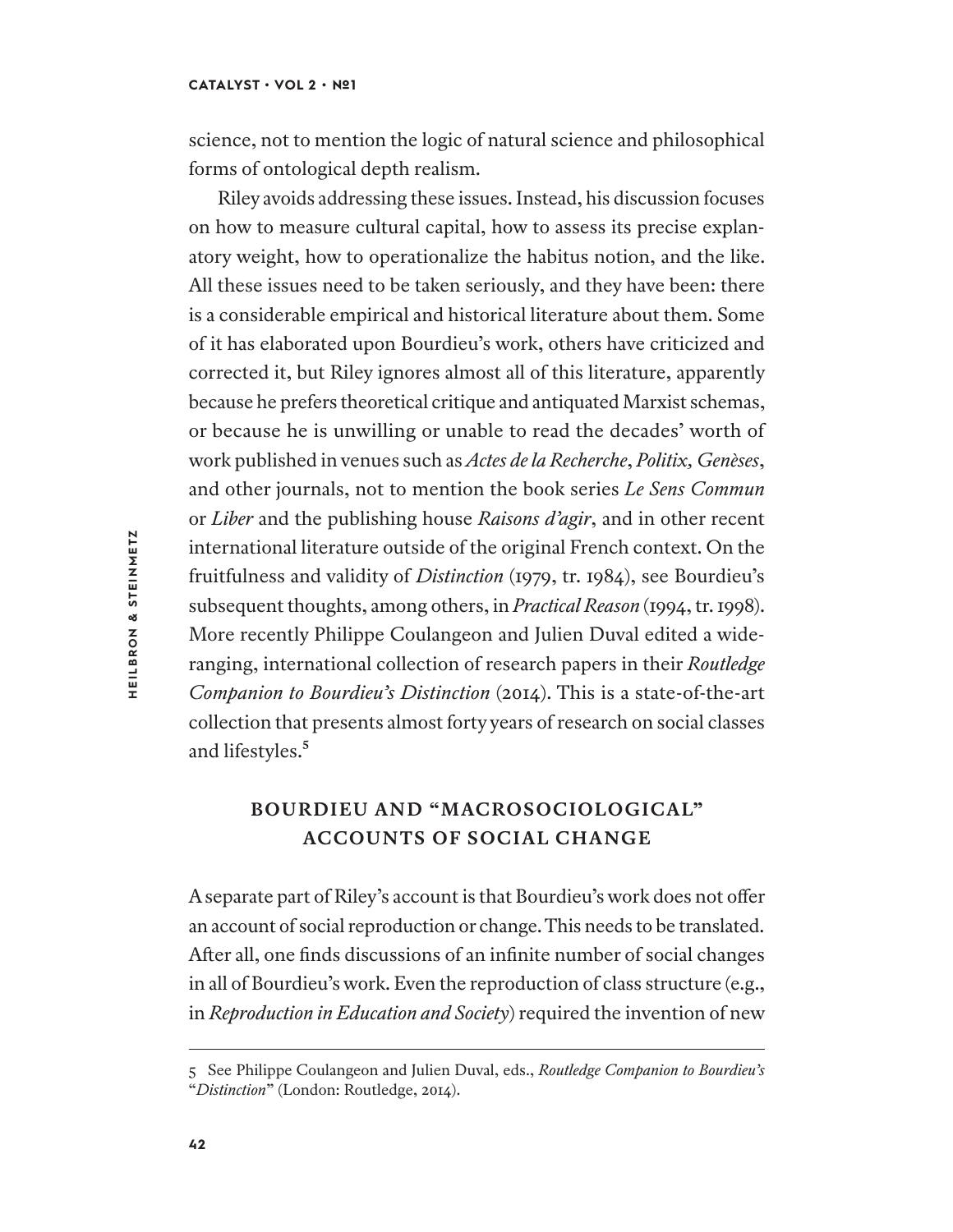forms of class domination, such as the school system. Everyone would recognize that Bourdieu is talking about social changes when he discusses the gap between the habitus of Algerian peasants and French colonial modernity, in *Algeria 1960* (1977, tr. 1979), that the changes in *The Bachelors' Ball* lie at the heart of the marriage crisis of village men, that changes in the international and French media landscape undergird the crisis of scientific autonomy and expertise in *On Television*. We challenge the reader to find a single text by Bourdieu where some form of social change is not discussed.

So clearly, Riley has some other "scale" of social change in mind. Riley asserts that Bourdieu does not offer a compelling "macrosociological" account of contemporary society pitched at the "scale" of Marx, Weber, and Durkheim. This needs to be unpacked.

Riley acknowledges that Bourdieu became "the organic intellectual of the *gauche de la gauche*" (the left wing of the Left) and an "unavoidable point of reference for the contemporary intellectual left," but he quickly casts suspicion on this by alerting us to Bourdieu's appeal to the "stolid mainstream of American social science." Since we are given no examples of such "stolid" and presumably politically disappointing sociologists, we are forced to imagine what the author might have in mind. This is more difficult than it looks, since Riley's own definition of his desideratum— explanatory "macrosociological theory"— appears to be located precisely in this tepid mainstream. Quoting Phil Gorski to the efect that Bourdieu's work "does not contain a general theory of social changes," Riley immediately concludes that Bourdieu's sociology is nonexplanatory. This is a total non sequitur. Every post-positivist knows that good social science can be explanatory without generalizing across empirical events or social processes. In fact, Max Weber, whom Riley cites approvingly, argued vigorously against the scientistic illusion of a social science that claims to discern general laws of history. Most contemporary Marxists have abandoned nineteenth-century ideals of general laws of history, and there is a good argument to be made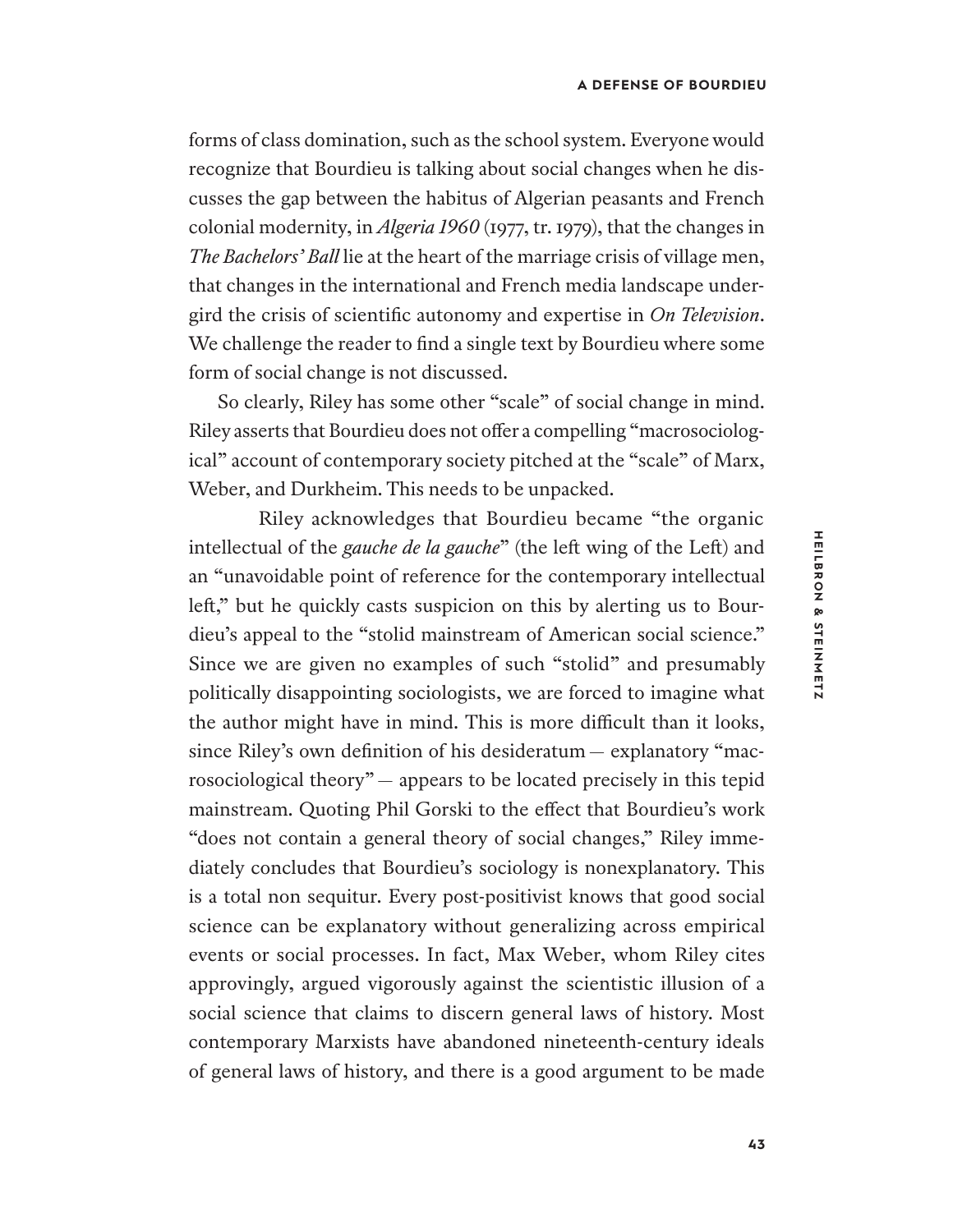### **CATALYST • VOL 2 • №1**

that Marx's occasional appeals to the idea of a universal theory of capitalism difer from the underlying logic of his mature theory. Read as social theory rather than social eschatology, Marx's analysis ofers an explanation for perennial capitalist crises. While crisis is sometimes followed by a rearrangement of social relations to permit new rounds of capital accumulation, this is not guaranteed by the theory. As Frédéric Lordon writes,

Crisis is the name of the more or less disorderly transition from one accumulation regime to another. In other words, a crisis occurs when significant changes in the institutional setting of capitalism can be observed. However, such a change cannot be determined - only by an "objective" economic state of facts. It all depends on the way the agents (the social groups) make judgements about it, and are consequently driven to take a new, transformative (and conflictual) course of action.<sup>6</sup>

This sort of Marxism "without guarantees"<sup>7</sup> is quite remote from any "general theory of social change." And it is particularly remote from typically American versions of "macrosociological Marxism" in which some "independent variables" are arranged to produce "outcomes" such as revolution, fascism, or genocide. These mechanical forms of Marxism ironically mirror conservative policy science: research geared toward counterinsurgency identifies the same independent variables as "insurgent" sociology. A political left faced with the inexorable

<sup>6</sup> Frédéric Lordon, "The Economic Catastrophe as a Passionate Event," *Crisis and Critique* 3, no. 3 (2016): 275–283; see also Robert Boyer, "La théorie de la régulation à l'épreuve des crises," *Revue de la régulation* 19 (Spring 2016), online, consulted Nov. 13, 2017. http://regulation.revues.org/11923; Bob Jessop, ed., *Regulation Theory and the Crisis of Capitalism* (Cheltenham, UK: Edward Elgar Pub., 2001).

<sup>7</sup> Kenneth Surin, "Marxism, without Guarantees: What I Learned from Stuart Hall: For Steven Salaita," *Cultural Critique* 89 (Winter 2015): 136–146; Stuart Hall, "The Problem of Ideology: Marxism without Guarantees" in Kuan-Hsing Chen and David Morley, eds., *Stuart Hall: Critical Dialogues in Cultural Studies* (London: Routledge, 1996), 24–45.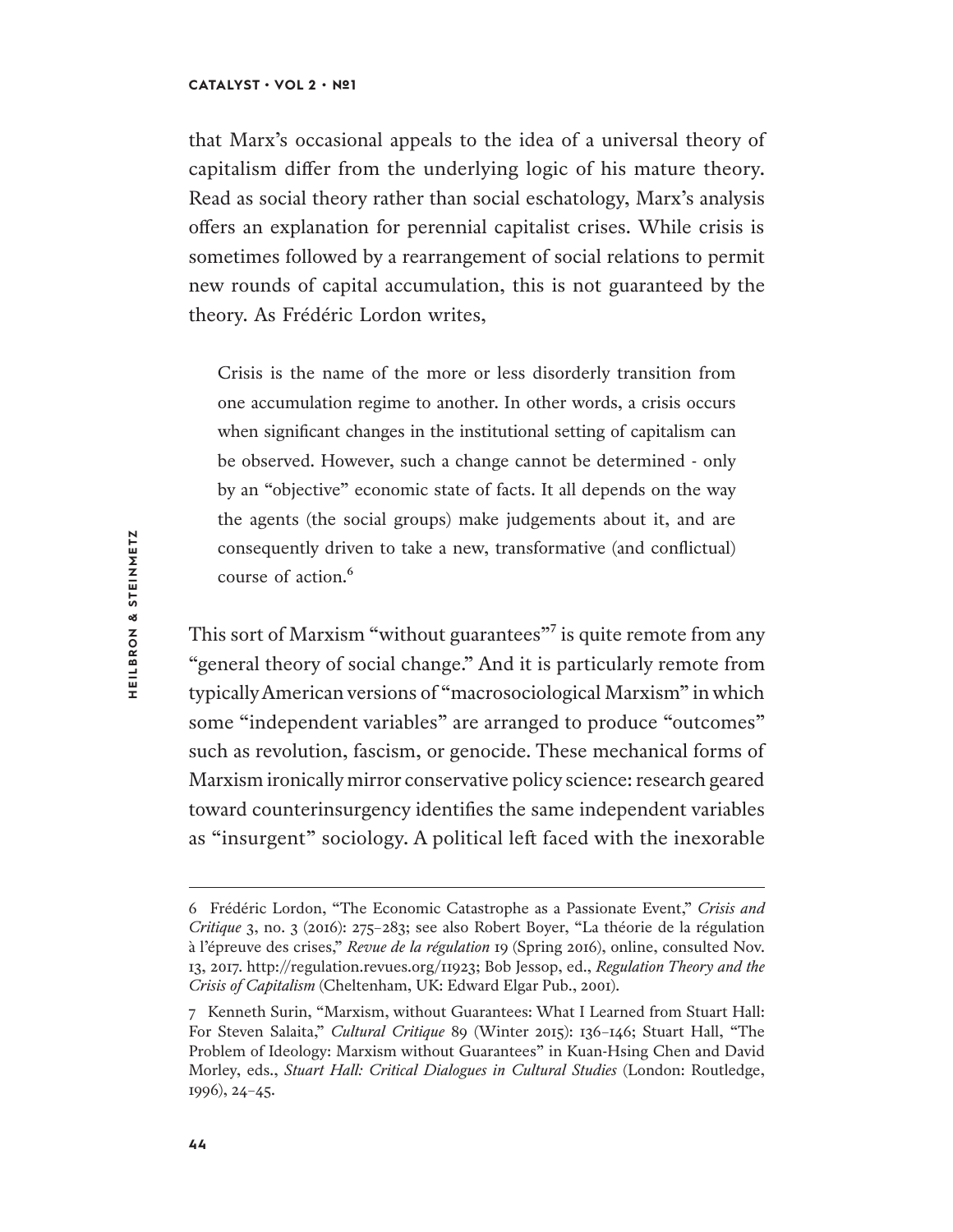operations of "independent variables" or determining structures can only become mired in fatalism.<sup>8</sup>

### **SOCIOLOGY OF SOCIOLOGY**

In the last part of his article, Riley jumps from Bourdieu's sociology to its reception in American academia. Riley's crude and reductionist diagnostic is once again accompanied by crucial omissions and distortions, and by a self-complacent lack of curiosity about intellectual life in other countries and parts of the world.

Riley's article ends not just with a simplistic account of Bourdieu's success in American academia but is also inconsistent with what he says in the first part. Riley afer all speaks of Bourdieu's "masterful ethnographic studies" and acknowledges that "in terms of intellectual sophistication and empirical range Bourdieu's work is virtually peerless." How is it possible then to bluntly assert that Bourdieusian sociology is "best understood not as a social theory at all, but as an ideological formation"? Here, as in the first part, instead of empirically analyzing evidence, Riley regresses into a paleo-Marxist mode of stigmatizing the work of others as "ideological" and assigning a function to it for justifying elite privilege. This section will probably remind some readers of Bourdieu's incisive remarks about the Althusserian reading of *Capital* and the pitiful fate of materialists without material. Riley's analysis in any case is not up to the standards of any serious form of sociological reception analysis. On the contrary, it smacks of ideological battles, in which labeling the opponent and unveiling the hidden function of their orientation is sufficient to discredit their scholarly merit. This aspect of Riley's article also reveals it to be a move within a very specific professional discipline within a very specific country— American sociology in 2017. His audience is not the amorphous Left to which it

<sup>8</sup> In some cases, "Marxist" explanations of insurgency become interchangeable with those generated by counterinsurgency researchers, where both try to identify the "variables" producing insurgent "outcomes."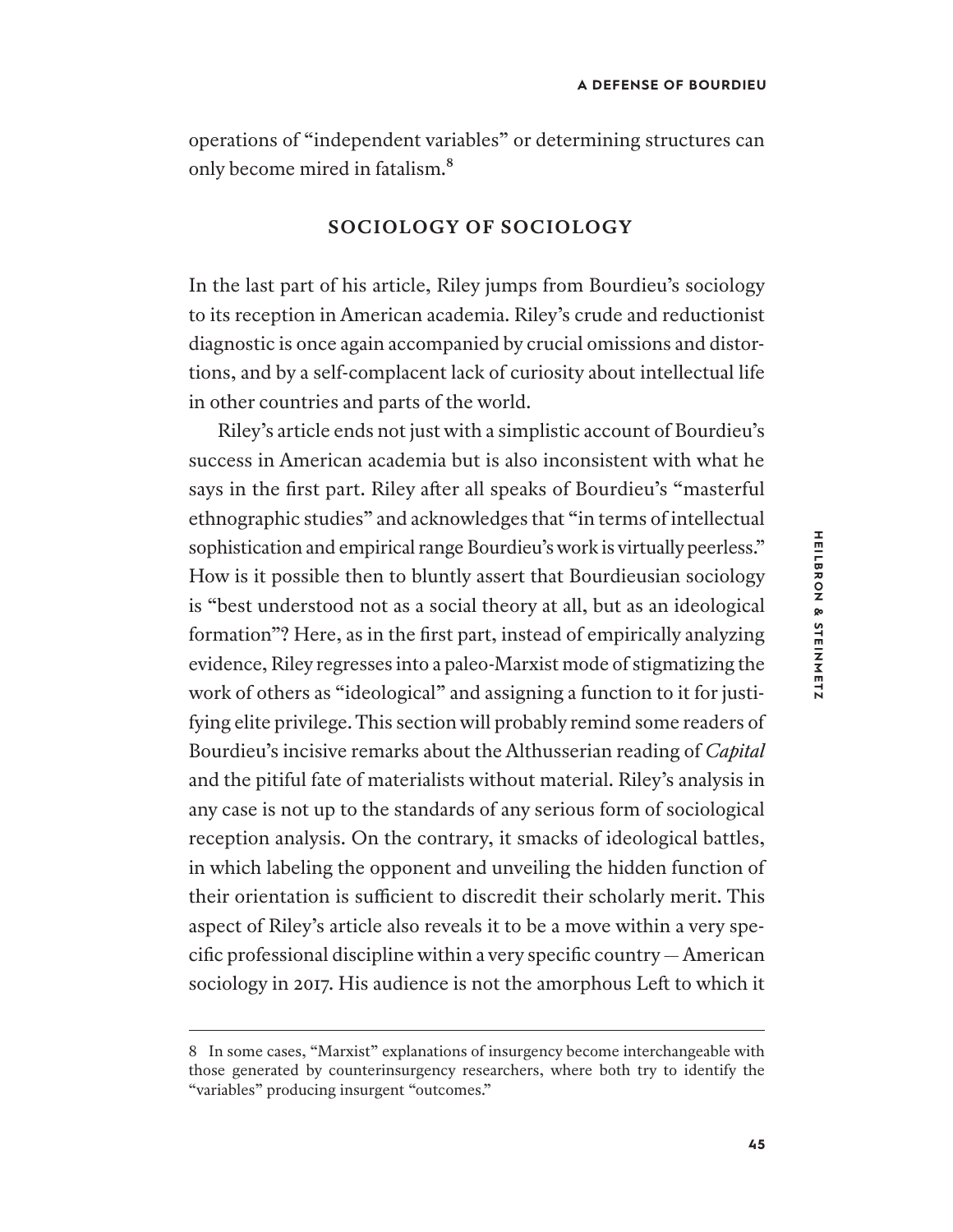### **CATALYST • VOL 2 • №1**

sometimes seems to be addressed but, rather, the "elite academics."

Although Riley doesn't propose a serious analysis of Bourdieu's reception in the US, two remarks are nonetheless in order. The first pertains to the issue of reflexivity. The progress of social science for Bourdieu implies and depends on the capacity of researchers to be reflexive about their own practice; that is, to use the tools of the social sciences to objectify the research process, to be reflexive in the use of categories and instruments. His last lecture series at the Collège de France, *Science of Science and Reflexivity*, presents the program of this reflexive scientific practice. To present this concept of reflexivity as an "inner-directed radicalism" is a fundamental distortion of Bourdieu's view. Instead of subjectifying the scientific subject, as some anthropologists and Alvin Gouldner proposed, Bourdieu incessantly called for *objectifying* the subject of science. This is not a narcissistic exercise, a confessional, or a concession to the postmodernist mood of the times, but on the contrary, it is proposed as a means for improving scientific analysis, of transcending the limits of disciplines and liberating research from its academic routines and its geographical restrictions.

Equally ignored in Riley's essay is the fact that, on the basis of this reflexive posture, Bourdieu conceived and developed radically new forms of *committed* scholarship. Contrary to the *prophetic* intellectual that Sartre (and many other Marxists) embodied, and distinct from the model of the "specific intellectual" that Foucault advocated, Bourdieu insisted instead on the *collective intellectual*. His social scientific inquiries were carried out by research groups, organized as dialogic collectives. The collective intellectual is one of the many exciting but incomplete ideas that Bourdieu proposed in the last years of his life. From the very beginning of his career in Algeria, his public political interventions went far beyond the ritualized signing of petitions and the occasional participation in mass demonstrations. Although much less visible in the US, Bourdieu was at the origin of a variety of new initiatives and organizations. Part of these sustained eforts are documented in the volume *Political Interventions: Social Science and*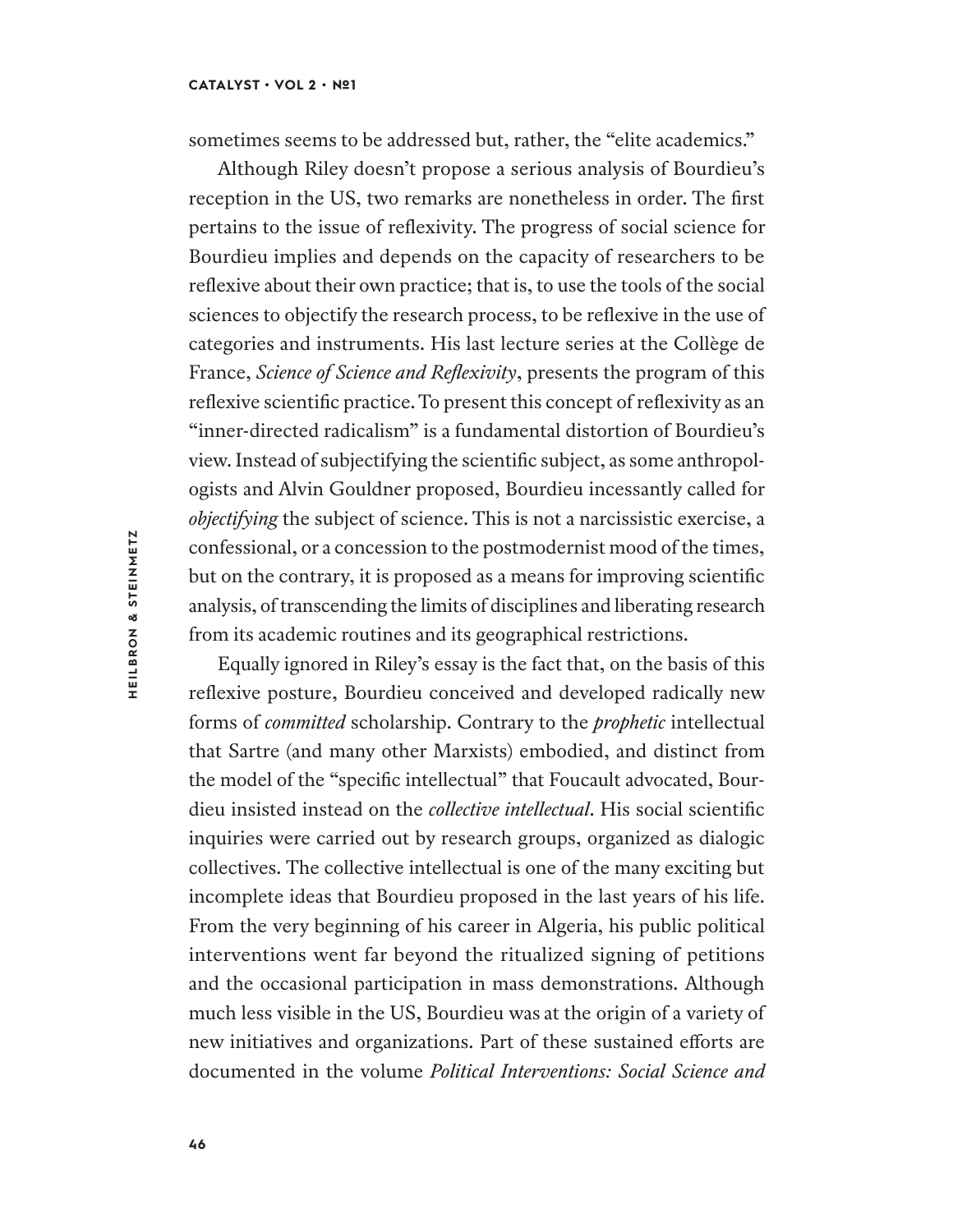*Political Action* (2002, tr. 2008) to which Riley only refers in passing. It should be recalled in this context that Bourdieu founded and directed one of the most innovative social science journals in the world, *Actes de la recherche en sciences sociales*, which is rarely noted by American social scientists because it exists only in French. *Actes* combines diferent types of materials — documents, statistical tables, but also iconographic material. It refuses academic pomp, combines diferent methods (including quantitative and qualitative ones), and it did so long before "mixed methods" became fashionable. It mixes high and low genres. To refer to *Actes* as "a factory for Bourdieu's own work and that of his students" is either arrogant ignorance or malicious slander. *Actes* published work by some of the most innovative social scientists and humanists in the world: historians such as Christophe Charle, Roger Chartier, Robert Darnton, Eric Hobsbawm, Jūrgen Kocka, Carl Schorske, Joan Scott, and E.P. Thompson, sociologists like Cicourel, Elias, Gofman, Zelizer, anthropologists Bateson and Goody, economists Robert Boyer and Amartya Sen, linguists Ducrot, Encrevé, and Labov, classicist Jean Bollack, sinologists Jacques Gernet and Pierre-Etienne Will. To imply that this journal was run like a Bourdieu "factory" is laughable. It also fundamentally misrecognizes the project of *Actes* as an interdisciplinary crossroads of the critical social and human sciences. It inserts *Actes* into a parochial American stereotype. And it again points to the sloppy research standards of this article; at the very least Riley could have looked at past issues of *Actes* and tracked down the disciplines and geographic locations of the authors in question.

For a decade Bourdieu also led another journal, *Liber* (1989–1998), which was an original European version of the *New York or London Reviews of Books*. It was ultimately published in ten languages, but never appeared in English. The global hegemony of the US and of the English language, as with other hegemons in world history, corresponds to a domestic intellectual insularity, which is so profound that it is rarely noticed anymore. How about "provincializing the US" for a change?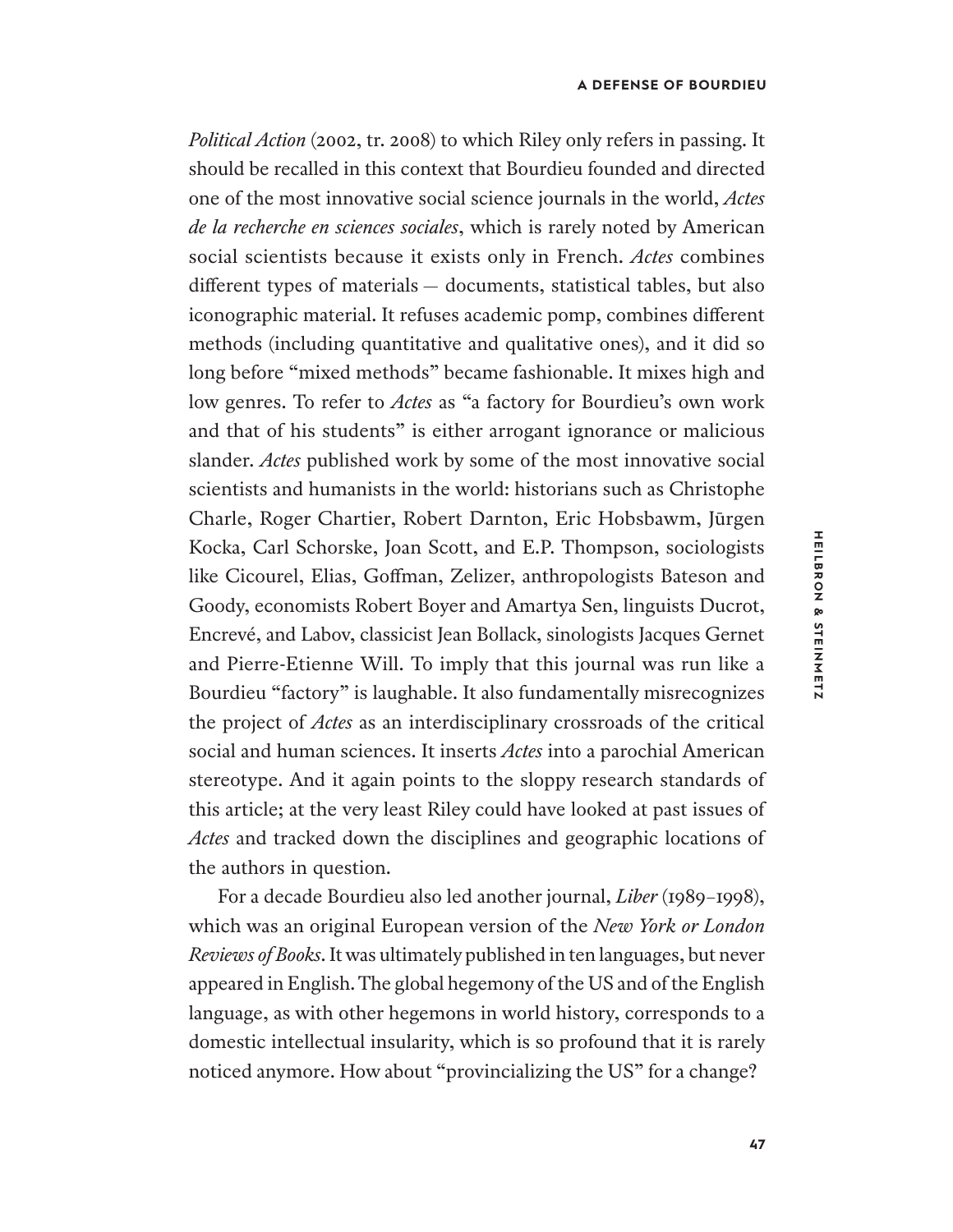Bourdieu also founded and ran a publishing house, *Raisons d'agir*, which publishes accessible and attractive small books about important public issues. Together these books would constitute an "international people's encyclopedia," and some of the dozens of volumes that have been published thus far have indeed became enormous bestsellers and provoked vigorous public debates. This was the case with Bourdieu's own book *On Television*, and with Serge Halimi's *The New Watchdogs*, an incisive and revealing analysis of the functioning of the media.

*The Weight of the World: Social Sufering in Contemporary Society* (1993, tr. 1999) was an earlier project with a similar objective and impact. A collective enterprise in "participant objectification," as Bourdieu called it, it consists of a series of interviews of men and women from diferent walks of life about their lives and the difficulties they encounter. Published shortly before the French presidential elections, it intervened in the political debate by giving voice to people who were no longer heard in the political world that had "turned inward, absorbed in its internal rivalries, its own problems, its own interests."

In a postscript, Bourdieu observed:

[A]ll the signs are there of all the malaises which, since they find no legitimate expression in the political world, can sometimes be identified in frenzied outbursts of xenophobia and racism. With only the old-fashioned category of "social" at their disposal to think about these unexpressed and ofen inexpressible malaises, political organizations cannot perceive them and, still less, take them on. They could do so only by expanding the narrow vision of "politics" they have inherited from the past and by encompassing not only all the claims brought into the public arena by ecological, antiracist or feminist movements (among others), but also all the difuse expectations and hopes which, because they often touch on the ideas that people have about their own identity and self-respect, seem to be a private afair and therefore legitimately excluded from political debate. A truly democratic politics must give itself the means of getting away from the alternative of a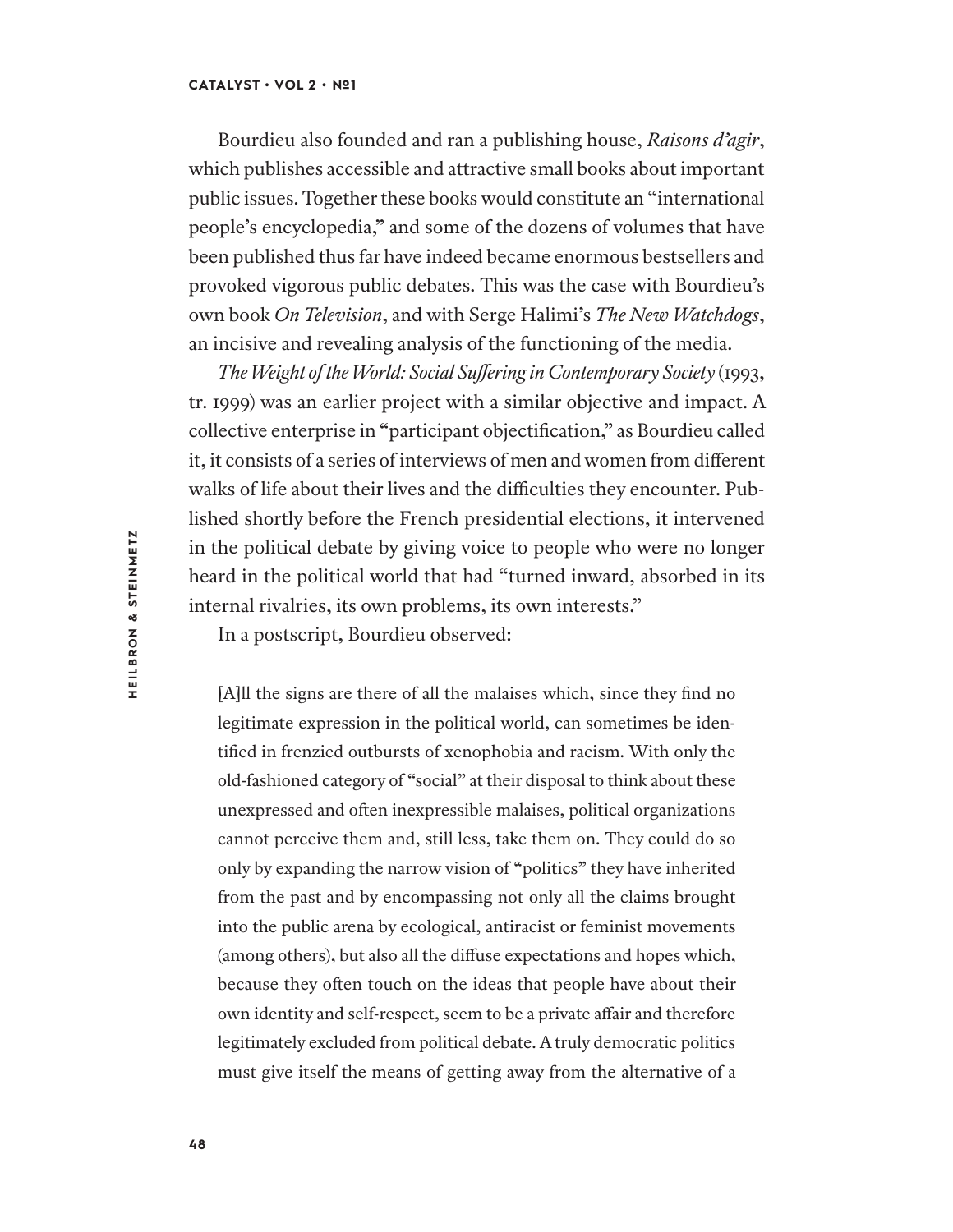technocratic arrogance that claims to make people happy in spite of themselves and a demagogic resignation that accepts the verdicts of supply and demand, whether expressed in market tests, poll results or approval ratings.<sup>9</sup>

These words were written a quarter of a century ago. *The Weight of the World* was widely discussed in France, parts of it were adapted in the theater, and it stimulated similar research and publication enterprises in several European countries. But in the US, very little of this public face of Bourdieu's work is known. Riley would have done a service to the American left had he evoked these initiatives and their functioning and discussed their potential relevance for overcoming the academic insularity of American academics and the pitiful condition of "public intellectuals" in the US. That could have provided a new impetus to the debate about public social science and the role of social scientists in social movements of the Lef. Instead of doing that, instead of engaging in a dialogue with committed social scientists from other countries and contexts, Riley criticizes a caricature of Bourdieu, while indulging in campus fantasies about "truly radical critical theory." The Lef in the US, and elsewhere, deserves better.  $\ast$ 

<sup>9</sup> Pierre Bourdieu et al., *The Weight of the World: Social Sufering in Contemporary Society* (Stanford: Stanford University Press, 1999), 627–8.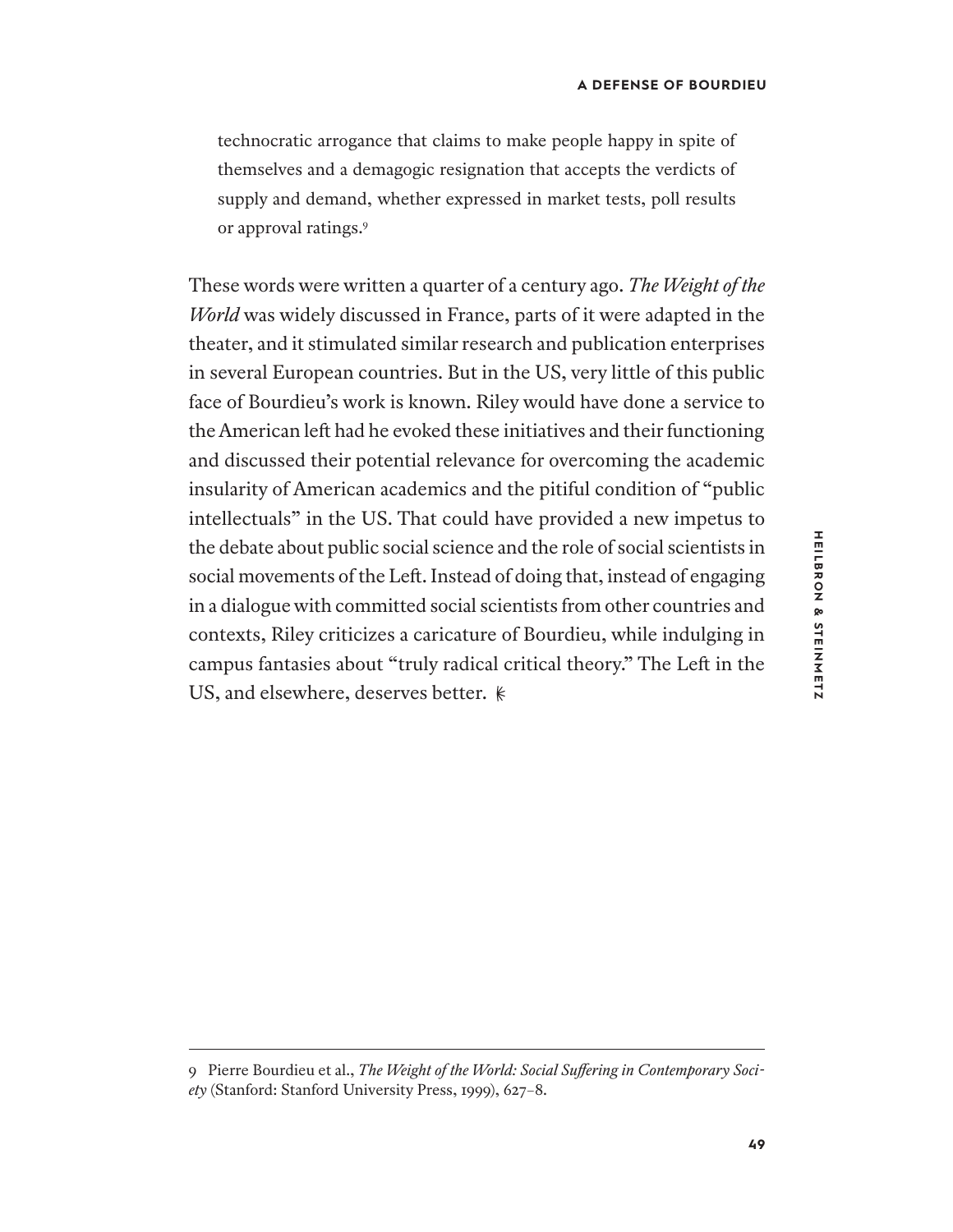**In this commentary on Dylan Riley's impressive demolition of Bourdieu's sociology of social stratification, social reproduction, and social change, I attempt to recuperate Bourdieu's corpus as centered around the interconnected questions of symbolic violence, reflexivity, and public engagement. Having redeemed Bourdieu's theory, I then examine its shortcomings as misrecognizing capitalism and its universities.**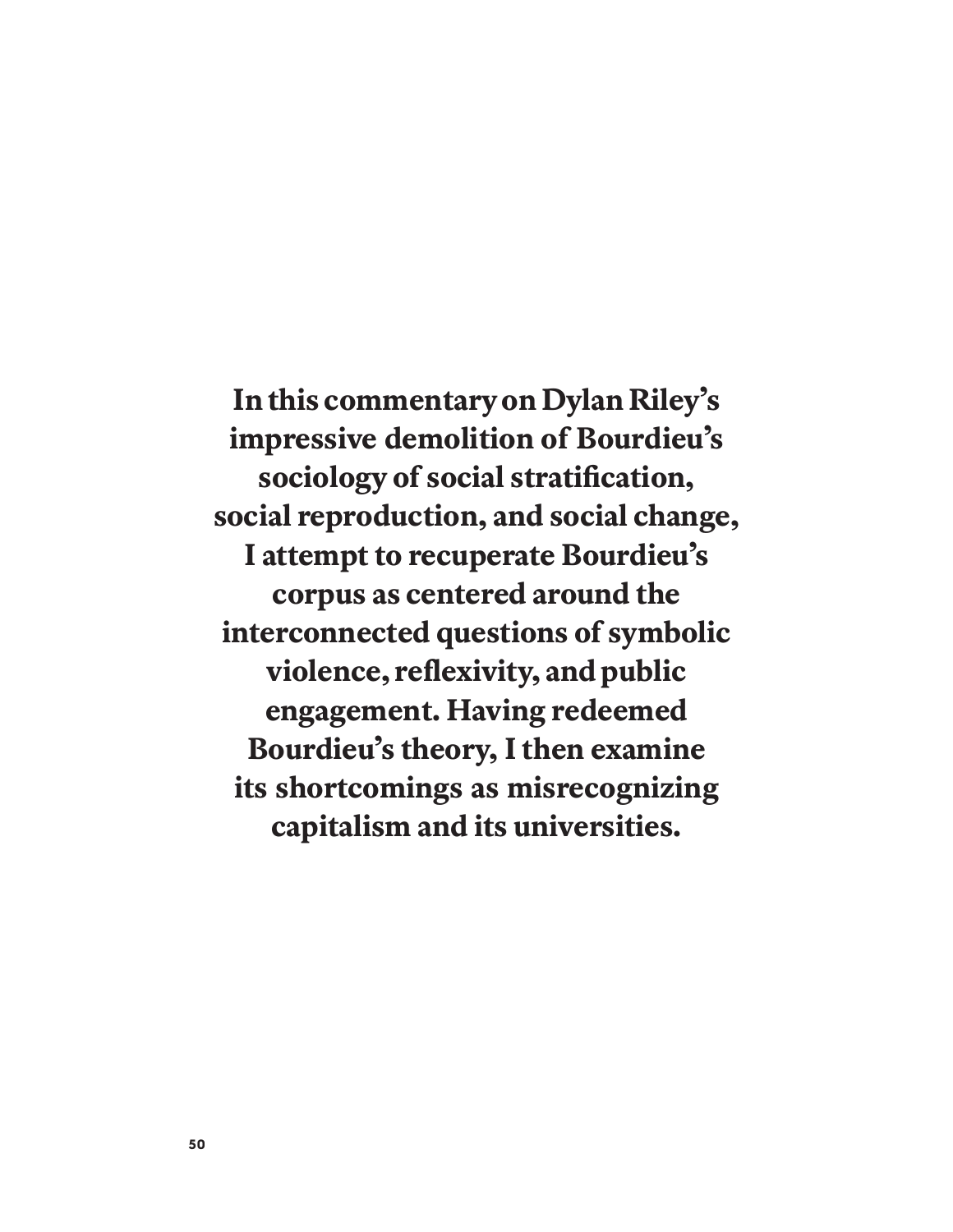# **MAKING SENSE OF BOURDIEU**

# **MICHAEL BURAWOY**

**H**  ow should we engage our intellectual opponents? Ignore them? Demolish them? Absorb them? Within academia, where recognition is everything, denying it is ofen the most efective and least costly weapon. Refusing to recognize opponents only works, however, if they are not already in the limelight. When our opponents have won recognition, when they are powerful figures, what is to be done? Within Marxism, demolition has been a frequent practice, reducing opponents to intellectual rubble. Think of Lenin's withering criticism of opportunists, anarchists, social democrats, or anyone who dared to disagree with him. The only people worthy of such aggression, however, were his competitors in the political field. There is a second tradition within Marxism: interrogating powerful opponents to assess their strength and then appropriating them under an enlarged canvas. This is not vanquishing through demolition but domination through hegemony, or as Antonio Gramsci might say, moving from a "war of movement" to a "war of position." Here the strategy is to critically appropriate the truth of the opponent by absorbing it within one's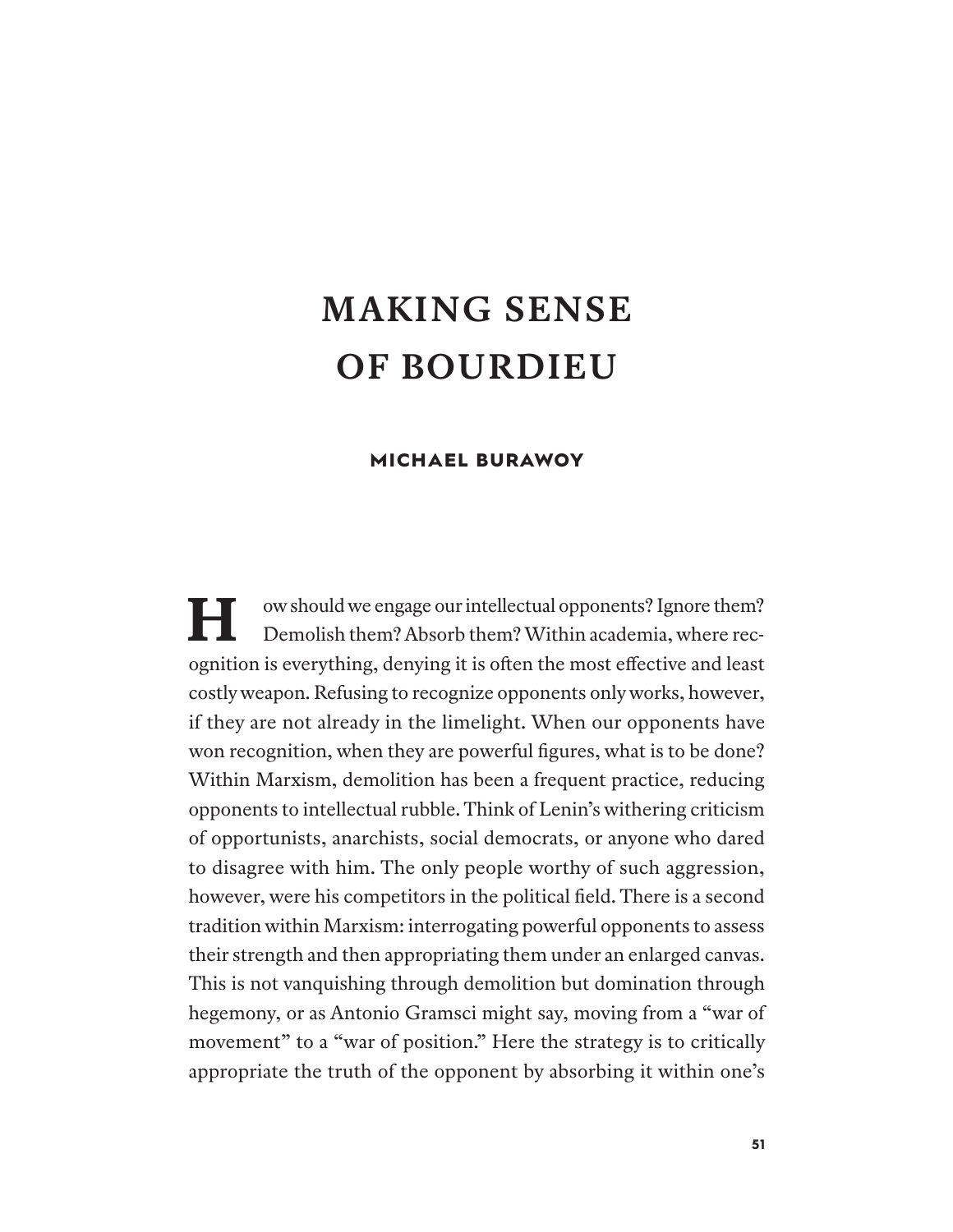own expanded framework. This requires a certain appreciation of the opponent. Gramsci's critical appropriation of Croce, Marx's critical appropriation of Hegel or Ricardo, Lukács's critical appropriation of Weber, and Marcuse's critical appropriation of Freud come to mind.

Every strategy comes with risks. Ignoring the opponent leaves one unscathed, but it can also leave one out of touch with emerging intellectual currents. It can turn into a lost opportunity to expand one's own horizons through conversation with others. Demolition can win one acclaim, and without having to make contributions of one's own. But it can bring free publicity to the opponent. By forcing the opponent into a straitjacket, it risks heaping disrepute onto the critic, and even provoking a belligerent reaction. Finally, neutralizing the opponent by absorption, taking the enemy seriously, can so transform one's own thinking that allies may accuse one of betrayal. Afer all, the practice of critique, if carried out properly, shapes the critic as much as the criticized.

The question at hand is how to engage Pierre Bourdieu.<sup>1</sup> In the spirit of full disclosure, I confess that I myself have taken all three approaches to Bourdieu. I began by ignoring and dismissing him, but that could not be sustained as he gathered steam over the last four decades. I then attempted demolition, but I was certainly not adequate to the task. The more I read, the more impressed I became, leading me to a more complex process of absorption and critical appreciation.²

While initially reverential, Dylan Riley's assessment of Bourdieu's class theory quickly turns to demolition.<sup>3</sup> His treatment of Bourdieu is reminiscent of Perry Anderson's youthful, sweeping assault on Western Marxism as lost in the ethereal realms of philosophy, ideology, and culture.<sup>4</sup> Following Lenin, Anderson claimed that revolutionary theory

<sup>1</sup> For a short account of Bourdieu's own strategy of dealing with intellectual opponents see the coda at the end of this article.

<sup>2</sup> Michael Burawoy and Karl von Holdt, *Conversations with Bourdieu* (Johannesburg; University of Witwatersrand Press, 2012).

<sup>3</sup> Dylan Riley, "Bourdieu's Class Theory," *Catalyst* 1, no. 2 (Summer 2017).

<sup>4</sup> Perry Anderson, *Considerations on Western Marxism* (London: New Left Books, 1976).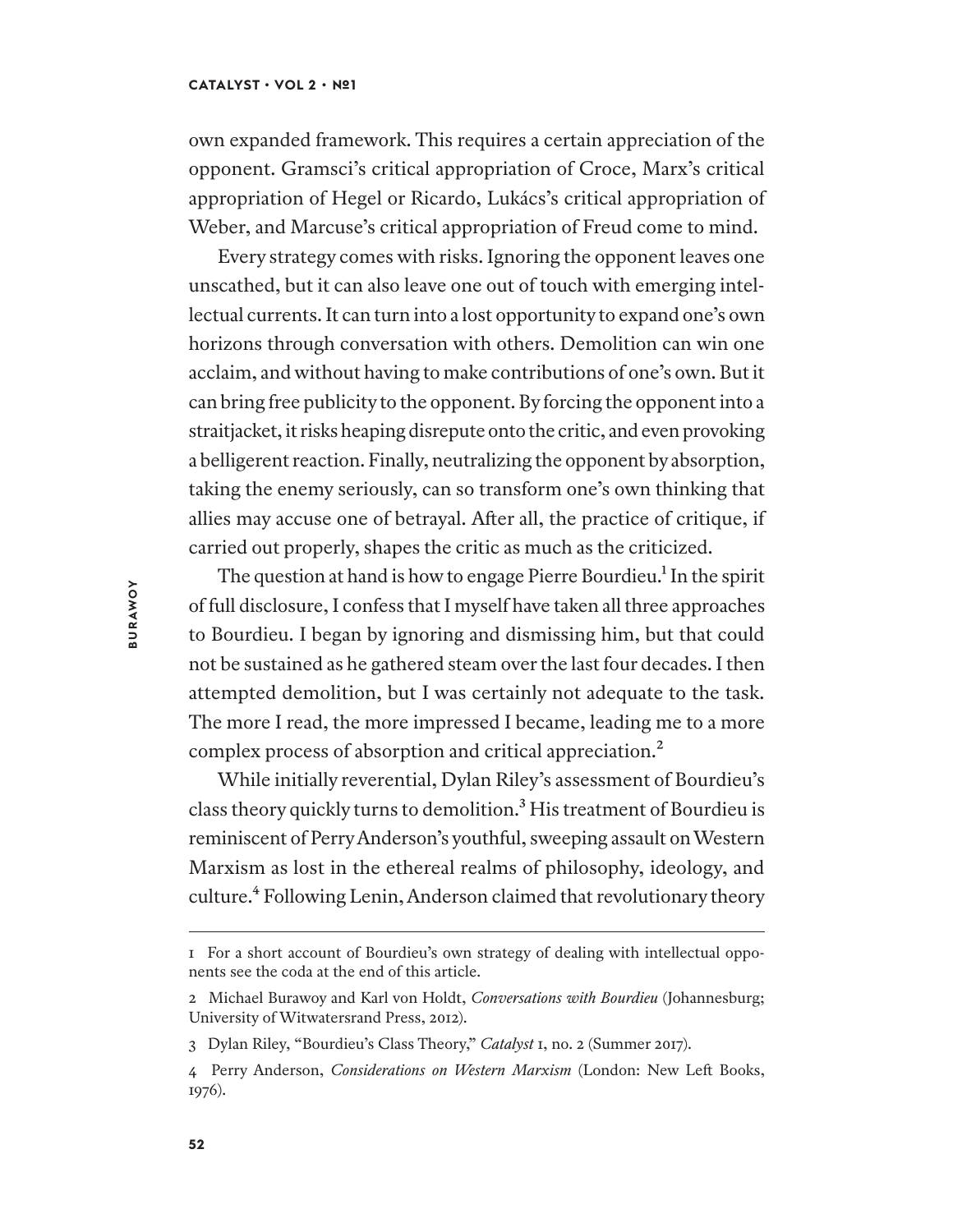only develops in close connection to a mass revolutionary movement. Similarly, Riley claims that Bourdieu's appeal, in the final analysis, lies in offering "political relevance to an intelligentsia with little organizational link to popular forces." In other words, like Anderson's view of Western Marxism, Riley's view of Bourdieusian sociology signals a retreat from Marxism and its politics.

Anderson was writing at a time of optimism, a period of lefist insurgency when Western Marxism might appear as a defeatist deviation from a true revolutionary road. Today we live in nonrevolutionary times, and Bourdieu provides an appealing framework for many critically minded scholars. I agree with Riley that the appeal of Pierre Bourdieu cannot be reduced to his science; his voluminous writings are also a political response to the contemporary period, a reaction to the ascendancy of neoliberalism and right-wing populism. Equally compelling, Bourdieu offers ammunition for a critical response to the external assault on academia.

Where Bourdieu has a clear political program, Riley's alternative is unclear. He never tells us *who* are the popular forces nor *how* we should be connected to them. In dismantling Bourdieu, however, his essay forcefully raises the question — if not the answer — as to what it means to be a Marxist in academia today.

Perhaps the first task is simply to maintain the presence of Marxism as a living and open tradition. When the Marxist presence in academia is in retreat and its connection to the world beyond is tenuous, there is always the danger of sectarianism. Marxism risks becoming dogmatic and sclerotic and losing what little support it has. Facing the defeat of the working class as a revolutionary force, Western Marxism sustained itself through engagement with the highest expression of bourgeois thought. Today, Marxism needs to find new sparring partners. I would suggest Pierre Bourdieu is a worthy candidate, the highest expression of critical sociology and, moreover, a very influential presence.

As Riley acknowledges, Bourdieu has become a sanctified figure not just in sociology but also in the humanities as well as in other social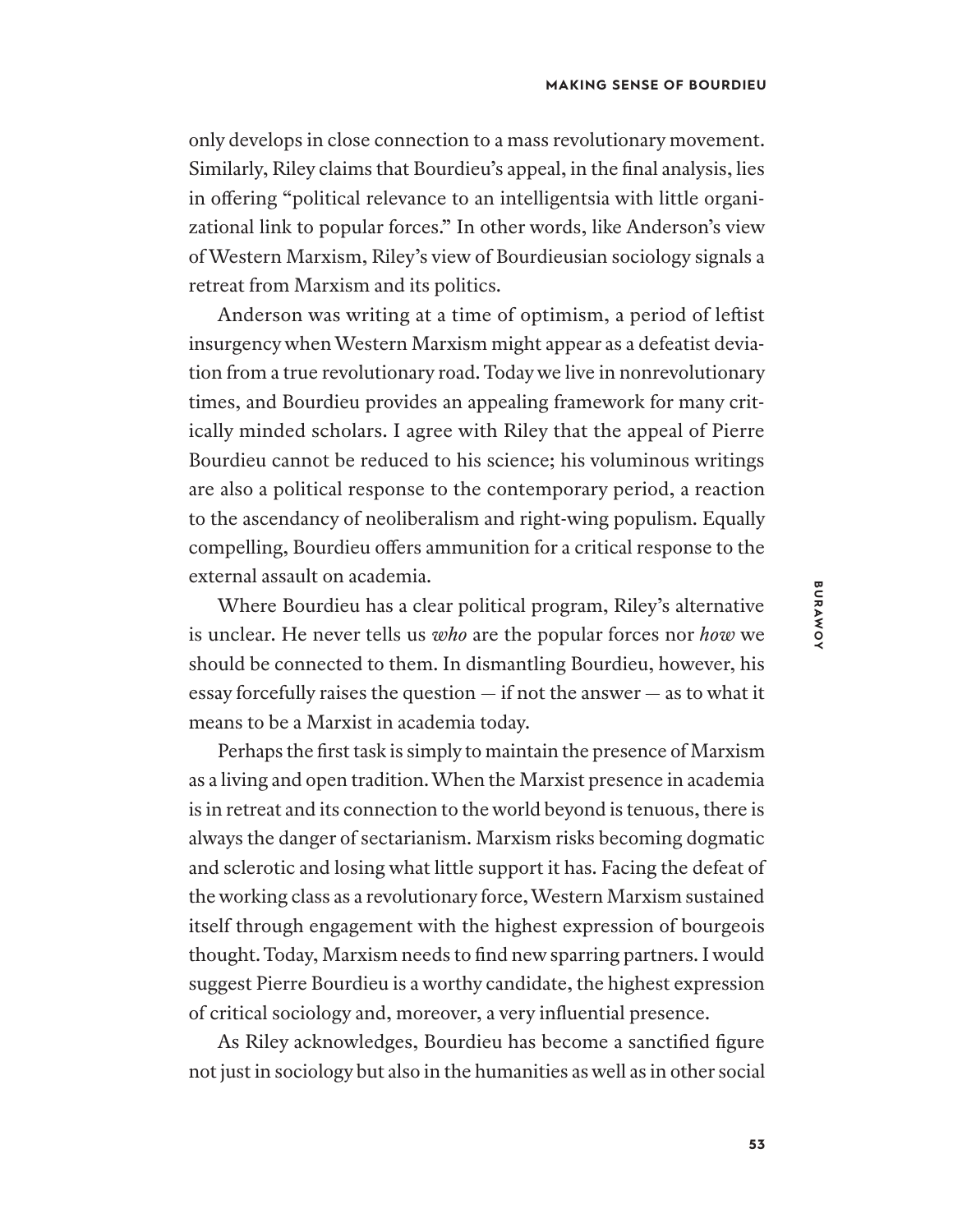sciences, with an impressive global presence. No other sociologist approaches his influence. The closest parallel was the reign of Talcott Parsons during the 1950s and 1960s when his modernization theory and structural functionalism also took on a transdisciplinary and global presence. While Parsons has since become a relic of history— who now reads Talcott Parsons?— the longevity of Bourdieu is more assured. His work is better equipped to deal with diferent political conjunctures than the abstract theory of Parsons. That makes Riley's examination of what places Bourdieu on such a pedestal a critically important project.

### **OVERVIEW: MAKING SENSE OF BOURDIEU**

Riley cannot find any scientific merit in Bourdieu's social theory. He declares that Bourdieu's achievements cannot match the macrosociologies of Marx, Weber, and Durkheim in three key areas: social stratification, social change, and social reproduction. That's a tall order! Why should failure to reach such lofy heights warrant the dismissal of Bourdieu? Be that as it may, Riley does not actually compare Bourdieu with these three canonical figures. For Riley, it would appear that pointing to the shortcomings of Bourdieu's theory is sufficient evidence of falling short of Marx, Weber, and Durkheim as if they are without flaws. I will examine Riley's claims in some detail as they are quite revealing of both Bourdieu and the sociological tradition.

Afer exposing the limitations of Bourdieu's theory, Riley concludes that its influence lies in its resonance with the lived experience and career interests of elite academics: competition for distinction, the preservation of privilege, and a form of ersatz politics for a critical community cut off from "popular classes." In Bourdieu's terms, to understand the appeal of Bourdieu one must turn from the manifest "logic of theory" to the latent "logic of practice."

In other words, Riley does to Bourdieu what Bourdieu does to those he seeks to belittle, namely, attributing their influence to the position and disposition of their followers within the academic field, rather than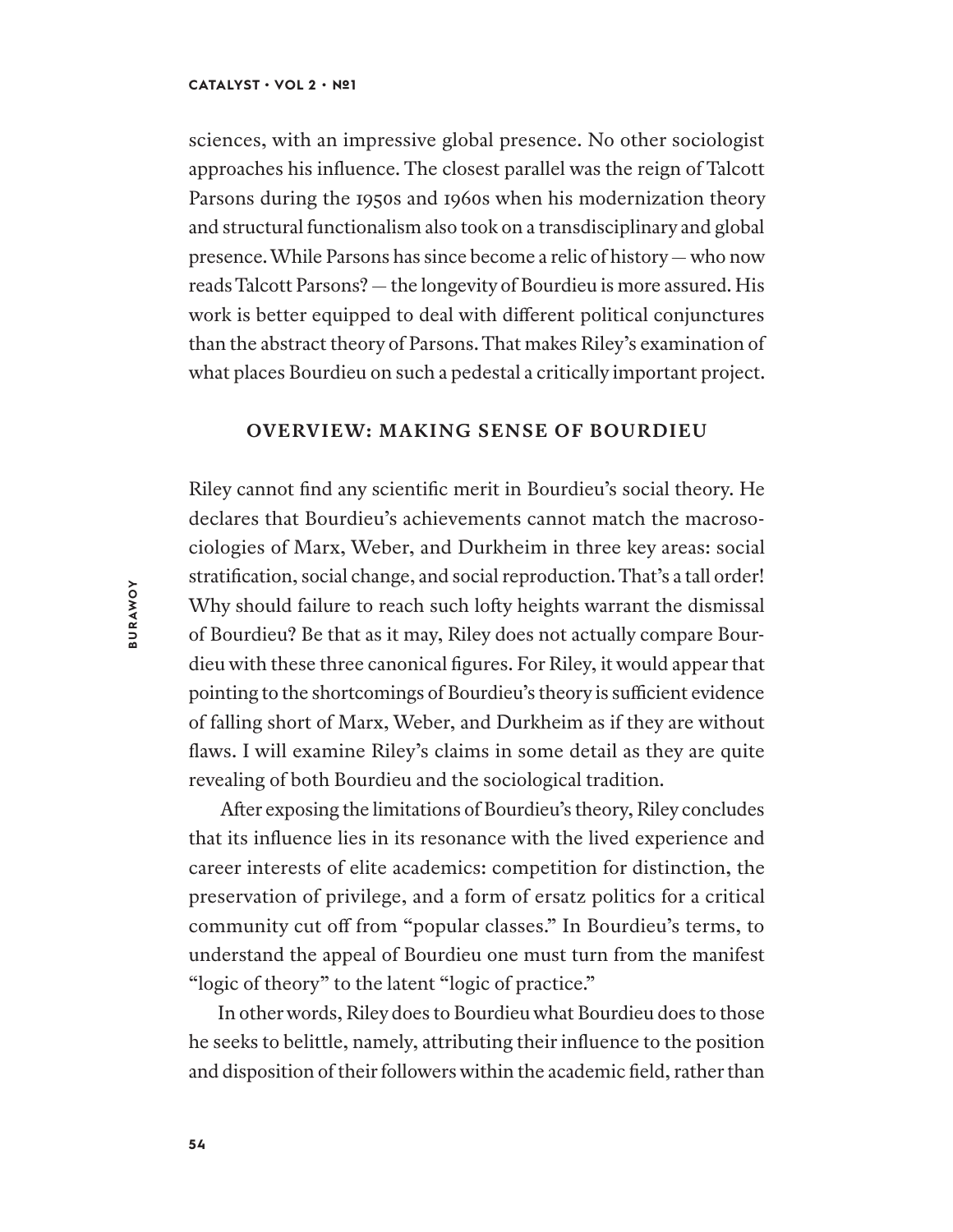to the substance of their work. Riley undertakes a double reduction: he reduces Bourdieu's science to a poorly executed positivism and then reduces Bourdieu's politics to insulation in the academic field. This double reduction adopts contradictory standards: Bourdieu is attacked for not conforming to positivist standards of comparative sociology and then, in the same breath, for not being attached to the popular classes. Yet it is hard to simultaneously be a positivist and an engaged intellectual — the one requires autonomy from and the other embeddedness in the wider society.

Riley is barking up the wrong tree. As I shall suggest, Bourdieu is neither a failed positivist nor an isolationist. Riley's double standards are, therefore, doubly inappropriate. I will seek to redeem both Bourdieu's scientific and his political projects, constituting his work as an important critique of and challenge to Marxism.

I will proceed in three steps: demolition, recuperation, and critique. First, I agree with much of Riley's demolition— Bourdieu's class analysis is flawed (if not necessarily for the reasons Riley claims); his theory of social change is at best embryonic; his refusal to conceptualize capitalism is fatal. Still, Riley's mode of demolition is problematic. His three foci — social stratification, social reproduction, and social change while they appear reasonable enough, force Bourdieu's thinking into discrete problematics that have the efect of rendering his originality banal. I show how each of Riley's questions introduces false divisions while suppressing essential distinctions.

 In the second part, recuperation, I will substitute an alternative set of distinctions that emanate from the key notion in Bourdieu's theory, namely, *symbolic domination*— domination that is not recognized as such. I contest Riley's dismissal that this idea has limited applicability within advanced capitalism. Symbolic domination raises the question of *reflexivity*— how is it that sociologists can know something that others don't; how can they produce a truth that is diferent from and superior to common sense? Furthermore, how is it, as Bourdieu argues, that others can't grasp the sociological truth even when presented with it?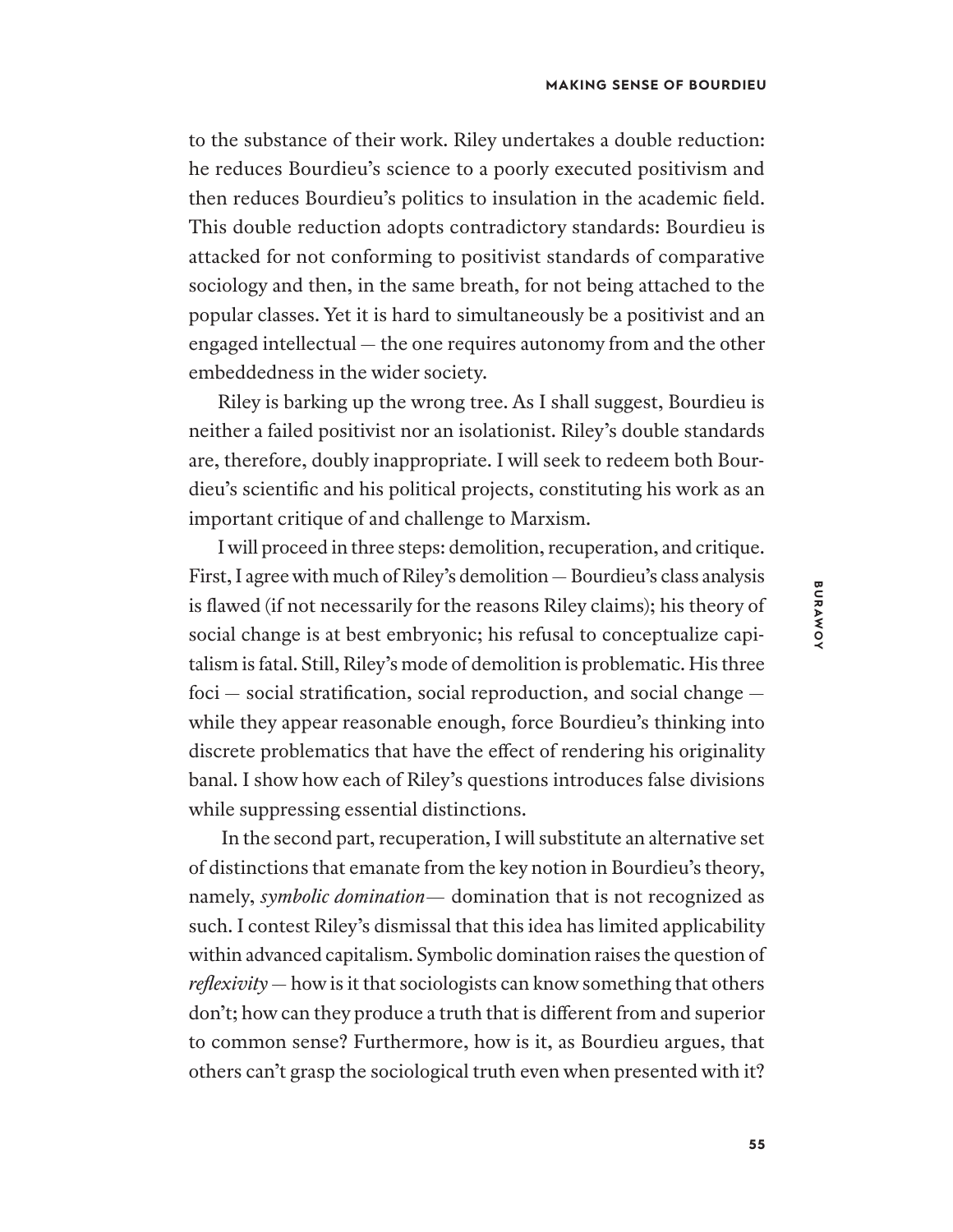By drawing on the very Bourdieusian theory he has rejected, Riley's demolition backs into the question of reflexivity. Bourdieu's appeal, he claims, resides in its resonance with the defense of the autonomy of the academic field and the struggle for distinction within it. In so doing he makes the questionable assumption that academia is fundamentally diferent from the world beyond where Bourdieu's theory doesn't work. To the defense of academic privilege and the competition for distinction, Riley adds a further claim to explain the influence of Bourdieu: namely he ofers an ersatz politics, a substitute for a "true" politics based on a connection to "popular classes." But this notion of "true" politics not only comes without elaboration or justification but also overlooks Bourdieu's broad engagements with diverse publics, including the dominated classes. In fact, Bourdieu has carved out a royal road to *public sociology* — not only a traditional public sociology in which the sociologist represents some universal interest but also an organic public sociology forged in close connection to the dominated.

These three dimensions of Bourdieu's sociology— symbolic domination, reflexivity, and public engagement— not only provide the three moments of his scientific research program, but also define a political project: intellectuals on the road to class power. To each dimension of his scientific research program, there is a corresponding moment in his political project: symbolic domination gives a privileged place to the sociologist; reflexivity makes the sociologist the vanguard of intellectuals; and public engagement allows intellectuals to represent their interests as the interests not just of other intellectuals but of all classes.

Afer assembling Bourdieu's scientific-cum-political vision, the third part of this essay turns to critique, assessing its limitations, in particular its misrecognition of capitalism. Refusal to engage the *systemic* character of modern capitalism leads Bourdieu to exaggerate the power of intellectuals, and universalize the notion of symbolic domination. Restoring a focus on capitalism allows a more realistic assessment of the place of intellectuals. The appropriation of Bourdieu's intellectualist project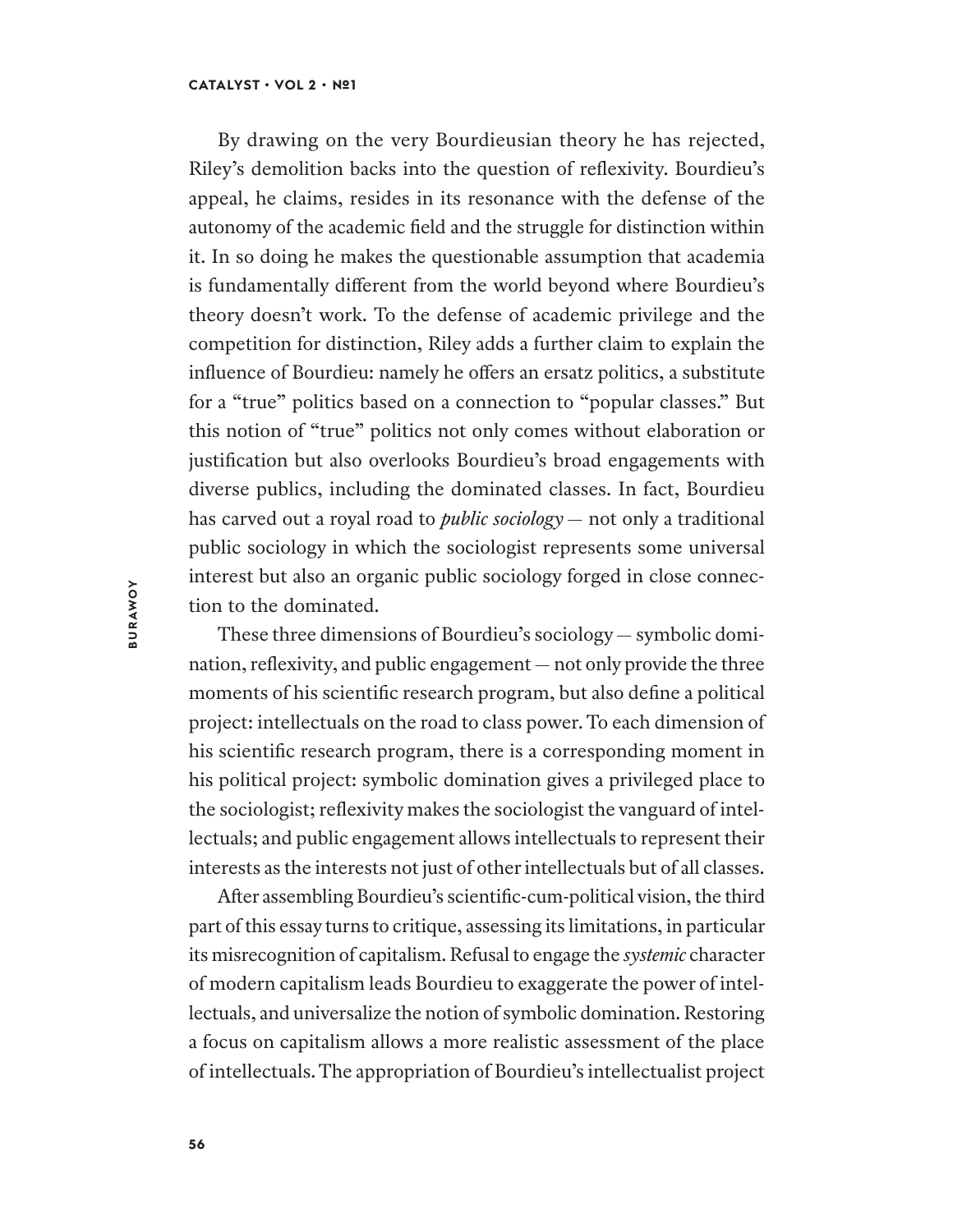within a Marxist framework points to an alternative scientific-cum-political project, one that revolves around the capitalist university.

### **I: DEMOLITION**

This first section is a critical appreciation of Riley's demolition of Bourdieu, underlining our substantial agreement yet pointing to the limitations of reducing Bourdieu's influence to his theory's resonance with the academic habitus. There's more to Bourdieu than meets Riley's critical eye.

### *Class Analysis: From Classes on Paper to Classification Struggle*

Riley claims that in each of three defining areas of sociology: stratification, reproduction, and social change, Bourdieu has little to ofer. There is much merit in his critique. Let's start with stratification, or class analysis where he takes Bourdieu's *Distinction* to task.<sup>5</sup> Riley reduces the purpose of this humungous endeavor to showing that class is related to behavior through the mediation of habitus, itself inculcated through processes of class socialization. There is, indeed, a rough correlation between, on the one hand, occupation as measured by economic and cultural capital and, on the other hand, lifestyle based on consumption of food, films, newspapers, etc. As Riley suggests, Bourdieu's claim that class and habitus underlie the ostensible correlation between occupation and lifestyle is tautological given that class and habitus are neither defined independently nor accessible to empirical examination — one knows them only by their putative efects. So Riley concludes that the linear causality between class and behavior cannot be demonstrated so long as class is ill-defined. Moreover, the claim that each class has its own habitus is belied by the simultaneous assertion that all classes also share a common habitus.

<sup>5</sup> Pierre Bourdieu, *Distinction: A Social Critique of the Judgment of Taste* (Cambridge, Mass.: Harvard University Press, 1984 [1979]).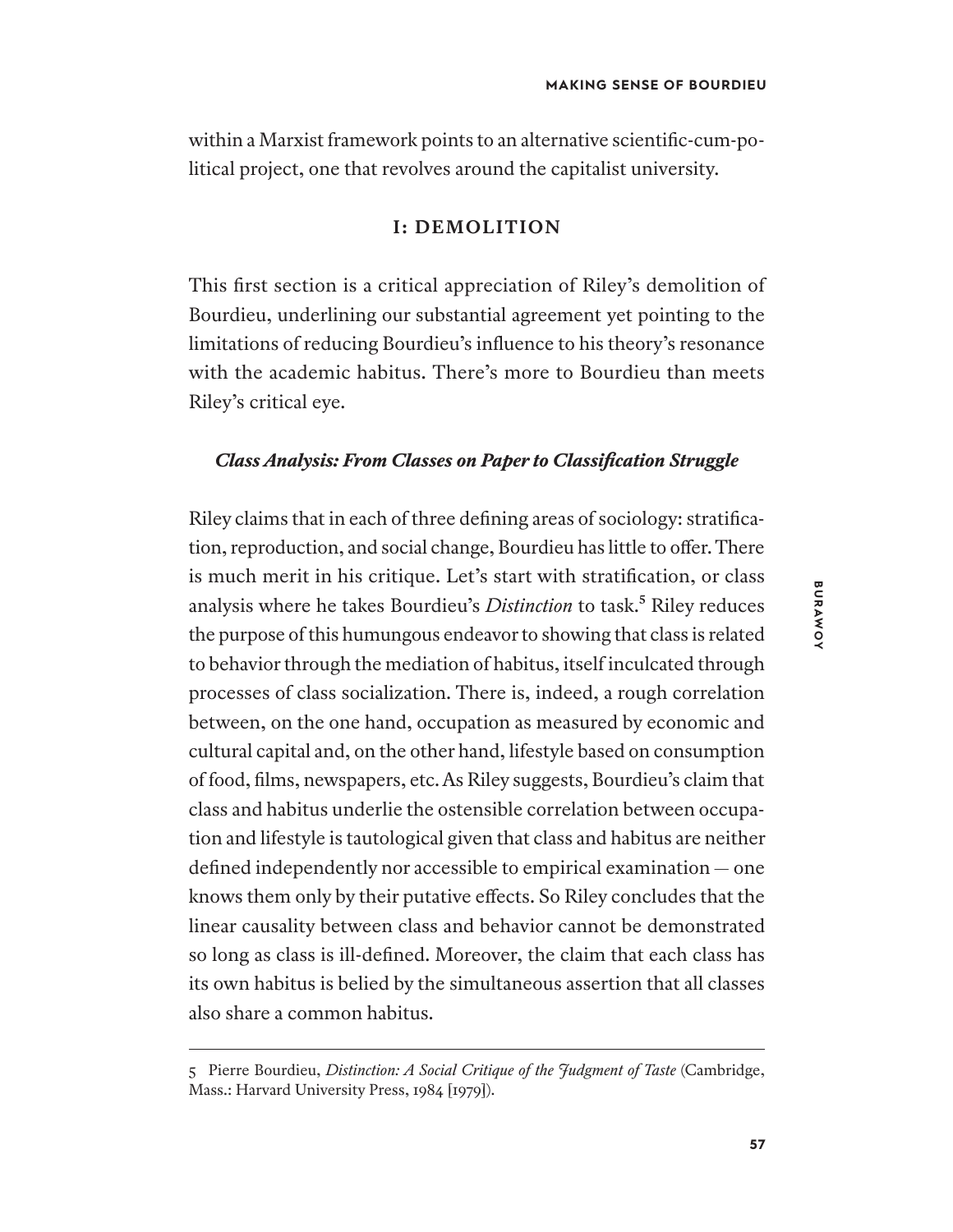In focusing only on the way class does or does not shape behavior Riley misses the key to *Distinction*, namely symbolic domination. Although Bourdieu doesn't acknowledge it, his model is parallel to Marx's commodity fetishism in which the exchange relation between objects hides the production relations between humans. Only now it is consumption fetishism in which the status hierarchy among objects consumed hides the class hierarchy between humans. The practices of consumption are organized according to their own hierarchical logic that obscures the homologous hierarchy of class. Habitus, therefore, has a class character but it also transcends class — the class dimension is deeper and preconscious, the product of inculcation; whereas the shared dimension of habitus is more conscious and practical, organizing patterns of consumption in a relatively autonomous social space.<sup>6</sup> By focusing on the food one eats, the liquor one drinks, the paintings one appreciates, the films one watches, and by recognizing their implicit organization into hierarchies of legitimacy, Bourdieu contends, one overlooks the class domination that they simultaneously hide and

<sup>6</sup> There is a burgeoning literature on the concept of habitus, an obscure but key concept in Bourdieu's oeuvre. Because it cannot be identified as such it can be used to explain any behavior. It raises the question of how much of action is conscious/reflexive, how much is unconscious/pre-reflexive, and then what is the relation between the two. Bourdieu doesn't help here so others have had to help themselves. Perhaps the most interesting advances have been made by proponents of a "dual process" model borrowed from cognitive psychology. See Omar Lizardo, "The Cognitive Origins of Bourdieu's Habitus," *Journal for the Theory of Social Behavior* 34, no. 4 (2004): 375–401; Stephen Vaisey, "Motivation and Justification: A Dual-Process Model of Culture in Action," *American Journal of Sociology* 114, no. 6 (2009): 1675–1715; Omar Lizardo, Robert Mowry, Brandon Sepulvado, Dustin S. Stoltz, Marshall A. Taylor, Justin Van Ness, and Michael Wood, "What Are Dual Process Models? Implications for Cultural Analysis in Sociology," *Sociological Theory* 34, no. 4 (2016): 287–310. These authors make a Distinction between reflexive action that requires slow, conceptual processes of symbolic mastery and the pre-reflexive spontaneous, impulsive action based on accumulated, embodied processes developing over a long period of time. Focusing on symbolic domination, I have sliced Bourdieu in a diferent way: an internalization process that is unconscious and a game-like interaction that works at a more conscious level. Bourdieu arbitrarily switches from one perspective to the other without connecting the two. Missing is a theory of the dynamic interplay between the conscious and the unconscious.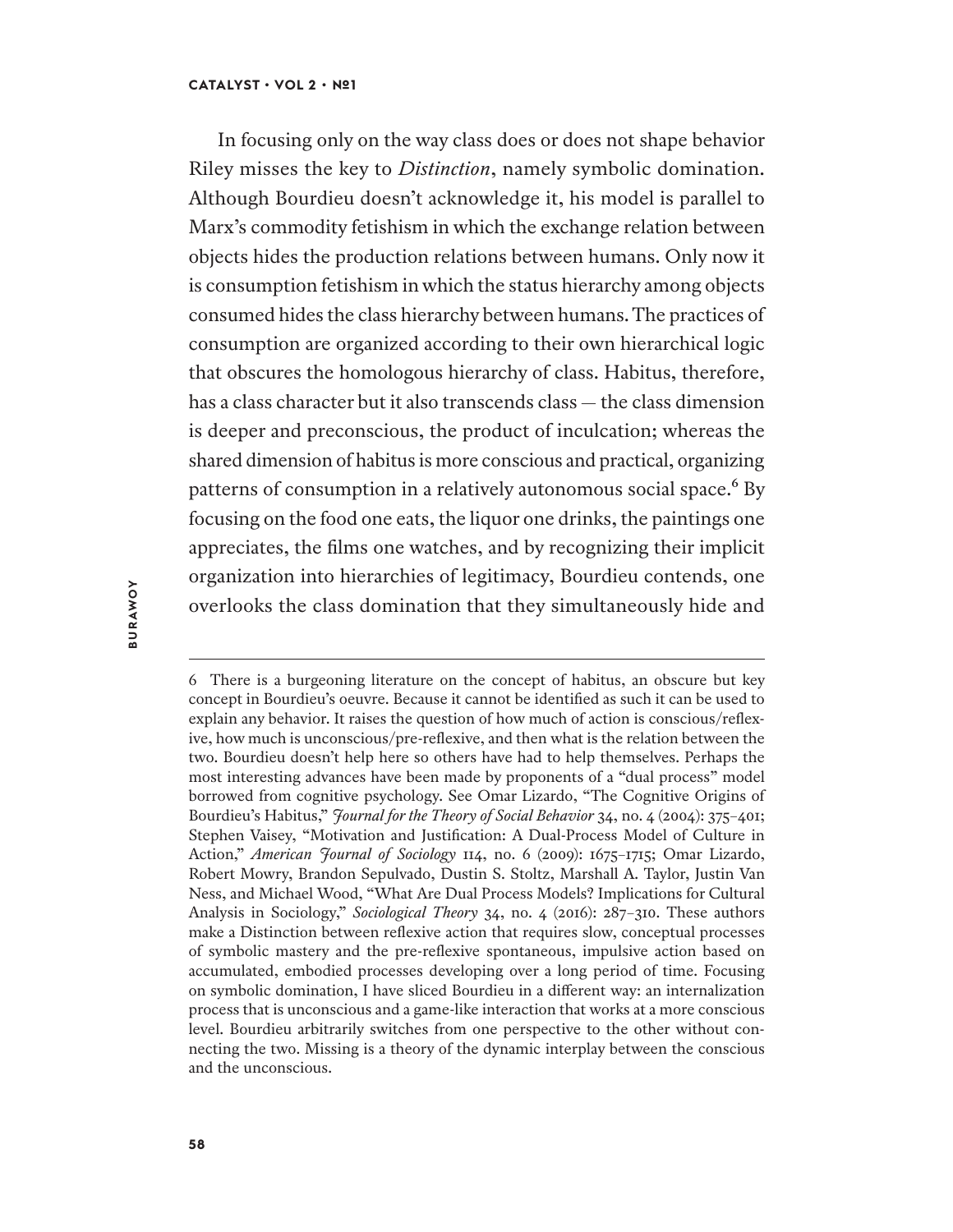express. This is symbolic domination at work — a domination that is hidden, that is not recognized as such, that is, in short, misrecognized.

Still, Riley is right, there is a puzzle: what does Bourdieu mean by class? This is a challenging puzzle indeed — so much so that Marx died trying to solve it. By the end of *Distinction*, Bourdieu, escapes the morass of convoluted definitions of class (which Riley bravely tries to disentangle) by claiming that class is neither given nor some invention of sociologists, but the outcome and object of a *classification struggle*. Paradoxically, however, he can only get the classification struggle going by assuming the existence of class. Despite his attack on the idea of "classes on paper," that is classes defined abstractly by the theorist, he himself *assumes* from the beginning a Marxist tripartite division between dominant class, petty bourgeoisie, and working class. But even as he borrows Marxist class *categories*, Bourdieu departs from the Marxist notion of class as a *relation* by defining them, instead as the summation of economic and cultural *resources* (capital).

A number of points are noteworthy. First, this a Weberian stratification model of class based on a hierarchy of strata, as opposed to the notion of class domination as a relation of exploitation — a concept that appears almost nowhere in Bourdieu's theoretical oeuvre. Second, there is no way to access a metric (or exchange rate) that allows one to add up cultural and economic capital, so the volume of capital eludes measurement. Third, Bourdieu stops at classification struggle that takes place within the dominant class and never moves forward (or backward) to class struggle, eliminating it by fiat.

Finally, it means that professors, intellectuals, and artists turn out to be part of the dominant class, albeit a dominated fraction with high cultural capital compensating for low economic capital. Here Bourdieu is borrowing from the well-known formulation of Marx and Engels in *The German Ideology*:

The division of labor … manifests itself also in the ruling class as the division of mental and manual labour, so that inside this class one part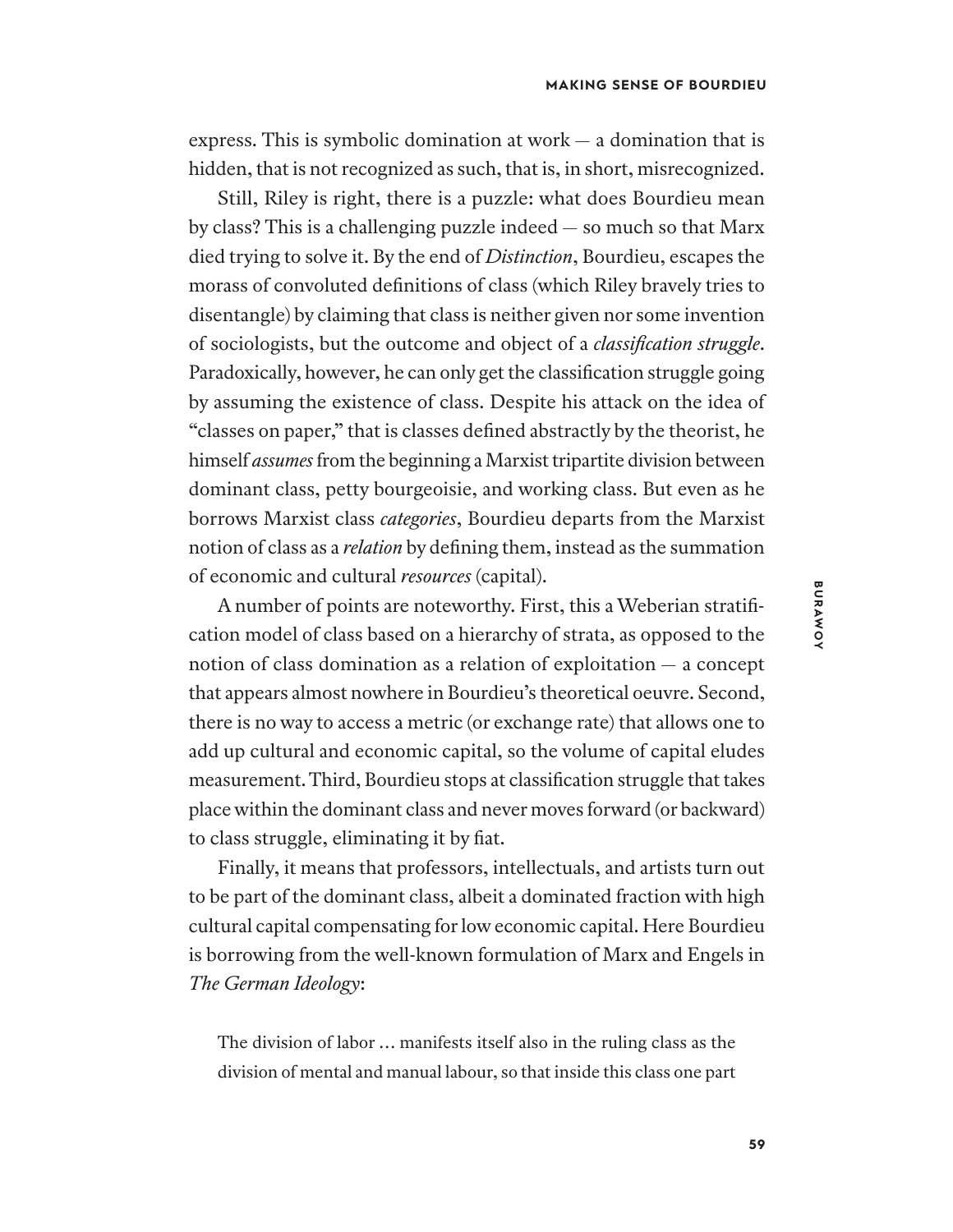appears as the thinkers of the class (its active, conceptive ideologists, who make the perfecting of the illusion of the class about itself their chief source of livelihood), while the others' attitude to these ideas and illusions is more passive and receptive, because they are in reality the active members of the class and have less time to make up illusions and ideas about themselves.<sup>7</sup>

But Bourdieu takes the idea further than Marx and Engels. Those "conceptive ideologists" who perfect "the illusion of class about itself" are an autonomous fraction of the dominant class whose function is to define the very meaning of class. They are far more powerful than Marx and Engels' ideologists who only "perfect" and elaborate the prior self-understanding of the bourgeoisie.

If at the beginning of *Distinction*, Bourdieu simply asserts the definition of class as an objective entity, by the end he insists on class as an indeterminate product of classification struggles. That being the case, *Distinction* should itself be seen as a contribution not only to the understanding of class but also to a classification struggle, an attempt to project intellectuals, including prominent sociologists, as part of the dominant class.⁸ More broadly, one might say that *Distinction* is not only a work of science that advances the concept of symbolic domination, but also part of a political project to put intellectuals on the road to class power. To sustain such a claim, however, requires a theory of intellectuals as key agents of social change.

<sup>7</sup> Robert Tucker, *The Marx-Engels Reader* (New York: W.W. Norton, 1978), 173.

<sup>8</sup> Within *Distinction*, Bourdieu seems to follow the intellectual journey that Durkheim makes from his *Division of Labor in Society,* where the scientist observes the world from without, to *Elementary Forms of Religious Experience* where the scientist is now located within society and science is seen as performing an analogous role to religion.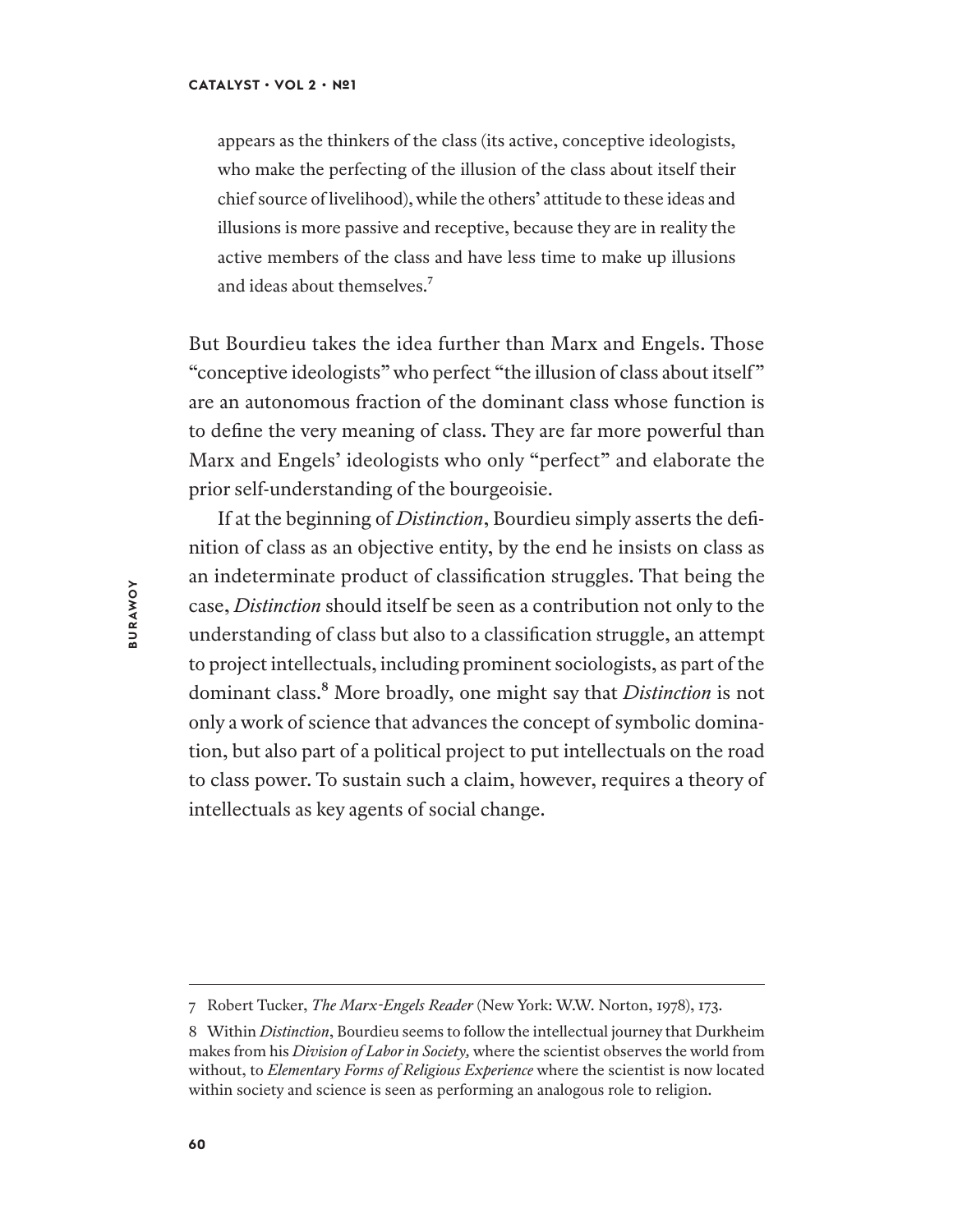### *Social Change — From Algeria to France*

When it comes to Bourdieu's theory of social change, the obvious place to begin are his early writings on Algeria. In *Algeria 1960*, Bourdieu<sup>9</sup> describes social change as the product of colonialism depicted as an unexplained exogenous intervention— a clash of civilizations, or a clash between modernity and tradition. Here he also revises Weber's characterization of the modern bourgeois individual as embodying the spirit of capitalism, the rational pursuit of an irrational goal — accumulation for accumulation's sake, money for money's sake— and an ethic of abstention, self-denial. For Bourdieu, in contrast, the modern individual is defined by a distinctive sense of time. Unlike cyclical time of traditional society in which the future is embedded in the present, always "forthcoming," the uncertainty of modern society leads to the conceptualization of an alternative future through prophecy, planning, and rationality. Already here, Bourdieu gives modernity an intellectualist bent.

This also leads Bourdieu to recognize the revolutionary potential of the colonial working class. Its relative stability allows it to imagine and direct its efforts toward an alternative future whereas the volcanic sub-proletariat and proletarianized peasantry have no sense of direction — they are a "force for revolution," not a "revolutionary force." $10$ In "Revolution within the Revolution,"<sup>11</sup> Bourdieu extends the "revolutionary" potential of the colonized. Here change is not exogenously induced but endogenous to colonialism bringing about its own downfall. Colonialism creates its own gravediggers — the colonized — who demand the rights denied them. In the war against colonialism, the colonized thus transform themselves into a modernizing movement.

<sup>9</sup> Bourdieu, *Algeria 1960* (Cambridge: Cambridge University Press, 1979[1963]).

<sup>10</sup> Bourdieu distinguishes his view of the working class as revolutionary from the "eschatological vision of revolution as a reversal" (*Algeria 1960*, 62). He explicitly opposes the position of the Algerian National Liberation Front (FLN) that claims the peasantry to be the revolutionary class, a view celebrated by Frantz Fanon, *The Wretched of the Earth* (New York: Grove Press, 1963 [1961]).

<sup>11</sup> Bourdieu, *The Algerians* (Boston: Beacon Press, 1962 [1961], chapter 7.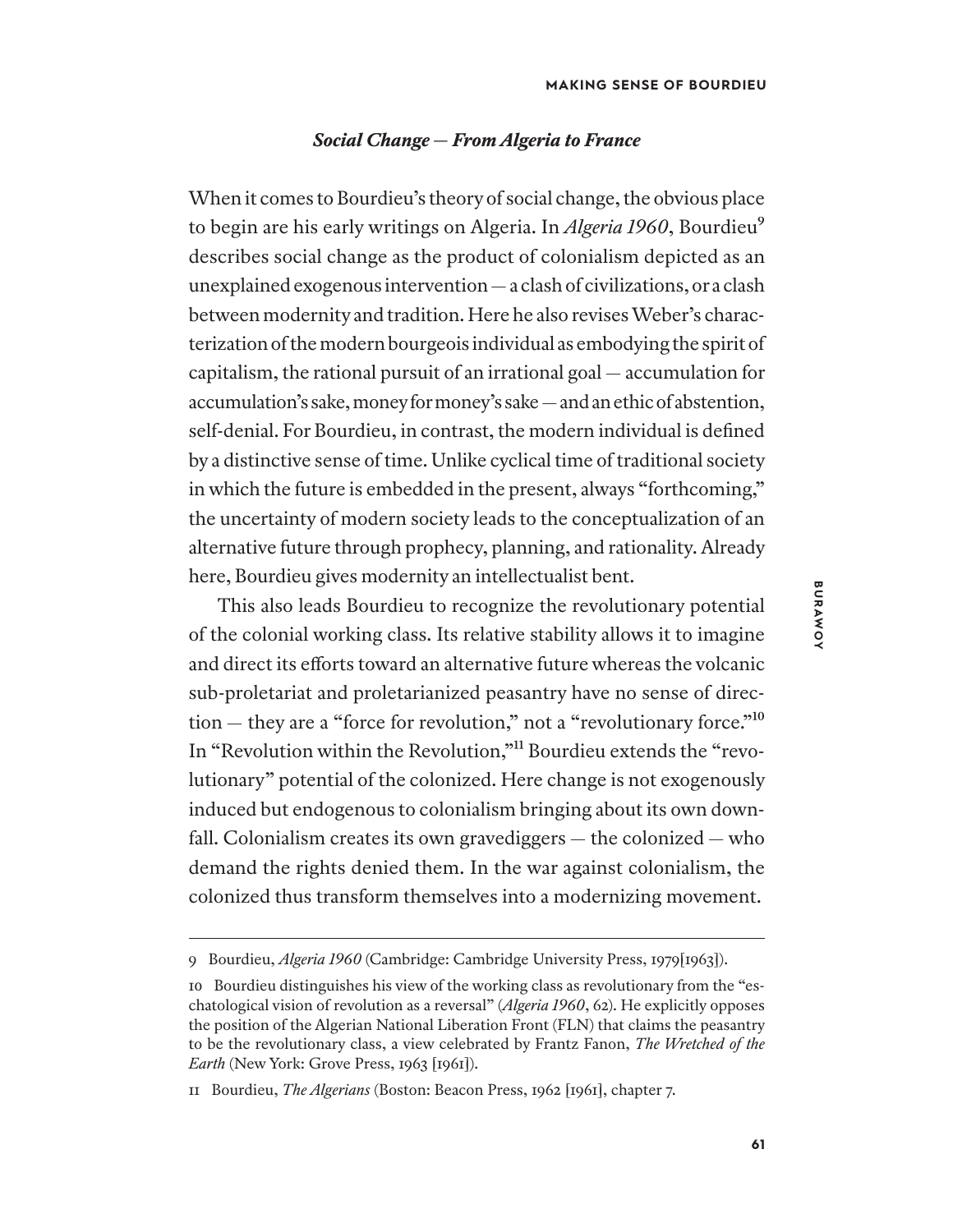This "dialectical" conception of social transformation acts as a counterpoint to Bourdieu's theory of symbolic domination in which the dominated never achieve collective self-awareness, let alone revolutionary momentum. His description of the anti-colonial revolution stands in opposition not only to his analysis of contemporary France<sup>12</sup> but also to his anthropology of the Algerian ethnic group, the Kabyle. Thus, in *Outline of a Theory of Practice*,<sup>13</sup> published a decade after leaving Algeria, Bourdieu elaborates a static tradition-bound vision of Kabyle as the foundation of his understanding of modern France. Not urban Algiers but a romanticized rural Kabylia — insulated from history, colonialism, and the wider world — provides the elementary forms of symbolic domination that Bourdieu discovers in France. In *Outline of a Theory of Practice*, Bourdieu has already advanced his key concepts – habitus, misrecognition, and symbolic capital – to analyze a society governed by honor, rituals of mutual aid, and hierarchies of solidarity. This framework is then superimposed on France but with one difference — social diferentiation, represented by the crystallization of relatively autonomous fields.

Bourdieu argues that the laborious interpersonal work of symbolic domination in traditional societies becomes, in modern societies, a symbolic domination organized through impersonal, specialized institutions. *Reproduction in Education, Society and Culture*<sup>14</sup> shows how this works in schooling. The primary socialization of children in the family gives (or denies) them the cultural capital to perform well (or badly) in school. The curriculum is designed to match the symbolic mastery learned in the middle and upper classes, so that such children do well

<sup>12</sup> More out of desperation than the realpolitik of reason, in the last decade of his life Bourdieu does appeal to social movements to arrest France's headlong plunge into neoliberalism. But his politics is ahead of his theory — as Riley points out, Bourdieu has no theory of collective mobilization. It is a curious return of the repressed — his early interest in the anti-colonial revolution.

<sup>13</sup> Bourdieu, *Outline of a Theory of Practice.* (Cambridge: Cambridge University Press, 1977[1972]).

<sup>14</sup> Pierre Bourdieu and Jean-Claude Passeron, *Reproduction in Education, Society and Culture* (London: Sage, 1977 [1970]).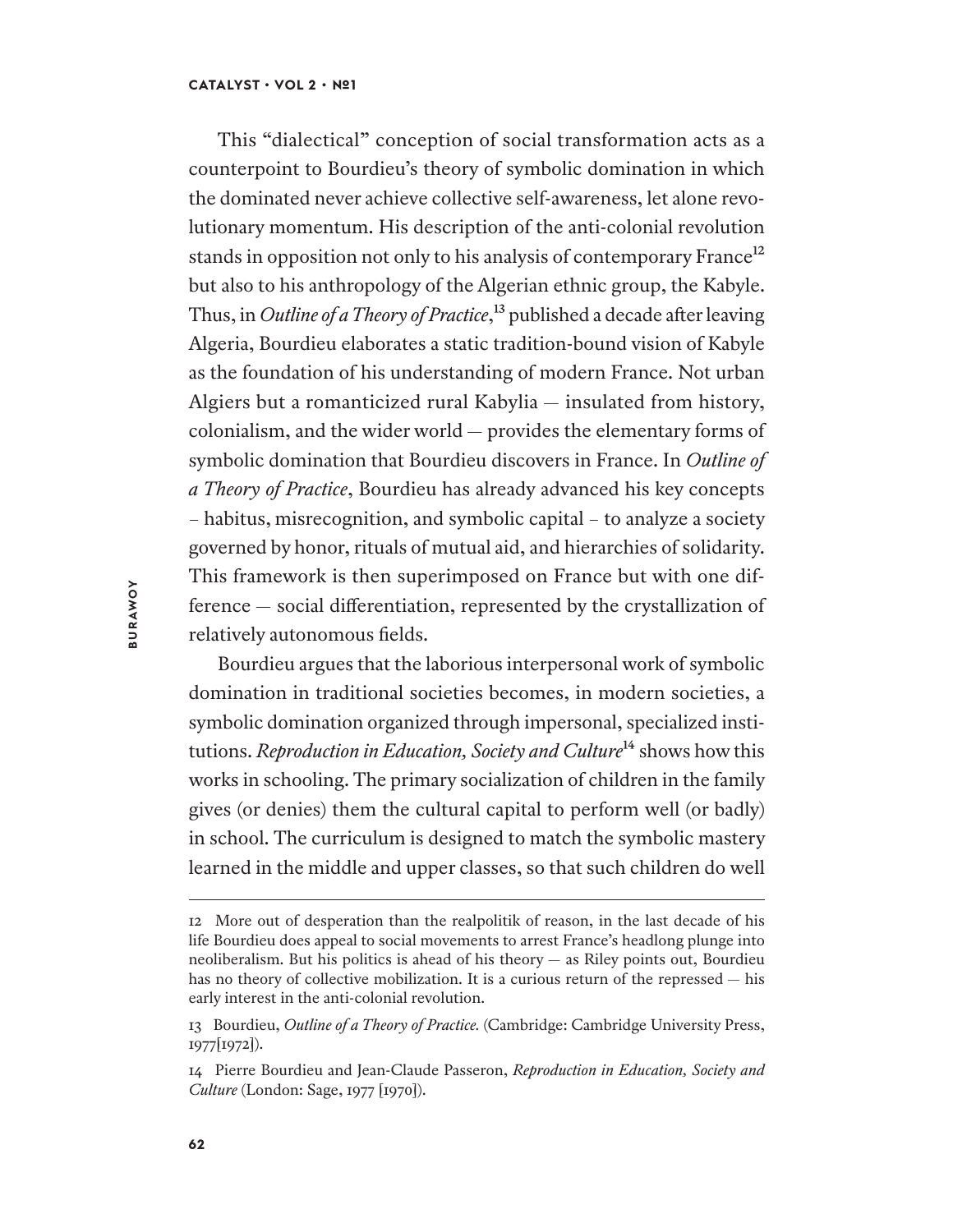at school while those endowed only with practical mastery fail. The institutional separation of schooling from the family, that is, its relative autonomy, gives symbolic mastery universal legitimacy so that children from the dominant classes appear to be gifed, while children from the dominated accept their lesser destiny as a product of their lesser talent. Success in school translates into success in the (again, institutionally separated) labor market, which also appears to operate according to class-neutral rules. In this way the technical function of school (slotting people into jobs) hides its social function (reproducing class domination). Schools secure participation by obscuring their class foundations.

The parallels with Durkheim are obvious. The Kabyle play the same role for symbolic domination as the Australian totemic tribes play for Durkheim's elementary forms of religious life; and Bourdieu subscribes to the same modernization theory based on social diferentiation that is most fully elaborated in Durkheim's *The Division of Labor in Society.* As in Durkheim so in Bourdieu the sociologist holds the secret of society, only with symbolic domination replacing solidarity as the key concept.

# *Social Reproduction — From the Béarn to the Grandes Écoles*

Theories of social change begin with theories of social reproduction. Thus, Marx shows how the reproduction of capitalist relations is simultaneously their transformation. In order to earn a livelihood, workers are compelled to sell their labor power to a capitalist for whom they expend labor that (re)produces both themselves (necessary labor equivalent to the wage) and the capitalist (surplus labor which is the source of profit). At the same time, capitalists compete with each other and in so doing transform the work process through intensification, deskilling, new technology, multiple-earner families, etc., that leads to the polarization of wealth and poverty. That in turn leads, on the one side, to crises of overproduction, the concentration of capital, and the falling rate of profit and, on the other side, to the deepening of class struggle.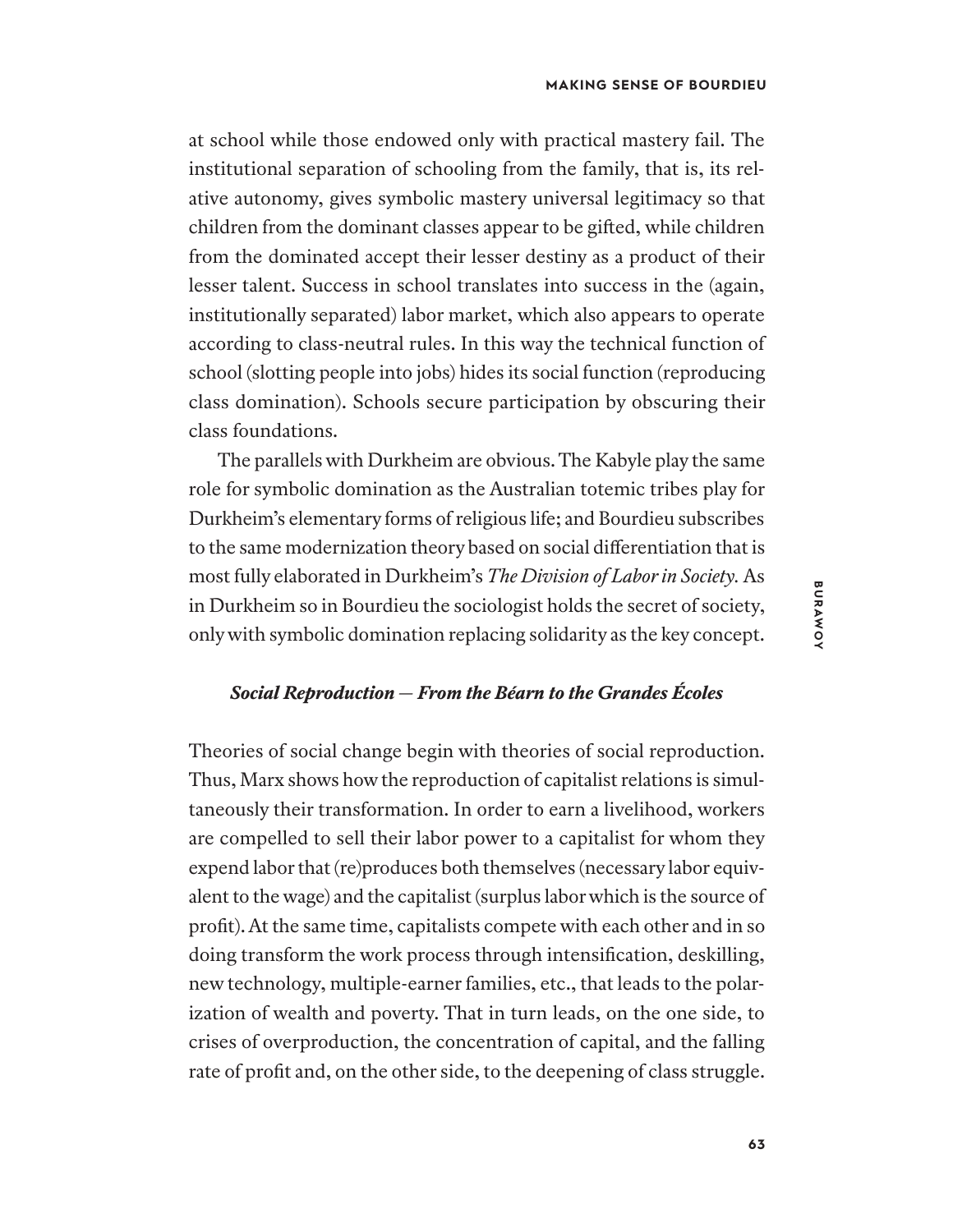Social reproduction is simultaneously social transformation. Is there anything like this in Bourdieu?

As we have seen, Bourdieu's theory of social reproduction is drawn from an idyllic conception of Kabylia where habitus and social structure reproduce each other.

The habitus, the durably installed generative principle of regulated improvisations, produces practices which tend to reproduce the regularities immanent in the objective conditions of the production of their generative principle, while adjusting to the demands inscribed as objective potentialities in the situation, as defined by the cognitive and motivating structures making up the habitus.<sup>15</sup>

Understood as a set of embodied and embedded "transposable" dispositions that generate practices and appreciations in various settings, habitus is "durably" formed in early life and largely irreversible. It has a certain, unspecified rigidity that can obstruct adaptation to new situations, an obstruction Bourdieu calls "hysteresis." Thus, when a habitus cultivated in one world comes up against social structures of another world, there is a certain "strain" and the actor enters a state of "allodoxia," or confusion.<sup>16</sup> (Durkheim might call it anomie.) The Kabyle cook wanders from job to job in Algiers not because he is trying to maximize opportunities nor because he is denied the possibility of stable employment, but because he cannot adapt to the norms of urban life, being dragged down by his rural habitus.<sup>17</sup> In this case, strain is produced through the clash of social structure with an *exogenously* produced habitus.

While Bourdieu's theory of reproduction through the inculcation

<sup>15</sup> Bourdieu, *Outline of a Theory of Practice*, 78.

<sup>16</sup> At other points, Bourdieu argues that the clash of position and disposition can lead to heightened reflexivity and "rational" action.

<sup>17</sup> Pierre Bourdieu, "Making the economic habitus: Algerian workers revisited," *Ethnography* 1, no. 1 (2000):17–41.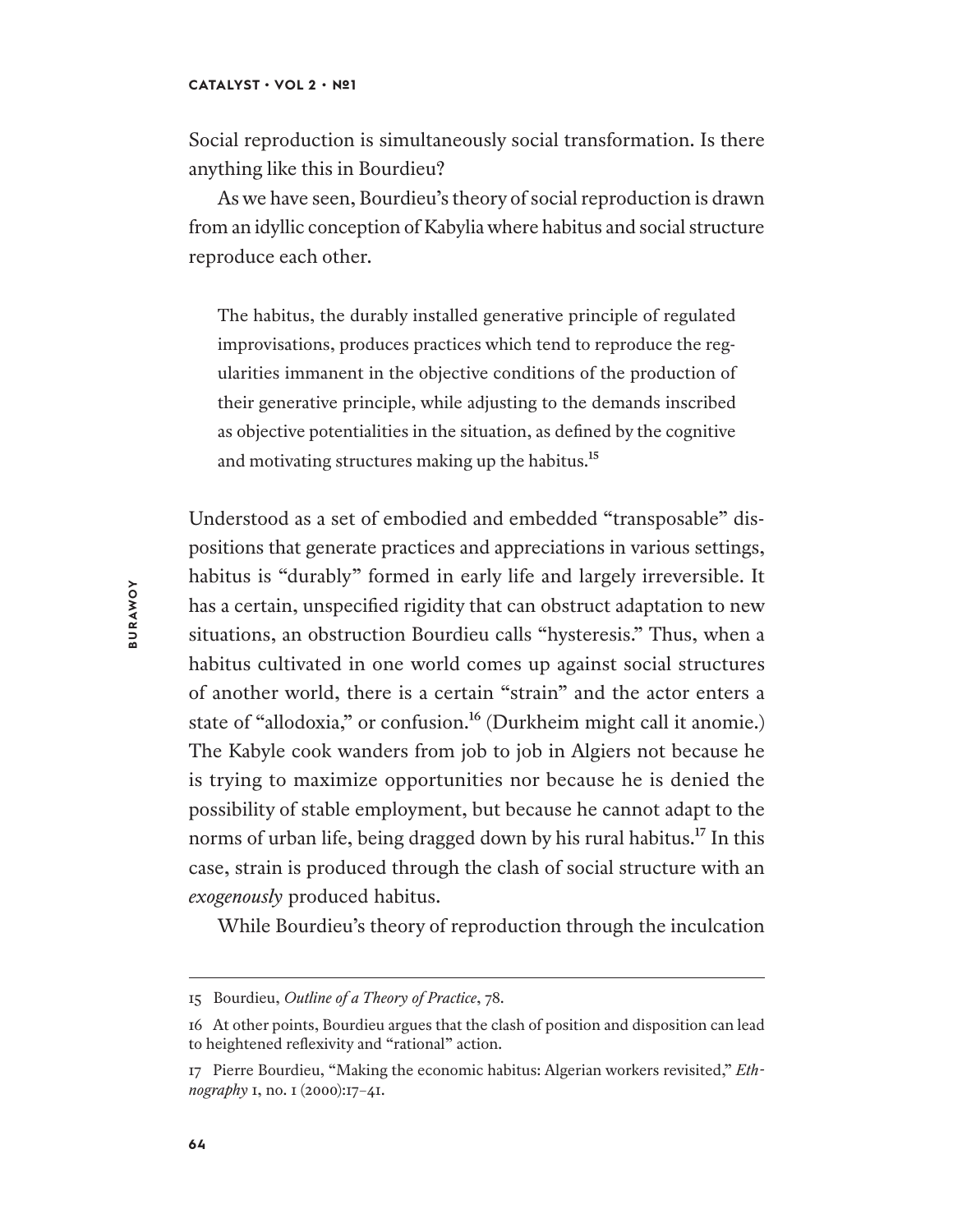of habitus points to the ubiquity of such strain, we do not know where this leads: to retreat (downgrading or repression of expectations), making a virtue of necessity, apathy, rebellion, or even innovation? The ubiquity of strain becomes a theory of social change only when we understand its *efects*. That would require a psychology of the malleability of habitus and a sociology of the resilience of social structure  $-$  both of which are absent.<sup>18</sup>

So far I'm on the same page as Riley: Bourdieu's notion of social change is unconvincing. But does Bourdieu's oeuvre prefigure another theory of social reproduction/transformation? I think so, but it relies less on the notion of habitus. In its fullest form it can be found in *The Bachelors' Ball*,<sup>19</sup> where Bourdieu shows how the reproduction of the kinship structure leads to its demise. Bourdieu conceives of kinship as a card game in which each family is dealt a hand of children of a particular age and gender, defining the basis of marriage strategies. Given the expanding access to education, consumption, and employment beyond peasant society, all of which are especially appealing to young women next to the drudgery of peasant life, mothers try to maximize the family patrimony by marrying off their sons to local girls while encouraging their daughters to marry out of the village. A prisoners' dilemma game ensues resulting in peasant men no longer finding wives to reproduce their patrimony. Bourdieu describes this increasing gap between hopes and possibilities as leading to the humiliation of bachelors. He begins *The Bachelors' Ball* with his bachelors lined up along the edge of the ballroom. Occasionally they are invited to dance by a pitying neighbor, whereupon they clumsily parade their bodies. But they mainly watch their potential brides entranced by the guys from

<sup>18</sup> Bourdieu is no nearer to explaining specific outcomes than was Robert Merton in his famous 1938 essay, which discusses the range of responses to the gap between institutionalized means and cultural goals: conformity, innovation, ritualism, retreatism, and rebellion. See Merton, "Social Structure and Anomie," *American Sociological Review* 3, no. 5 (1938): 672–82.

<sup>19</sup> Pierre Bourdieu, *The Bachelors' Ball* (Chicago: University of Chicago Press, 2008 [2002]).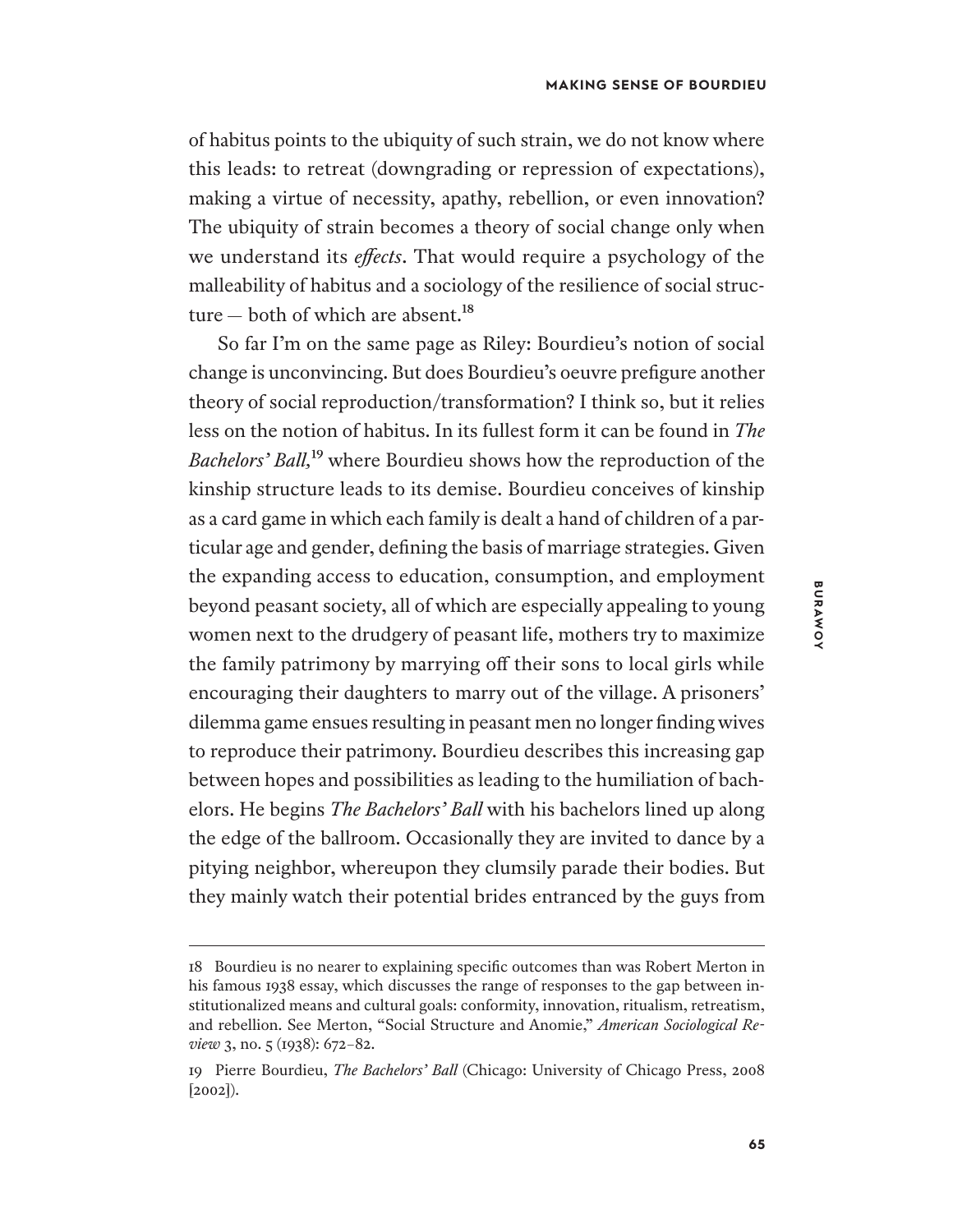### **CATALYST • VOL 2 • №1**

town. All this bodily shame reflects the degradation of the peasant economy. Here the response to the gap between hopes and possibilities, aspirations and opportunities, is retreat and despair — so diferent from the response of the colonized, also harboring aspirations at odds with opportunities, who rise up against colonialism. Nowhere does Bourdieu explain or even acknowledge the contrast between (internal or external) exit and voice.

The demise of the peasant world fits well with Bourdieu's broader view of history as marked by the ascendancy of education as a vehicle for class reproduction. Inheritance is now mediated indirectly through the relatively autonomous sphere of education, rather than directly through the family as in the peasant economy or feudal society. Bourdieu's two books on schooling written with Jean-Claude Passeron<sup>20</sup> show how, through the mediation of cultural capital, classes pass on their position to their children. Later, in *Homo Academicus*<sup>21</sup> and *Distinction*, Bourdieu shows how the insatiable demand for education leads to the expansion of higher education, devaluing the credential so that student aspirations are no longer in line with their opportunities. The democratization of access to secondary education in the 1980s, again endogenous, produces a gap between expectations and achievement.<sup>22</sup>

In *State Nobility*<sup>23</sup> however, we find another "reproductive" role for education in the *longue durée.* In this exhausting and exhaustive empirical analysis, Bourdieu shows how the Grandes Écoles become the instrument for reproducing the dominant class. As the higher reaches of education become the transmission belt of inheritance — intellectuals, and especially the professoriate, become the guardians and gatekeepers

<sup>20</sup> Pierre Bourdieu and Jean-Claude Passeron, *Reproduction in Education, Society and Culture* (London: Sage, 1977 [1970]); *The Inheritors: French Students and Their Relation to Culture* (Chicago: University of Chicago Press, 1979 [1964]).

<sup>21</sup> Pierre Bourdieu, *Homo Academicus* (Cambridge: Polity Press, 1988 [1984]).

<sup>22</sup> Pierre Bourdieu et al., *The Weight of the World: Social Sufering in Contemporary Society* (Stanford: Stanford University Press, 1999 [1993]), 421–6.

<sup>23</sup> Bourdieu, *State Nobility: Elite Schools in the Field of Power* (Stanford: Stanford University Press, 1996 [1989]).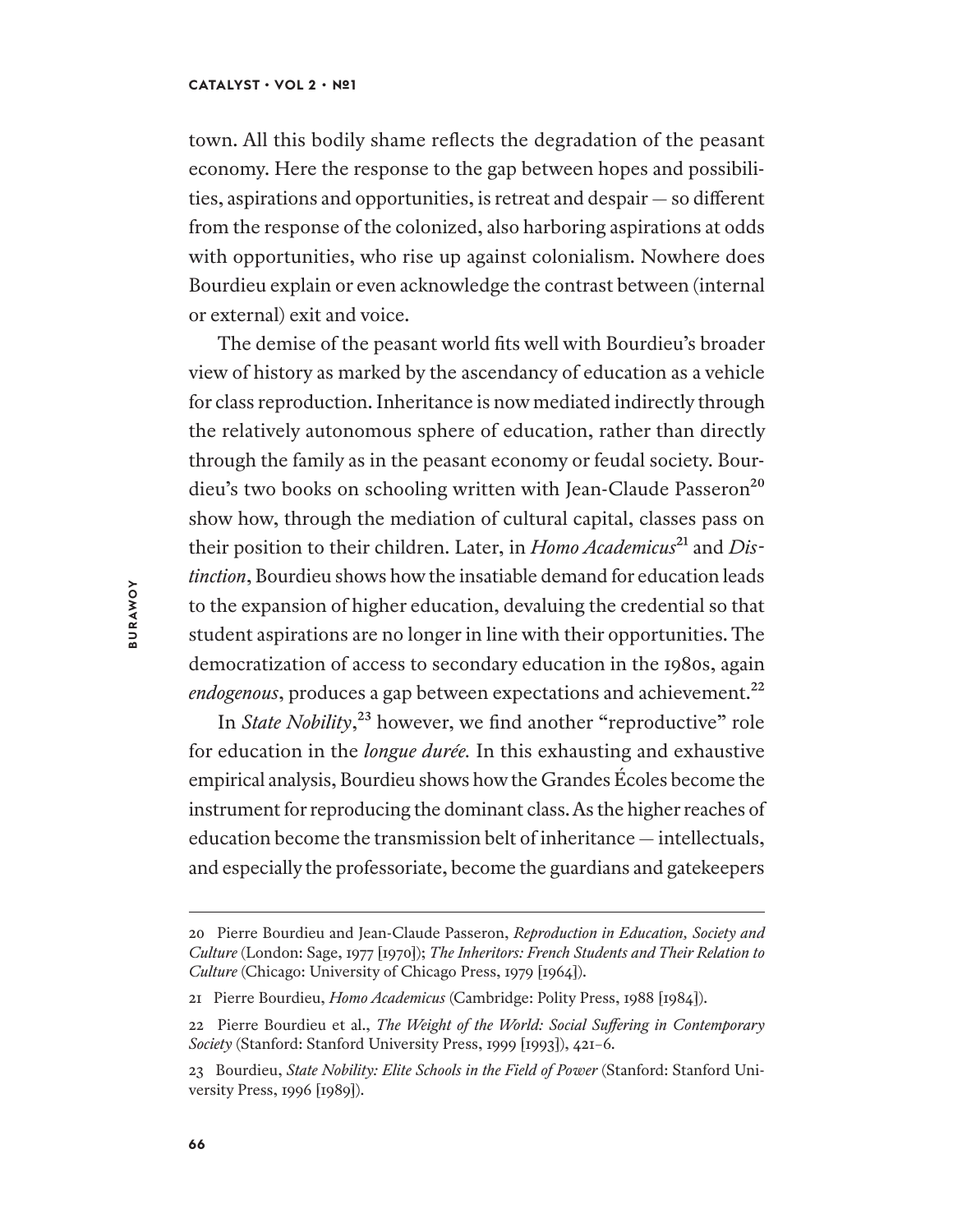of the dominant class, justifying once again their membership in that class. So, while Bourdieu does not have a fully worked out theory of social change nor a theory of history that *explains* social diferentiation, his sociologically inspired vision of historical continuity makes intellectuals crucial players not just in defining the boundaries of class but also in its reproduction.

# **II. RECUPERATION**

Having pointed to the limits of Riley's demolition, this section recovers Bourdieu's project around symbolic domination, reflexivity, and public engagement— three dimensions that drive both his science and his politics.

### *Symbolic Domination — From Psychology to Sociology*

It is one thing to describe the strategies designed to reproduce the *dominant class*, it is another to understand the reproduction of *class domination*, which for Bourdieu revolves around symbolic domination. As we have already seen, this concept ties together class analysis, social change, and social reproduction. While Riley rejects the concept as unable to play the central role Bourdieu assigns it, I regard it as posing Bourdieu's most serious challenge to Marxism— a challenge that must be met, not dismissed.

Symbolic domination has a Marxist ring  $-$  it is domination that is not recognized as such, domination misrecognized. At first glance it bears a close relation to the notion of false consciousness, but Bourdieu is most insistent on its diference.

In the notion of "false consciousness" which some Marxists invoke to explain the efect of symbolic domination, it is the word "consciousness" which is excessive; and to speak of "ideology" is to place in the order of *representations*, capable of being transformed by the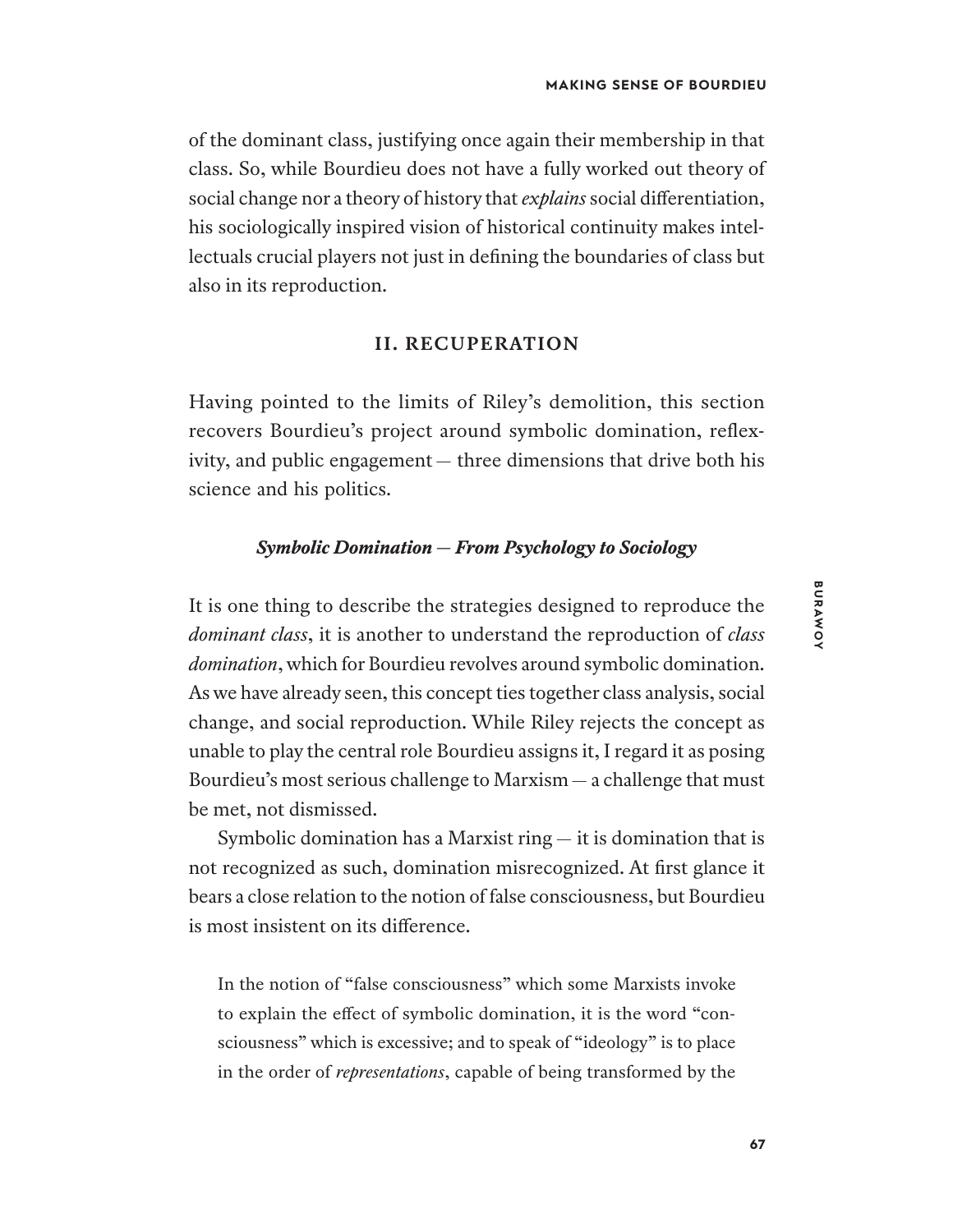intellectual conversion that is called the "awakening of consciousness," what belongs to the order of *beliefs*, that is, at the deepest level of bodily dispositions.<sup>24</sup>

Class domination is not simply the product of entry into compulsory social relations, as in Marx, but deeply embedded and embodied, and very difficult to expose. The dispositions of our habitus are unconscious and enduring. Whereas for Marx, individuals are the immediate efects of the relations they *presently occupy*, for Bourdieu they are the cumulative efect of the history of the social structures they *have occupied*. For Marx, relations take precedence over the individual; for Bourdieu, there is a tension between the structured habitus of the individual and the structured social relations they enter, even as they also reproduce each other.

With regard to symbolic domination, therefore, Bourdieu might rightly claim some distance from Marx,<sup>25</sup> but he systematically overlooks or denies parallels between his own work and the writings of Marxism, especially Western Marxism. He reduces Marxism to Marx, refusing to recognize the development of a rich Marxist intellectual tradition beyond Marx concerned with questions of cultural domination. For example, Gramsci's concept of hegemony also contests the idea of "false consciousness": it is an obvious counterpart to symbolic domination, but we find no serious acknowledgement of such parallels.<sup>26</sup> Another example is the Frankfurt School, which adopted psychoanalysis to highlight the internalization of oppression— the squashing of the autonomous bourgeois individual characteristic of advanced capitalism. Herbert Marcuse's

<sup>24</sup> Pierre Bourdieu, *Pascalian Meditations* (Stanford: Stanford University Press, 2000 [1997]), 177. Italics in the original.

<sup>25</sup> Pierre Bourdieu, "Social space and the genesis of 'classes'" in *Language and Symbolic Power* (Cambridge, Mass.: Harvard University Press, 1991 [1984]), 229–51.

<sup>26</sup> Elsewhere I have examined the parallels and divergences between Bourdieu and Gramsci at length. See Burawoy, "The Roots of Domination: Beyond Bourdieu and Gramsci," *Sociology* 46, no. 2 (2012): 187–206; Burawoy and Karl von Holdt, *Conversations with Bourdieu* (Johannesburg; University of Witwatersrand Press, 2012), 51–67.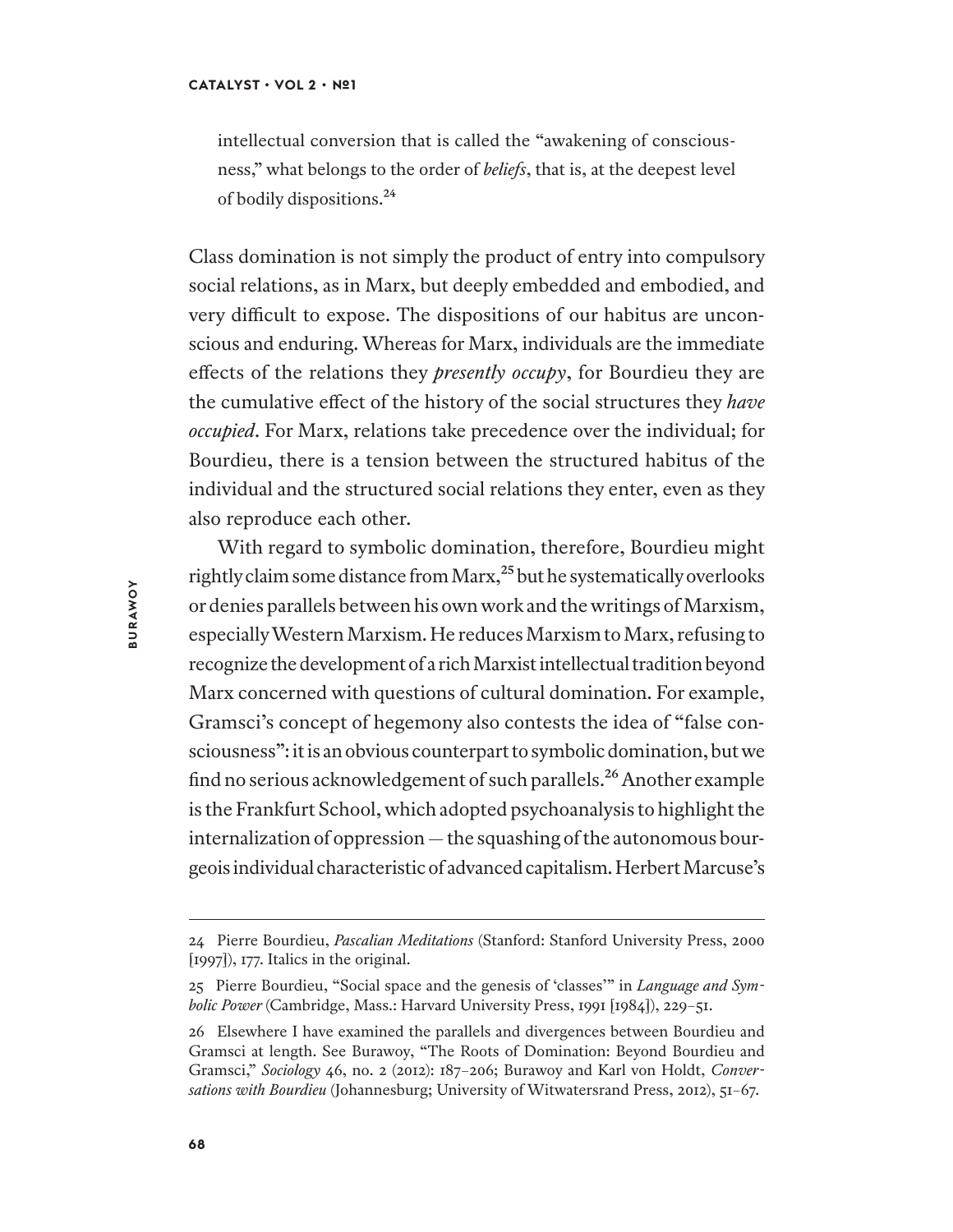*Eros and Civilization*,<sup>27</sup> is a brilliant critical appropriation of Freud's *Civilization and its Discontents* with a view to understanding capitalist oppression and the possibility of its transcendence. Without so much as a nod in the direction of the Frankfurt School, Bourdieu frequently employs psychoanalytic terms to convey the idea of habitus, though without ever engaging the theoretical baggage of psychoanalysis.<sup>28</sup>

Lukács's theory of reification offers still another parallel to Bourdieu's symbolic domination. Reification afects the dominant class as it does the dominated class, but whereas the dominant class has no interest in seeing through reification to the deepening crises it generates, the dominated class has an interest in but not the capacity to see the truth of the totality.<sup>29</sup> To arouse the working class Lukács appeals to extraneous interventions: the communist party, the dislocation of crisis, or the alienation of the laborer's body that liberates the mind.<sup>30</sup> Here and there Bourdieu offers similar openings<sup>31</sup>: symbolic revolutions, crises in which intellectuals can transmit their visions, martial counter-training of the body, but, like reification, they are incidental next to the heavy weight of symbolic domination.

So what is this symbolic domination? Here there is profound ambiguity. At the phenomenal level Bourdieu discusses processes of naturalization in which what exists comes to be accepted as inevitable, the way things are, unalterable like the weather. The distinction of the dominant classes is simply accepted as a natural attribute (gif) of that class. This fatalism can be extended, especially among the dominated, into making a virtue of necessity — the love of one's destiny, *amor fati*.

<sup>27</sup> Marcuse, *Eros and Civilization* (Boston: Beacon Press, 1955).

<sup>28</sup> With the analogy of the patient's resistance to the therapist, Bourdieu refers to sociology as socioanalysis, thereby explaining (or explaining away) the popular resistance to the claims of the sociologist.

<sup>29</sup> Georg Lukács, *History and Class Consciousness* (London: Merlin Press, 1967 [1923]).

<sup>30</sup> The same argument is made by Antonio Gramsci, *Selections from the Prison Notebooks* (New York: International Publishers, 1971), 309. This would appear to be very diferent from Bourdieu, who refuses the possibility of the mind separating from the body, downplaying the significance of reflexive consciousness.

<sup>31</sup> Bourdieu, *Pascalian Meditations*, 105, 172, 188.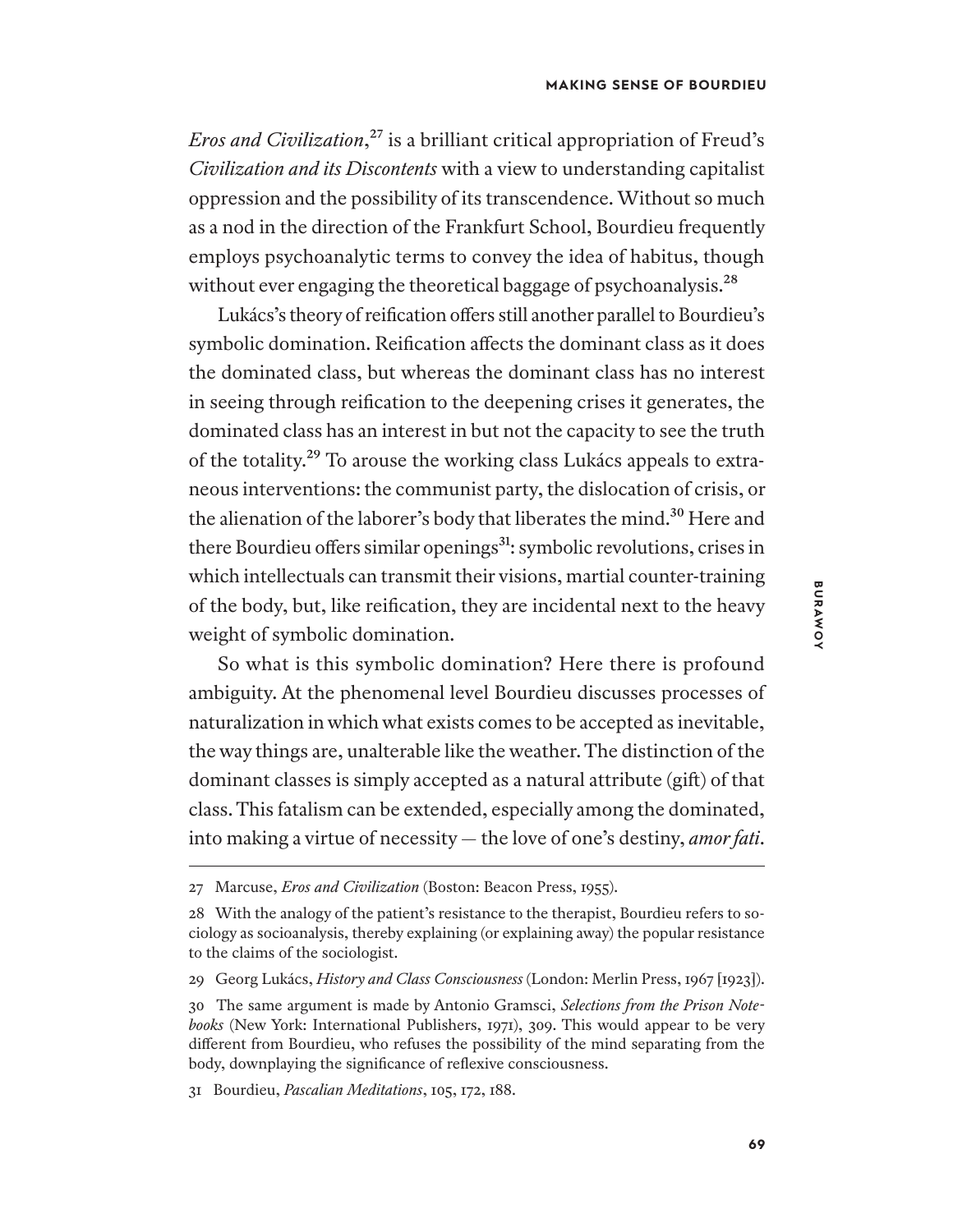For Bourdieu, by themselves, these processes of naturalization are unstable; their durability resides in an underlying symbolic domination that comes in two versions whose interrelationship Bourdieu leaves open, arbitrarily appealing to one or the other as it suits his argument. First, there is the idea that symbolic domination operates through the forging of a largely unconscious habitus as the internalization of social structure. In this way, the dominant categories through which social life is organized come to be unconsciously accepted. Domination is not recognized as such, it is *misrecognized*. Masculine domination, for example, is the result of the historical labor of dehistoricization.<sup>32</sup> It goes along with a *psychology* of inculcation that expresses itself in bodily comportment as well as psychic reflexes. Early socialization takes precedence, upon which is superimposed secondary socialization. Internalization proceeds without resistance, and, for the most part, gives rise to an integrated, singular self.

While in this first version of symbolic domination, the individual takes precedence, in the second version, more like Marx, social relations take precedence. Instead of individuals *misrecognizing* domination as a result of socialization and the creation of an unconscious habitus, social relations *mystify* the conditions of their own effectivity. In the latter case, symbolic domination is not the result of elaborate socialization but comes about through participation in semi-autonomous fields participation that is viewed as a social game. Through their absorption in the game players accept its rules as given and become oblivious to the conditions of its reproduction. Here the integrated habitus with its stratified layers, rising from the deep and unconscious to the superficial and conscious, should be replaced with a more fluid self, what Lahire<sup>33</sup> calls a "plural self," responsive to diferent sets of social relations. This social game approach to practice is Bourdieu's more original, *sociological* perspective on symbolic domination.<sup>34</sup>

<sup>32</sup> Bourdieu, *Masculine Domination* (Stanford: Stanford University Press, 2001 [1998]).

<sup>33</sup> Bernard Lahire, *The Plural Actor* (Cambridge, UK: Polity Press, 2011 [2001]).

<sup>34</sup> Where I distinguish two divergent meanings of symbolic domination, Bourdieu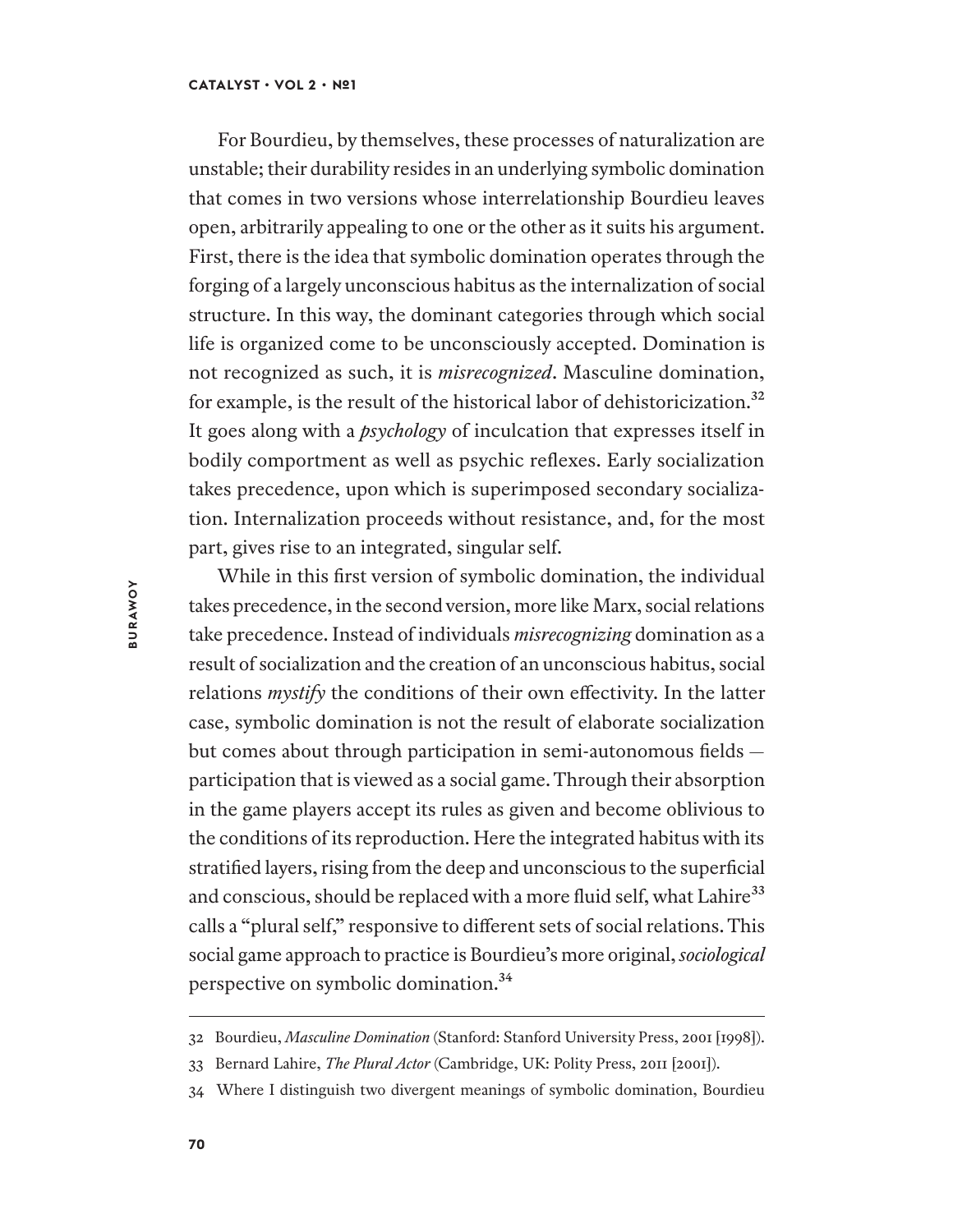Riley is skeptical that the game metaphor can be applied to different realms of social life. Thus, he explicitly contests its application to work. Yet, as much research has shown, and as anyone who has worked in a monotonous and arduous job knows, the best way to survive is to give it meaning by constituting work as a game  $-$  a game whose outcomes are neither too uncertain as to be beyond human control nor too certain as to fail to command their attention.<sup>35</sup> Bourdieu and Passeron's<sup>36</sup> account of education can also be read as a social game: schools *secure* the participation of students through holding out achievable goals of economic advancement while at the same time *obscuring* the reproduction of class.<sup>37</sup> Of course, if the goals appear unachievable or are too easily achieved then the game can turn into rebellion. Bourdieu's oft-repeated example of gift exchange also has the structure of a game in which gifs are exchanged only afer a decent interval, thereby concealing gif exchange as a mechanism of symbolic domination. In this view of symbolic domination, there

36 Bourdieu and Passeron, *Reproduction in Education, Society and Culture.*

<sup>(</sup>1997 [2000]) tries to make them inseparable. In making the inculcation of habitus integral to social game-playing Bourdieu renders his theory of practice heavily deterministic. For a superb and succinct discussion of the distinction between these two views, see Ofer Sharone, *Flawed System/Flawed Self* (Chicago: University of Chicago Press, 2014), 186–90. As ever, Bourdieu is not interested in discriminating among causal explanations but in holding on to multiple explanations. In trying to explain everything, he risks explaining nothing.

<sup>35</sup> Michael Burawoy, *Manufacturing Consent: Changes in the Labor Process under Monopoly Capitalism* (Chicago: University of Chicago Press, 1979); Jefrey Sallaz, "The House Rules: Autonomy and Interests among Service Workers in the Contemporary Casino Industry," *Work and Occupations* 29, no. 4 (2002): 394–427; Ofer Sharone, "Engineering overwork: Bell-curve management at a high-tech firm" in Cynthia Fuchs Epstein and Arne L. Kalleberg, eds., *Fighting for Time: Shifing Boundaries of Work and Social Life* (New York: Russell Sage Foundation, 2004), 191–208; Ofer Sharone, *Flawed System/Flawed Self* (Chicago: University of Chicago Press, 2014); Rachel Sherman, *Class Acts: Service and Inequality in Luxury Hotels* (Berkeley: University of California Press, 2007); Adam Reich, *Hidden Truth: Young Men Navigating Lives in and out of Fuvenile Prison.* Berkeley: University of California Press, 2010).

<sup>37</sup> Here one might distinguish between *habitus* that is a feature of internalization and *cultural capital* which is a resource mobilized in social games. I haven't found a place where Bourdieu distinguishes between the two in much the same way that he does not distinguish between the two types of symbolic domination.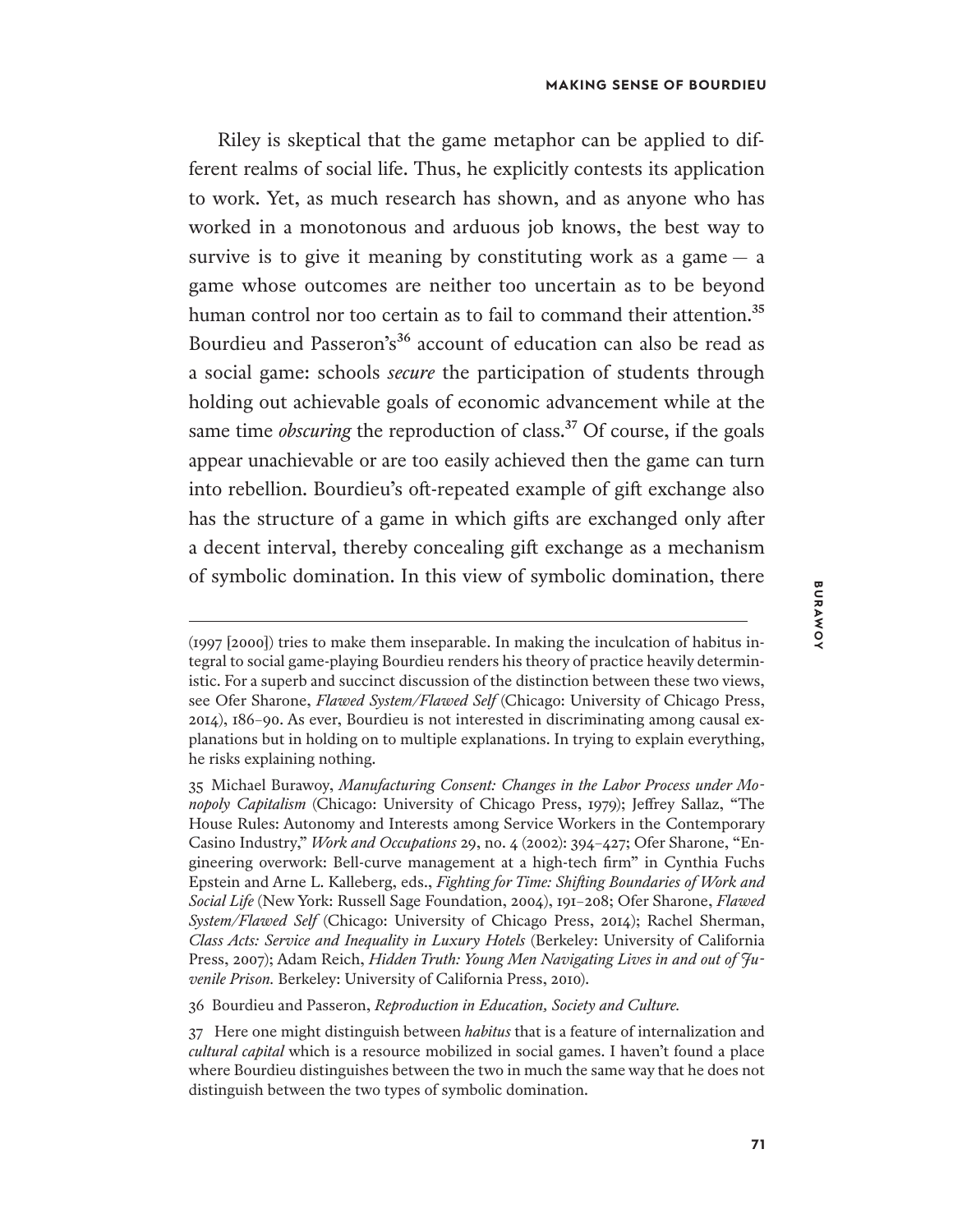is no need for an elaborate theory of internalization. Misrecognition becomes mystification, intrinsic to the social relations into which we enter.

Arguing that education is not the only sphere of symbolic domination, Riley goes on to ask why Bourdieu omits the realm of democracy. He's right. Bourdieu ignores electoral politics and civil society to his detriment, believing that real politics is confined to the lofy field of power where elites compete with one another, according to a well-defined set of rules. Adopting Adam Przeworski's<sup>38</sup> analysis of capitalist democracy, Riley contends that electoral competition is a critical realm for the organization of consent to capitalism.

But Przeworski's analysis is also based on a game-theoretic logic. Parties compete for votes by developing rule-bound strategies that are based on their assessment of class structure. So socialist parties are drawn into the electoral game because failure to do so would cost them vital support — support based on the delivery of real but limited short-term material gains. The trouble is, there are never enough workers for socialist parties to win elections, so they seek allies from neighboring classes and, thereby, dilute their socialist platform. One interesting result is that class struggle is first a struggle over the meaning of class — a Bourdieusian classification struggle — and only then a struggle between classes. A second result is the sacrifice of long-term goals for short-term gains. A third result is the organization of consent to capitalism: partaking in the game results in consent to its rules.

In the language of games, players accumulate resources and follow strategies within rules they accept but don't make. To be sure, as Bourdieu notes, players can become conscious of the rules, and struggle over their revision, yet the changing of rules is itself rule-bound. The game metaphor not only allows us to think simultaneously about agency

<sup>38</sup> Adam Przeworski, *Capitalism and Social Democracy* (Cambridge: Cambridge University Press, 1985); Adam Przeworski and John Sprague, *Paper Stones: A History of Electoral Socialism* (Chicago: University of Chicago Press, 1986).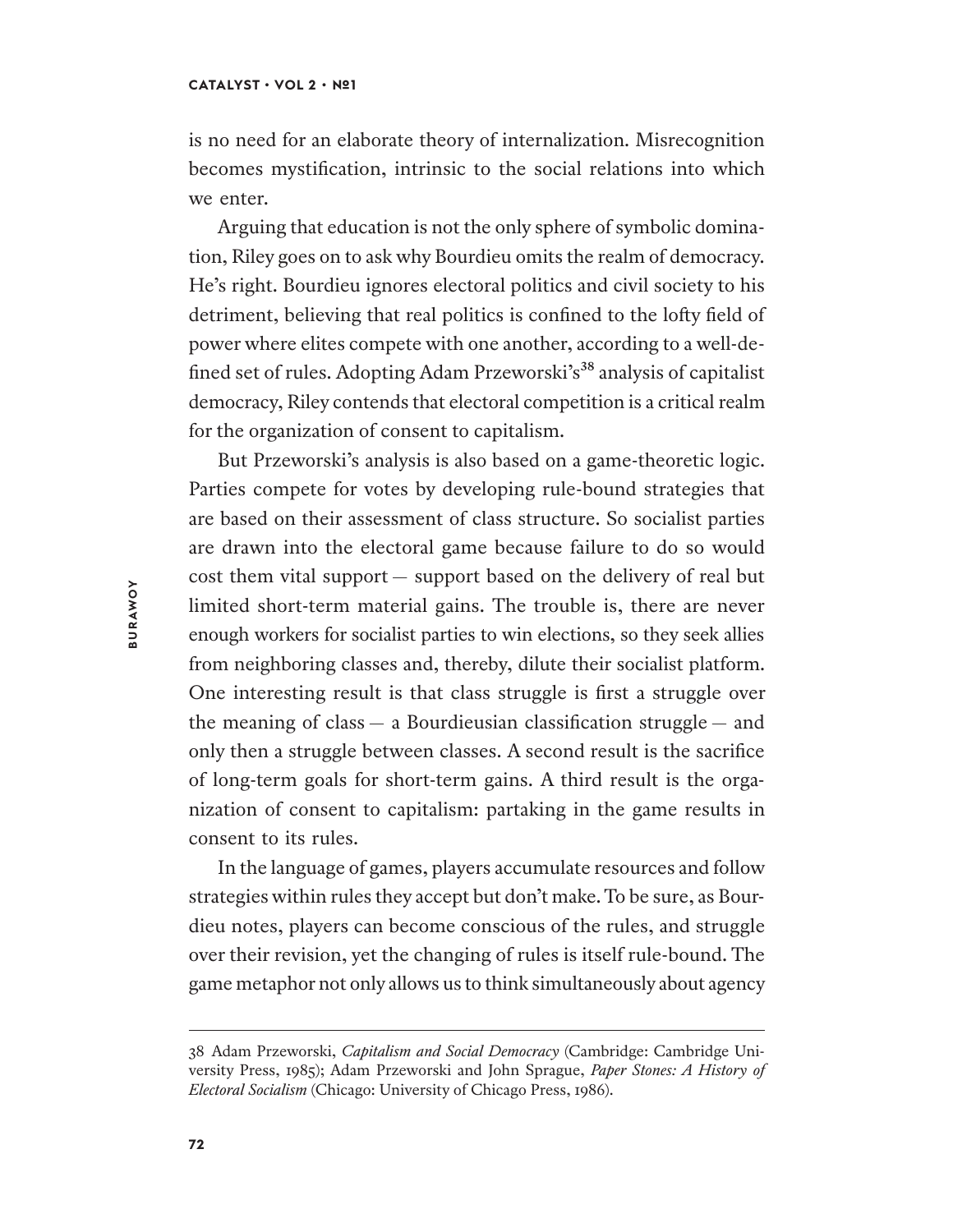and structure, but it offers us something else: a methodology that helps us think about the relationship of social science and lived experience, logic of theory and the logic of practice. Threading throughout Bourdieu's work is the double truth of social existence: the truth of the actor, absorbed in the game, and the truth of the observer, examining the conditions of the game's existence. Both truths are essential— the logic of practice and the logic of theory — but only the sociologist can connect the two.

The sociologist studies how actors reproduce social structure without acknowledging that they are doing precisely that. Hence the double break: the sociologist first breaks from the common sense of the participant to the underlying truth of social structure. But there must also be a second break back to the perspective of the participants to understand how they reproduce the underlying structures that the sociologist has discovered, be it the world of surplus value or symbolic domination. Thus, the logic of practice and the logic of theory are intimately connected, but in a way that is obscure to the participant. Here lies the originality of Bourdieu's game theory of reproduction: how actors secure domination while simultaneously obscuring that domination from themselves.

The game metaphor opens a door to understanding the relation between structure and agency; it allows us to think about social reproduction as simultaneously a process of social transformation; it gives insight into the organization of consent as well as misrecognition. It is based on a methodology that gives weight to both the logic of practice and the logic of theory, posing the question of the relation between the two. It raises the fundamental question of how the social scientist can have a deeper insight into the world than the participant. In short, it demands a theory of reflexivity, a challenge that Bourdieu tackles head on.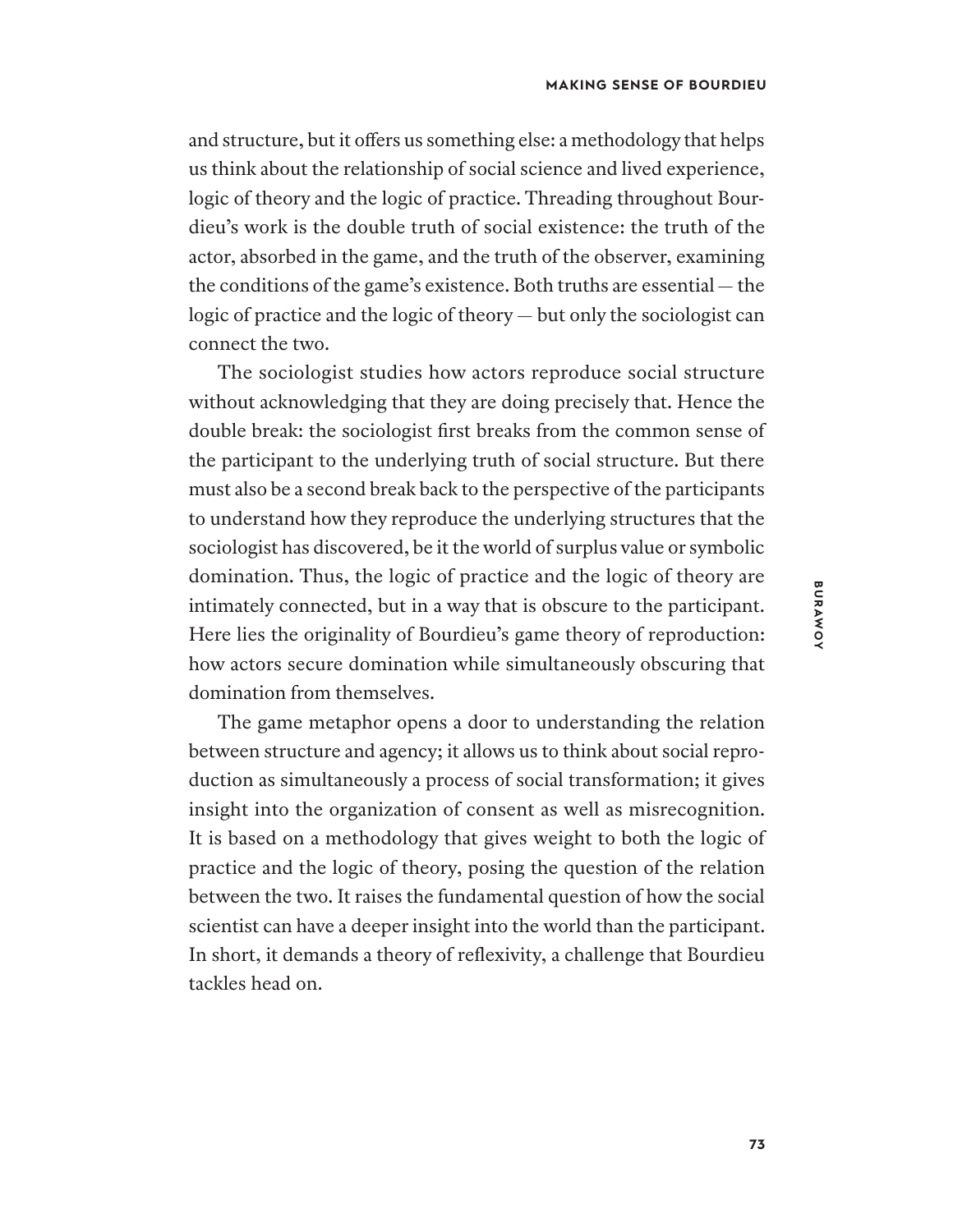# *Reflexivity — the Superiority of Sociology*

Having suggested that Bourdieu does not have anything to offer by way of science, Riley argues that his appeal must lie in the way his social theory resonates with the lived experience and interests of elite academics — the struggle for distinction and the defense of privilege. Another source of his appeal is an ersatz politics that substitutes critical sociology for connection to popular forces. Here, Riley's sociology of knowledge actually converges with Bourdieu's own theory of the production of science, but with a diference. Whereas Riley's sociology of knowledge entirely replaces Bourdieu's theory, Bourdieu's sociology of knowledge is only a part of his scientific theory. Thus, for Bourdieu, a good social science requires knowledge of the context of the production of knowledge, not to relativize and dismiss its knowledge claims (as in Riley) but to improve them. Here Bourdieu is ahead of Marx, Weber, and Durkheim who make little pretense to account for their own theories and their credibility other than as *deus ex machina* or a mirror of wider historical processes.

If we accept the psychological version of symbolic domination, that deep internalization makes it impossible to recognize the world for what it is, then there is no reason to believe that social scientists are more able to escape misrecognition than anyone else. That rules out the very possibility of science. But the sociological version of symbolic  $domination$ — the one that Bourdieu<sup>39</sup> actually adopts when he describes the scientific field— means we have to study the conditions and games that distinguish the scientist from the layperson. The conditions that allow scientists to produce knowledge lie in their privileged existence, what Bourdieu<sup>40</sup> calls *skholè*, a world free of the pressures of material necessity that creates the possibility of competition within the scientific field — a field governed by the interest in disinterestedness. One

<sup>39</sup> Pierre Bourdieu, "The specificity of the scientific field and the social conditions of the progress of reason," *Social Science Information* 14, no. 6 (1975): 19–47.

<sup>40</sup> Bourdieu, *Pascalian Meditations.*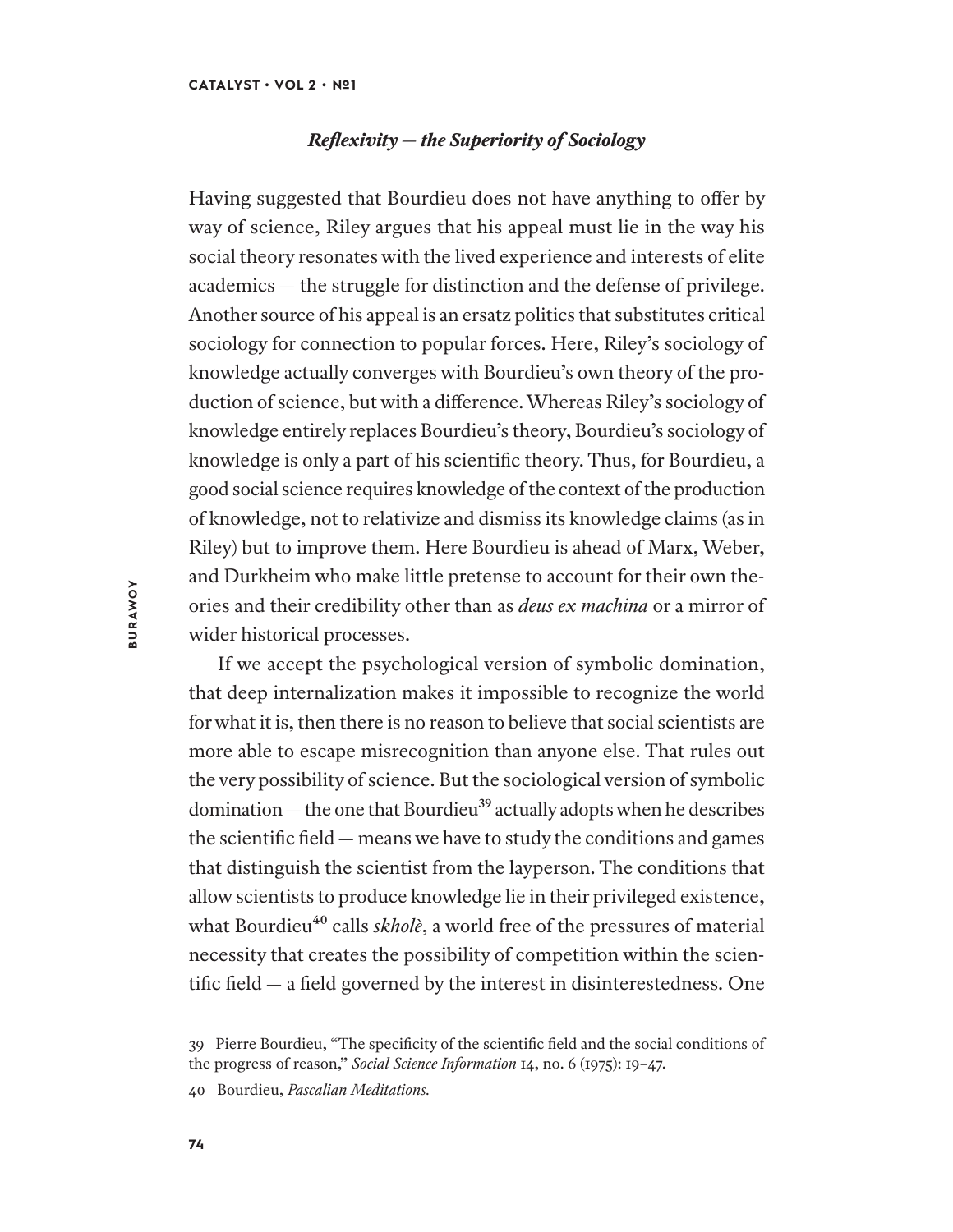might say, as Riley does echoing Bourdieu, that scientists engage in a struggle for distinction, seeking recognition from one another. In the scientific field, producers are also the consumers, requiring, therefore, the defense of its autonomy against threats from within and without. As Bourdieu relates in *On Television*<sup>41</sup>: on the one hand, scientific pretenders and popularizers, doxosophers, usurp the role of scientist from without by producing an imitation science; on the other hand, there is subversion from within by those who seek celebrity status by colluding with those same doxosophers.

*Skholè* and competition for distinction are necessary but not sufficient conditions for the advance of social science. Unaware of the conditions of the production of their own knowledge, many disciplines sufer from scholastic fallacies — a form of false consciousness. Such practitioners are unaware that the knowledge they produce reflects the social conditions of its authors and not the objects of their science. Thus, according to Bourdieu, the economists with their utilitarian models, anthropologists with their structuralist models, or philosophers with their deliberative models are handicapped by their misrecognition of the conditions of their own production of knowledge. They mistakenly think people are actually utilitarian or deliberative in the way that their models suggest they should be. But sociologists, at least of the Bourdieusian stripe, by virtue of their simultaneous immersion in the world of science and their engagement with the world of the participant, recognize the distinction between their own logic of theory and the participants' logic of practice.

According to Bourdieu,<sup>42</sup> Marxist intellectuals are especially guilty of committing scholastic fallacies, unreflective about their own position that generates dispositions very diferent from those of the working class with which they identify. The Marxist intellectualistic disposition leads them to regard the conditions of the working class as unbearable and, thus, to anticipate revolution; whereas, in reality, workers themselves

<sup>41</sup> Bourdieu, *On Television* (New York: New Press, 1999 [1996]).

<sup>42</sup> Bourdieu, *Distinction*, 373–4.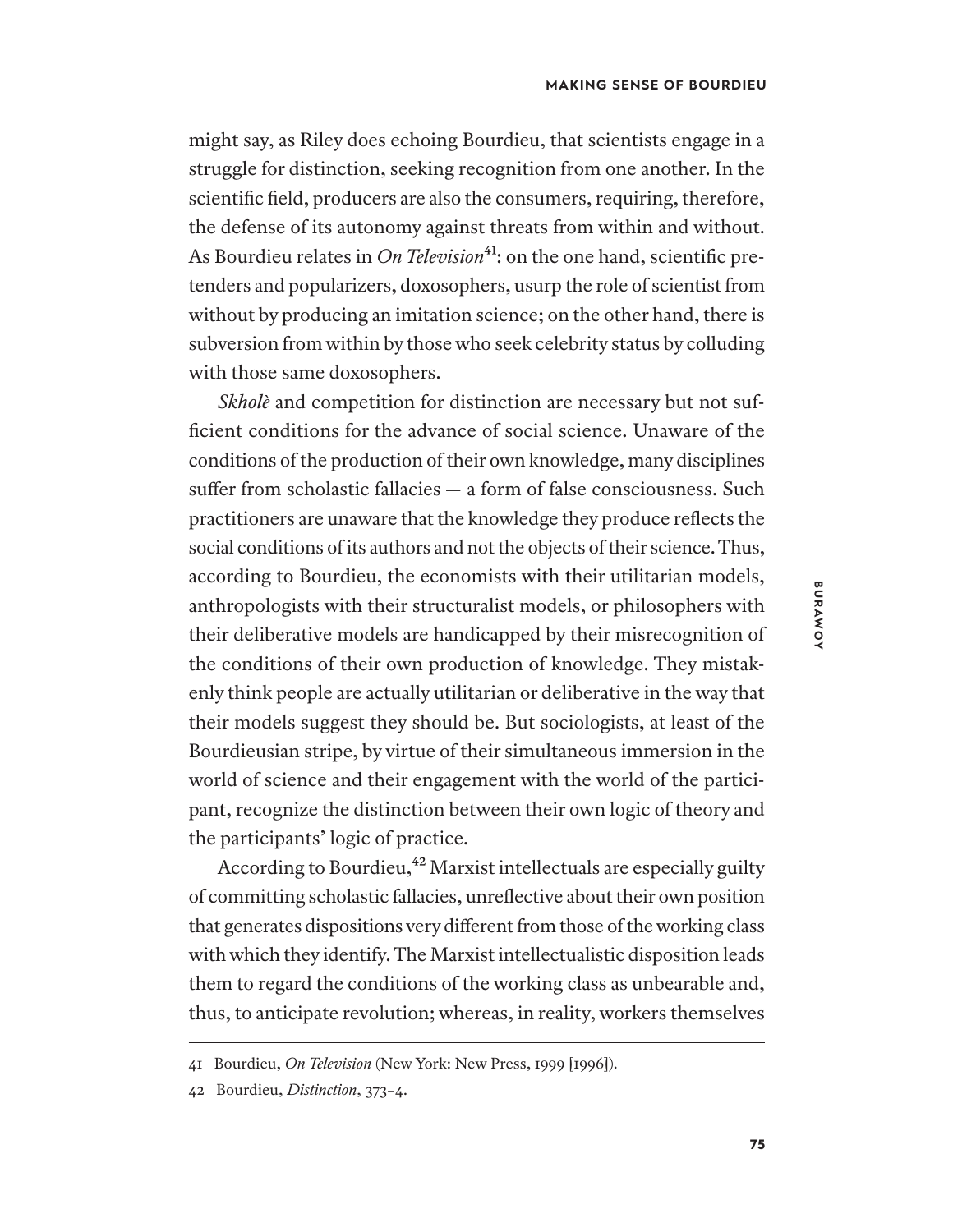learn to accept those conditions, making a virtue of necessity. So, for Bourdieu it is important that the intellectual-academic not only secure a privileged autonomy but *recognize* that privileged autonomy by engaging with the practice of those not so privileged. Far from being an ersatz politics, Bourdieu ofers us a real politics, as real as any academic Marxist; but it is a politics of intellectuals.

# *Public Sociology — Intellectuals on the Road to Class Power*

Bourdieu $43$  makes no bones about his political project  $-$  the forging of an "international of intellectuals" — the organic intellectual of humanity. The interest of intellectuals is to represent their interests as the interests of all, captured in Bourdieu's idea of the "corporatism of the universal" — a recognition that intellectuals have a particular interest, but it is a particular interest in the universal. Writing of the realpolitik of reason in *Pascalian Meditations*, Bourdieu<sup>44</sup> argues that our best chance for the advance of universality and for universal access to the conditions of universality is to work through the state. Although the state can be an instrument of capitalist domination, Bourdieu clings to its potential for approaching universality. Its internal logic, whether of its bureaucracies or of the law, incentivizes its incumbents to strive for equality and inclusion. Even though he sees the field of power as dominating representative state organs, he also sees this same field as progressive to the extent that it becomes autonomous and approximates the scientific field of open and equal competition. Here Bourdieu inherits Hegel, and more generally, the optimism of enlightenment thinking.

This is Bourdieu, the traditional intellectual, standing on Mount Olympus with fellow intellectuals, disseminating the truth behind

<sup>43</sup> Pierre Bourdieu, "The corporatism of the universal: The role of intellectuals in the modern world," *Telos* 81 (1989): 99–110; 1996 [1992]; Bourdieu, *Rules of Art: Genesis and Structure of the Literary Field* (Stanford: Stanford University Press, 1996 [1992]), 337–48.

<sup>44</sup> Bourdieu*, Pascalian Meditations*, 122–7.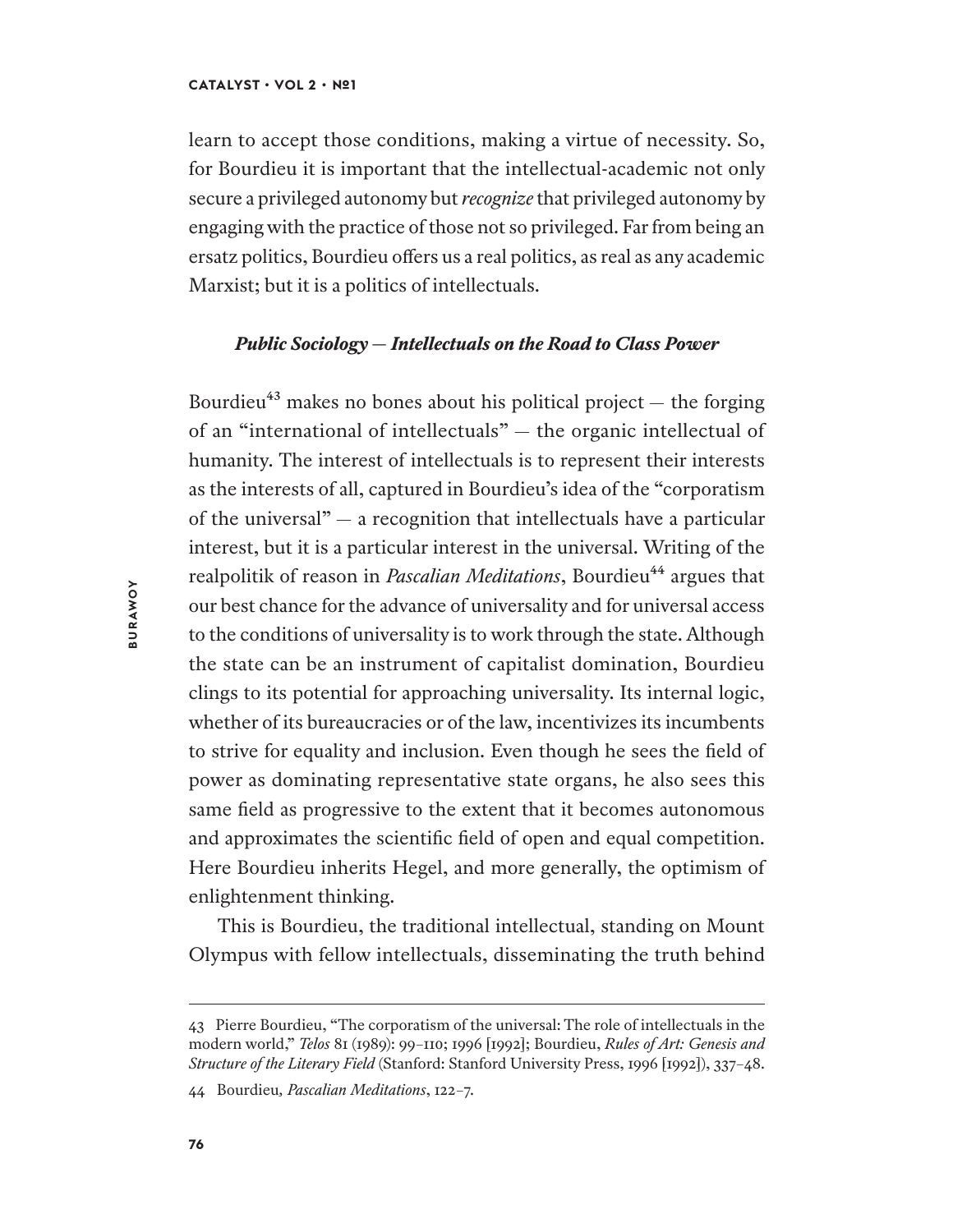symbolic domination. But Bourdieu also maintained close connections to the dominated. Throughout his life he engaged with the dominated classes: in Algeria, in the Béarn, and in the most interesting of his public interventions, his ambitious interview project, *The Weight of the World*.<sup>45</sup> Here, he and his colleagues constitute themselves as organic intellectuals in close connection with blue-collar workers, clerical workers, teachers, social workers, and judges, traders, immigrants, and youth. The interviewers are sociologists conversant with the life-worlds of the interviewees. Through extended interactions they become, in Bourdieu's words, the midwives of truth. Whereas in his theoretical writings, the dominated classes suffer from misrecognition, now they are presented as seeing the world with sociological insights. The interviewers (most of them sociologists and including Bourdieu himself ) ofer a sociological account of the interviews they conducted without recourse to such notions as misrecognition or habitus. Here the Bourdieusian lexicon has evaporated and the respondents' renditions of their lives coincide with the accounts of the sociologists.

Could it be that their lucidity derives from the "Socratic method" of the in-depth interview— an understanding that is the joint product of interviewer and interviewee? That would suggest that symbolic domination is not opaque and thus not of the psychological type. Or is it that the conditions of precarity already in the 1980s led to a very diferent picture than the one painted in *Distinction*: the middle classes don't exhibit petty bourgeois emulation but an inventive resistance to bureaucratic strictures while the working class is as likely to exhibit self-conscious struggle as passive adaptation. Again, this points to symbolic domination that is situational— the sociology of mystification rather than the psychology of misrecognition.

*The Weight of the World* may represent a shif in class portraits, but it also coincides with a shift in Bourdieu's own political orientation. It is the beginning of his more open political engagement on the side of the

<sup>45</sup> Bourdieu et al., *The Weight of the World.*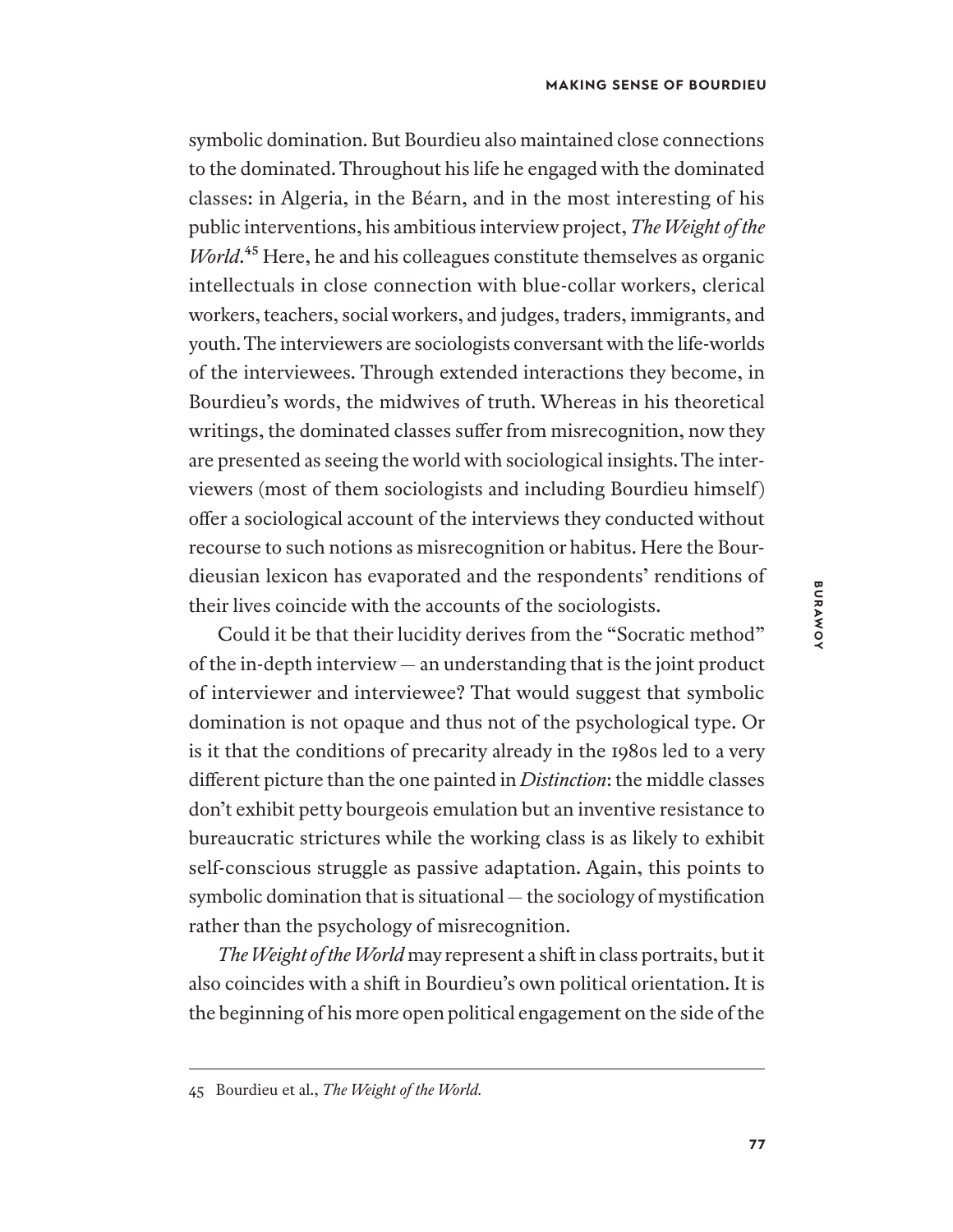dominated, joining and encouraging strikers, supporting social movements of the unemployed, writing scathing critiques of French socialist governments and neoliberalism. His political salvos in two collections of essays on the tyranny of the market, along with *The Weight of the World* represent a final phase of intellectuals on the road to class power, when intellectuals represent their interests as the interests of all.<sup>46</sup>

These phases in the intellectuals' ascent to power coincide with the phases of Bourdieu's own career. In his early writings on France— *Reproduction* and *Distinction* — he seeks to establish the distinctive place of the sociologist as scientist. Here Bourdieu develops the unique science of sociology— at that time a moribund discipline in France— centering on symbolic domination, the cement that holds society together. As a science competing with other sciences, its status is measured by its *inaccessibility* to all but the initiated.

Once established as the theorist of symbolic domination, sociologists can presume to represent the interests of all intellectuals, defending cultural production in toto. This second phase of intellectuals on the road to class power coincides with Bourdieu's election to an exalted professorship in the Collège de France, allowing him to move from representing a segment of the intellectual stratum to representing the stratum as a whole. From being the vanguard of sociologists, Bourdieu seeks to make sociologists the vanguard of intellectuals as a whole.

The third and final phase, the hegemonic phase, occurs when Bourdieu presents intellectuals as representing the interests of all— a move that calls for a far more sympathetic view of the dominated. He now dignifies them with a rationality corresponding to their subjugation, rather than pejoratively describing them as blinded by habitus, allodoxia and misrecognition, and bereft of cultural capital. Starting with *The Weight of the World*, the last ten years of Bourdieu's life were, indeed, devoted to intellectuals aspiring to power, standing at the head of social

<sup>46</sup> Pierre Bourdieu, *Acts of Resistance: Against the Tyranny of the Market* (New York: New Press, 1998 [1998]), and *Firing Back: Against the Tyranny of the Market* (New York: New Press, 2003 [2001]).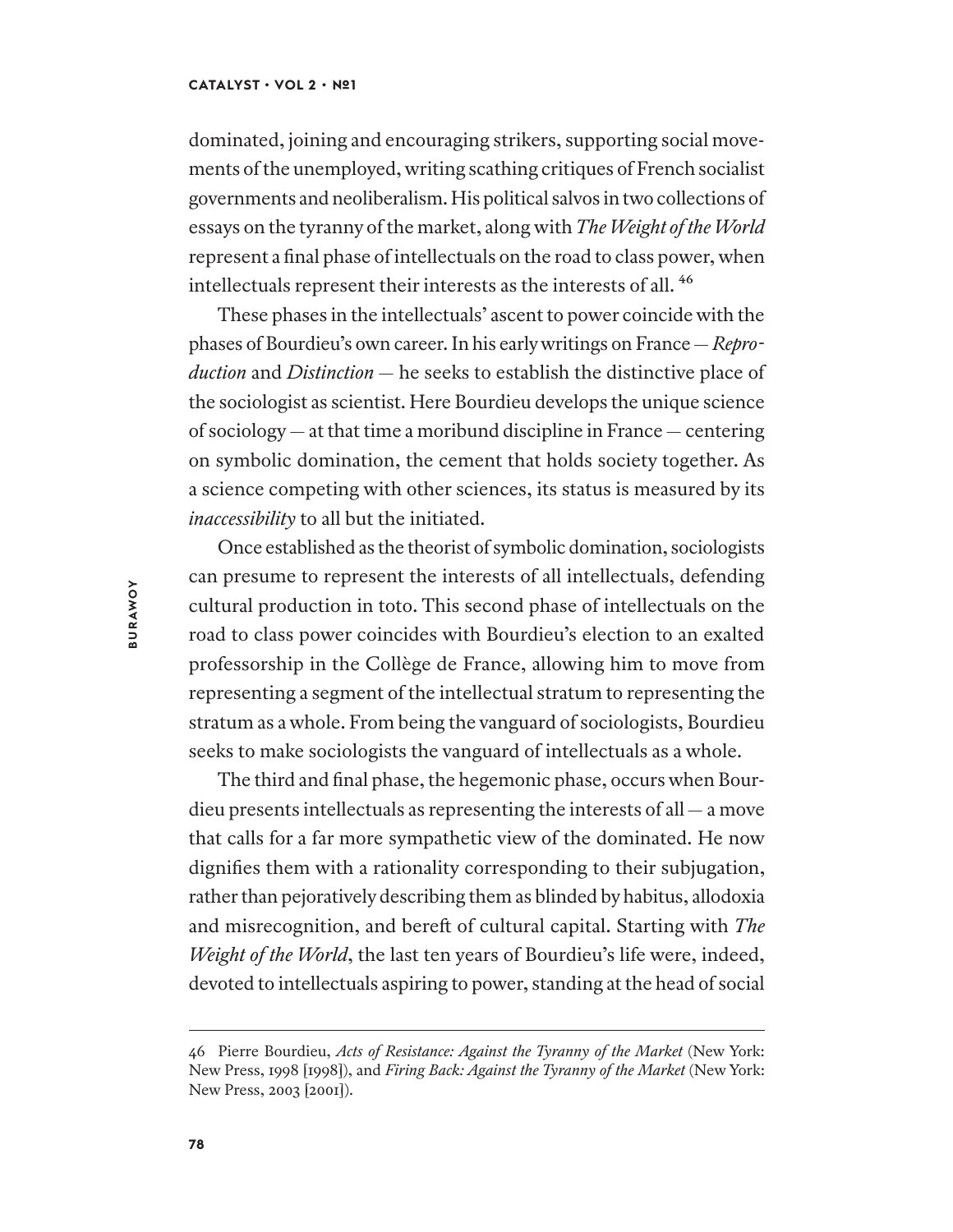movements to combat a deepening neoliberalism. As he writes in *On Television*, the intellectual must pay not only an "entry fee" to acquire expertise in science or art that excludes the dilettante but also an "exit duty" — the obligation to speak to and for all. In his later years, Bourdieu did gather around him a group of internationally distinguished intellectuals who defended social justice and human rights.<sup>47</sup>

# **III. CRITIQUE**

Having recuperated Bourdieu's theory, we come now to the point of critique, an account of its limitations, separating the wheat from the chaf, appropriating what might be incorporated into Marxism, and responding to the challenge it poses.

# *Misrecognizing Capitalism*

Like Riley, I believe that a major flaw in Bourdieu's oeuvre is his suppression of the concept and reality of capitalism. In his own terms, Bourdieu misrecognizes capitalism, i.e., does not recognize it as such. Thus, when he rails against neoliberalism, as he does in the 1990s until his death, he does not see it as a necessary efect of a particular phase of capitalism, its contradictions and its dynamics. His vision of society is one of diferentiated fields that congeal in a hierarchical space, but there is no theory that connects and assembles the fields into a totality capitalism or any other totality. As Gil Eyal<sup>48</sup> has pointed out, for all his interest in relations *within* fields Bourdieu has little to say about the relations *among* fields. To be sure, he recognizes the domination of the economic field, but ofers no theory of its means of domination or its internal structure.

<sup>47</sup> These three phases correspond to Antonio Gramsci's (1971, 180–2) three phases of class formation.

<sup>48</sup> Gil Eyal, "Spaces between Fields" in Philip Gorski, ed., *Bourdieu and Historical Analysis* (Durham and London: Duke University Press, 2013), 158–82.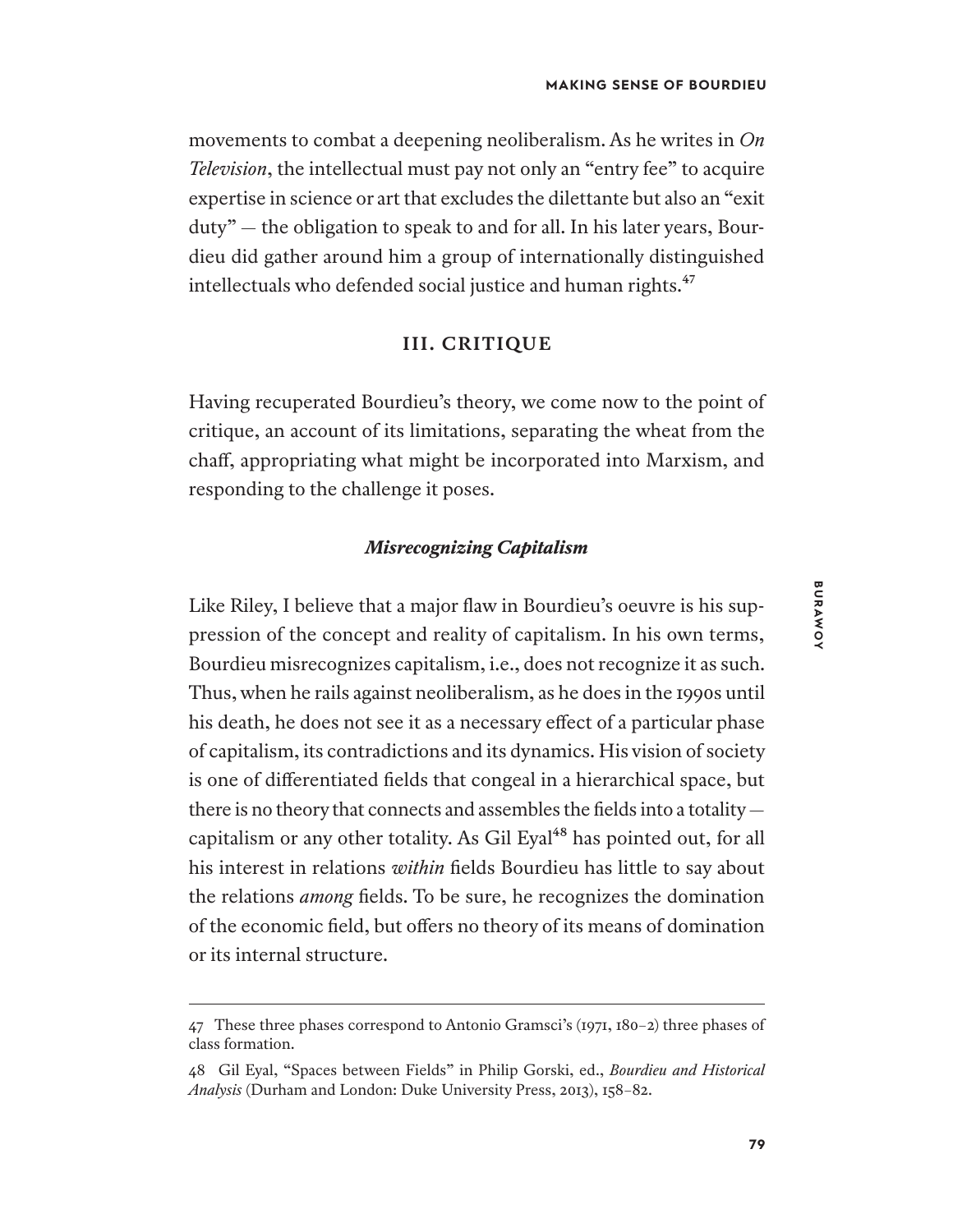There is a second consequence of the misrecognition of capitalism. It is Bourdieu's failure to develop a comparative analysis that would give historical specificity to his concepts, especially symbolic domination. From the beginning, he was skeptical of comparative analysis, preferring homologies, analogies, and commonalities to the explanation of differences.<sup>49</sup> For example, Bourdieu<sup>50</sup> would make connections between Kabylia and the Béarn, claiming that his experience in the one influenced his understanding of the other, yet he never made a systematic comparison of these two peasant societies. That might have led him to discover how symbolic domination operates diferently in Algeria and France, even distinguishing domination in the colony from that in the metropolis.

Take the question of intellectuals on the road to class power, which comes from the famous work by Konrád and Szelényi.<sup>51</sup> They claimed that in state socialism the dominant class performed the intellectual function of teleological redistributor, that is, the role of the planner who appropriates and then redistributes goods and services. The planners' job is to define the needs of society and how they should be realized the function of an intellectual. Of course, it is one thing to say planners perform an intellectual function and another to claim that intellectuals, defined by their specialization in the production of ideas and techniques, actually occupy such a dominant position. In the economic reforms of the 1970s across Eastern Europe, Konrád and Szelényi envisioned intellectuals arriving at their destiny, their true place in society.

But that was not to be.<sup>52</sup> Instead of intellectuals ascending into command positions, the entire order dissolved. The central appropriation

<sup>49</sup> See Pierre Bourdieu, Jean-Claude Passeron, and Jean-Claude Chamboredon, *The Craf of Sociology: Epistemological Preliminaries* (New York: Aldine de Gruyter, 1991 [1968]), Part II.

<sup>50</sup> Bourdieu, 2003 [2000] "Participant Objectivation," *Journal of the Royal Anthropological Institute* 9 (2003 [2000]): 281–94.

<sup>51</sup> György Konrád and Iván Szelényi, *Intellectuals on the Road to Class Power* (New York: Harcourt Brace Jovanovich, 1979).

<sup>52</sup> See Gil Eyal, Ivan Szelényi, and Eleanor Townsley, *Making Capitalism without*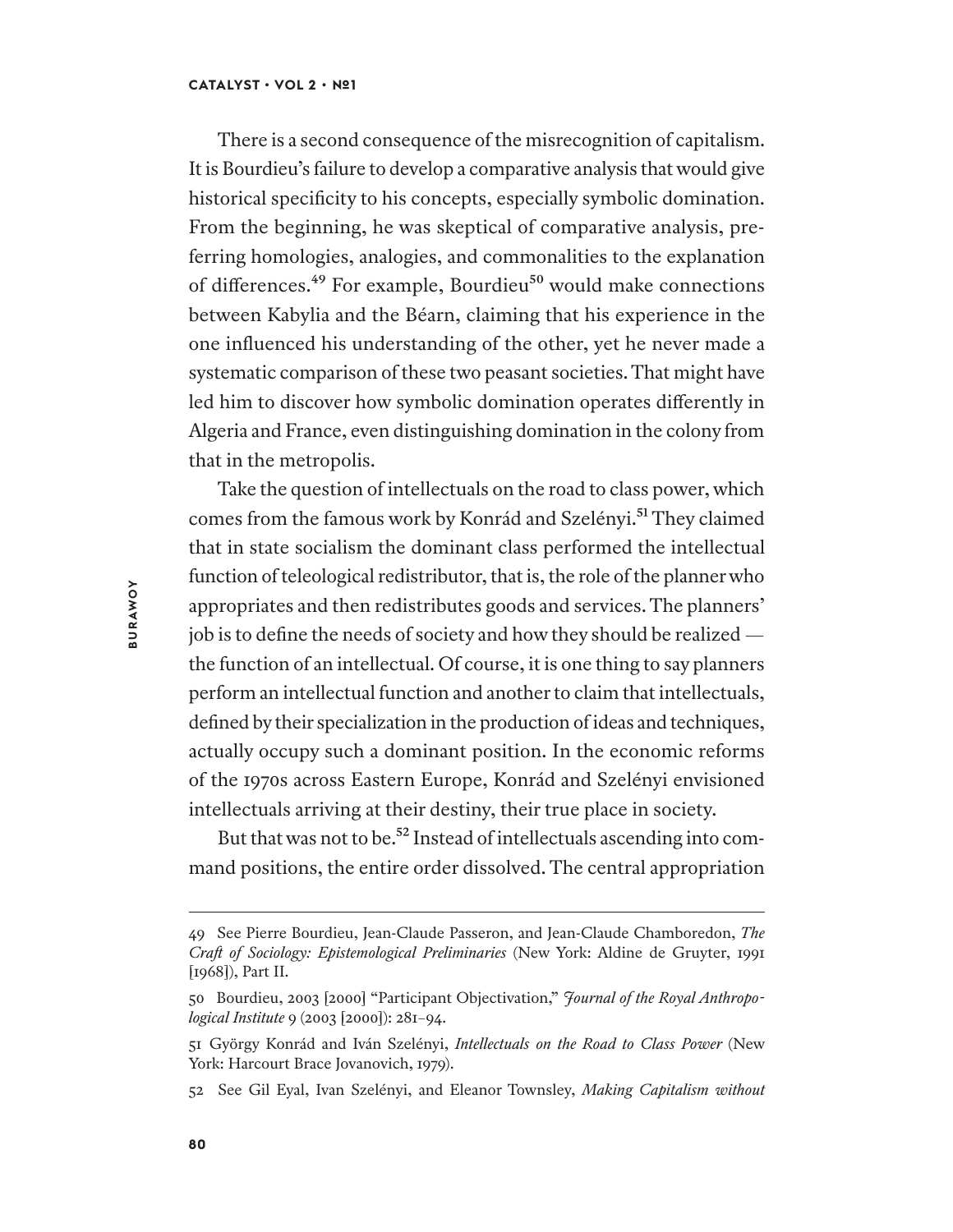and redistribution of surplus was overt and therefore assured through some combination of force and legitimation that often followed each other in cyclical fashion. This proved to be a precarious way of sustaining domination — making legitimate claims for socialism encouraged dissent, which only intensified when force was applied.<sup>53</sup>

The stability of advanced capitalism and the instability of state socialism cannot be attributed to processes of socialization, as this was as intensive and systematic in state socialism as in advanced capitalism. In explaining the diference, we might do better to consider the structure of these two societies and the social games they generate. Advanced capitalism possesses a relatively open and autonomous civil society that efectively absorbs and diverts practices into self-contained institutions (or fields in Bourdieu's terms). Each institution organizes its own distinctive game or games— defined by taken-for-granted assumptions (*illusio*) and guiding principles (*nomos*). If advanced capitalism is distinguished by its civil society, it might follow that symbolic domination is a phenomenon of advanced capitalism, at least in regard to the game-metaphoric conception of social structure. In state socialism there is only a limited civil society and, moreover, one that superimposes a game-like structure defined by the party state. There's no concealing class domination. For Bourdieu, however, symbolic domination is of universal validity, it has no historical limits. It is a general theory of social order without a corresponding particular theory of particular societies. It is unverifiable and unfalsifiable.

Returning to the question of intellectuals, if they are on the road to class power under state socialism, what is their position under capitalism? Szelényi himself argued that, in contrast to state socialism,

*Capitalists: The New Ruling Elites in Eastern Europe* (New York: Verso Books, 1998). According to these authors it was only with the transition to capitalism that intellectuals finally ascended to power as managers of post-socialism. They describe this process using a Bourdieusian framework of the conversion of diferent forms of capital. But this, too, turned out to be a temporary aberration.

<sup>53</sup> See Michael Burawoy and János Lukács, *The Radiant Past: Ideology and Reality in Hungary's Road to Capitalism* (Chicago: University of Chicago Press, 1992).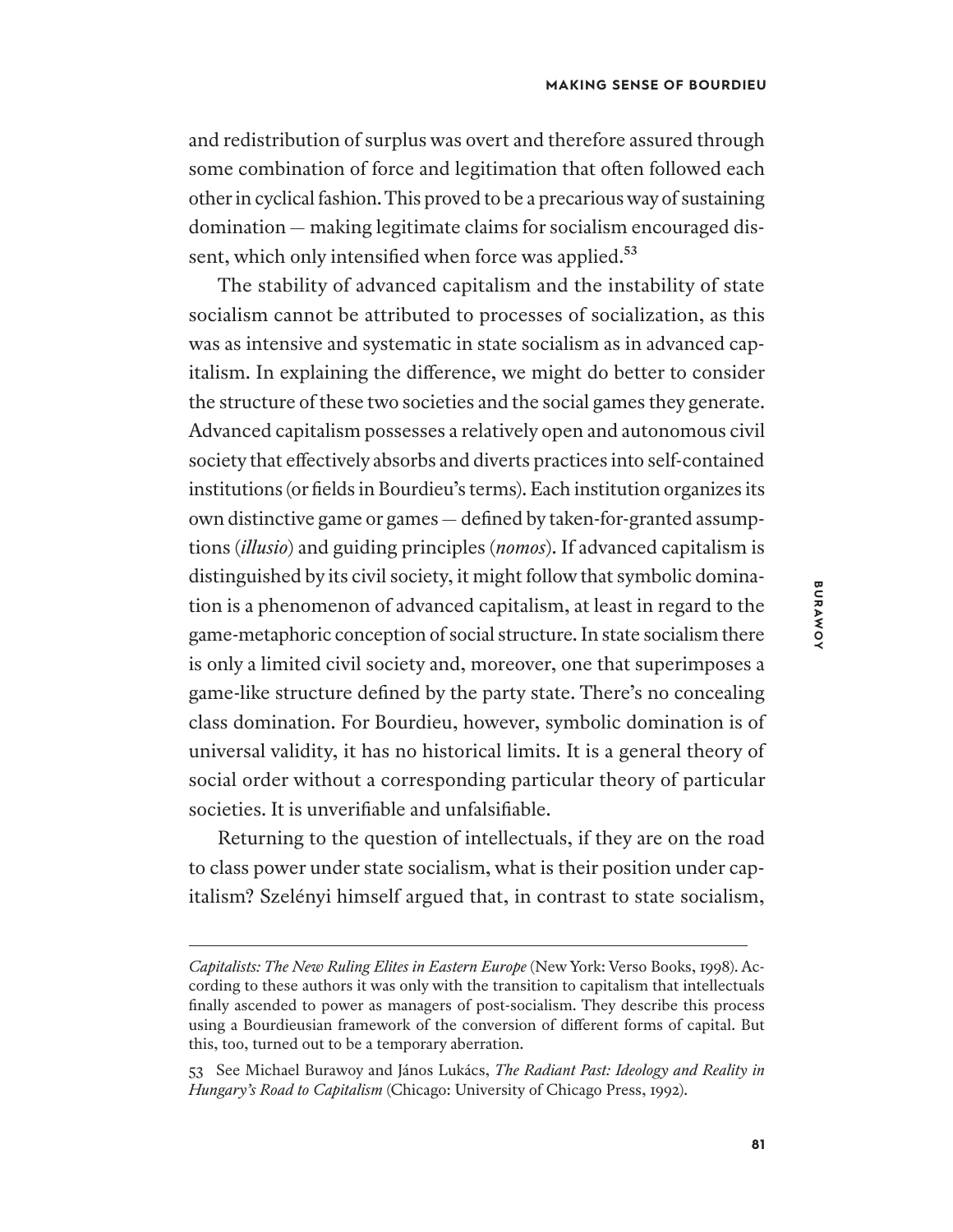under capitalism where private property rules and markets distribute, intellectuals play a subsidiary role. They hold a contradictory class position, as Erik Wright<sup>54</sup> once put it, divided in their allegiance between dominant and dominated classes. Once we introduce capitalism as the context for intellectuals, Bourdieu's project takes on an entirely diferent meaning. An international of intellectuals, seemingly autonomous from and even critical of the capitalist class, becomes an instrument of the reproduction of capitalism through its false universalization, reinforced by its failure to project an alternative beyond capitalism. In failing to give capitalism its due place in history, Bourdieu exaggerates the importance of intellectuals and the state— overlooking the multiple institutions that conspire to reproduce symbolic domination as mystification, starting with the capitalist economy itself but extending to all the institutions of civil society. One might say that in misrecognizing capitalism Bourdieu is committing his own scholastic fallacy, or even, scholastic fantasy.

# *The Capitalist University and the Popular Classes*

In summary, like Marx, Weber, and Durkheim before him, the genius of Bourdieu lies in his theory of social reproduction, specifically his *theory of symbolic domination* — less the psychology of internalization and more the sociology of games. His theory of symbolic domination raises the question as to how it is that sociology excavates a truth inaccessible to the agents they study, but also more valid than the truth of neighboring disciplines. Here Bourdieu goes beyond the canon, throwing sociology back into the sociologist's face. He develops a *reflexive sociology* — a sociology of the scientific field that is rooted in his theory of symbolic domination. The sociologist works in a competitive field that incentivizes the advance of science, and that develops an interest in disinterestedness. This is the nature of all scientific fields, but

<sup>54</sup> Erik Olin Wright, "Intellectuals and the Class Structure of Capitalist Society" in Pat Walker, ed., *Between Labor and Capital* (Montreal: Black Rose Books, 1978), 191–212.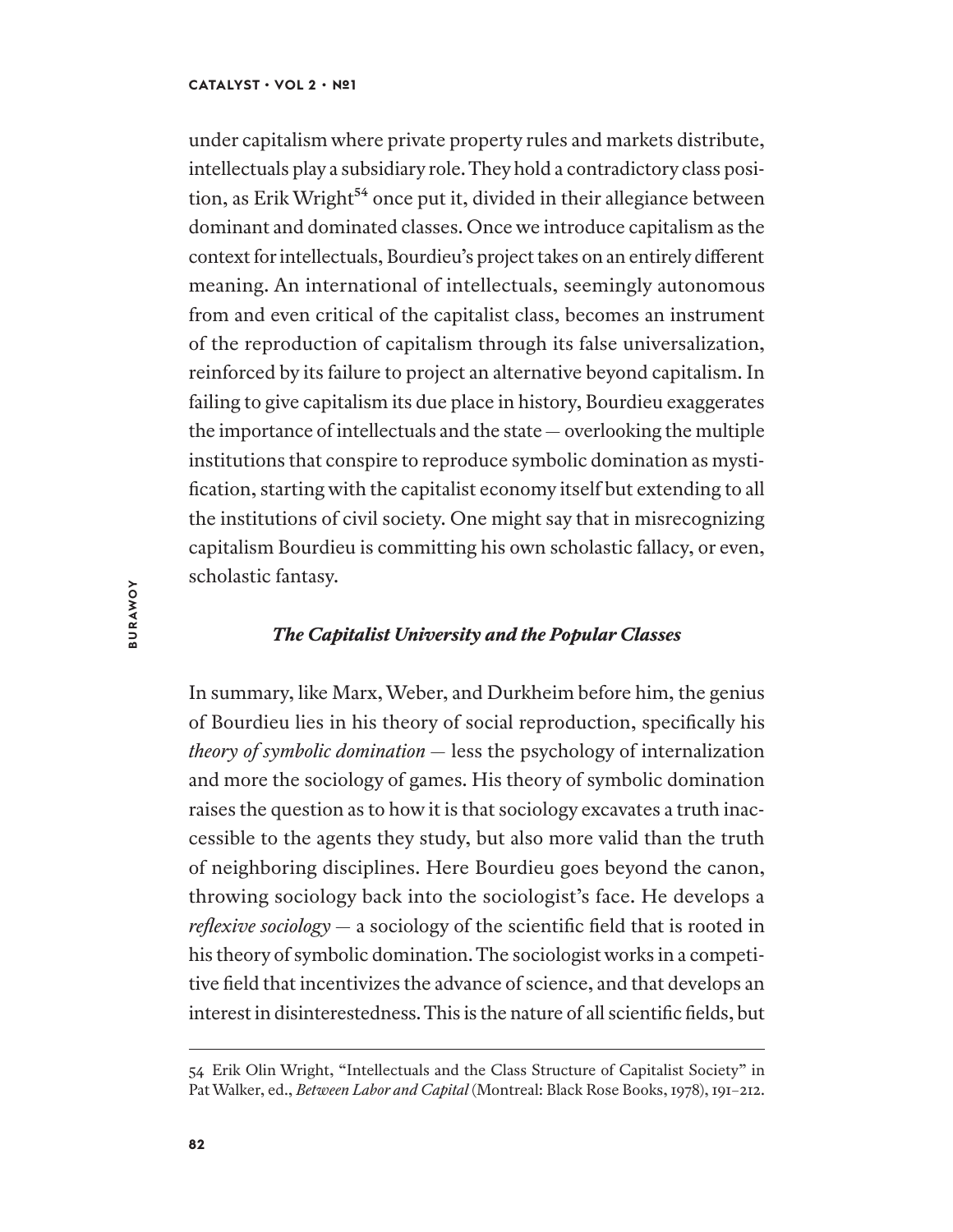sociology is special in that it does not commit the scholastic fallacy of mistaking the field of science for the world of the participant, the logic of theory for the logic of practice. Bourdieu asks how it is that everyday practices create a world which conforms to the social theory discovered in the "laboratory." Theory is incomplete if the sociologist does not understand how the practice of the subjects makes sociology both true and obscure. This is the third distinctive feature of his sociology *engagement with the world of the participant*.

This is Bourdieu's science; the corresponding politics is that of intellectuals on the road to class power. It ascends from the narrow corporate interest of the sociologist, to a second level embracing the broader interest of intellectuals, to a third phase in which intellectuals represent the interests of all. This is broadly Bourdieu's strategy and trajectory. From a Marxist perspective it seems to be an illusory pursuit, ignoring the spontaneous reproduction of capitalism that takes place, above all, in the self-mystifying processes of production for profit as well as in the realm of civil society.

Bourdieu's challenge to Marxism lies in his intellectualist theory of knowledge— that truth is produced in artistic and scientific fields, each requiring a certain leisured existence, distant from material necessity. A Marxist theory of knowledge, by contrast, claims that truth is ultimately rooted in and tested by the experience of subjugation. Truth is the standpoint of the subaltern, even if it is produced elsewhere. In Antonio Gramsci's terms, for Bourdieu the common sense of the subaltern is entirely bad sense, whereas for Marxism the common sense of the subaltern contains a kernel of good sense, even if it is also subject to the distortions of ideology. In the Gramscian view, organic intellectuals exist to elaborate the good sense of the subaltern while traditional intellectuals create ideologies that justify and elicit participation in and consent to capitalism. Class struggle becomes a struggle between intellectuals, but on the terrain of subaltern experience. The more autonomous and critical traditional intellectuals appear to be, the more efective their representation of universality, but it is a false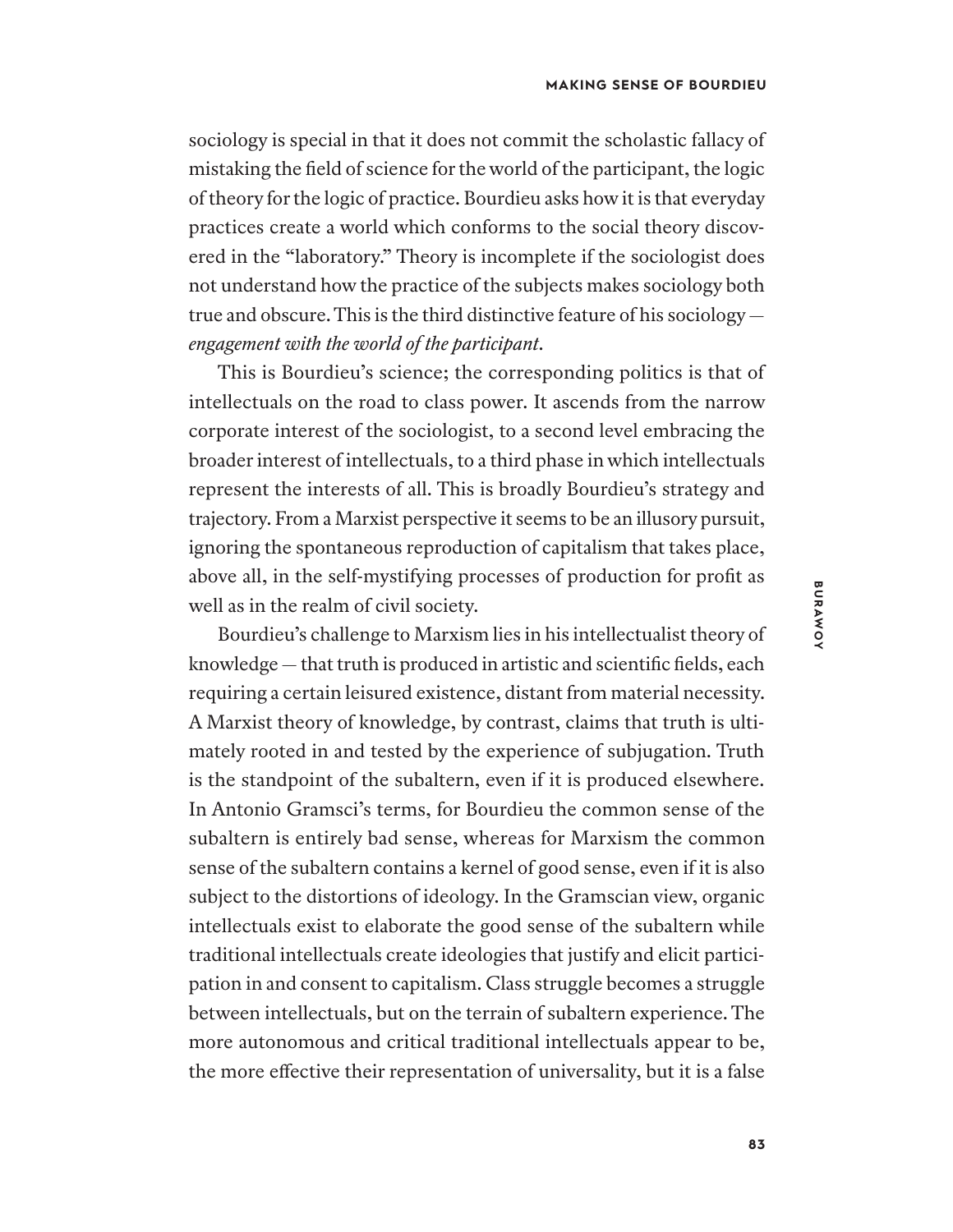universality as it obscures the fundamental strictures of capitalism.

For Bourdieu, therefore, the elite university is the golden hearth of the intellectual. Riley may be critical of Bourdieu's defense of the university and its autonomy, it being an appeal to "elite academics," but Riley, too, sees the university as somehow outside politics — true politics involves building a connection to popular forces beyond the academy. Is this because truth ultimately resides with those "popular forces"? In which case, he must confront the question of symbolic domination as it applies to those "popular forces." Or is it that the university is the fount of truth to be transmitted to the same popular forces? In which case he must deal with the question of reflexivity, the validity of knowledge produced in the university.

In the past we could speak of the *university in capitalist society*, hemmed in by all sorts of constraints but still a self-governing knowledge workshop, designed to enhance the public good. It could be conceived of as a "subject" with its own agency or an "object" manipulated by outside forces but, at its best, its internal structure was as close to a large-scale socialist cooperative as you'll find under capitalism. Today, however, we must conceive of the university as a set of social relations embedded in the wider society. More and more it is a *capitalist university* whose very structure mimics a capitalist corporation.<sup>55</sup>

As public funding is withdrawn, the university— the world over becomes a profit center, cutting costs and creating revenues. It cuts costs through a vast array of strategies: from new digital technology that makes possible distance learning, to the expansion of contingent faculty and the steady decline (in numbers and in power) of faculty with security of employment, to an array of outsourcing arrangements,

<sup>55</sup> This distinction between "university in capitalist society" and the "capitalist university" harks back to the parallel distinction in the Miliband–Poulantzas state debate. For Miliband the "state in capitalist society" could be deployed in the transition to socialism whereas for Poulantzas the "capitalist state," not being neutral, has to be destroyed and a new political structure installed as necessary for any transition to socialism. In parallel fashion, the "relatively autonomous university" of the past was more congruent with the principles of socialism than the emerging "capitalist university" of today.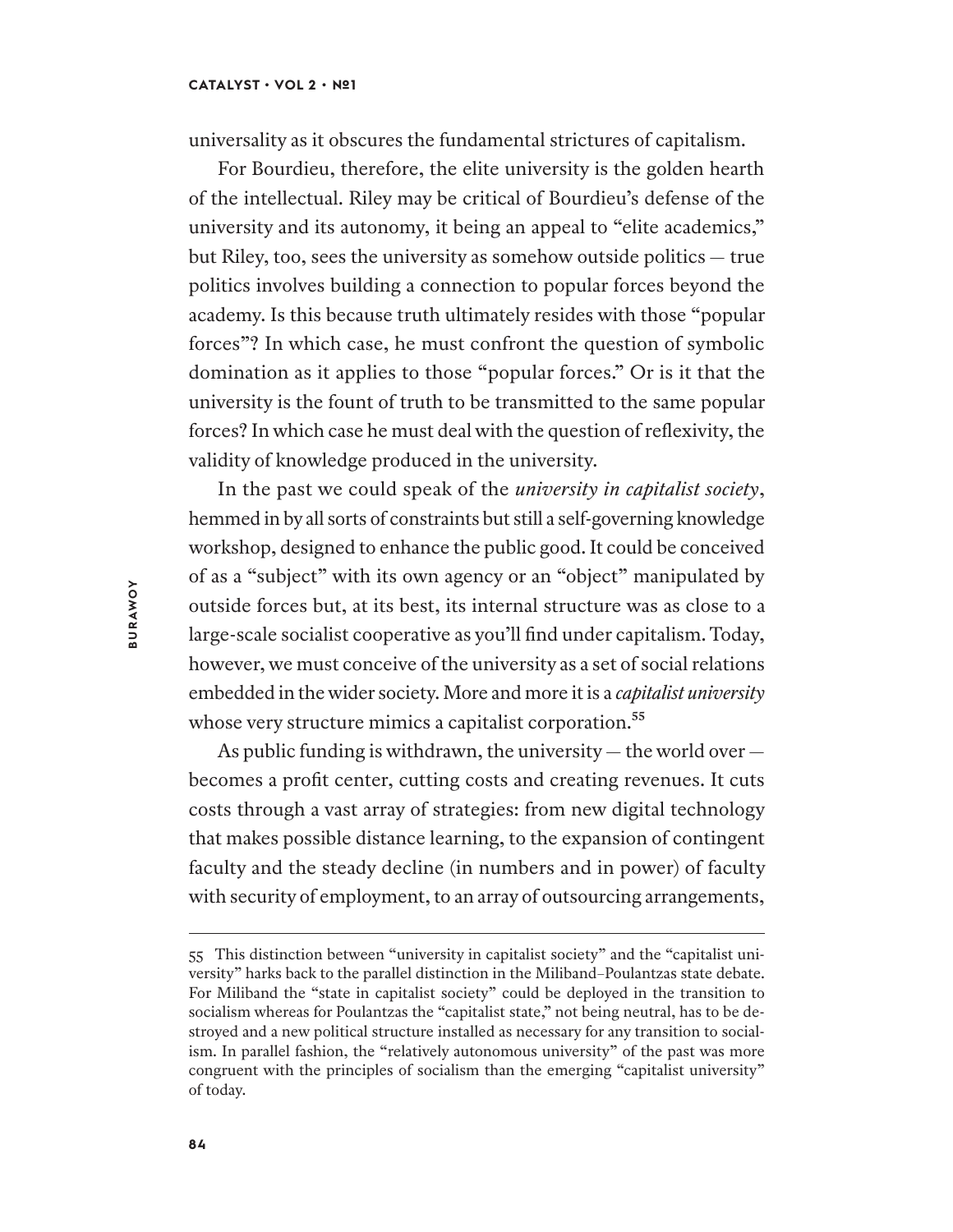whether to janitors or management consultants. On the other hand, it increases revenue by seeking funds from alumni interested in immortality by sponsoring new buildings or athletics, from industries such as pharmaceuticals seeking partnerships based on cheap graduate student research, and, most notably, by increasing student tuition and creating new degree programs that charge extortionate fees. All this is accomplished by an expanding administration bent on the proletarianization of university labor and the degradation of education, all disguised with corporate-speak. As the university becomes less hospitable to Bourdieu's autonomous scientific field, as its capitalist structure becomes transparent, Riley need only step outside his office to join those popular forces that inhabit the classrooms, laboratories, libraries, sports stadiums, and canteens.

In the US and elsewhere, the university is becoming a playground for the political right as well as the political lef. The once-dominant liberal consensus is under assault from conservatives who no longer assume the university to be off-limits for their political projects. Small right-wing student cells with outside funding are abetting the invasion of campuses by extremist political forces. We can no longer imagine the university to be outside politics as both Riley and Bourdieu seem to believe — it is fast becoming a capitalist machine and a political battleground.

Defending its autonomy from enemy forces is still important, but increasingly the university is becoming its own terrain of struggle. It is still an arena for the production and reception of ideas, but the process of production has changed — faculty are losing control of their labor and of its products, while students are rapidly becoming indebted and desperate consumers. The class structure of the university is polarizing, and academics have a choice: to collaborate with the administrative class or side with dispossessed students and beleaguered staf.

Structure and superstructure are becoming one. As the university moves from an ivory tower to a key battleground over ideas, the struggle against pro-capitalist ideologies assumes greater urgency and renewed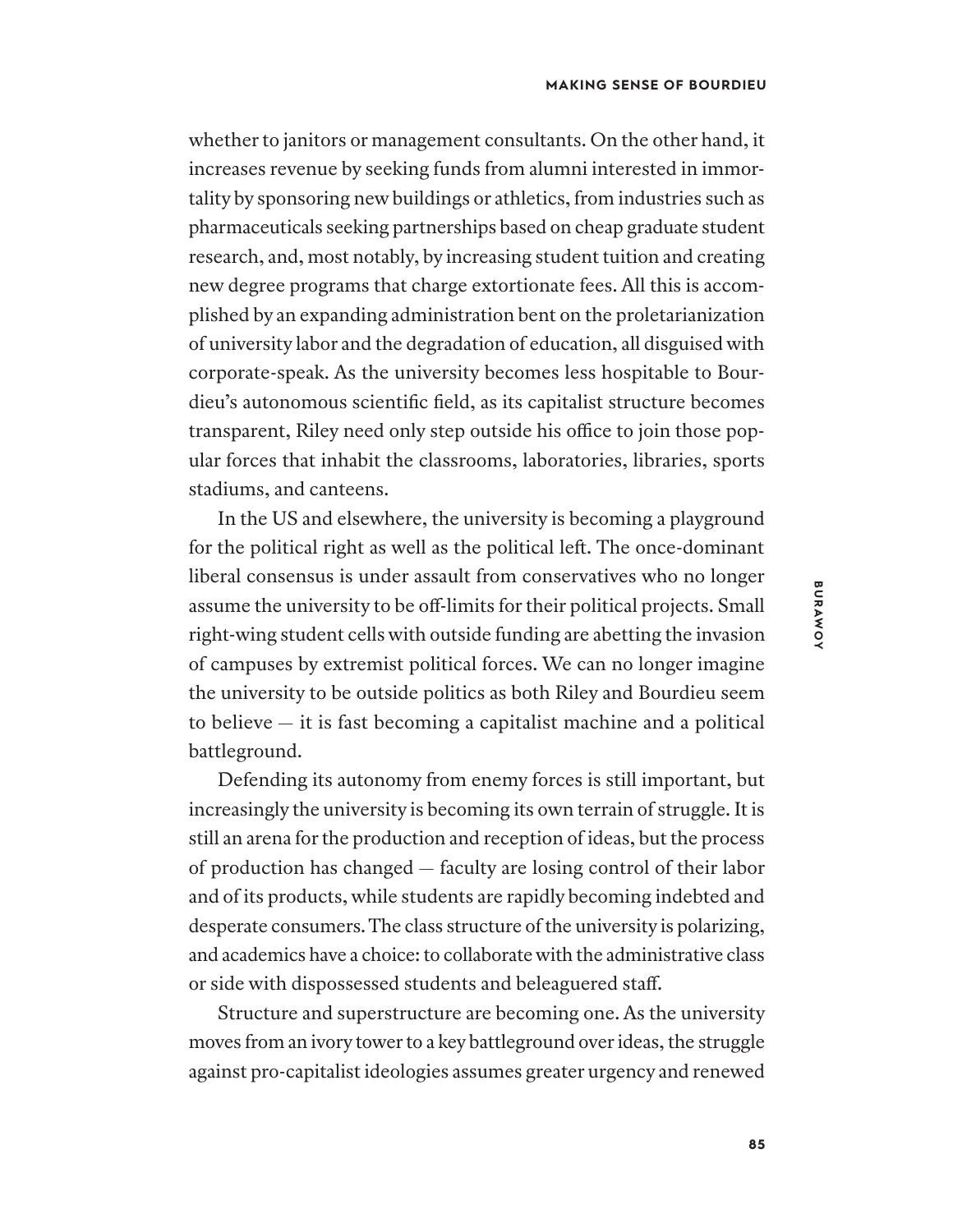vigor. The "autonomous" traditional intellectual is being squeezed out of existence, having now to take sides within as well as beyond the capitalist university— the claim of universality appears increasingly bogus. Anyone who examines the conditions of production of knowledge today cannot misrecognize capitalism. Bourdieusians of today must join the Marxist fold, just as Marxists must face symbolic domination in its capitalist incarnations.

# **A NOTE ON BOURDIEU'S SOCIOLOGY AS A COMBAT SPORT**

This paper considers how to approach Bourdieu: ignore, demolish, or absorb. It is instructive to see how Bourdieu approaches his own intellectual foes. The title of Pierre Carles's 2002 film on Bourdieu — "La sociologie est un sport de combat" — expresses Bourdieu's ofen combative approach towards others for which he has achieved some infamy, especially in France.<sup>56</sup> We can say he pursues some combination of all three strategies — ignore, demolish, or absorb — varying with the academic game he is playing. As he developed a strategic use and nonuse of citations as a sign of recognition or nonrecognition of competitors, combat became part of his academic habitus. Compared to Talcott Parsons or Jürgen Habermas, who build on the shoulders of giants, Bourdieu tends to repress the shoulders on which he stands, so that he appears as the source of his own genius. He is well-known for appropriating the ideas of opponents without recognition. When the original author is well-known, he ofen turns them into an enemy, distorts their ideas in order to facilitate their demolition and, thereby, rise above them as a superior thinker. This is especially the case with regard to Marxism. Thus, he tries to hide his adoption of Althusserian structuralism— a point made by Riley— either by making no reference

<sup>56</sup> The title "Sociology is a Combat Sport" was euphemistically translated into English as "Sociology is a Martial Art," no doubt to make it more palatable to the more professional orientation of academia in the US.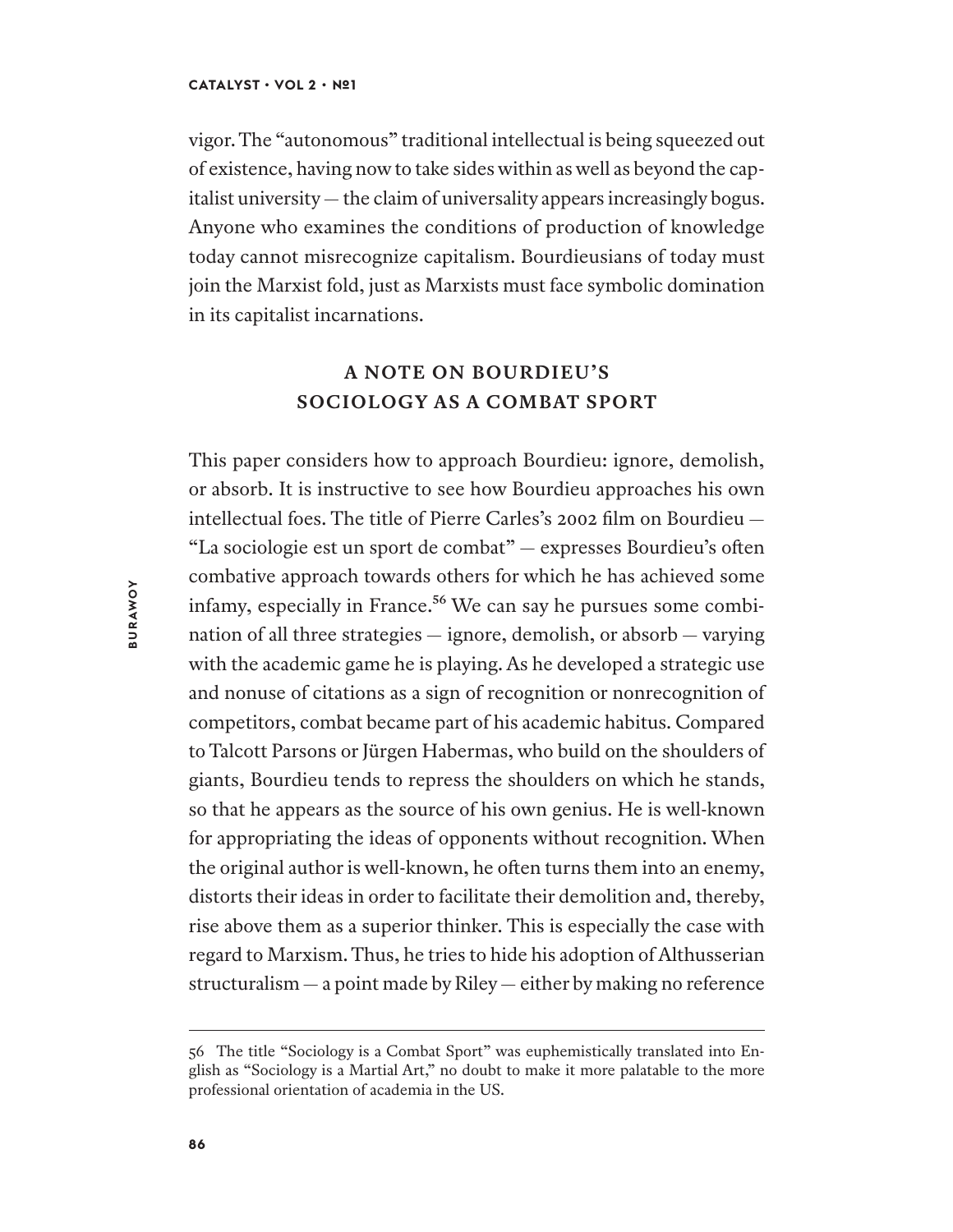to the source or virulently attacking Althusser and his followers. Again Bourdieu's symbolic domination parallels hegemony, but he either ignores the parallel or dismisses Gramsci. Yet when it suits him, he cites Gramsci's critique of political parties. This strategy reaches a climax in his dismissal of Simone de Beauvoir. To hide the fact that *Masculine Domination* is a pale imitation of *The Second Sex*, he ignores Beauvoir's work except in a single footnote where he implies she did not possess a single original idea because she was in thrall to the symbolic domination of Sartre. It is ironic that, in a book devoted to exposing the way men silence women, Bourdieu should belittle and dismiss the author of this classic work on feminism. Not only Marxists are victims of this strategy: a similar fate befalls such figures as Robert Michels, Robert Merton, Basil Bernstein, and William Julius Wilson. One has to wonder whether this characteristic combination of appropriation and denunciation is a reaction to his own sense of marginality, manifested in his proclaimed cleft habitus? Or is it the way academic combat is typically played out in France? All this is emphatically not to say that Bourdieu did not have ideas of his own; nor is it to endorse a similar demolition strategy in dealing with his work. It is only to say that Bourdieu garnered some of his influence by carefully choosing whom and how to attack, whom and how to ignore, and, at times, whom and how to endorse. The opportunistic approach to intellectual enemies is carried on by the inheritors of the Bourdieusian mantle.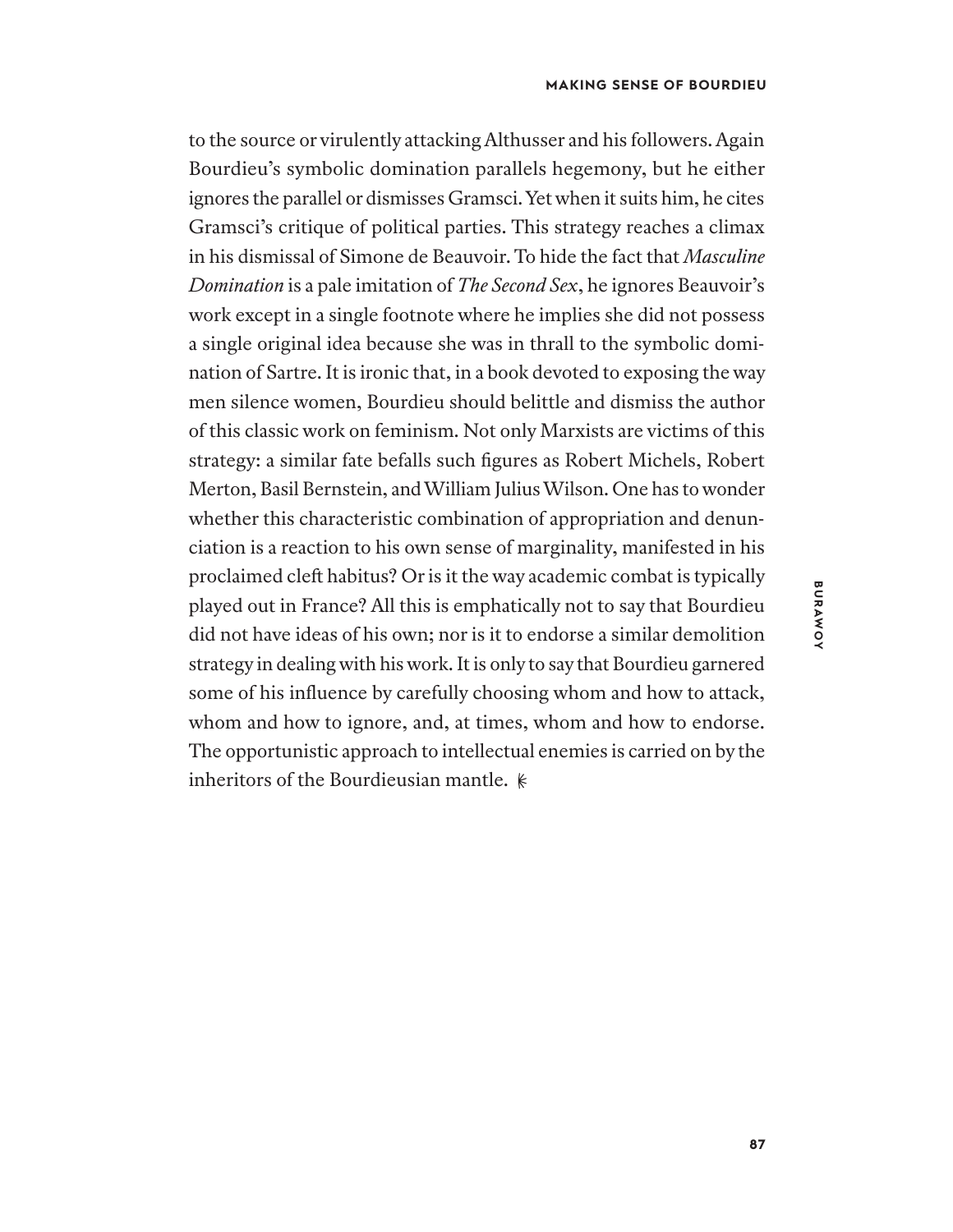**My article in** *Catalyst* **1, no. 2 suggested that Bourdieu's theory is deeply flawed in the very areas that it is praised – , the theory of reproduction, and the theory of social change. Heilbron and Steinmetz reject my argument in toto, while Burawoy, although encouraging a strategy of productive engagement, accepts much of it. In this response I show that my critics fail to demonstrate that Bourdieu's sociology is explanatory. However, I agree with them that reflexivity is central for the French sociologist's popularity. The main diference between us is that for me reflexivity is not a scientific methodology, but rather a central feature of Bourdieu's sociology as an ideology of sociologists.**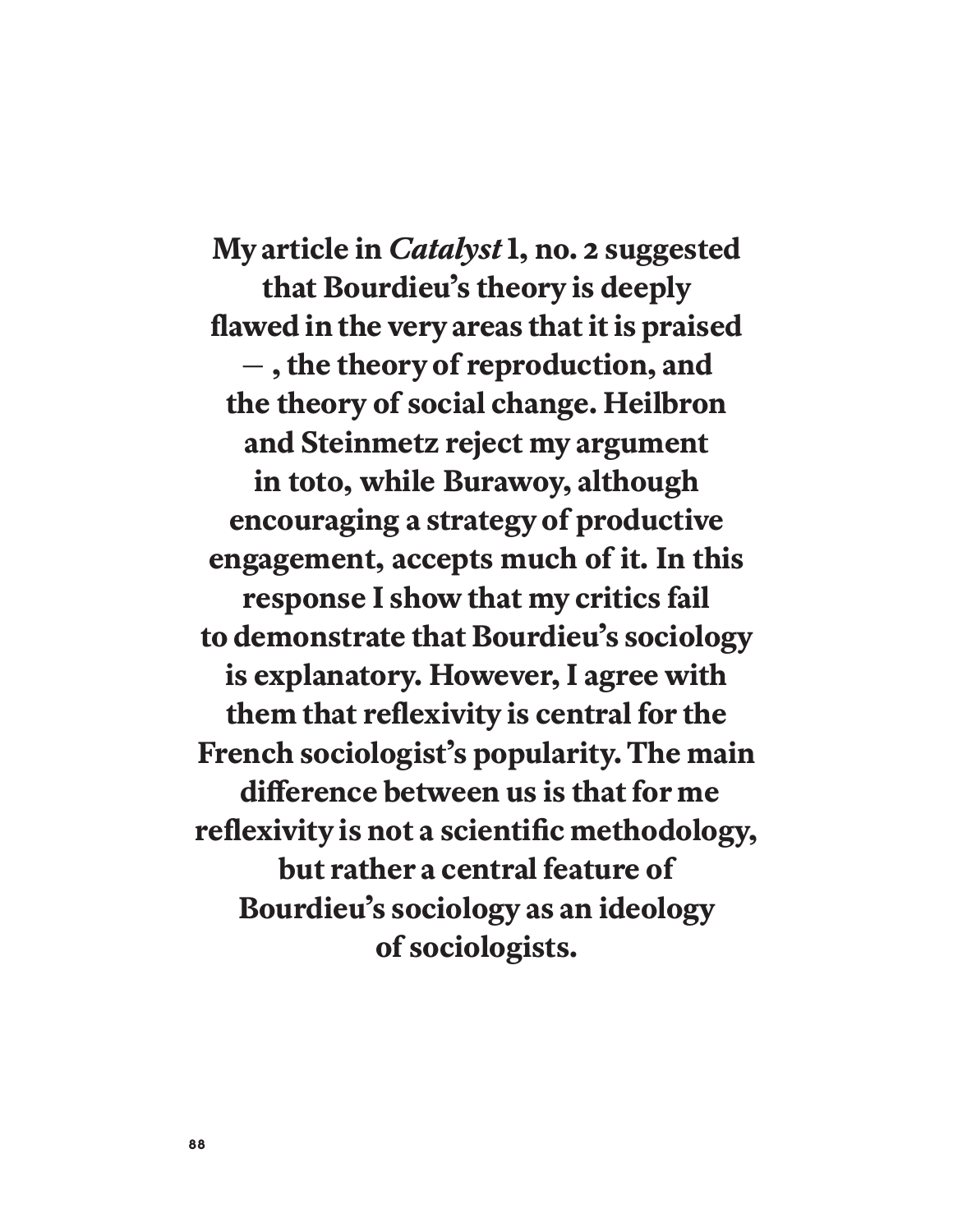# **SCIENCE AND POLITICS**  *A Response to Burawoy, Heilbron, & Steinmetz*

# **DYLAN RILEY**

A  $S$ <sup>these two critical responses show, the most controversial</sup> claim of my essay was that the popularity of Bourdieu's social science is "a function of the generally prevailing social situation"<sup>1</sup> in academia, rather than a result of its explanatory power. Far from embodying a superior science, Bourdieusean theory, I argued, is an ideology of sociologists. My critics, especially Heilbron and Steinmetz, disagree. For them, a reflexive sociology that examines its own conditions of possibility provides both a better social science, and a more credible link to political action, than "antiquated Marxist schemas." Michael Burawoy, in contrast to Heilbron and Steinmetz, agrees with the central thrust of my analysis of Bourdieu's sociology, that it fares poorly on explanatory grounds and that its success cannot be reduced to its scientific power. In fact, he goes further than I do, suggesting that Bourdieu's sociology adumbrates a class project of the intelligentsia. However, he rejects my method of critique. On the one hand, I "reduce

<sup>1</sup> Karl Mannheim, *Ideology and Utopia: An Introduction to the Sociology of Knowledge* (New York: Harcourt, Brace and Company, 1936), 69.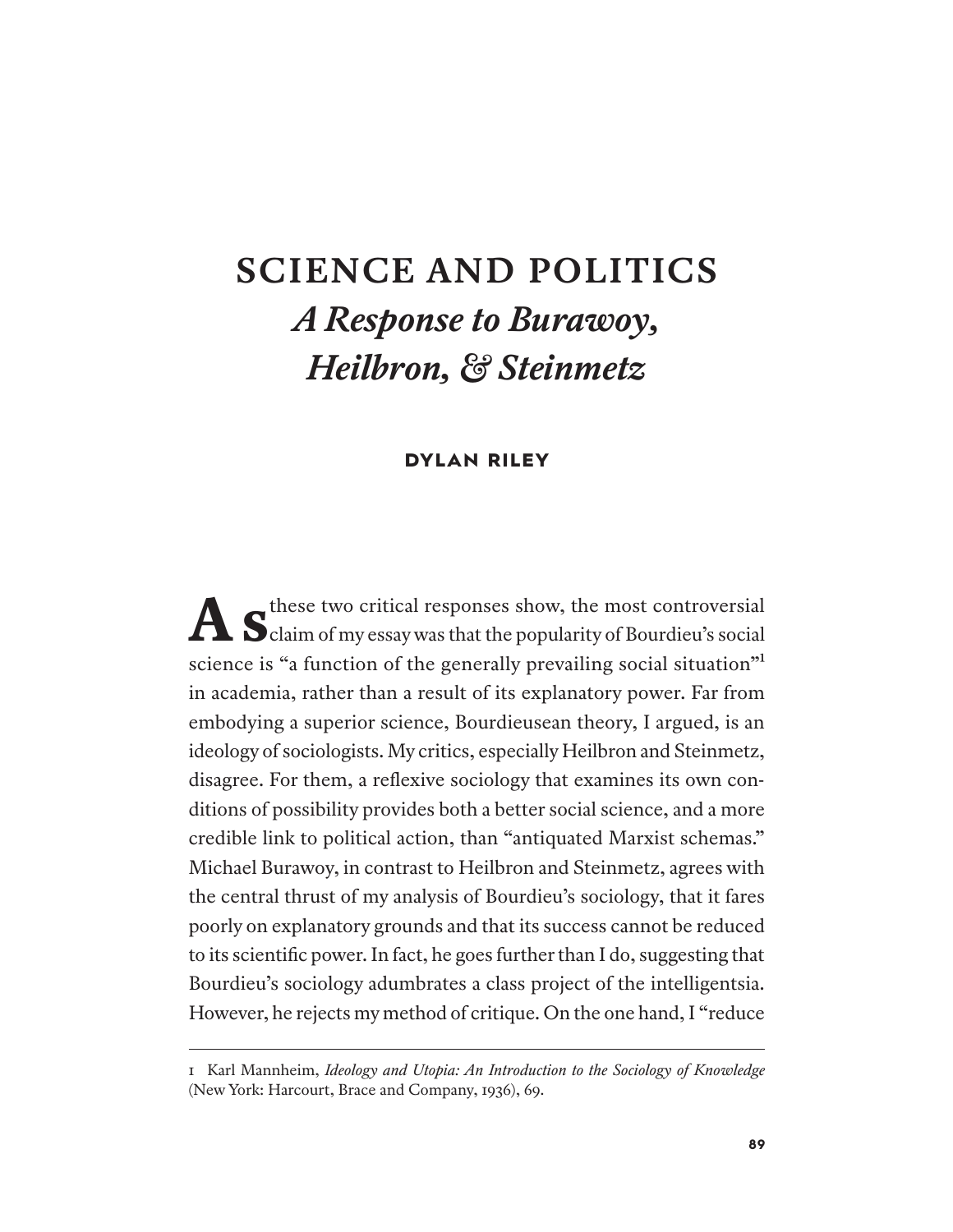Bourdieu's sociology to a poorly executed positivism," but at the same time I "reduce Bourdieu's politics to insulation in the academic field" (55). But how can one "simultaneously be a positivist and an engaged intellectual — the one requires autonomy from and the other embeddedness in the wider society" (55)?

As the following response makes clear, I remain unpersuaded by these critiques. *Pace* Heilbron and Steinmetz, I see little evidence that Bourdieu ofers a superior scientific method for sociology. *Pace* Burawoy, I believe that Bourdieu's explanatory weaknesses are closely linked to his political ones. Indeed, how can there not be a tight link between explanatory power and political relevance?

What has become clear to me in the course of this discussion is that the central issue in the debate concerns whether or not the main problems of sociology are resolvable "sociologically" or whether, rather, they depend on overcoming the political isolation of the intelligentsia in advanced capitalism. That I have been able to state this issue more directly is largely due to my critics, and for this I owe them a sincere debt of gratitude.

First, a note on style is in order. It cannot have escaped the reader that, paradoxically, a Marxist (Burawoy) mounts a far more efective defense of the Bourdieusean position, than the self-appointed Bourdieuseans (Heilbron and Steinmetz). Indeed, Heilbron and Steinmetz's "critique" of my original piece is difficult to respond to, because it consists mainly in insults rather than arguments. Burawoy's, in contrast, is a serious assessment. The diference between these two reflects the theoretical positions from which the authors write. One of the distinctive features of Bourdieu's sociology is its disregard for serious critical dialogue with alternative theoretical traditions.<sup>2</sup> In this sense, Heilbron and Steinmetz's piece is an excellent example of Bourdieusean

<sup>2</sup> One of the best examples of this is the section in *Pascalian Meditations* (Stanford: Stanford University Press, 2000), 61–65, titled "Digression: A critique of my critics," in which Bourdieu manages to preemptively dismiss all criticism of his work as scholasticism without mentioning any specific critics or their critiques.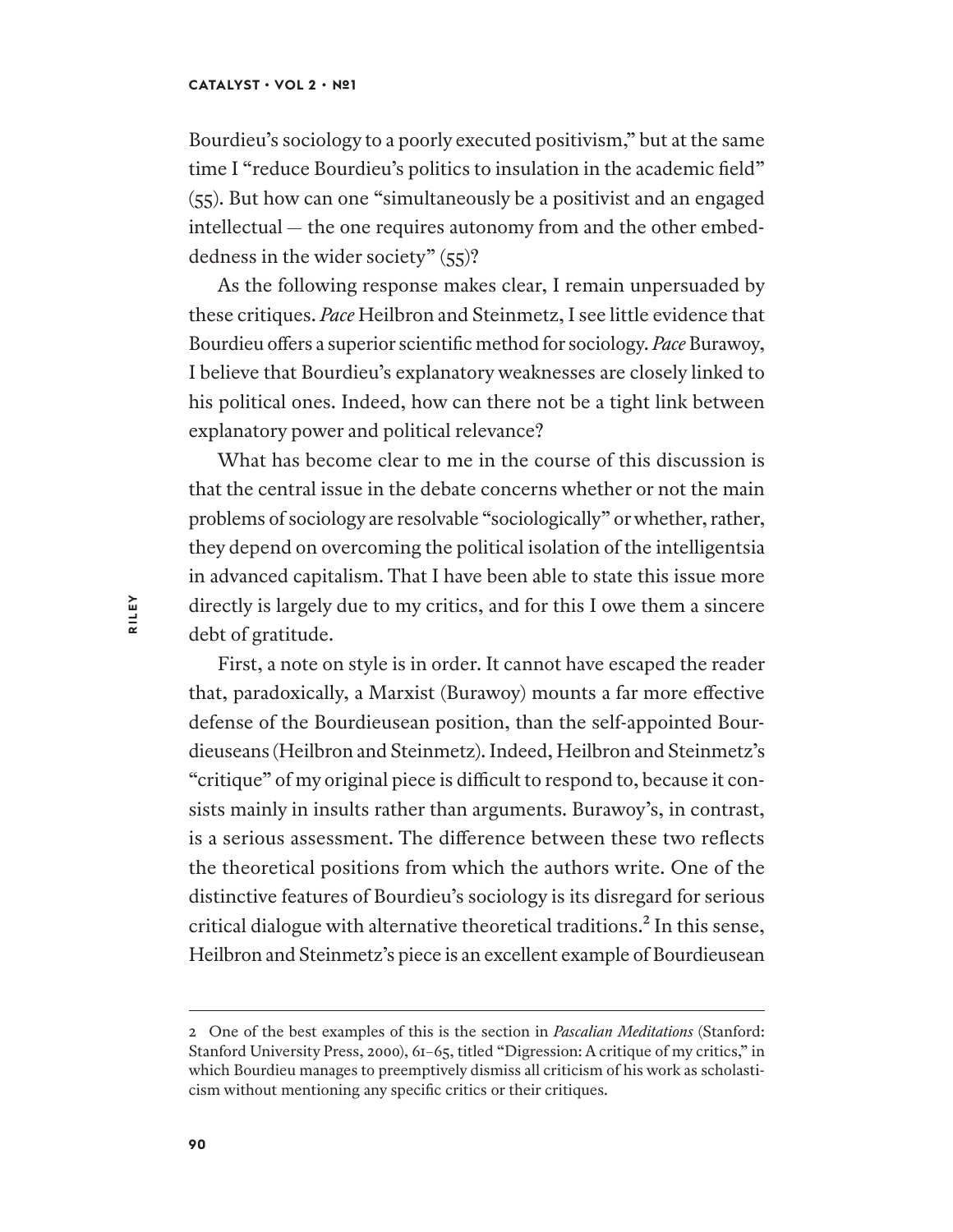critique. In contrast to Bourdieu and those who follow him, the critical reconstruction of an intellectual adversary's point of view has always been a central element in the Marxian tradition from which Burawoy writes. This is to a large extent because Marxism takes ideas far more seriously than Bourdieusean sociology does.

Burawoy, however, accuses my initial critique of being Bourdieusean in that "Riley does to Bourdieu what Bourdieu does to those he seeks to belittle" (54). It is true that there is a little of the thought that "what is good for the (Marxian) goose is good for the (Bourdieusean) gander" in my piece. However, unlike the typical Bourdieusean procedure, I attempted to make sense of Bourdieu's central theoretical claims and evaluate the quality of the evidence brought in their support. This procedure is very un-Bourdieusean. There are no examples anywhere in Bourdieu's work of a reconstruction of an alternative explanation or theory combined with a serious discussion of the evidence. In particular, Bourdieu has never bothered to show that Marxism is wrong about any particular explanation. I therefore reject the claim that I am trying to do to Bourdieu what he does to others. My model of critique is instead Perry Anderson's *In the Tracks of Historical Materialism*.³ Just as Anderson considered, and then rejected, the hypothesis that the rise of structuralism and then post-structuralism in France was due to its intellectual superiority to French Marxism, so I considered and then rejected the hypothesis that Bourdieu's contemporary preeminence is due to his sociology's explanatory power. I did not initially evaluate Bourdieu's theory as an expression of his position in the field of sociology; I rather considered his sociology as an attempt to grapple with social reality.

More specifically, my article evaluated Bourdieu's work across three dimensions: his class theory, his theory of social reproduction, and his theory of social change. Both Heilbron and Steinmetz, and Burawoy raise doubts about my specific claims in these areas, and point to a further

<sup>3</sup> Anderson, (London: Verso, 1983), 33.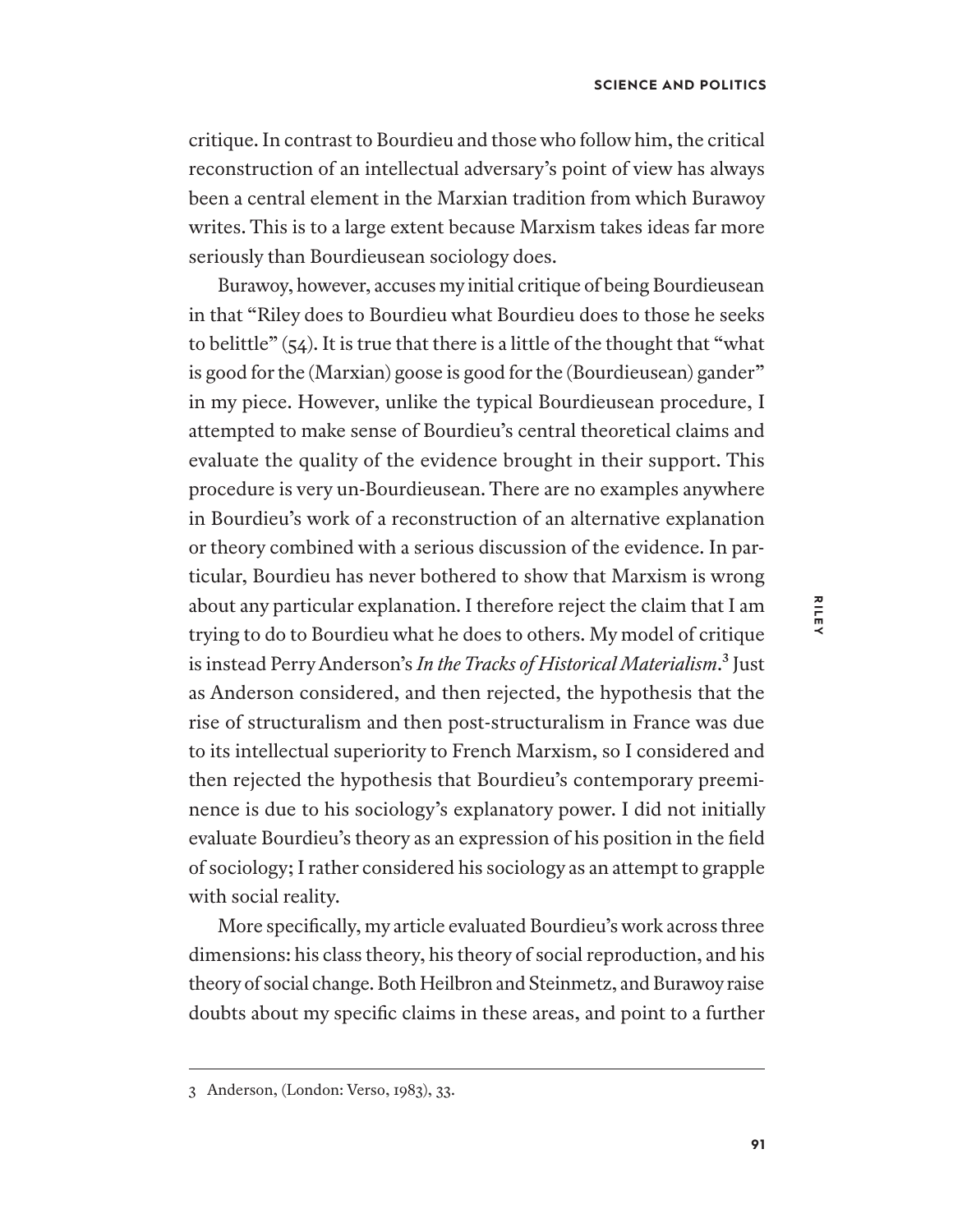issue which they think I unjustly neglected, or failed to understand: reflexivity. Accordingly, I will organize my response in terms of these four headings. I also include an appendix entitled "Scholarship" since Heilbron and Steinmetz's critique is largely concerned with demeaning me on this front. The order of exposition is therefore as follows:

- **I. Class Theory**
- **II. Social Reproduction**
- **III. Social Change**
- **IV. Reflexivity**
- **V. Appendix on Scholarship**

## **CLASS THEORY**

My article drew primarily on *Distinction* to show that Bourdieu's class theory is not explanatory. I raised three main problems. First, I argued that Bourdieu "fails to specify … an empirically tractable meaning of the term 'class.'" Instead, Bourdieu either inflates the concept to such an extent that it becomes equivalent to any social diference, so that no pattern of survey responses could fail to show "class diferences in taste"; or he includes habitus in his definition of class, thereby rendering any attempt to demonstrate a relationship between class position and disposition (i.e., habitus) meaningless. This latter problem is especially severe in the case of cultural capital, which according to Bourdieu can assume an "embodied" form and therefore *is* a type of habitus.

Second, I argued that whatever one thinks about class, Bourdieu's empirical evidence does not demonstrate the existence of habitus, whether class-determined or otherwise. Bourdieu's evidence shows some "class" diferences in some domains of taste. But he does not show similar diferences across diferent domains of taste, which is the crucial point for habitus.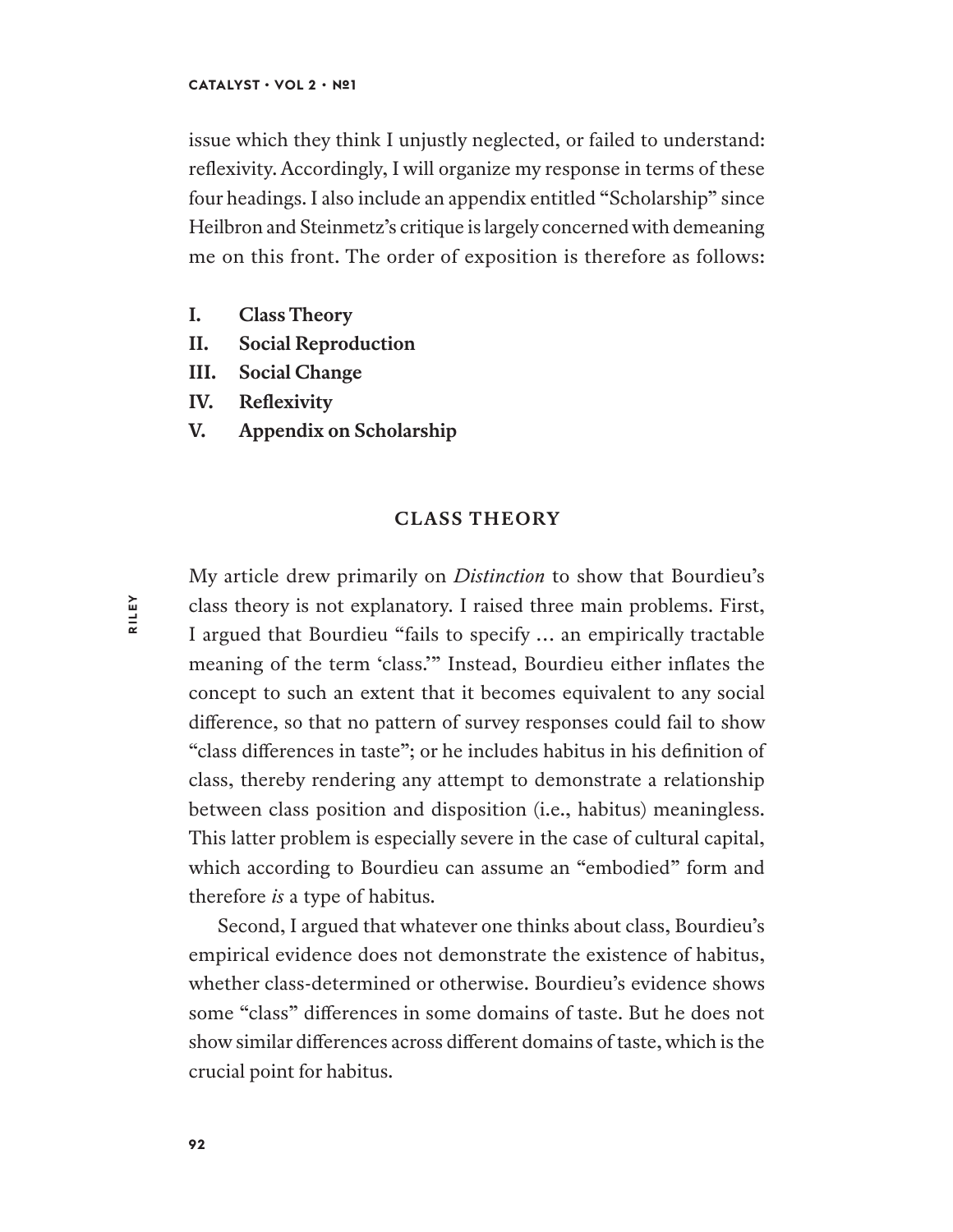Finally, I argued that Bourdieu implicitly employed two models of the relationship between class and taste in *Distinction*; one in which each class has its own habitus, and a second in which habitus is shared across classes. But these theories are not only diferent; they directly contradict one another.<sup>4</sup>

How do my critics respond to these claims? Heilbron and Steinmetz's article does not address the first and third points and provides a weak response to point two, contradicted by a contribution to a book that they themselves reference. Burawoy also neglects to address the first point but does provide a substantial and thoughtful response to points two and three. Before responding to each critique in detail it is worth pausing over what my critics admit (in Heilbron and Steinmetz's case implicitly, in Burawoy's explicitly): that Bourdieu's theory of class and taste is, as Burawoy puts it "tautological" and not "accessible to empirical examination" (57). To me this seems like a substantial surrender at the very outset. Let me now turn to a more detailed examination of the responses.

# *Heilbron and Steinmetz*

Most of Heilbron and Steinmetz's response to my critique in this section castigates me for failing to see the obvious truth of Bourdieu's claims. The authors argue that I counterpose a "nostalgic" and "economistic" conception of class to Bourdieu's, which latter recognizes "cultural and social capital as relatively independent and important sources of power and inequality" (40). In their view "the choice is whether we retreat to some form of economistic class theory or move forward toward more refined forms of class analysis and domination." However, my article did not purport to offer an alternative to Bourdieu's class theory, but

<sup>4</sup> These points are not particularly controversial even among scholars who are generally sympathetic to Bourdieu. See for example Michèle Lamont and Annette Lareau, "Cultural Capital: Allusions, Gaps and Glissandos in Recent Theoretical Developments," *Sociological Theory* 6 (1987): 153–168.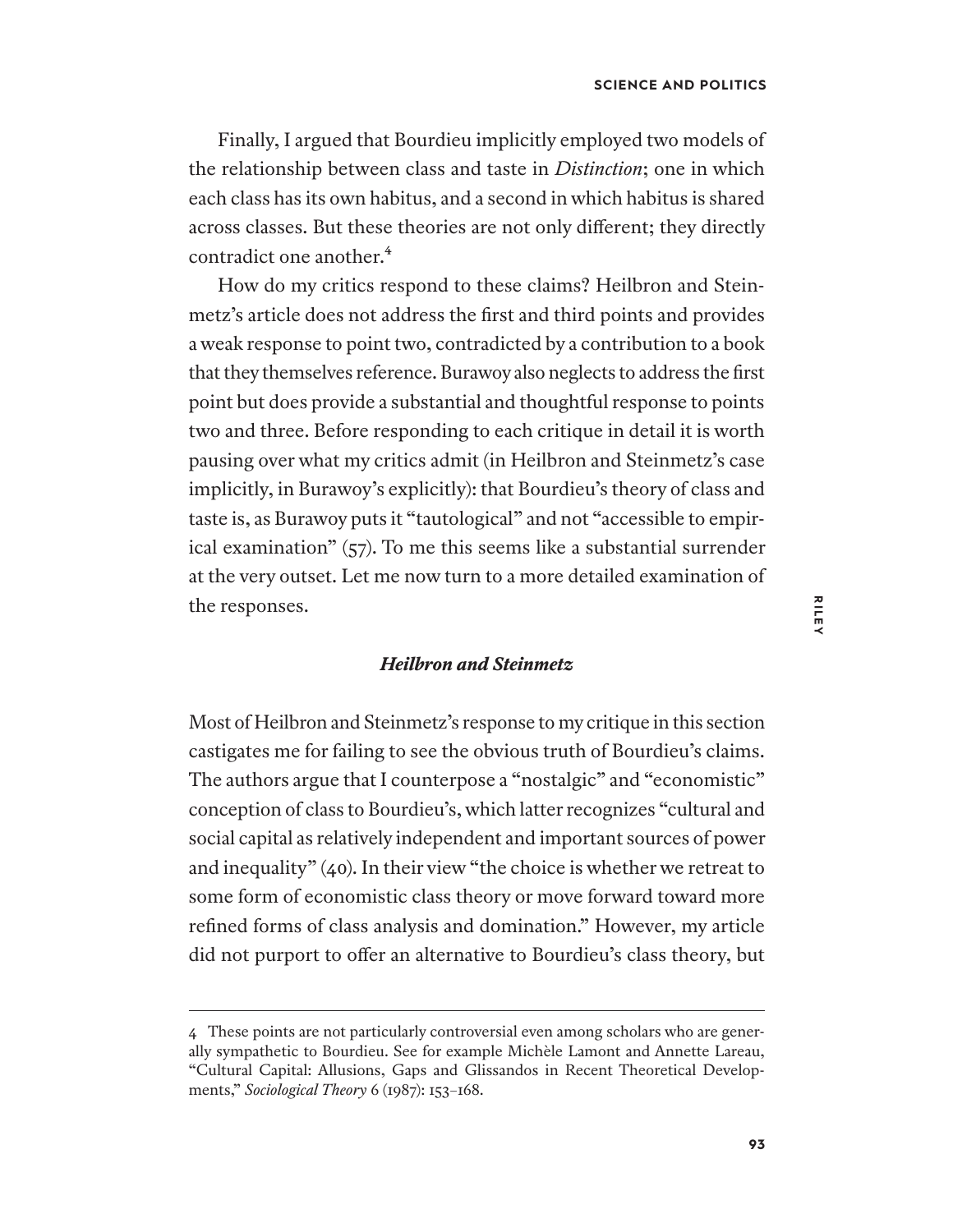rather assessed his theory on its own terms. As I suggested, Heilbron and Steinmetz largely ignore that assessment, and simply assume that Bourdieu has demonstrated superiority of his account, and its claim that "cultural and social capital" are "relatively independent and important sources of power and inequality." Unfortunately, *Distinction* doesn't demonstrate that at all because Bourdieu's book nowhere specifies how his argument succeeds where the received "nostalgic" and "economistic" ones do not. Despite this, Heilbron and Steinmetz criticize me for not accepting its superiority.

Perhaps to bolster their case about the explanatory power of *Distinction*, Heilbron and Steinmetz also draw attention to the fact that I failed to appreciate the massive critical and applied literature that has grown out of *Distinction*. This suggests that there is a large, well-known body of secondary literature that definitively addresses my concerns. However, the volume that Heilbron and Steinmetz reference as "a state-of-the-art collection" — *The Routledge Companion to Bourdieu's Distinction*— neither efectively addresses the problems with Bourdieu's *Distinction* nor adduces a research program to be developed.

Consider first the attempt to address how Bourdieu demonstrates in *Distinction* a connection between class position and taste. The key issue here is how to interpret the enigmatic figure in *Distinction* entitled the "space of social positions" and the "space of lifestyles." Monique de Saint Martin, one of Bourdieu's key research collaborators, addresses this problem in her article "From 'Anatomie du goût' to *La Distinction.*" De Saint Martin's description of this gnomic image's construction is worth reproducing in full:

Thus the figures published in the social positions space and the space of lifestyles are not the outcome of plane diagrams of correspondence analysis. They have been worked out on the basis of a series of manual graphs which in the last stages owed a lot to the principles of correspondence analysis and to a few of the correspondence analyses carried out on the basis of the data from the survey on taste and the INSEE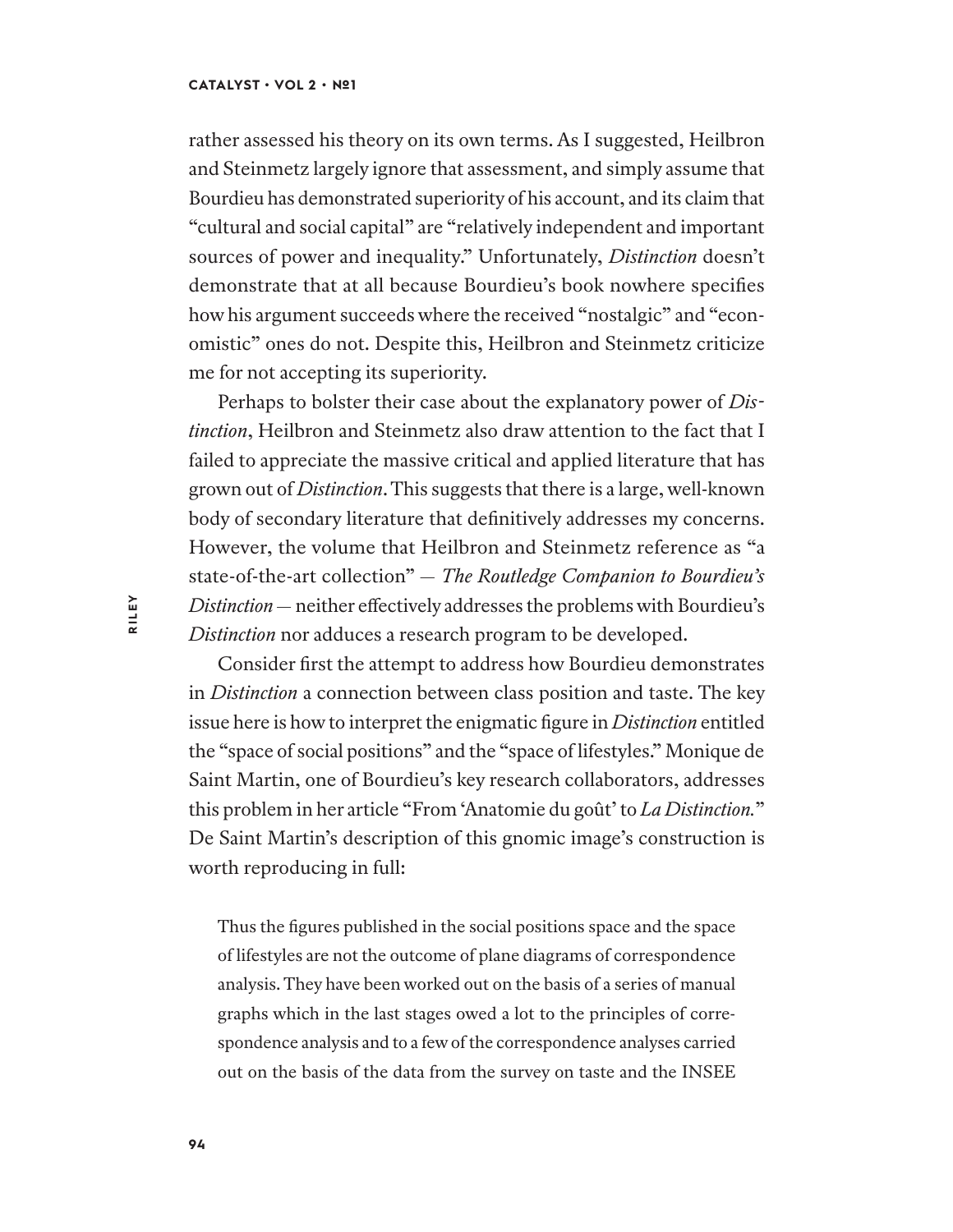surveys. During the preparation of "Anatomie du gout," we sketched out, drew and re-drew numerous graphs, schemas, diagrams and histograms. We would have to be able to find them again and study them to understand how the social positions space and the lifestyles space were constructed gradually by trial and error.<sup>5</sup>

Given the centrality of this figure to Bourdieu's arguments, it is remarkable that de Saint Martin seems unable to offer a more lucid description of how exactly it was made. Indeed, she calls for further research into the matter.<sup>6</sup> Her puzzlement is not isolated. At the beginning of what is an otherwise spirited defense of Bourdieu, Lennart Rosenlund writes:

What are the procedures Bourdieu followed in constructing this model [the space of social positions and space of lifestyles figure]? *Distinction* is not a research report [!], and one looks in vain for detailed accounts of his deliberations and strategic choices.<sup>7</sup>

Given that the central point of *Distinction* is to demonstrate a relationship between tastes or "lifestyles" and "positions in social space" it is striking how difcult it is for Bourdieu's admirers and even research collaborators to explain how the book uses its evidence to show such a connection. If one were to ask, "how is it that Bourdieu in *Distinction* was able to conclude that certain forms of cultural consumption could be connected to certain 'positions' in social space?" the honest answer seems to be, "Who knows?" Accordingly, anyone remotely skeptical of Bourdieu's empirical claims in *Distinction* is unlikely to be reassured by the *Companion*.

<sup>5</sup> Monique de Saint Martin, "From Anatomie du goût' to *La Distinction*" in ed. Philippe Coulangeon and Julien Duval, *The Routledge Companion to Bourdieu's Distinction* (New York: Routledge, 2015), 15–28, 18.

<sup>6</sup> "From Anatomie du goût' to *La Distinction*," 16.

<sup>7</sup> Lennart Rosenlund, "Working with Distinction: Scandinavian Experiences" in eds. Philippe Coulangeon and Julien Duval, *The Routledge Companion to Bourdieu's Distinction* (New York: Routledge, 2015), 157–186, 159.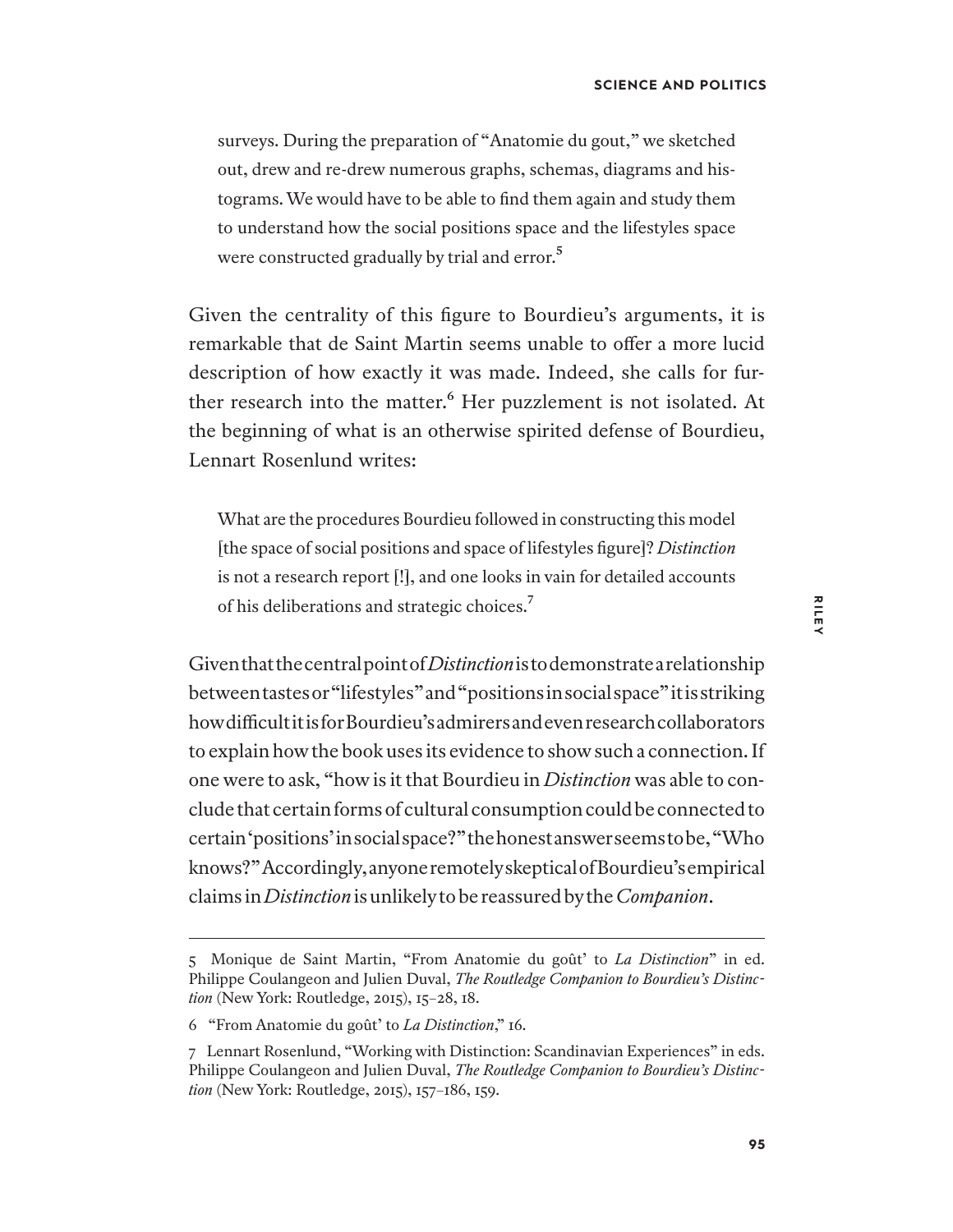The *Companion* also directly undermines a point that Heilbron and Steinmetz make in one of their rare engagements with my actual writing. They state, in an argument that can be best described as *reductio ad positivism*, that my claim that habitus should be demonstrable with evidence is an "empiricist objection" which fails to appreciate "ontological depth relativism." Bernard Lahire's contribution to the *Companion* flatly contradicts this idea. He states that the concept of habitus *does* have a clear implication. Dispositions should be transferable across "diferent domains of practice which have no apparent relation." This is exactly the interpretation that I proposed, and as I showed, this implication is not well supported in *Distinction*, and none of the analyses in the *Companion* take up the challenge of marshaling evidence for it. Indeed, Lahire extends my initial point, stating, "the idea of a transferability of tastes or attitudes from one domain of practice to the other, is contradicted by a number of survey data-sets."<sup>8</sup> In most of the other contributions, with the exception of a very interesting article on bodies,<sup>9</sup> the concept of habitus plays little role.

To conclude, Heilbron and Steinmetz neither efectively respond themselves to my main critiques, nor do they refer to a body of literature which does respond to them. They fail to even acknowledge two of my central points (1 and 3) and deal with point 2 in a strikingly inept way. Consequently, I see no reason to revise my position in light of their remarks.

<sup>8</sup> Bernard Lahire, "Culture at the Level of the Individual: Challenging Transferability" in eds. Philipe Coulangeon and Julien Duval, *The Routledge Companion to Bourdieu's Distinction* (New York: Routledge, 2015), 109–118, 114. For a broader critique by the same author see "From the habitus to an individual heritage of dispositions. Towards a sociology at the level of the individual," *Poetics* 31 (2003): 329–355, especially 333–336.

<sup>9</sup> Dieter Vanderbroeck, "Classifying Bodies, Classified Bodies, Class Bodies: A Carnal Critique of the Judgment of Taste" in eds. Philipe Coulangeon and Julien Duval, *The Routledge Companion to Bourdieu's Distinction* (New York: Routledge, 2015), 227–254.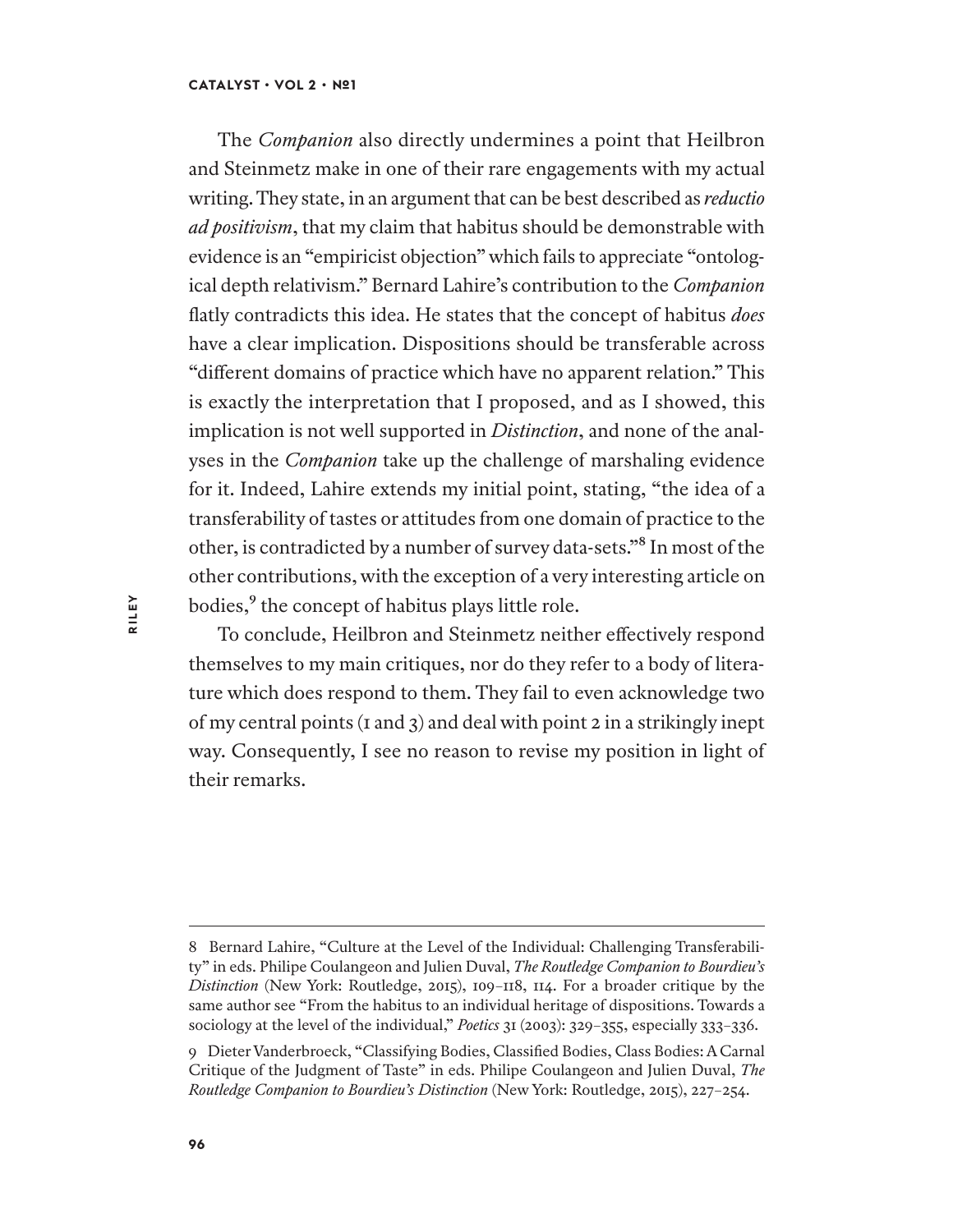#### *Burawoy*

Michael Burawoy's defense of Bourdieu's theory of class and taste is of a much higher quality than Heilbron and Steinmetz's. He suggests that my critique derives from a misunderstanding of *Distinction*:

[The book focuses on the way] the practices of consumption are organized according to their own internal hierarchical logic that obscures the homologous hierarchy of class. Habitus, therefore, has a class character but it also transcends class — the class dimension is deeper and preconscious, the product of inculcation; whereas the shared dimension of habitus is more conscious and practical, organizing patterns of consumption in a relatively autonomous social space. By focusing on the food one eats, the liquor one drinks, the paintings one appreciates, the films one watches, and by recognizing their implicit organization into hierarchies of legitimacy, Bourdieu contends, one overlooks the class hierarchies that they simultaneously hide and express. This is symbolic domination at work— a domination that is hidden, that is not recognized as such, that is, in short, misrecognized (58).

Per Burawoy, there are two logics at work in *Distinction*: a logic of consumption and a logic of class. Although they are "homologous" to each other, the former is relatively autonomous from the latter, and it is precisely this relative autonomy that masks class. In this sense, consumption produces the misrecognition of class as taste.

This is a very able interpretation of *Distinction*. But it does not relieve Bourdieu of the need to establish "the relationship between objective conditions of existence and … lifestyles, that is patterns of practices and preferences in cultural, moral and political matters in the broad sense" as Rosenlund summarizes Bourdieu's project.<sup>10</sup> Burawoy's claim that Bourdieu's notion is "parallel to Marx's commodity fetishism" suggests

<sup>10</sup> "Working With Distinction: Scandinavian Experiences," 158.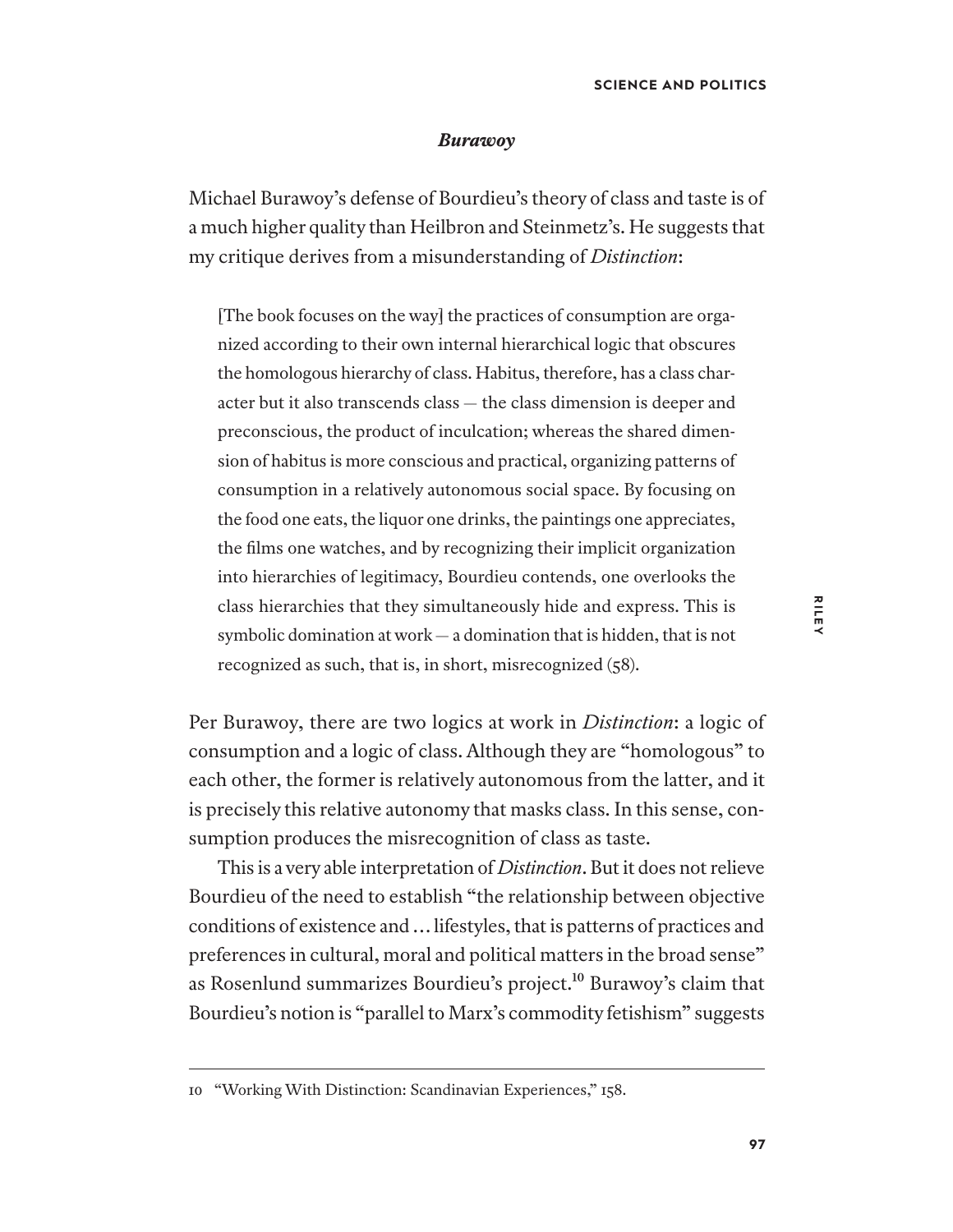as much. For although Marx did think that capitalist commodity production produced commodity fetishism, he certainly did not define capitalist relations of production *as* commodity fetishism in the way that Bourdieu sometimes defines classes as *habitus*. One problem in figuring out exactly what Bourdieu (and in this case also Burawoy) is trying to say is the ambiguous causal language he deploys. What exactly does it mean to say that a particular logic of consumption is *homologous* to the "logic of class"? There is no answer to this question in Bourdieu's work.

The bulk of Burawoy's response to my critique of *Distinction*, in any case, focuses on my second and third points: the claim that *Distinction* offers little evidence of the existence of a habitus of any sort, and the claim that it develops an internally contradictory theory in which habitus is both class determined and shared across classes. Burawoy seeks to answer both of these claims with an ingenious reinterpretation of habitus.

I suspect that Burawoy deems it unreasonable to demand that the concept of habitus have direct empirical implications in the way that I suggest in "Bourdieu's Class Theory." To understand Burawoy's point, it is necessary to introduce Imre Lakatos's philosophy of science, an approach to scientific explanation that Burawoy almost single-handedly brought to sociology.<sup>11</sup> Lakatos suggested the concept of a research program made up of a hard core of theoretical postulates, and then a set of empirical anomalies or falsifications that oriented the direction of future work to reconciling these anomalies. I suspect that in Burawoy's understanding, the *habitus* is part of Bourdieu's Lakatosian hard core. Bourdieuseans have made a *methodological* decision to reject falsifications of it. From a Lakatosian perspective, this would be reasonable. Although born in an ocean of anomalies, habitus could be understood as driving subsequent research forward to defeat the falsifications. The research

<sup>11</sup> Imre Lakatos, "Falsification and the Methodology of Scientific Research Programmes" in eds. Imre Lakatos and Alan Musgrave, *Criticism and the Growth of Knowledge*, (Cambridge: Cambridge University Press, 1970), 91–195, 132–138. For Burawoy's adaptation see "Marxism as Science: Historical Challenges and Theoretical Growth," *American Sociological Review* 55, no. 6 (1990): 775–793.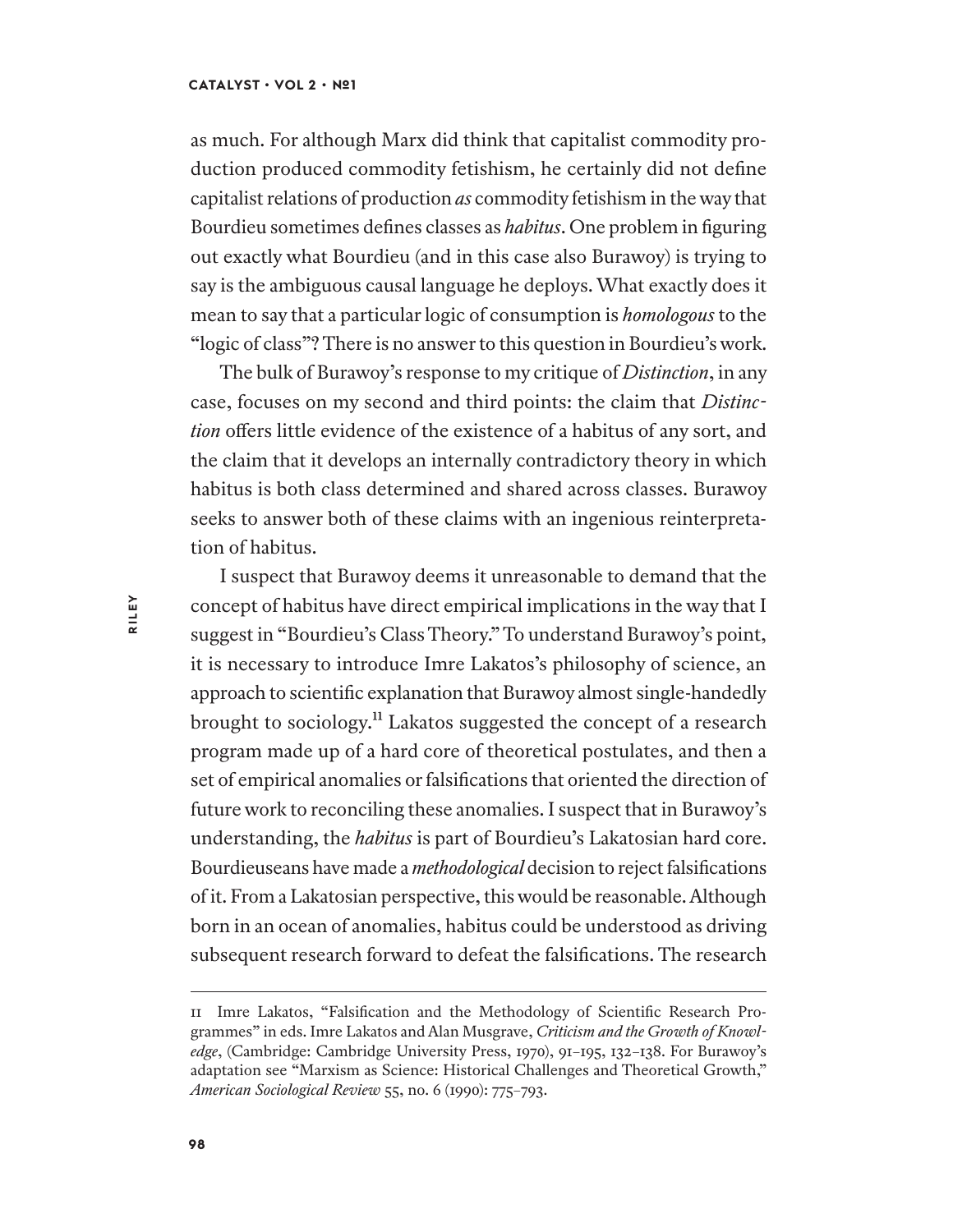program, if it were a progressive and not a degenerating one, would then grow by re-specifying the concept of habitus to account for the anomalous evidence and make at least some new verifiable predictions.

I think there is a kernel of truth to Burawoy's intuition as an account of what Bourdieusean research is attempting to do; but as a research *program,* Bourdieusean sociology does not display many features of a progressive problem-shift.<sup>12</sup> Although the concept of habitus is certainly swimming in anomalies,<sup>13</sup> even in *Distinction* itself, the Bourdieusean research program fails to reformulate its theory to account for them and generate new predictions. Instead, Bourdieuseans solve empirical problems by making their theoretical structure more complex, and more difficult to bring into relation with empirical materials. Indeed, in my view, Burawoy's own reconstruction of the concept of habitus is a textbook example of such a procedure.

Let us begin with the problem Burawoy's reconstruction is designed to address. I argued in my initial article that the notion of class habitus contradicts the notion of "symbolic domination." For, as I pointed out, in order to be symbolically dominated the lower classes must share the *same* schemas of perception and appreciation as the upper classes; but class habitus implies that diferent social classes have diferent habitus, and therefore diferent schemas of perception and appreciation. To address this problem, Burawoy says that habitus has two levels; there is a "deep" class habitus, and then a more "conscious and practical" habitus, shared across classes. $^{14}$  This explains why the relationship between class and taste is "homologous." Although consumption patterns are organized according to the "logic of class," particular

<sup>12</sup> Jefrey J. Sallaz and Jane Zavisca, "Bourdieu in American Sociology, 1980–2004," *Annual Review of Sociology* 33 (2007): 21–41 claim to show (27–28) that Bourdieu's sociology constitutes a Lakatosian progressive problem-shif. But they do not explain what Bourdieu's hard core is, nor do they adequately specify the anomalies that the program faces.

<sup>13</sup> "Culture at the Level of the Individual," 116.

<sup>14</sup> Burawoy's inspiration for this reading is Stephen Vaisey's interesting paper "Motivation and Justification: A Dual Process Model of Culture in Action," *American Journal of Sociology* 114, no. 6 (2009): 1675–1715, 1682–1683.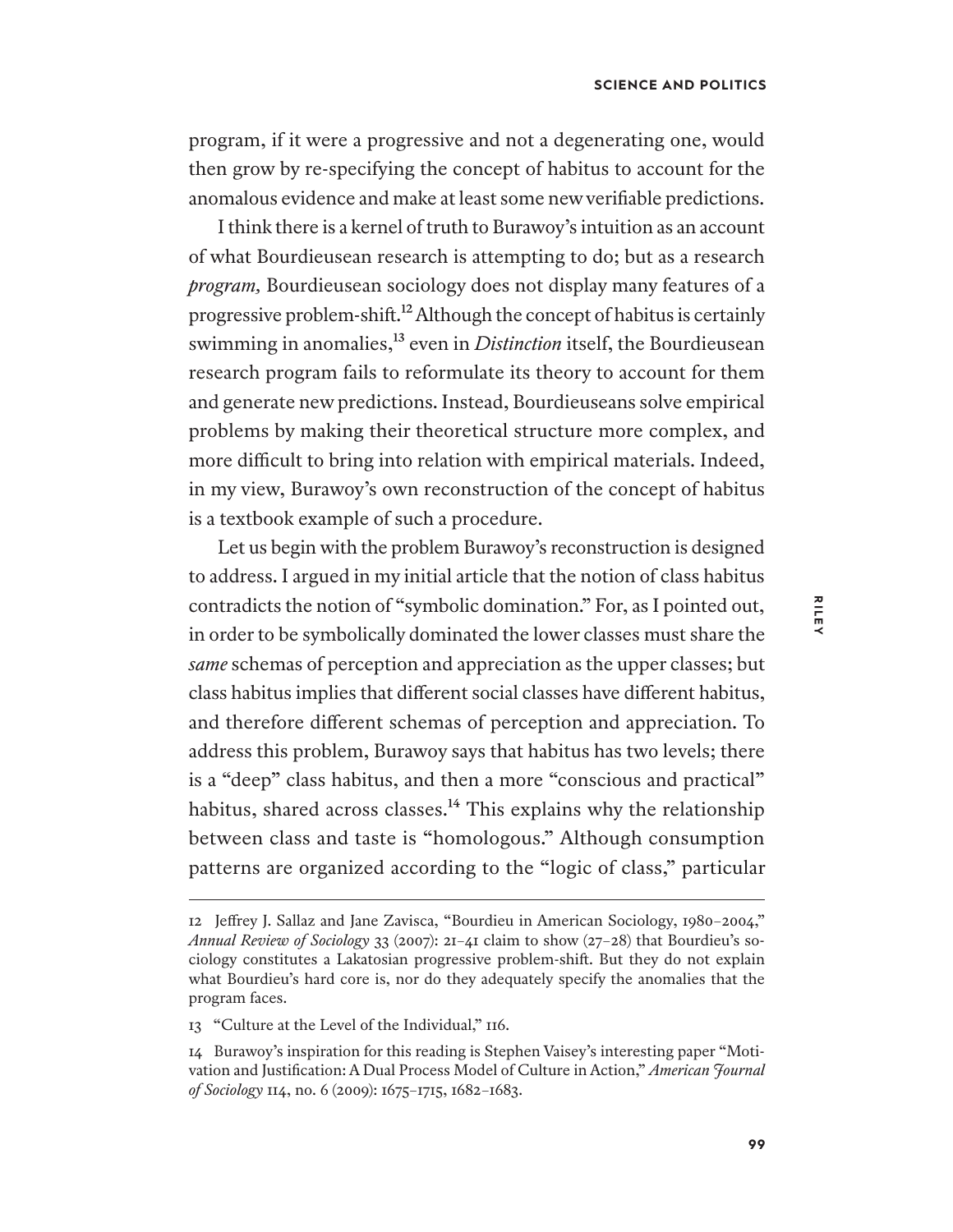patterns of consumption are not causally or expressively linked to particular class positions. Instead, there is a rather loose "statistical" relationship between class and taste because the habitus contains two conflicting parts.

This attempt at reconstruction strikes me as degenerative, rather than progressive; when faced with instances of shared tastes across classes Bourdieuseans might invoke the "shared habitus," and when faced with evidence of class diferences in taste they might invoke the "deep" class habitus. What novel predictions are generated by this reconstruction? I can see none. How is Burawoy's two-level structure diferent from saying that "in some cases tastes appear to be related to class, and in others not, for reasons that we do not fully understand"? So, Burawoy's reconstruction renders the already inefable concept of habitus more complex, while at the same time reducing its empirical implications.

There are other attempts to reformulate habitus to account for anomalies. Do they represent a progressive problem-shif? One of the most revealing debates concerns cultural omnivores. Sociologists of taste have found that privileged persons seem capable of crossing "established ritual boundaries between the fine, popular and folk arts."<sup>15</sup> This finding falsifies "the simple homology thesis": $^{16}$  the thesis that diferent classes should express diferent taste patterns. The Bourdieusean cultural sociologist Omar Lizardo attempts to overturn this falsification by reconstructing Bourdieu's theory as an account of the "aesthetic disposition." Lizardo argues that class habitus refers to a mode of consuming culture rather than to a specific set of cultural objects. Upper classes, and particularly those with high levels of cultural capital, are endowed with an aesthetic disposition. This allows them to consume many diferent types of objects (highbrow and lowbrow) in

<sup>15</sup> Richard A. Peterson developed this thesis in "Understanding audience segmentation: From elite and mass to omnivore and univore," *Poetics* 21 (1992): 243–258. The quote above is from Omar Lizardo, "The Question of Culture: Consumption and Stratification Revisited," *Sociologica* 2 (2008): 1–32, 3.

<sup>16</sup> "The Question of Culture," 3.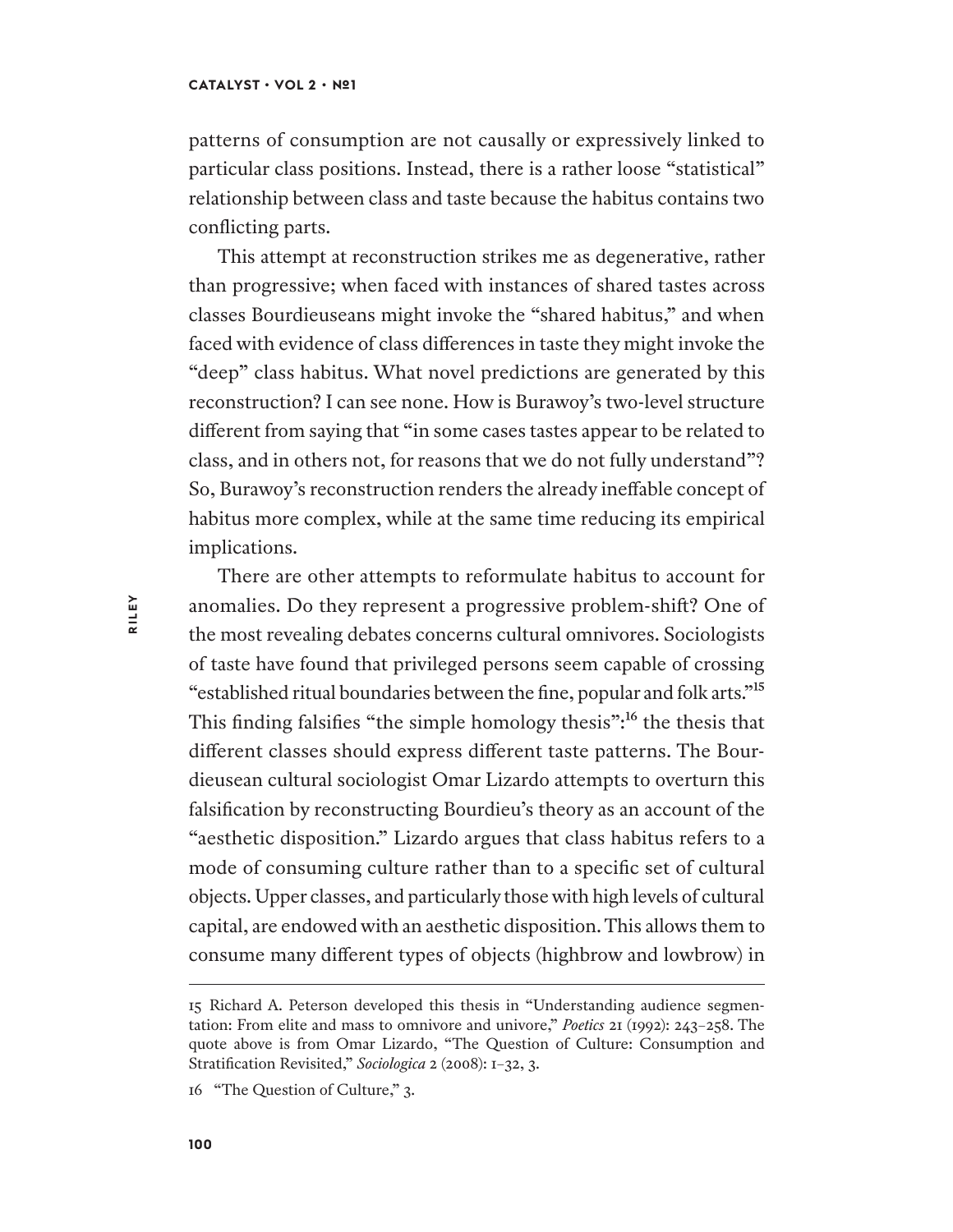an aestheticized way. In a subsequent study, So Lizardo's Lakatosian Lizardo and Skiles claim that there is substantial evidence for this view. The aesthetic disposition explains why arts consumption transcends genres or styles; it explains why omnivorous tastes are associated with high-status occupations, and why people who like fine arts also seem to be tolerant of other forms of  $art<sup>17</sup>$ .

However, none of this evidence shows that an aesthetic disposition lies behind these patterns of cultural consumption. There are at least two alternative hypotheses. The first is that more highly educated people know more about what cultural products are available, and the second is that they have more time and resources available to take advantage of whatever is culturally on offer. In short, omnivorousness might be a result of conditions of knowledge and resources rather than a deeply rooted aesthetic disposition acquired in early childhood. Furthermore, Lizardo's reconstruction of Bourdieu's theory fails to address the problem of transposition. Although he and Skiles claim that the aesthetic disposition is transposable, they do not explain Lahire's findings that there is little coherent pattern of tastes across diferent domains. So, Lizardo's Lakatosian reconstruction fails to overcome the well-established falsifications of Bourdieu's theory. Does it make any novel predictions? Lizardo himself does not. He claims only that his interpretation is "consistent" with the evidence. But so are the other two interpretations that I suggested here.

Lizardo thus fails in his attempt to create a progressive problem-shif. Although the details are diferent, like Burawoy's reconstruction it insulates habitus from having strong empirical implications, while failing either to successfully account for the anomalies that the research program faces or make new predictions.

Thus far I have discussed Bourdieu's research program of class and culture in isolation from any well-articulated theoretical alternatives apart from the two rather underdeveloped theories of education and

<sup>17</sup> Omar Lizardo and Sara Skiles, "Reconceptualizing and Theorizing 'Omnivorousness': Genetic and Relational Mechanisms," *Sociological Theory* 30 (2012): 263–282, 270.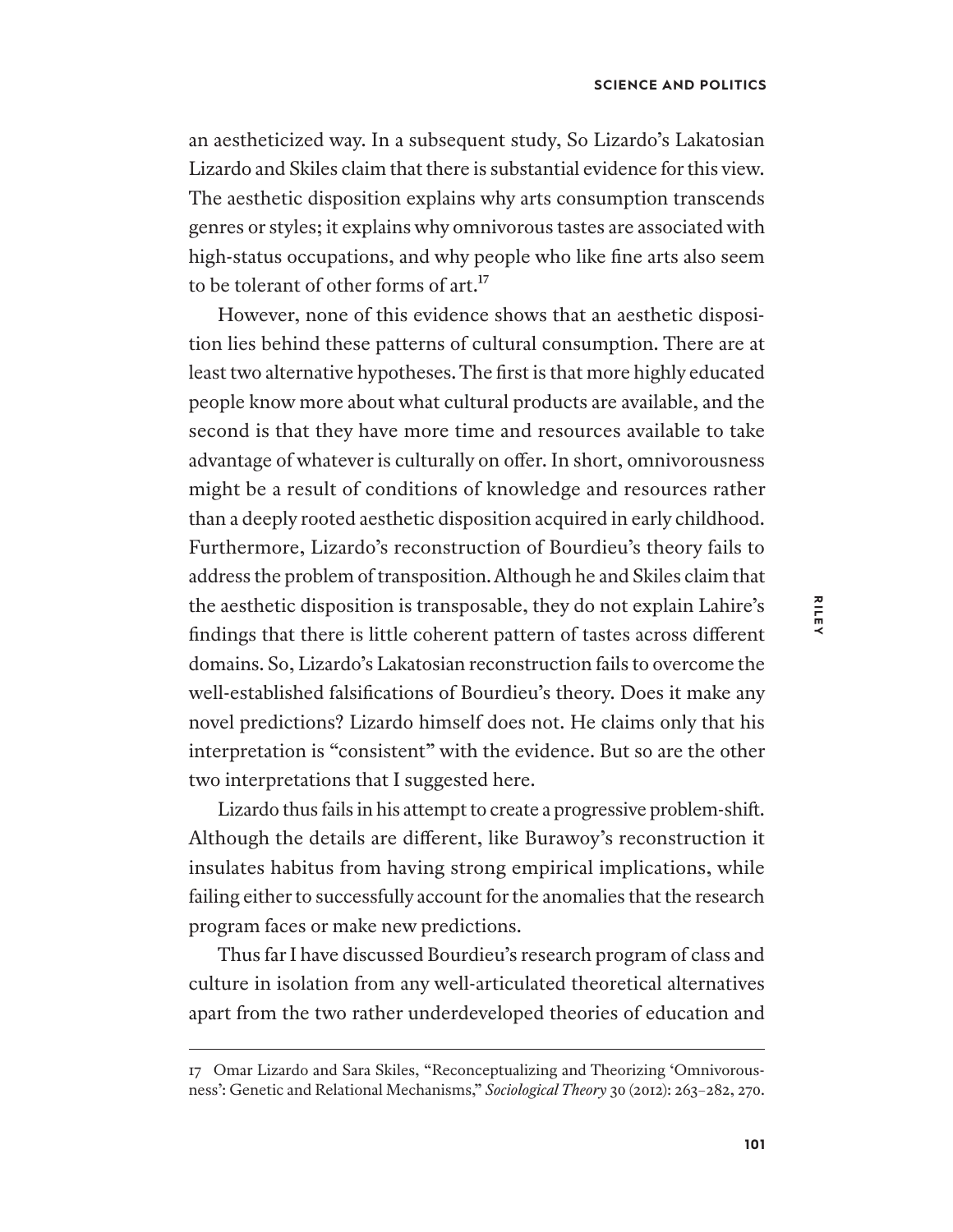resources hinted at above. But as Lakatos put the point, "history of science suggests that … tests are–at least–three-cornered fights between rival theories and experiment."<sup>18</sup> What rival theories of class and culture under capitalism are available?

One such theory is Gramsci's. He argued that the bourgeois class rules through a distinctively *classless* ideological system. As Gramsci put the point in contrasting the rule of the bourgeoisie to pre-capitalist classes:

The previous ruling classes were essentially conservative in the sense that they did not tend to construct an organic passage from the other classes into their own, i.e. to enlarge their class sphere "technically" and ideologically: their conception was that of a closed caste. The bourgeois class poses itself as an organism in continuous movement, capable of absorbing the entire society, assimilating it to its own cultural and economic level. The entire function of the State has been transformed; the State has become an "educator," etc.<sup>19</sup>

For Gramsci, then, the bourgeoisie was a potentially hegemonic class in that it did not create sharp cultural distinctions between itself and the direct producers but rather sought to incorporate direct producers into its own culture. Similar views can be found in the literature on nationalism, which in this sense is also implicitly Gramscian. Thus Gellner<sup>20</sup> and Anderson argue that nationalism is a distinctive cultural phenomenon, which broke down the barriers between high and low culture through print capitalism or the education system. Anderson's formulation is particularly clear. He suggests that the logic of capitalist development, particularly "print capitalism" centered on publishing,

<sup>18</sup> Falsification and the Methodology of Scientific Research Programmes", 115

<sup>19</sup> Antonio Gramsci, *Selections From the Prison Notebooks*, eds. Quintin Hoare and Geofrey Nowell Smith (New York: International, 1971), 260.

<sup>20</sup> Ernest Gellner, "Nationalism," *Theory and Society* 10, no. 6 (1981): 753–776, especially p. 762 where Gellner writes, "Modern society has an inherent tendency toward a fair measure of equality in style of life."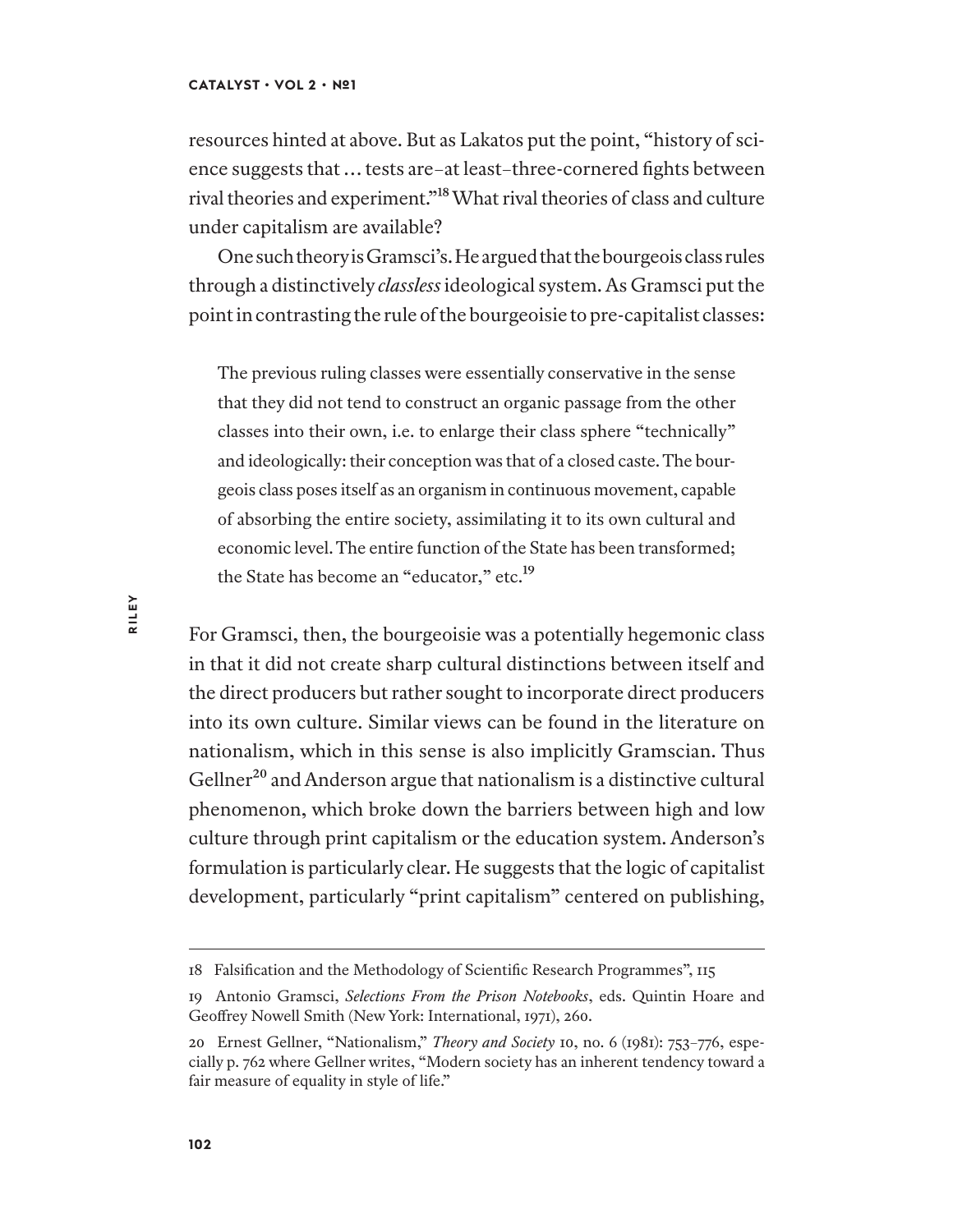was a powerful homogenizing force as "print capitalists" searched for markets among "the monoglot masses."<sup>21</sup>

This model of the relationship between culture and class under capitalism opposes the Bourdieusean one. From its perspective, the Bourdieusean research program is mistaken because it applies a conceptual apparatus appropriate to pre-capitalist social formations, namely the idea of a society of estate-type groups, to advanced capitalist societies. The two positions can be contrasted in terms of three questions: what each finds worth explaining about culture and class in capitalism, what evidence each regards as anomalous, and what each regards as the direction of future research.

The central question for the Bourdieusean sociology of culture is, "What explains the *tight link* between tastes and class in advanced capitalism?" It proposes the theory of habitus to account for the link. Bourdieuseans regard survey evidence on the non-transferability of habitus, and a weak link between class and taste, as anomalous. Bourdieusean research reconstructs the concept of habitus to account for these anomalies: so far with limited success.

The central question of the Gramscian model is, "What explains the *loose link* between class and taste in advanced capitalism?" It proposes the theory of hegemony to account for this weakness. The same evidence that Bourdieuseans see as anomalous confirms the Gramscian theory. It regards the limited evidence that confirms the Bourdieusean theory as anomalous. It accounts for these anomalies by pointing to the pre-capitalist "caste-like" characteristics of those societies that conform to some extent the Bourdieusean theory, especially France. It also makes the further prediction that the concept of habitus is most likely to be useful in precisely those contexts where estate-type group formations emerge under capitalism: namely in explaining national diferences and ethnic diferences, but not class diferences.

Considered as research programs, the superiority of the Gramscian

<sup>21</sup> Benedict Anderson, *Imagined Communities* (New York: Verso, 1991), 38.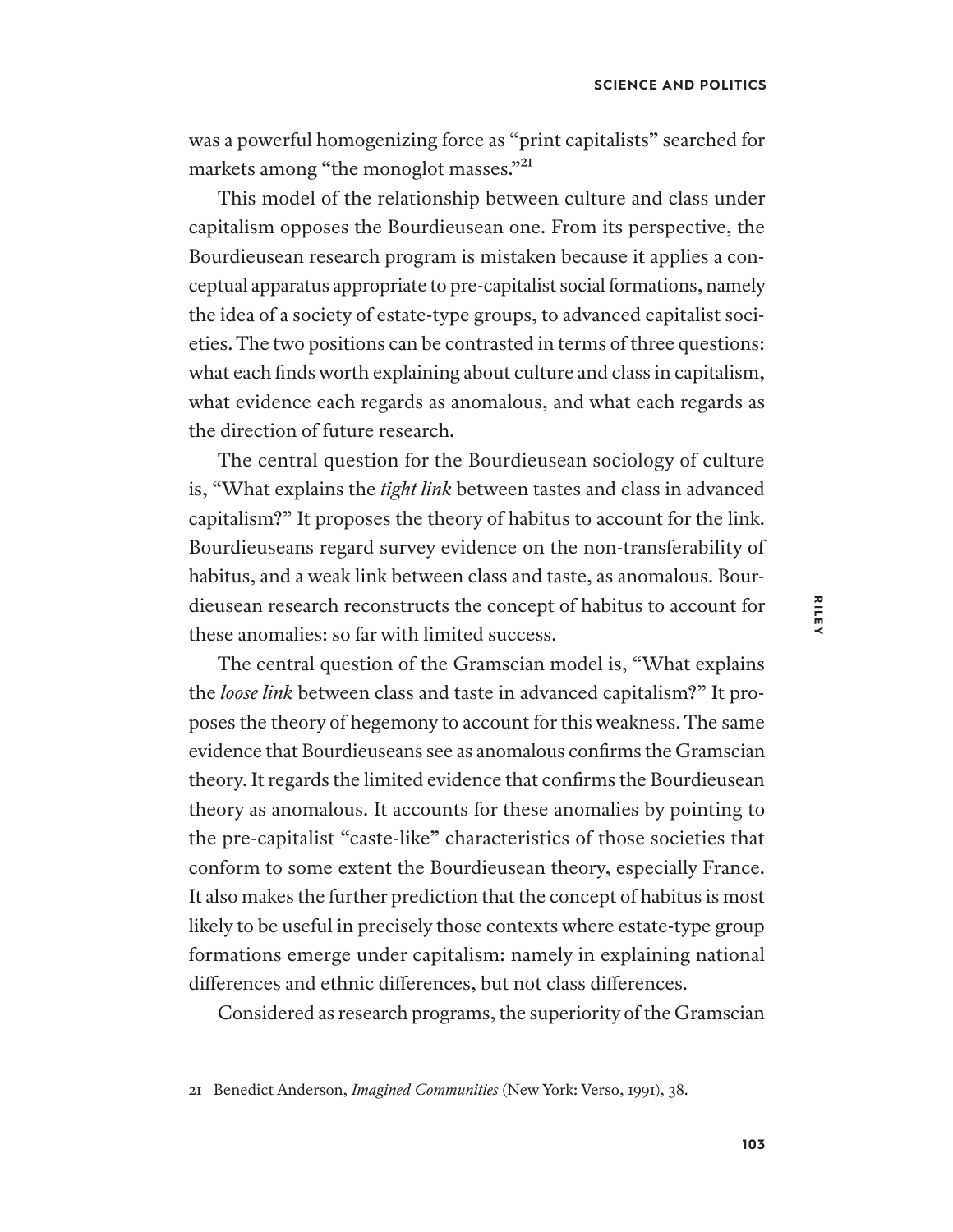alternative is obvious. It accounts for all of the anomalous evidence that the Bourdieuseans are struggling with, and it makes further predictions about exactly where the Bourdieusean theory is likely to be correct. Most importantly, its research program is not oriented exclusively toward a reconstruction of its central theoretical concept, hegemony, but rather toward explaining the world.

I conclude, then, that considered from the perspective of a "post-positivist" philosophy of science, Bourdieu's research program on class and culture fares no better than considered more narrowly in terms of whether it can account for its own evidence. In Lakatosian terms, it is a degenerating problem-shif. Of course, no one should underestimate human ingenuity. It is possible that a clever person will figure out how to study habitus and reanimate the research program. But a precondition of any such revival would be recognition of how much trouble the enterprise is in. That would require, however, a serious consideration of alternative explanations for the patterns of relevant evidence: not a *forte* of Bourdieusean sociology.

### **SOCIAL REPRODUCTION**

The second main claim of my article was that Bourdieu lacks a convincing explanation of social reproduction. His account rests on the claim that people universally and systematically misrecognize social inequalities as inequalities of taste, culture, or talent: a process Bourdieu terms symbolic domination. There are two institutions that produce symbolic domination: fields, through the process of *illusio*, and the school system, through the process of inculcation. I made two main points about this theory of reproduction. First, I argued that Bourdieu's theory of social reproduction depends on an image of society as constituted predominantly of fields. But Bourdieuseans offer no arguments, nor much evidence, for this particular image. Instead they engage in "field reductionism" by describing all social relations as agonistic games made up of individual actors competing for socially defined stakes. I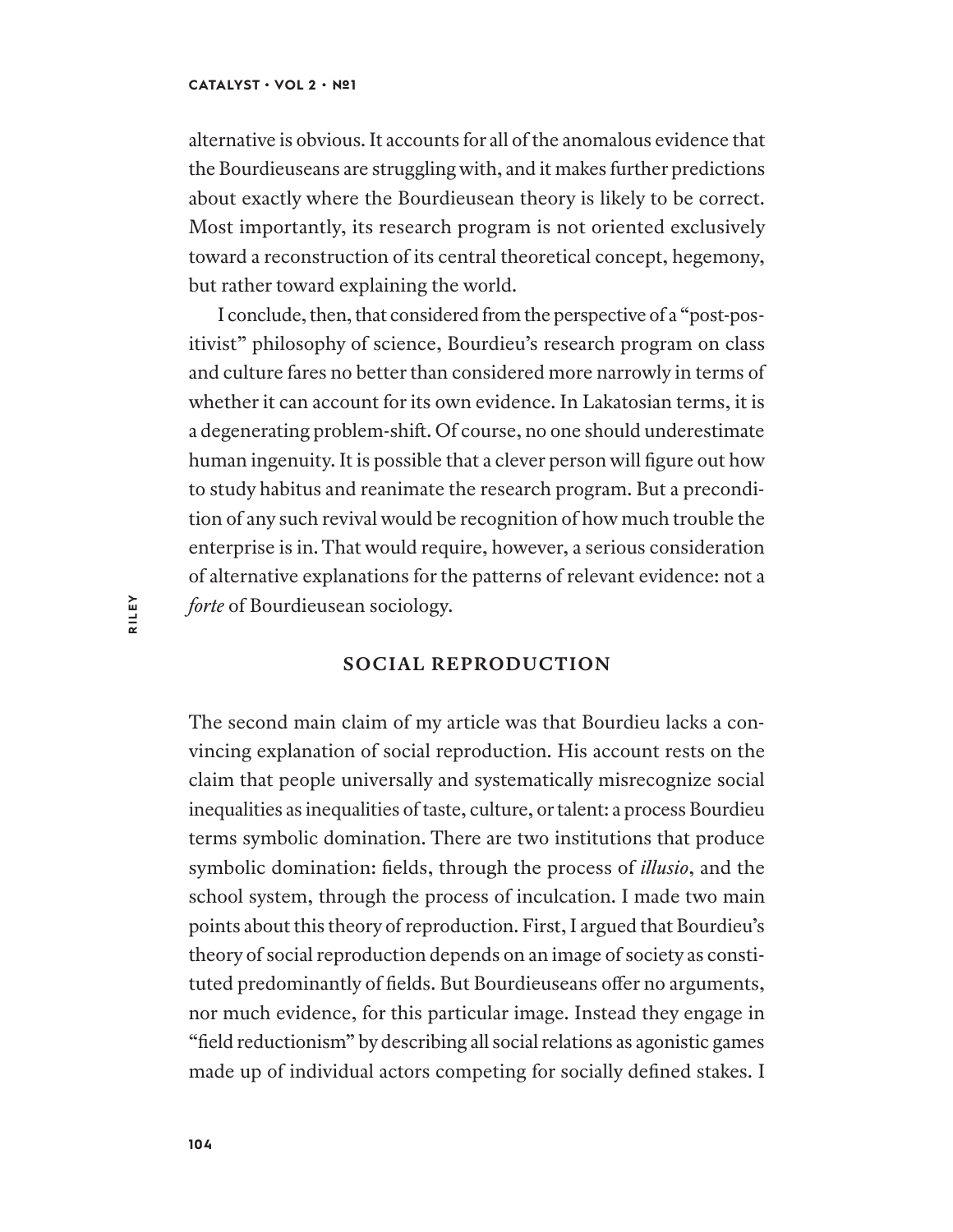doubt the general applicability of this metaphor, and consequently, the theory of social reproduction that follows from it. Second, I argued that Bourdieu's theory about the school system fails comparatively; there is no reason to believe that class societies possessing well-articulated and autonomous school systems enjoy greater legitimacy and stability, than those that do not. How do my critics respond to these claims?

# *Heilbron and Steinmetz*

Following their usual procedure, Heilbron and Steinmetz mostly ignore my arguments. However, their remarks on practice relate to social reproduction, and can be usefully discussed here. Heilbron and Steinmetz accuse me of neglecting the "concept of practice" which they call "a curious and symptomatic omission."<sup>22</sup> Practices, they say, are "social processes that are neither entirely systematic nor completely random" (38), and this idea is crucial in order to avoid the confusion of the "practice of logic" with the "logic of practice."

*Pace* Heilbron and Steinmetz, I addressed the notion of practice on page 132 of my essay, although in retrospect I should have made more of it. In my view, Bourdieu provides a general account of how people comport themselves (I employ this term to avoid the dangers of "behaviorism"). For him, most human comportment results from preconscious routines. This, I take it, is what he means by practice; and this seems to be what Heilbron and Steinmetz think as well. As I stated in my article, this conception of practice is based "on the notion of a radical cleft between social theory and lay knowledge." Practice for Bourdieu is always tacit, preconscious, and mired in misrecognition. Lay actors are never, for Bourdieu, capable of objectifying themselves and their circumstances such that they might gain an adequate insight into their social conditions and comport themselves accordingly. Presumably

<sup>22</sup> It is true that, in accordance with much of the secondary literature on Bourdieu, I identified the four central notions of Bourdieu's sociology as being habitus, field, capital, and symbolic power. "Bourdieu in American Sociology, 1980–2004," 23.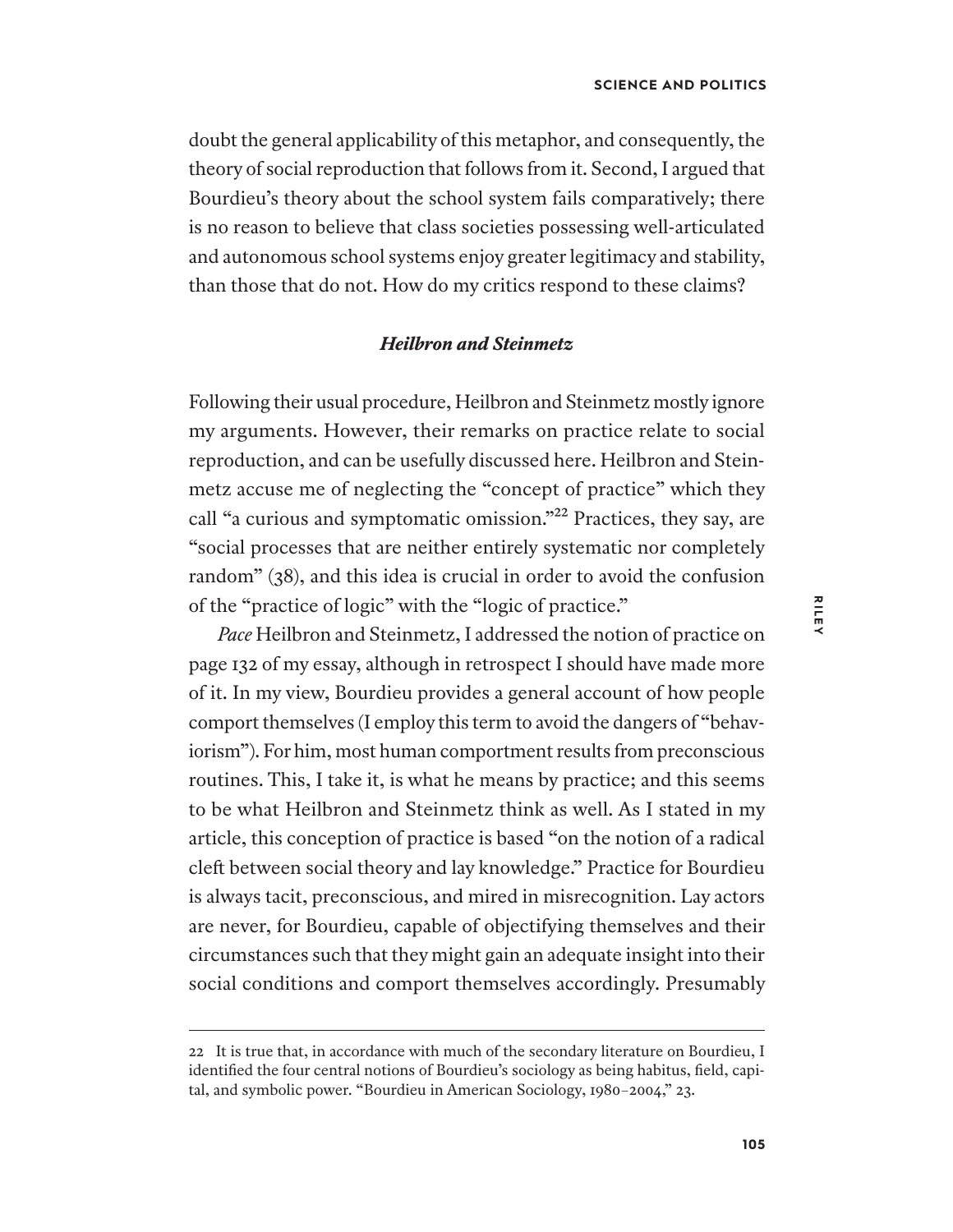this is a theory of social reproduction since it suggests that "agents" reproduce themselves by acting according to preconscious routines.

This strikes me as one of the strangest, and least plausible, aspects of Bourdieu's sociology, and Heilbron and Steinmetz offer no defense of it; they simply *assert* its validity. A more reasonable view would be to claim that while some elements of human comportment in some times and places might be tacit and routinized in the way Bourdieu suggests, explaining the circumstances in which subordination to tacit routine either prevails, or does not, should be a major aim of sociological theory. Yet, far from offering any suggestions in this regard, Bourdieu simply reduces all human behavior to "practice" as tacit routine.

Bourdieu's idea of practice as subordination to routine is particularly striking given that far more sophisticated models of human comportment are widely available, particularly in the neo-Marxian tradition growing out Lukács, Gramsci, and Sartre. This tradition, with its notion of "praxis" rather than "practice," is centrally concerned with the issue of under what historical circumstances, and in what social groups, insight into the workings of society is likely to develop. Accordingly, what remains a theoretical dogma with Bourdieu, the split between the "logic of practice" and the "logic of theory," constitutes an empirical and political problem for Marxism.

#### *Burawoy*

Burawoy, to turn to the second response, suggests that Bourdieu's theory of social reproduction centered on symbolic domination and misrecognition is his strong point. Indeed, for him, the notion of "symbolic domination" is the lynchpin of all Bourdieu's work and poses a serious challenge to Marxism (58).

What does symbolic domination mean and what advantages does it ofer? Burawoy contrasts symbolic domination to the Marxist concept of ideology as "false consciousness." While ideology is pitched at the level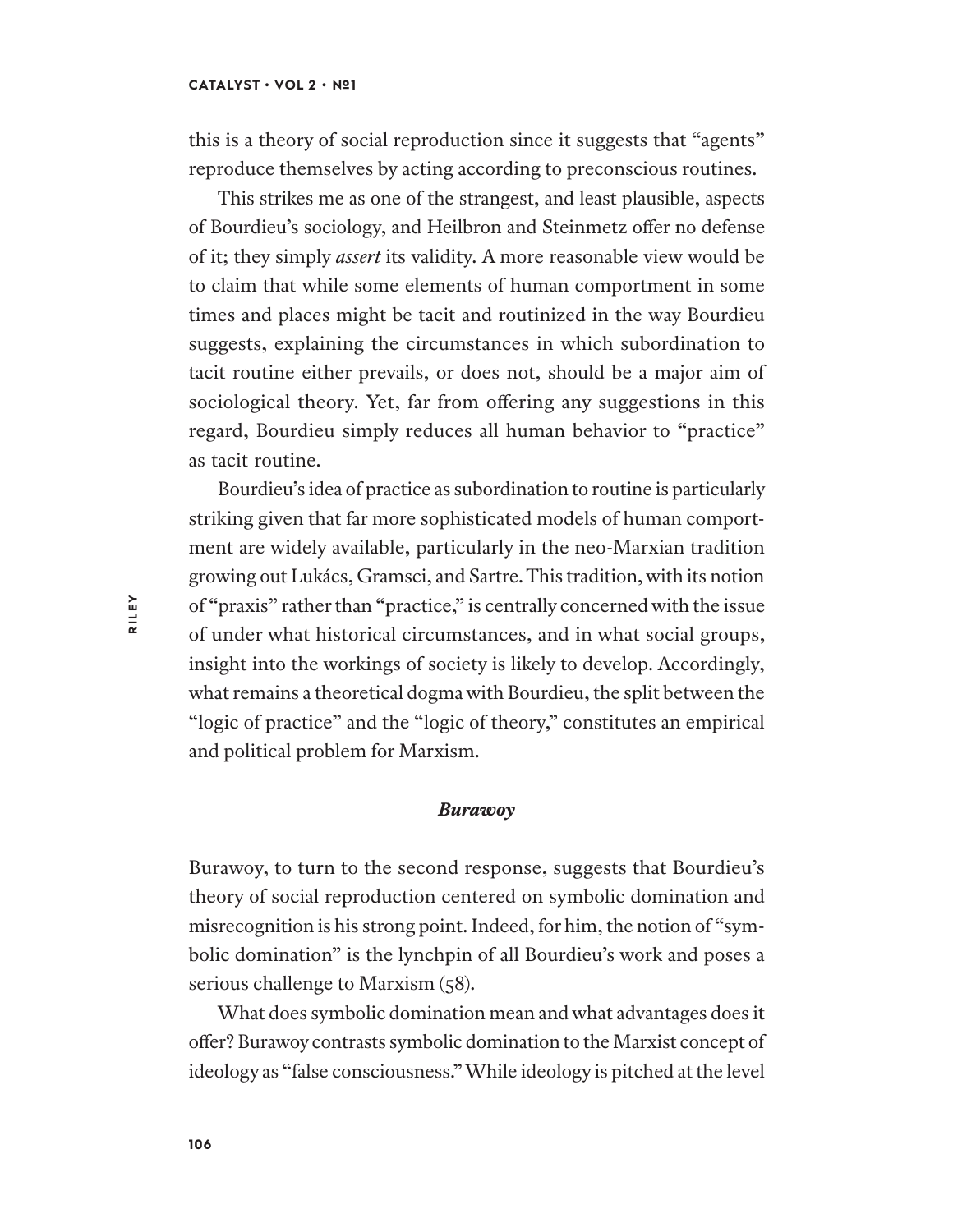of explicit (false) representations of the world, symbolic domination is a form of immediate preconscious disposition. Such preconscious dispositions can arise in two ways: either through internalization and socialization, primarily in the school system, or in fields, through engagement in social relations (63).

I am not persuaded by this characterization of the relationship between Marx (and Marxism more broadly) and Bourdieu, which seems to me to be too Bourdieusean. I would propose a diferent contrast axed on two dimensions: their respective evaluations of common sense, and their sociology of ideas.

One point of confusion is important to resolve from the outset. Marxism has never neglected the existence of a preconscious or tacit level of awareness, which we could usefully call, following Gramsci, "common sense." The diference is that Marxism, unlike Bourdieusean sociology, is centrally concerned with the connection between the preconscious and conscious dimensions of ideology, and therefore rejects the reduction of ideology to the single dimension of pre-consciousness. In sum Marx's theory of ideology refers only to "consciousness" is a canard.<sup>23</sup>

<sup>23</sup> To fully demonstrate this would require a longer discussion of ideology, but a couple of remarks may suffice here. Consider two analyses of ideology from opposite traditions within Western Marxism: Althusser's and Lukács's. Althusser insists that ideology is a matter of "acts and practices that are regulated by rituals" in *Sur la reproduction* (Paris: Presses Universitaires Francais, 1995), 222; Just like Bourdieu with his notion of symbolic power, Althusser (ibid*,* 221) invokes Blaise Pascal for his concept of ideology, writing, "We owe then to the defensive dialectic of Pascal the marvelous formula that permits us to reverse the conceptual schema of the ideology of ideology. Pascal says more or less: 'kneel down, move your lips with the prayer, and you will believe.'" Julien Pallotta establishes the close connection between Althusser's concept of ideology and Bourdieu's notion of symbolic domination in "Bourdieu Face au Marxisme Althussérien: La Question de l'État," *Actuel Marx* 2, no. 58 (2015): 130–143. Consider, second, Lukács's notion of ideology as *reification*, which extends Marx's original concept of commodity fetishism. For Lukács, reification is not false consciousness because it is not consciousness; it is rather the way that social reality appears "immediately" to all agents in a capitalist society. It is, as he puts the point on p. 52 of *History and Class Consciousness* (Cambridge: MIT, 1971) a form of "class conditioned *unconsciousness* of one's own socio-historical and economic condition." One of the central meanings of ideology as reification in the Hegelian Marxist tradition is therefore an implicit and immediate sense of the way the social world is, rather than false consciousness. In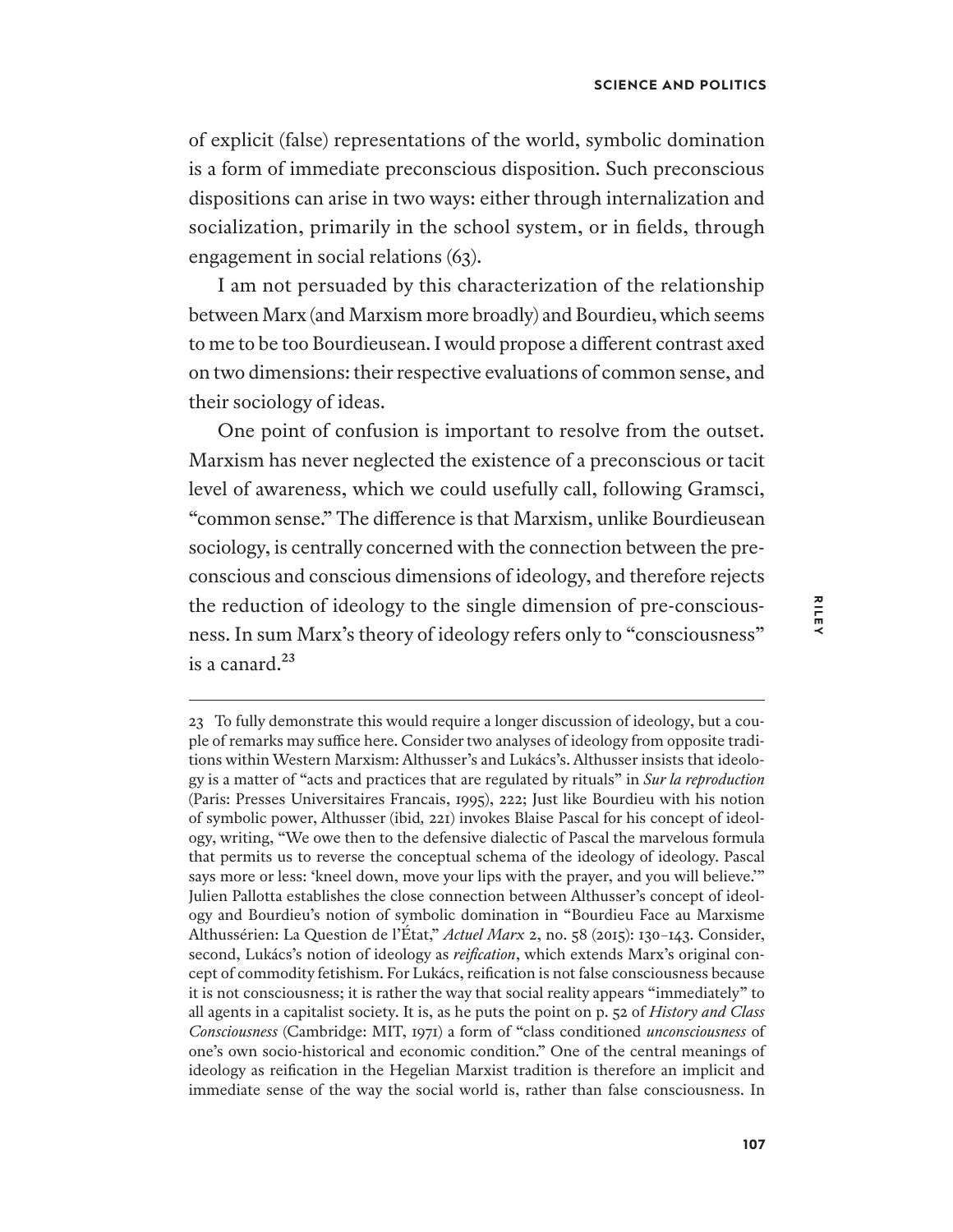However, the two traditions evaluate pre-consciousness in a very diferent way. Marx and his followers tend to have a positive understanding of common sense or tacit understandings. This level, for them, contains the seeds of "good sense" because in general people understand, even if only tacitly, how their surroundings work. One of Marxism's major political tasks is to excavate this good sense against the bad sense promoted by the mass media and other organizations outside the control of the working class. Bourdieu, in contrast, has a negative view of common sense. It is the basis of bad sense and misrecognition. Most people, most of the time, do not have an adequate grasp of their surroundings. The task of Bourdieusean science, accordingly, is to break with common sense. Burawoy's writings on Gramsci and Bourdieu bring out this diference with exemplary clarity, and it is a little surprising that he does not foreground them here.

There is a second dimension, however, which is equally important that Burawoy neglects. Very generally, Marx interprets ideas as eforts to come to terms with reality. Accordingly, to understand ideas one must carefully consider the relationship between realities and symbolic representations of them; this is the basic meaning of ideology. The contradictions and aporias embodied in ideology are, for Marx, reflections of real features of underlying social relations. This is why Marx spends so much energy developing a critique of the social thought of his time: the central one being the critique of political economy. Marx ferrets out actual features of the social world, which in turn generate the ideas he is examining. One of the clearest examples of this procedure is Marx's observation that, for political economy, the exchangeability of use values appears to inhere in their character as physical objects. $24$  This leads Marx to a decisively important question: what must a society be like such that use values appear to be exchangeable because of their physical characteristics,

sum, ideology as an immediate unreflective insertion into the world is a commonplace for a wide variety of Marxist traditions, not a challenge to them.

<sup>24</sup> Karl Marx, *Capital: A Critique of Political Economy* (New York: Vintage, 1977), 164.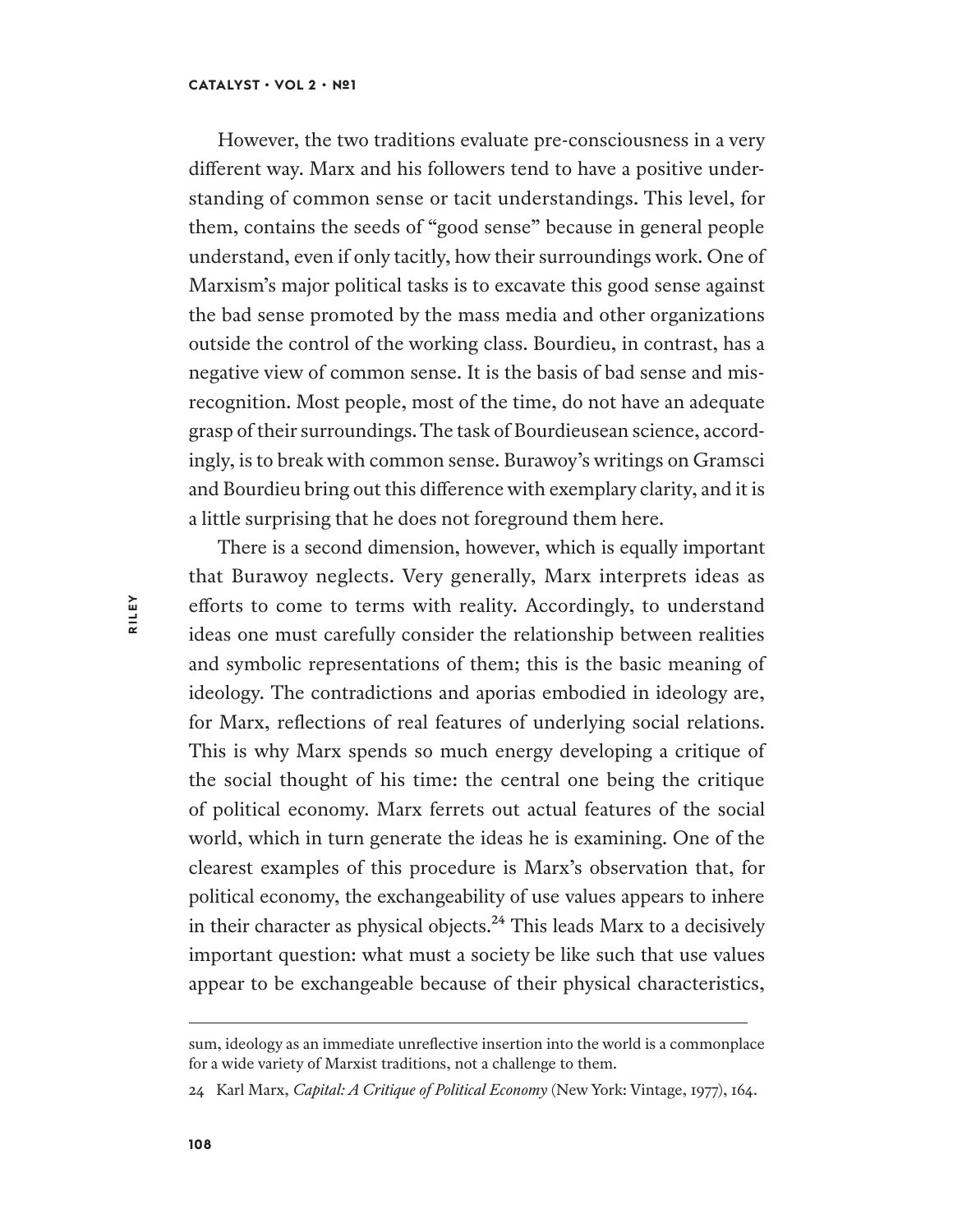rather than because of the interdependence of qualitatively diferent forms of labor? Thus, the critical examination of ideas, understood as attempts to come to terms with social reality, is an important method of posing questions from Marx's perspective.

Bourdieu's sociology of ideas difers; this is partly because of his reduction of ideology to the preconscious symbolic level, and partly because he neglects the relationship between ideas and the realities to which they refer. As a consequence of this approach, he understands ideas exclusively as symbolic stances assumed by intellectuals in a field of cultural production. Therefore, the structure of ideas for Bourdieu is determined primarily by their relationship to other ideas, rather than by any constraints imposed on them by social reality. Far from being an advance on Marxist theories of ideology, this approach significantly narrows and weakens the scope of investigation; most damagingly, it excludes any significant sociology of sociological knowledge. For all its famed reflexivity, Bourdieu's sociology says strikingly little about the historical development of social thought, as opposed to philosophy and literature; $^{25}$  this is a consequence of the Bourdieusean notion of symbolic domination, which is best suited to fields that lack an empirical basis.<sup>26</sup>

<sup>25</sup> See for example Pierre Bourdieu, *The Political Ontology of Martin Heidegger* (Stanford: Stanford University Press, 1988) and *The Rules of Art* (Stanford: Stanford University Press, 1996).

<sup>26</sup> Strikingly, Steinmetz's own work on positivism confirms this weakness. For in this work, he rejects the Bourdieusean approach as an account of positivism because of its "portmanteau and ad hoc quality." See George Steinmetz, "Sociology: Scientific Authority and the Transition to Post-Fordism: The Plausibility of Positivism in U.S. Sociology since 1945" in ed. George Steinmetz, *The Politics of Method in the Human Sciences* (Durham: Duke University Press, 2005), 275–323, 289–290.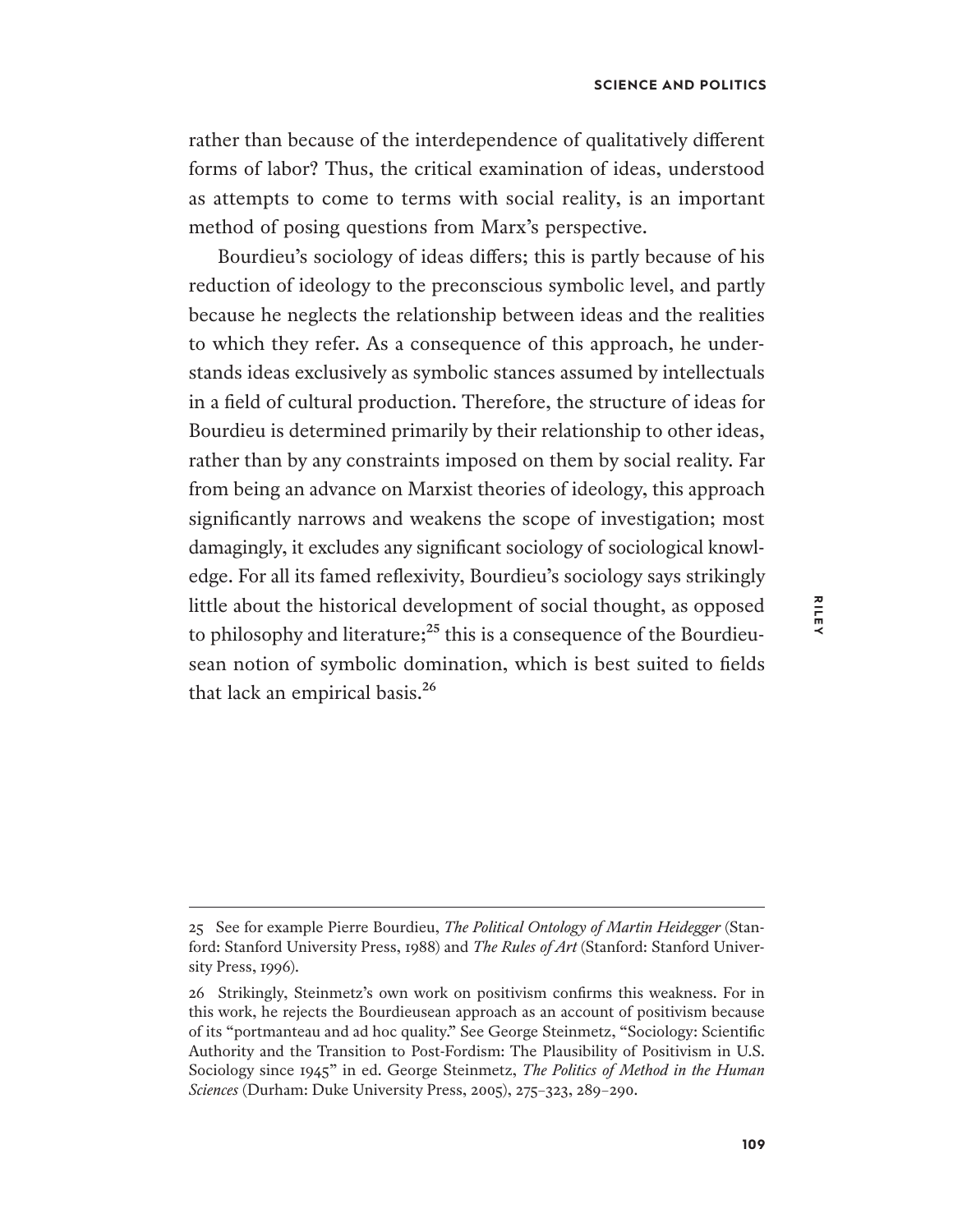### **FIGURE 1.**

|                                                           | <b>COMMON SENSE</b> | <b>IDEAS</b>                   |
|-----------------------------------------------------------|---------------------|--------------------------------|
| <b>MARX'S IDEOLOGY</b>                                    | <b>Good Sense</b>   | Refer to the World             |
| <b>BOURDIEU'S</b><br><b>SYMBOLIC</b><br><b>DOMINATION</b> | <b>Bad Sense</b>    | Refer to Other<br><b>Ideas</b> |

Bourdieu's reduction of ideology to symbolic domination also afects his relationship to alternative currents of social thought. Burawoy, of course, is highly aware of Bourdieu's tendency to pilfer concepts and arguments without acknowledgment and with little respect for the integrity of the bodies of work of which they are a part. Indeed, in his brilliant *Conversations with Bourdieu*<sup>27</sup> he has done more than anyone to document instances of this procedure and reconstruct the underlying debates. But he doesn't see the close connection between Bourdieu's sloppy treatment of other people's work and the idea of symbolic domination. For Bourdieu, since ideas are simply opposed symbolic positions in a field of struggle, to examine their internal structure or to evaluate the nature of their claims about the world is a "scholastic" waste of time.

The concept of "symbolic domination," in sum, is less of a challenge to Marxism than a significant retreat from the Marxist theory of ideology. It reduces ideas to symbolic oppositions rather than investigating either the connection between tacit understandings and explicit theories, or the link between ideas and reality. It remains quite puzzling to me why Burawoy would want to jettison this complex field of problems in favor of the dubious and unidimensional notion of "symbolic domination."

<sup>27</sup> Michael Burawoy and Karl Van Holdt, *Conversations with Bourdieu: The Johannesburg Moment* (Johannesburg: Wits University Press, 2012).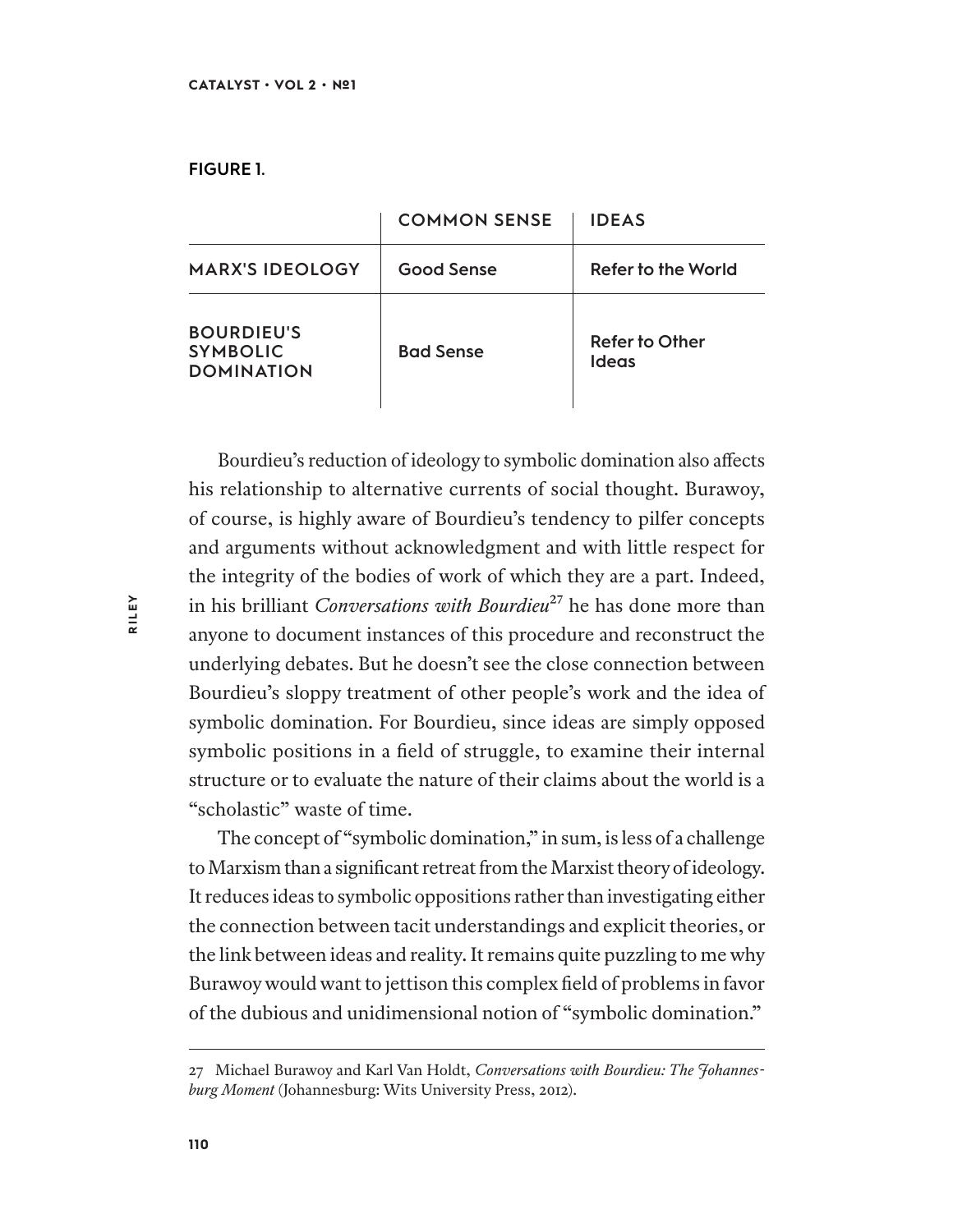Having discussed Burawoy's general view of symbolic domination, I can now turn to his account of Bourdieu's theory of reproduction, because this is largely a matter of how symbolic domination is produced. Burawoy begins by usefully distinguishing between two claims in Bourdieu's work: first that misrecognition is produced through a process of internalization, and second that it is a consequence of engagement in social games (81). Burawoy largely rejects the first account, which may be the reason that he neglects my arguments about the role of schooling in reproduction. However, he fully endorses Bourdieu's second theory, and rejects my claim that the metaphor of fields is of limited use. Burawoy also suggests that my discussion of the importance of democracy for the reproduction of capitalism is compatible with Bourdieu's notion of fields. I would make three points in response: a general point about Bourdieu's social ontology, a specific point about Bourdieu's theory of *illusio*, and a historical point about Bourdieu's account of the reproduction of capitalism.

Concerning the first point, I cannot believe that Burawoy really disagrees with me, for I never claimed that the metaphor of social games or fields is *generally* inappropriate. In fact, as I stated in my article this would be to "reverse Bourdieu's own dogmatism." My point was that Bourdieu tends to describe all activities in "modern society" as organized in fields. I invoked the example of production for a specific reason. Although Burawoy has shown that social games are crucial to organizing consent to the extraction of surplus value, I cannot believe that he would reduce the labor process to a game. For, although labor might be organized under capitalism as a game, clearly it is also centrally about the production of use values. And it is precisely this dimension of labor that gives it a historical, rather than reproductive, character. To make the point as sharply as possible, every subsequent game of monopoly always starts in exactly the same place as the previous one. But every subsequent game of production under capitalism always starts with labor and capital in a diferent position from the previous one because capital tends to accumulate, while wages do not. Capitalism **RILEY**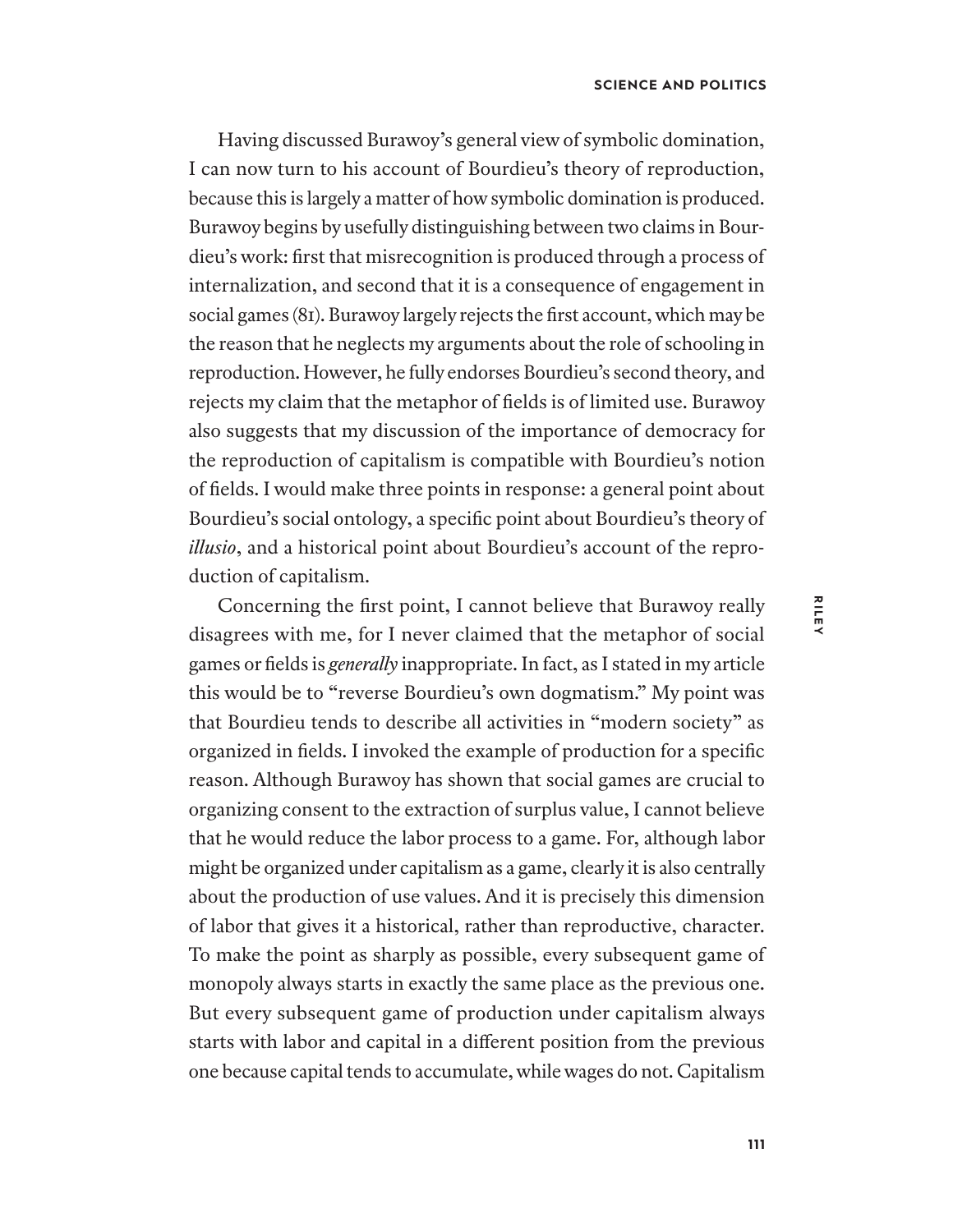has for this reason a historical character that derives not from its being a game, but from its being a process of production.

What about education? Is this well described as a game? Certainly, there are game-like elements to the organization of education in "the capitalist university" as Burawoy puts it. But the pedagogical process itself is not a game: it is instead a process of transformation much like production. It imparts new habits, information, and skills that, while not being forms of "capital" since they do not depend on a prior process of expropriation, are real. In short, my general point is that the reduction of sociology to the study of fields occludes a whole range of human activities, and particularly those activities that are most important for understanding history.

Second, Burawoy does not explain why social games produce *illusio* or misrecognition. In my initial paper I used the trivial example of basketball to ask why playing the game would require a suspension of the realization that it was an arbitrary historical construction. But the point becomes even more important with democracy. For although one could describe Przeworski's analysis of democracy as game-theoretic, there is nothing in Przeworski's theory that requires that participants in the game be subject to *illusio*. Elections make individuals' interests as citizens, rather than as members of a social class, the most relevant. But this doesn't require any misrecognition. In short, it remains unclear to me why Burawoy finds Bourdieu's second theory of misrecognition as rooted in games so compelling. What is it about games that produces misrecognition? There is little explanation of this either in Bourdieu, or in Burawoy.

There is, finally, a historical point about the reproduction of capitalism that Burawoy does not touch upon. It is pretty clear that the education system is key to the reproduction of capitalism for Bourdieu's account. However, that hypothesis doesn't hold up very well in comparative terms. There seems little connection between the strength and autonomy of the education system and the stability of capitalist relations of production. It is perhaps possible that the Bourdieusean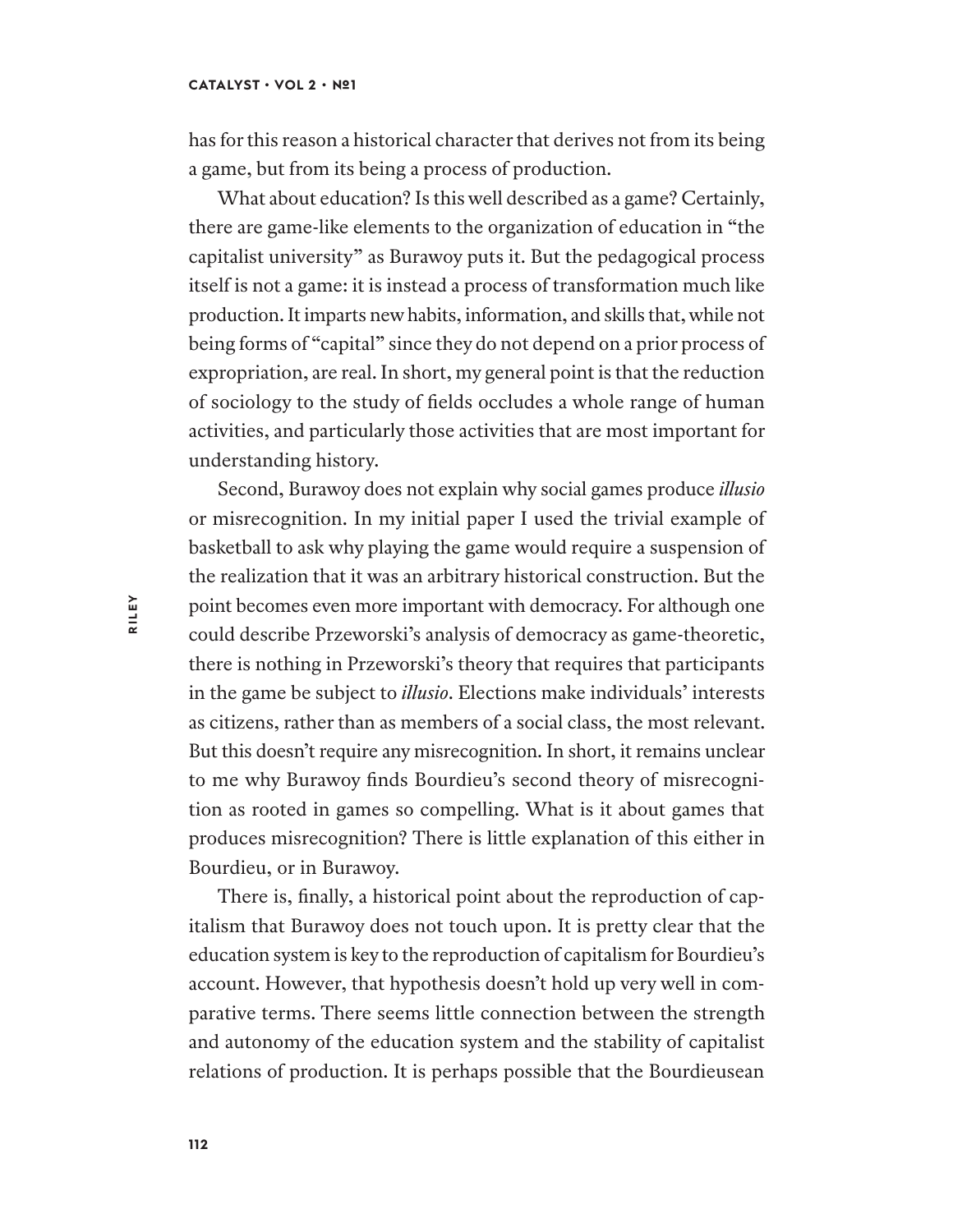theory is about to experience a decisive test. For, if Burawoy is right and the university is transforming from a "university in capitalist society" to a "capitalist university," the necessary autonomy that universities possess in order to legitimate the dominant economic class may be under assault. Will this lead to a legitimation crisis? One can only hope, but there are good reasons to doubt that it would do so.

# **SOCIAL CHANGE**

The final pillar of my assessment of Bourdieu focused on his theory of social change. I argued that Bourdieu's extensive use of the field metaphor deprives him of any notion of collective agency as a source of change. As a consequence, Bourdieu tries to explain change either as a result of individual-level strategies within a given context, or as the result of a macro-process of diferentiation. How do my critics respond to this claim?

# *Heilbron and Steinmetz*

Heilbron and Steinmetz point out that change is everywhere in Bourdieu's work, and, furthermore, that particular explanations of change (such as, for example, the May '68 uprising that I discussed in the initial article) can be found. I agree. The problem is not that there is no change in Bourdieu's sociology, it is rather that the explanations that Bourdieu offers for the changes he documents are weak. Furthermore, this weakness is connected to Bourdieu's theory of historical development. Heilbron and Steinmetz dismiss the demand for such a theory as an outmoded attempt to discern "general laws of history" and for good measure they accuse me of being a crypto-conservative American macrosociological Marxist with a penchant to go hunting for independent variables. Contemporary social science, presumably, can do without such notions, and surely would be better of without the whole tribe of benighted pseudo-intellectuals who peddle them.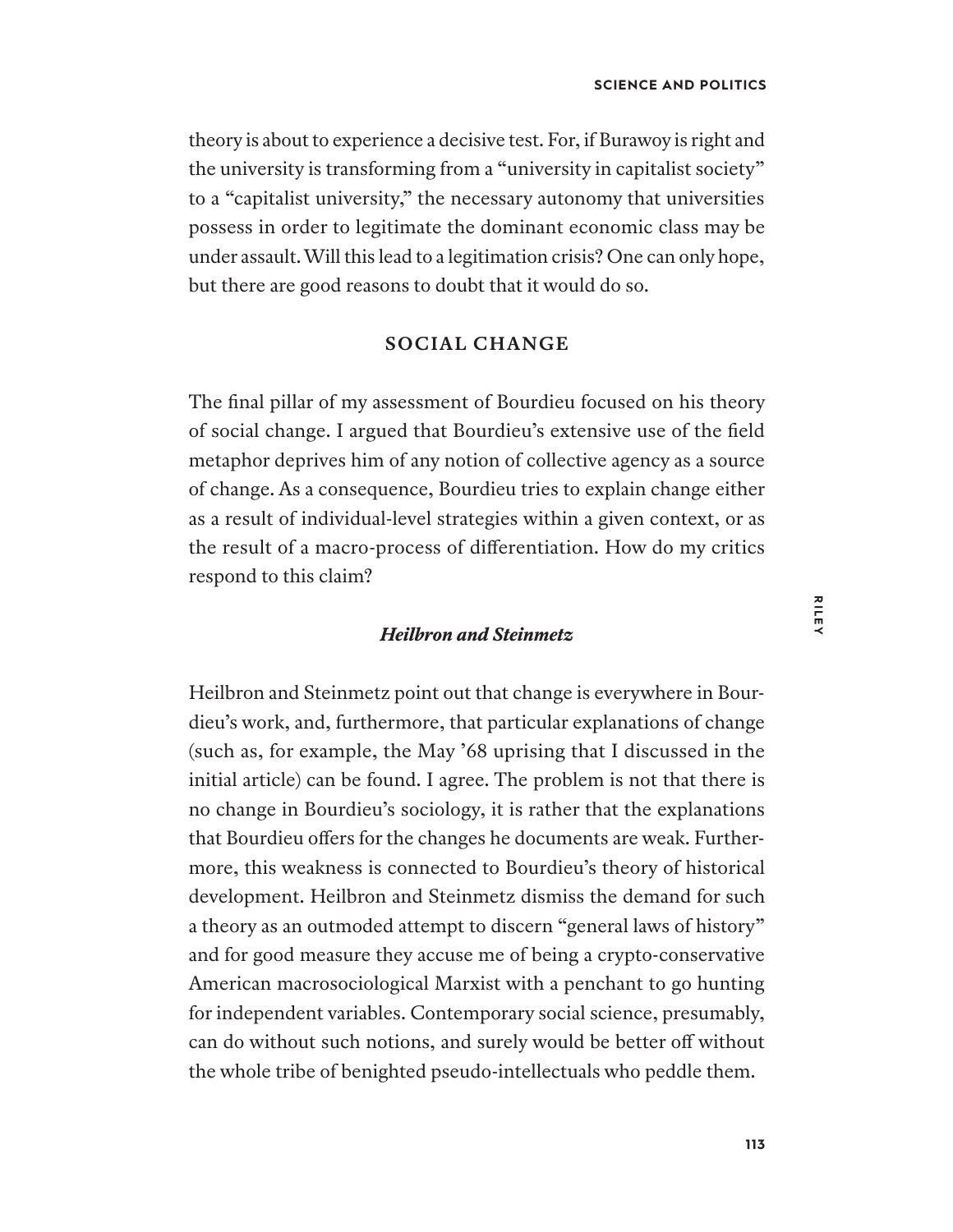Two responses suggest themselves here: one general, and one specific to Bourdieu. In the first place, social science can no more do without a general conception of historical development than it can do without ontology. Indeed, Weber's claim that there are no general laws of history is itself a theory of history — and is contradicted by his own theory of rationalization. The only choice we have is between an explicitly theorized image of history, and an implicit one.

Turning to the second point, Bourdieu, to his credit, relies on an explicit theory of historical development. The first leg of that theory is the notion of social diferentiation, which, as I noted in the initial article, for Bourdieu is a "tendential general law." Presumably this law is producing constantly new fields. The second leg of Bourdieu's theory is the habitus, which is relatively resistant to transformed circumstances. Put together, these two legs of the theory explain why as social diferentiation proceeds "agents" tend to experience various sorts of mismatch between their habitus and the field in which they act. This can manifest itself in a number of ways, as feelings of relative deprivation or what Durkheim would have called anomie. Now, what sort of explanations does this general theory of history allow Bourdieu to produce? In practice, Bourdieu's explanations come down to unexplained exogenous shocks disrupting stably reproductive fields; this is as true of *The Bachelors' Ball* as it is of the *Sociology of Algeria*.

Now, the crucial point is that it is never the dynamics *within the field* that explain whatever changes occur. Therefore, the fundamental causes of change in Bourdieu's accounts always remain external to his theory. The reason for this is connected to Bourdieu's attachment to the metaphor of the game, which is a metaphor of reproduction; thus, in contrast to Marx's dictum that "men make their own history but not in circumstances of their own choosing," Bourdieu's might be best put as "men reproduce themselves under existing circumstances until an exogenous shock knocks them out of their routine." Somehow it doesn't have quite the same ring.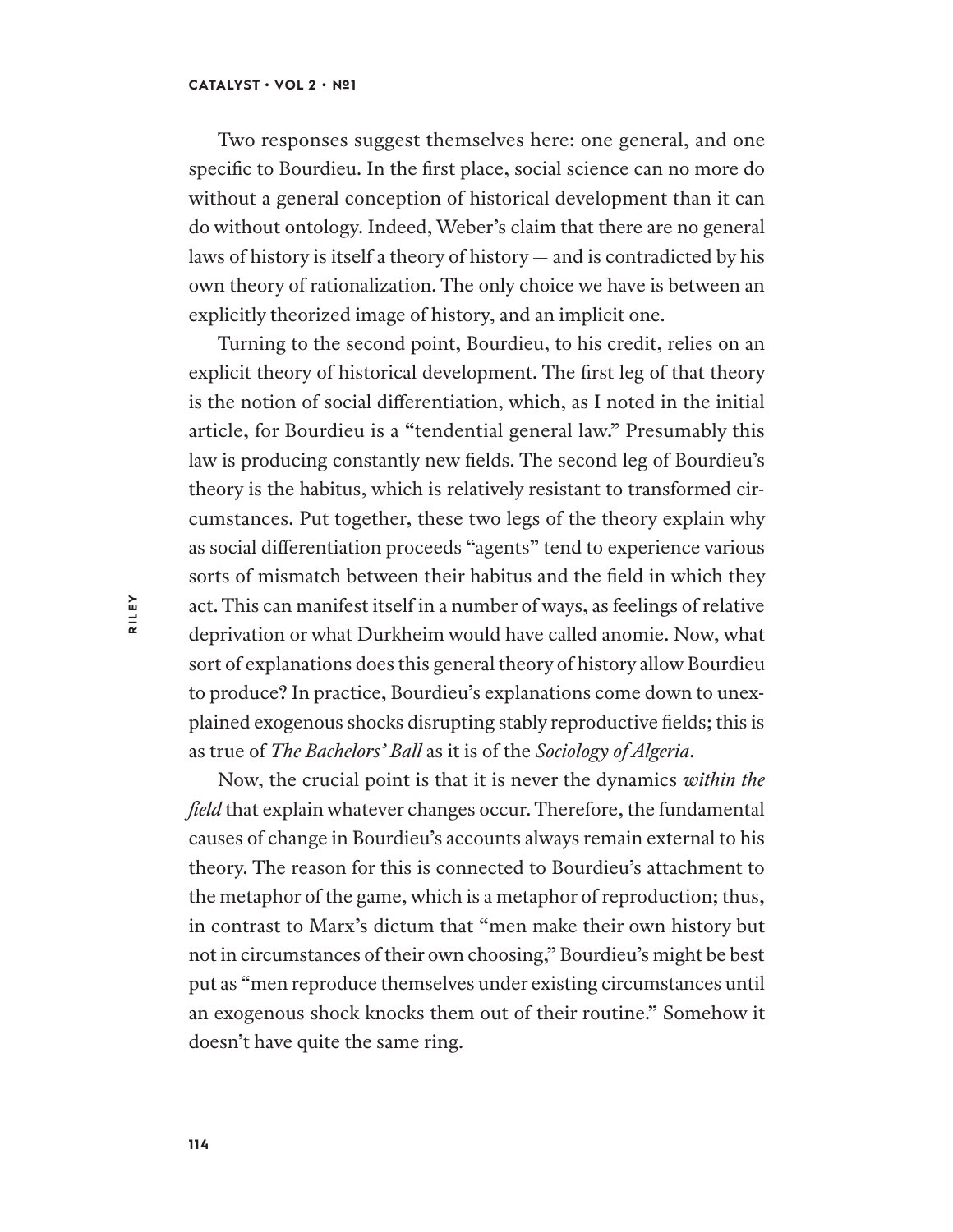### *Burawoy*

I am not certain what Burawoy thinks about Bourdieu's theory of social change. He seems to agree with me that the hysteresis efect — the mismatch of habitus and field — remains both unexplained within the terms of his theory and unanalyzed in its highly various outcomes. But Burawoy also seems to glean a more endogenous theory of change in both *The Bachelors' Ball* and in *Homo Academicus* and *Distinction*. I find Burawoy's second case rather weak.

In *The Bachelors' Ball* peasant marriage strategies— trying to marry out the daughters, and marry in the sons to local girls — lead to a complete collapse of the marriage market. But why is this happening? The explanation is hardly endogenous to the field of peasant marriage strategies. Burawoy himself gives away the game when he writes, "Given the expanding access to education, consumption, and employment beyond peasant society … mothers try to maximize the family patrimony by marrying off their sons to local girls while encouraging their daughters to marry out" (65). But precisely this access is the properly causal element of the story: not the reproductive game of peasant marriage strategies. In the absence of an explanation of the expanding access, which cannot be taken as "given," this doesn't really count as an explanation at all.

Burawoy's second example of social change is even less compelling. In both *Homo Academicus* and *Distinction* Bourdieu, according to Burawoy, identifies an "insatiable demand for education lead[ing] to the expansion of higher education" which then leads to a devaluation of credentials and "a gap between expectations and achievement" (66). This, he states, is an *endogenous* source of social change. But the word "endogenous" is not clear, for what drives the insatiable demand for education remains unexplained. An *explanation* of, for example, May '68 on the lines along which Bourdieu develops it would seem to require in the first place an account of the insatiable demand for degrees. This is after all a rather historically specific phenomenon, not an intrinsic feature of human nature.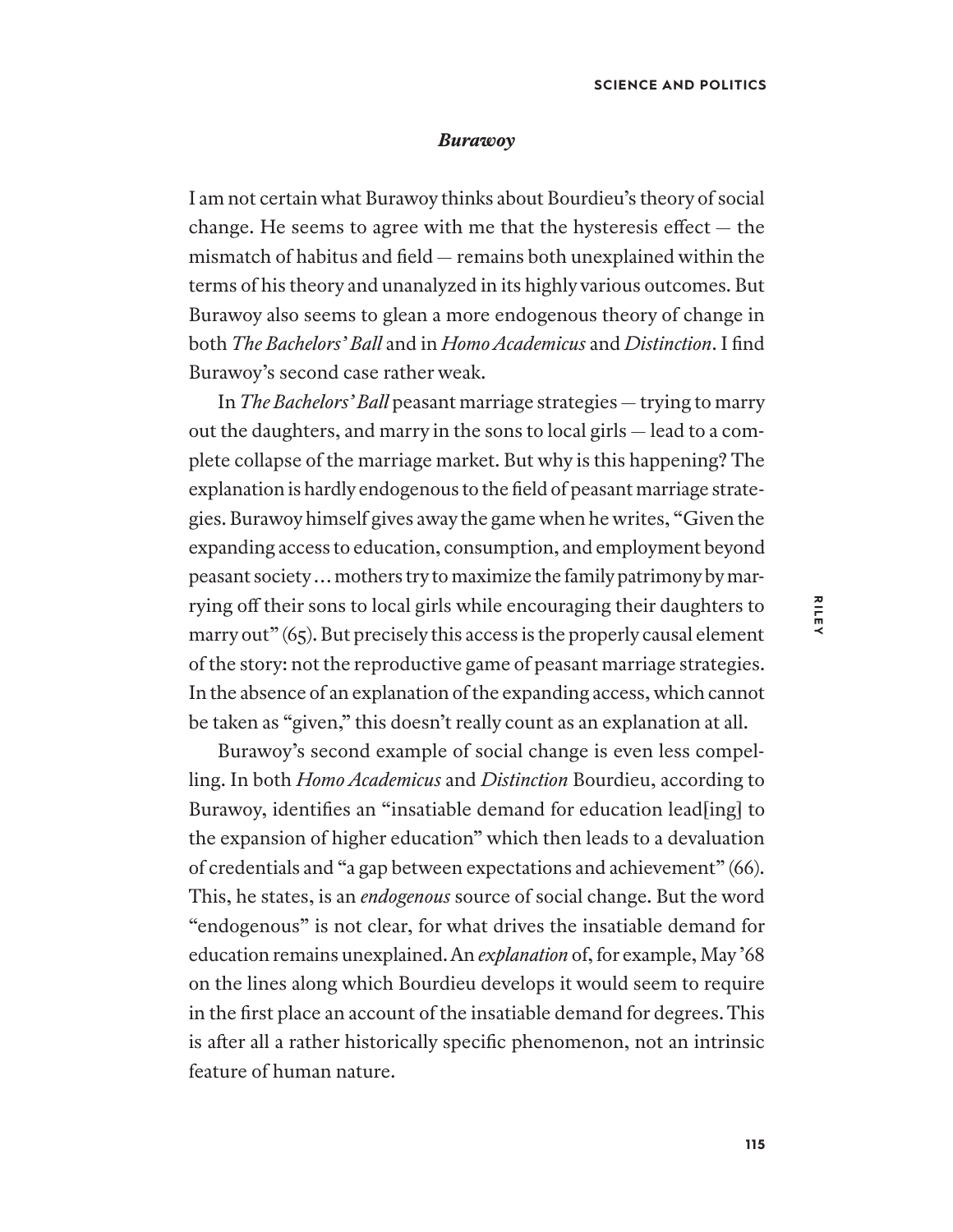It is not clear to me what theory of social change is being explicated here, or how it relates to Bourdieu's sociological vision. In sum, I agree with Burawoy's conclusion that "Bourdieu does not have a fully worked out theory of social change nor a theory of history that *explains* social diferentiation" (76). Instead, much like Durkheim, he posits social diferentiation as a master process and then uses that to explain the hysteresis afect.

Given that Bourdieu's sociology displays the explanatory weaknesses I extensively documented, and to which neither Heilbron and Steinmetz, nor Burawoy, offer much in the way of a compelling response, it remains a puzzle why he has become the sociological theorist of the hour. The puzzle, as I suggested, deepens when one considers the breadth of Bourdieu's appeal: from mainstream sociology to radical critique. How should this be explained?

## **REFLEXIVITY**

I now come to the most controversial claim in my article: that the popularity of Bourdieu's sociology follows from its resonance with the conditions of academic existence in the contemporary period. Bourdieu's sociology, I argued, is best understood as an ideological formation growing out of the separation of intellectuals from mass political movements, not a scientific theory. The key to Bourdieusean sociology as ideology, I suggested, is the notion of reflexivity: the idea that intellectuals must remain eternally vigilant about both the efect of categorization on the social world, and about the diference between categories of analysis and categories of practice. Both Heilbron and Steinmetz, and Burawoy, strongly disagree with my understanding of reflexivity. They suggest that Bourdieu's reflexive methodology leads to good science and good politics. How strong is their case? The discussion here can be usefully divided between my critics, as they take up diferent aspects of reflexivity. While Heilbron and Steinmetz focus on categorization and science, Burawoy focuses on the relations between categories of analysis and categories of practice.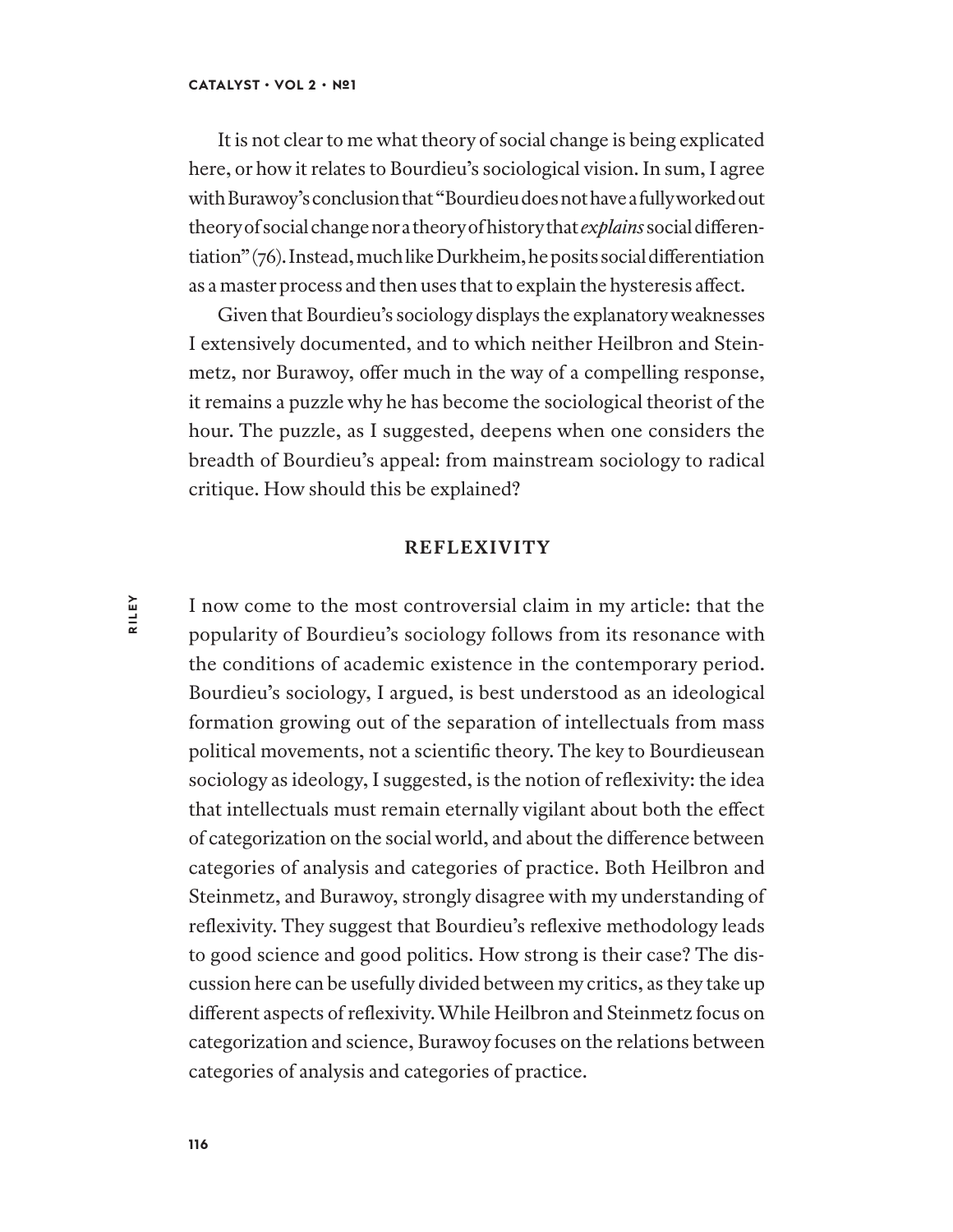## *Heilbron and Steinmetz*

Heilbron and Steinmetz find the notion that reflexivity is an analogue to various middle-class lifestyle practices particularly annoying. They say that Bourdieu's particular version of the sociology of sociology is aimed at "improving scientific analysis" and "transcending the limits of disciplines and liberating research from its academic routines and geographical restrictions" (46). This is a common claim among Bourdieuseans. The problem is that Heilbron and Steinmetz, like other Bourdieuseans, offer no examples to show that reflexivity improves "scientific analysis." To get clarity on this issue requires consideration of actual examples of reflexivity in Bourdieu's work.

Consider first Bourdieu's recently much bruited theory of the state. In *Sur l'État* (*On the State*) Bourdieu begins his discussion with an extended critique of the concept of the state. Any discussion of the state, he suggests, is beset by an almost insurmountable methodological problem, because the categories through which one analyzes the state are categories of administrative practice invented by "agents" engaged in creating the thing they are describing. Thus, it is crucial to break with these received categories, the thought of the state, as a preliminary to analysis. This is an example of reflexivity because Bourdieu insists that the political sociologist reflect on the role of state theory itself in the constitution of its object.

What image of the state must one adopt in order to be convinced of the urgency of Bourdieu's methodological conundrum? In the first place, the state's main activity must be understood as defining social reality. This is why "agents" are universally afflicted with the "thought of the state." In the second place, the state should largely be understood as an outcome of categorization. Bourdieu develops *in extenso* both arguments. He first defines the state as the "central bank of symbolic capital"<sup>28</sup>: a location from which social reality as such is defined, and perhaps even

<sup>28</sup> Initially Bourdieu's definition of the state appears to be a lightly warmed over Weberianism as when he writes that it is an organization claiming a monopoly of "legiti-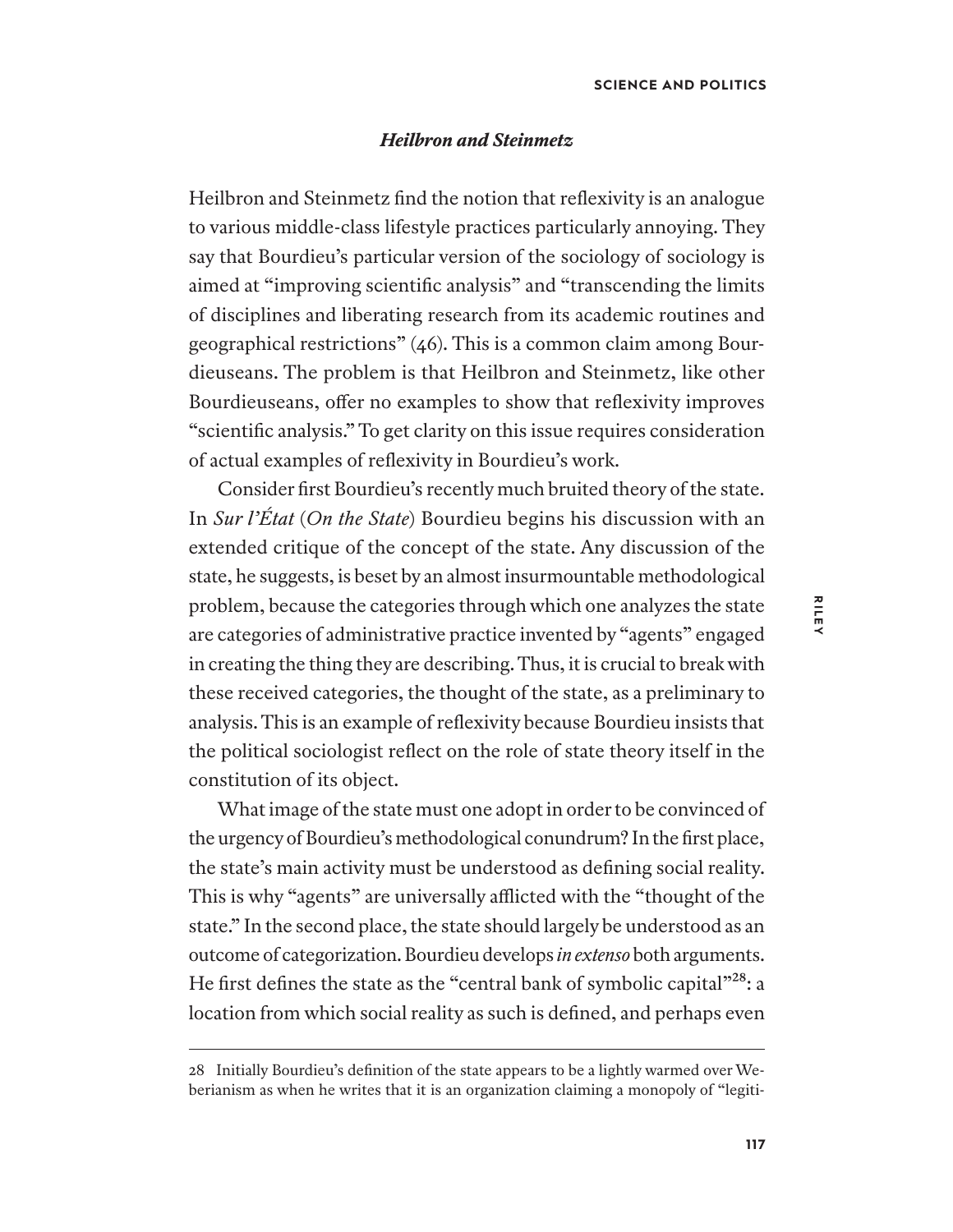created. He then moves on to the view that the state is a creation of intellectuals, who by naming and defining the state, create it.<sup>29</sup>

Both of these claims are highly questionable. Modern states typically *do not* possess a monopoly on symbolic power, or even constitute a "central bank of symbolic capital." The media, parts of the education system, and the realm of political parties exist in civil society, not in the state,<sup>30</sup> and these institutions have at least as much influence on the constitution of reality as does the state. The second claim of course is an extreme version of the thesis that medieval jurists trained in Roman law were central to the creation of the modern state. Even the most ardent proponents of this notion however would be wary of claiming that the state was a creation of the jurists. In short, Bourdieu's method of reflexivity here doesn't lead to "improved scientific analysis"; instead it serves to disguise, under the appearance of methodological sophistication, an extravagant Hegelianism in which the idea of the state as developed by theoreticians of the state is the realization of the state.

Consider a second use of reflexivity, as instanced by Bourdieu's class analysis. A good example of this is the widely read "Social Space and the Genesis of Groups." Just as with his state theory, Bourdieu's class analysis is largely devoted to a discussion of struggles over the concept of class. In the case of class, these are classification struggles. Bourdieu makes three arguments about classification. First, class struggles entail struggles over classification; second, in this classification struggle, diferent "agents" have diferent socially determined capacities both to classify and to get their classifications to stick; third, "agents" who produce official state-sanctioned classifications have the greatest power

mate physical and symbolic violence." But what quickly becomes clear is that Bourdieu sees a monopoly on symbolic power or symbolic violence as far more important than other processes in the constitution of the state. See Pierre Bourdieu, *Sur l'*É*tat: Cours au Coll*è*ge de France (1898-1992)* (Paris, Raisons d'agir, 2012), 14.

<sup>29</sup> The best example is the statement, "The state is to a great extent a product of theoreticians," *Sur l'*É*tat,* 57.

<sup>30</sup> For a demonstration of the social, rather than state, origins of official information see Rebecca Jean Emigh, Dylan Riley, and Patricia Ahmed, *Antecedents of Censuses from Medieval to Nation States: How Societies and States Count* (London: Springer 2016).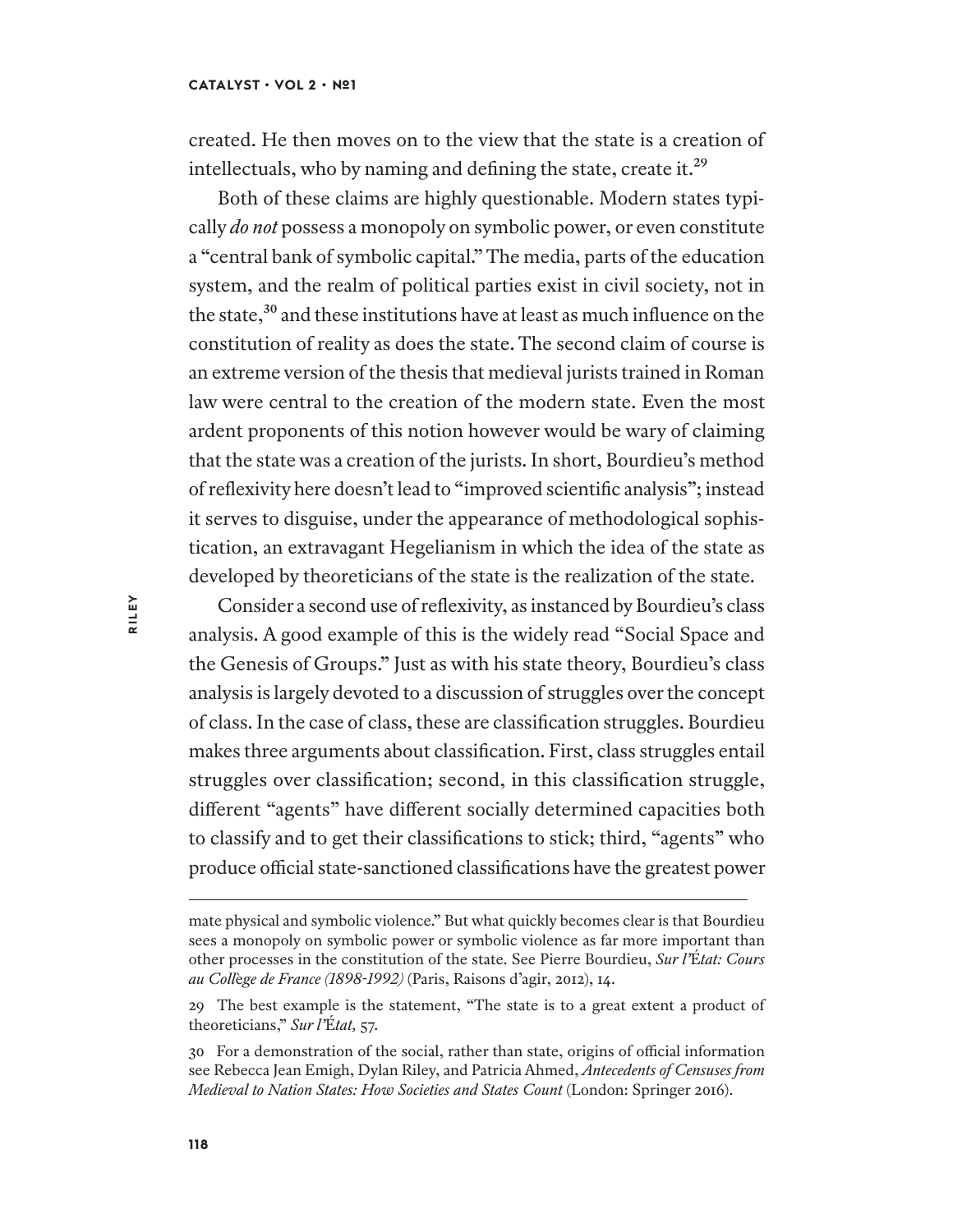to impose their classifications. Again, this is an instance of reflexivity, because class analysis is shown to be a central part of class struggle, and thus the social scientist is given a central role in the theory.<sup>31</sup>

Despite this focus on classification, Bourdieu insists that "social diferences" are not "pure theoretical artifacts." In fact, probable classes do exist in the absence of classification. This is Bourdieu's version of classes "in themselves." But what exactly are these classes that exist independently of classifications of them? Classes for Bourdieu are clusters of "agents" who share similar values on several "pertinent" variables, although which ones are pertinent is never explained. Bourdieu's method of reflexivity, his disquisition on classification, depends for its urgency on this highly questionable image of class as clusters of agents in a multidimensional social field. For it is precisely the indeterminacy and complexity of the "social field" that gives such considerable power to the "classifiers" and therefore requires attention to reflexivity. As Bourdieu puts the point, "The objects of the social world can be perceived and uttered in diferent ways ... because they *always*<sup>32</sup> include a degree of indeterminacy and fuzziness."<sup>33</sup> If class structures were instead ontologically firmer, then the significance of classification struggles, and thereby the necessity for reflexivity, would be diminished. In short, Bourdieu's method of reflexivity derives from the ontology of fields; but if one doesn't agree with this particular image of social structure, the necessity for reflexivity becomes much less compelling.

Does this notion of class as a cluster of agents in a field constitute a scientific advance? It is hard to see how. Theoretically, it dissolves the idea of a class structure as a set of internally related yet objectively antagonistic positions into fuzzy and indeterminate sets of individuals with somewhat similar resource endowments, including crucially and tautologically, lifestyles that are also supposed to be explained by

<sup>31</sup> Pierre Bourdieu, "The Social Space and the Genesis of Groups," 734.

<sup>32</sup> My emphasis.

<sup>33</sup> "Social Space and the Genesis of Groups," 728.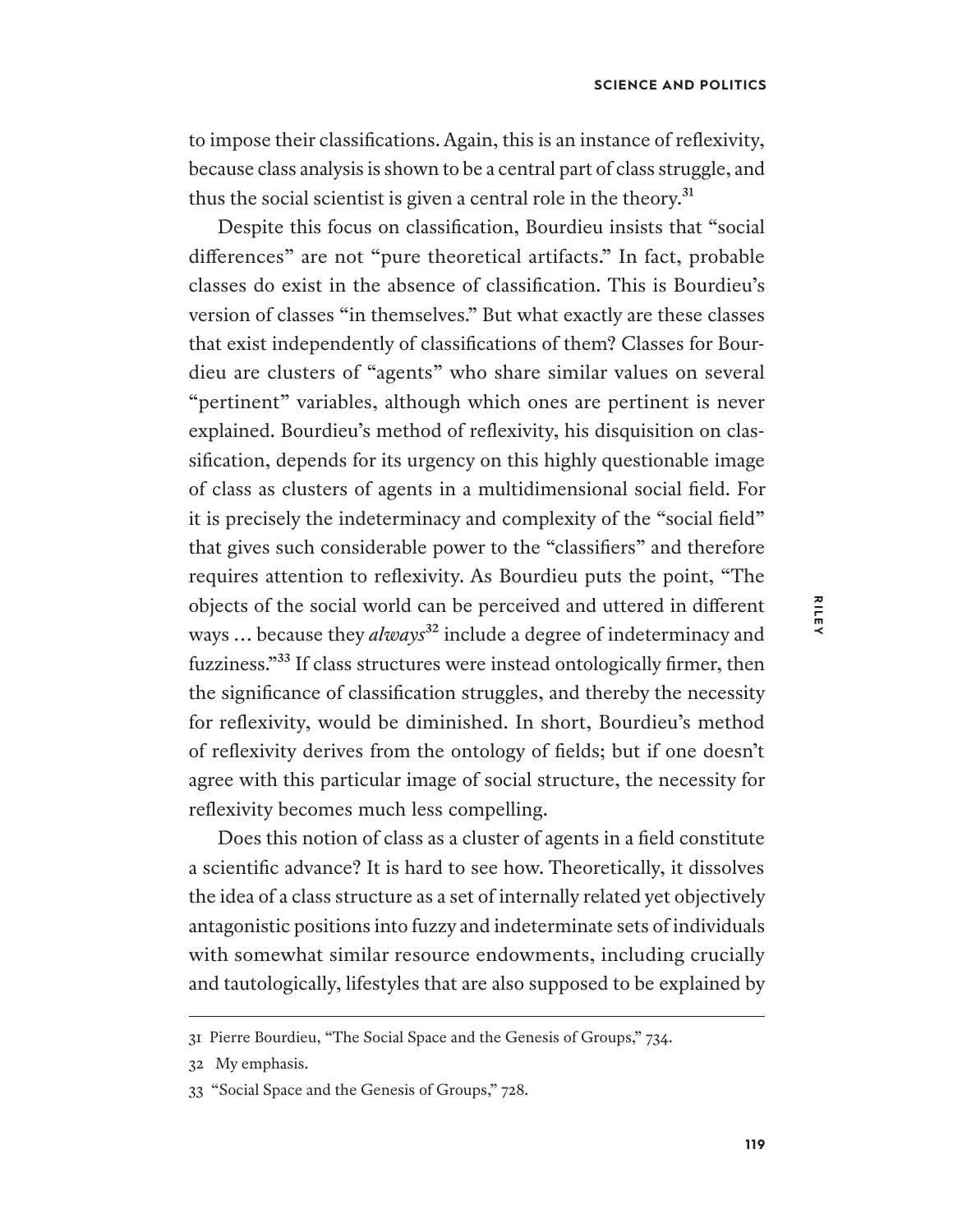class position (see above). Paradoxically, this is a commonsense view of class, one very close to mainstream economics. Furthermore, there are no specific implications that flow from this image. There are no expectations that some particular classes will struggle with others, or be available for alliances, or pursue collective or individual strategies that will have consequences for society as a whole.

To sum up, reflexivity, in the sense of a critique of categorization, depends for its urgency on a highly questionable substantive image of social relations. The reflexive procedure is compelling only in the case that social reality is both fuzzy and indeterminant, and that intellectuals play a decisive role in shaping this fuzzy indeterminacy by categorizing and analyzing it. This is the basis of Brubaker's claim that Bourdieu wants to "change the world, by changing the way ... social scientists ... see it."<sup>34</sup> To what group of "agents" would this view seem attractive? Obviously, to sociologists! What never gets asked, and indeed is positively prohibited by the insistent demand for reflexivity, is, "under what conditions, and with respect to what particular sociological objects, the activity of categorization can have, or not, an impact?" To pose such a question of course would require a theory in which at least some aspects of social reality are refractory to classification struggles, not changeable by intellectuals. In sum, reflexivity as practiced by Bourdieu does not *generally* produce good scientific analysis, as Heilbron and Steinmetz claim. What it does provide is a veneer of methodological respectability to a nebulous social ontology perfectly designed to give sociologists the leading role in whatever analysis one is to conduct.

### *Burawoy*

Burawoy's interest in reflexivity difers from Heilbron and Steinmetz's. He is concerned with a reflexive awareness about the social position

<sup>34</sup> Rogers Brubaker, "Social Theory as Habitus" in eds. Craigh Calhoun, Edward LiPuma and Moishe Postone, *Bourdieu Critical Perspectives* (Chicago: University of Chicago Press, 1993), 212–234, 217.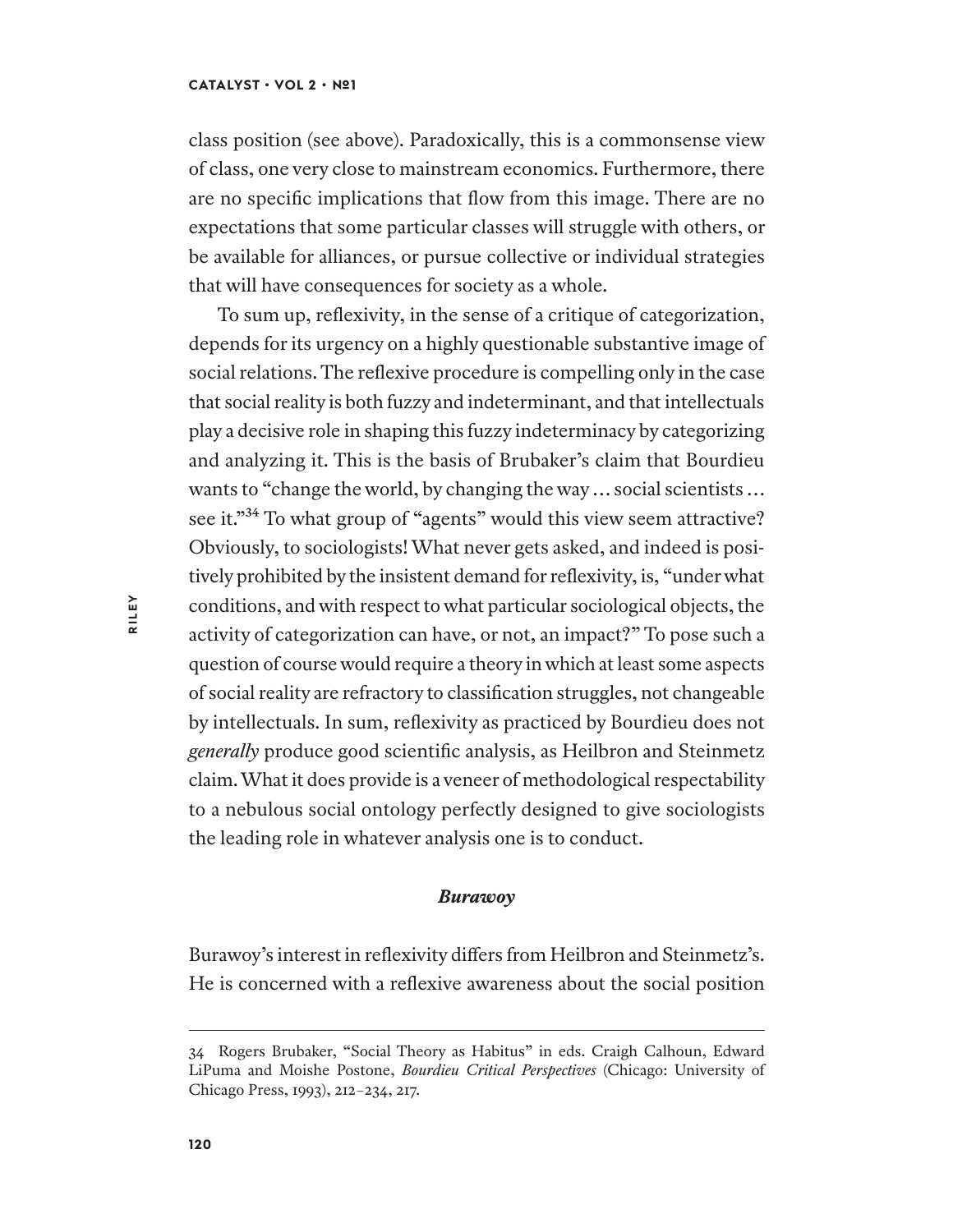from which knowledge is produced, rather than a reflexive awareness about the impact of categorization on social reality.

Burawoy argues that Bourdieu's formulation of this problem is unsurpassed, for his sociology recognizes knowledge's dependence on *skholé* — that is the leisure or interest in disinterestedness that comes from academic life — while simultaneously pointing out *skholé's* limitations through a recuperation of the truth of the participant located outside academia. Located in this double set of determinations, Bourdieusean sociologists respond to the pressures of the academic field, while engaging with the world of the participant. This shuttlecocking back and forth between the two points of view is supposed to guarantee a superior form of sociological practice.

It remains, however, unclear what consequences this oscillation of perspective has for the production of knowledge. One might expect Bourdieu to adumbrate a process of mutual transformation of both sociological theory and common sense. But in his work, the two truths of observer and participant remain abstractly opposed to one another in an unmediated opposition, even if both are given their due. There is no process of mutual transformation, no passage from common sense to good sense, no passage from practice to theory and from theory to practice.

Toward the end of his essay, Burawoy tries to go beyond Bourdieu. Like Bourdieu, he suggests sociology should both recognize, and critique, the scholastic position from which knowledge is produced. From this starting point, Burawoy seeks to establish a synthesis between the knowledge of the observer who looks at the world from the point of view of *skholé* and the knowledge of the engaged participant. He claims that the transformation of the university from the "university in capitalist society" to a "capitalist university" is breaking down the distinction between the two forms of knowledge. Thus, "Riley need only step outside his office to join those popular forces that inhabit classrooms, laboratories, libraries, sport stadiums, and canteens" (20). On this basis Burawoy seeks an alliance between Bourdieusean **RILEY**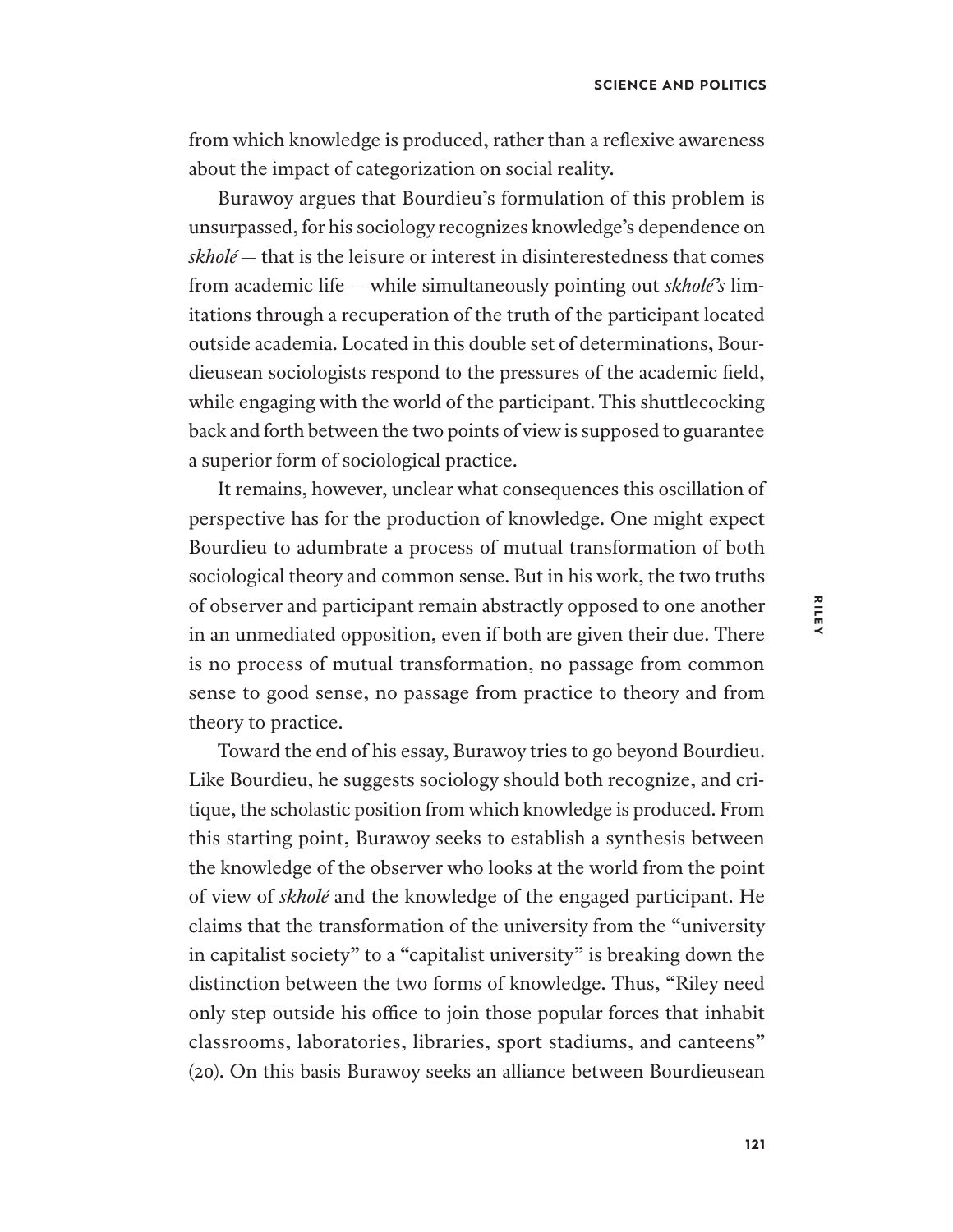sociologists with their emphasis on the autonomy of the scientific field, and Marxist sociologists who see truth as "the standpoint of the subaltern" (83). In sum, Burawoy, attempts to transcend Bourdieu by suggesting that the scientific field is collapsing under the incursions of the logic of capitalism, which is scrambling the context of methodological problems.

I am sympathetic to Burawoy's strategy of trying to resolve the antinomies of Bourdieu's theory by examining the concrete historical conditions that produce them. Indeed, that is the main thrust of the last section of my article. But in my view, Burawoy fails to break through the problem because he remains trapped in the methodology of reflexivity, which in this context leads to the misrecognition of political problems as methodological ones.

The work of Antonio Gramsci remains essential for a more concrete and historically specific formulation of this problem. Gramsci strove to identify a perspective, which he associated with the Modern Prince, i.e., the political party, that can be equated neither with the "participant" nor with the "observers"; this perspective was instead engaged but not populist, scientific but not contemplative. He explained it in the *Prison Notebooks* by asking what made Machiavelli's political science superior that of Guicciardini. Unlike the latter, who remained within the framework of the petty diplomacy of the pre-unification Italian statelets, Machiavelli transcended the given by asking how a great national state could be created on the Italian peninsula. This, fundamentally political, question is at the origin of Machiavellian political science which involves the creation of great states. Accordingly, for Gramsci, it is Machiavelli's political engagement that makes him a great scientist. Of course, in the *Prison Notebooks* the Modern Prince was no longer an individual, but the Communist Party. The point of view of the party has a "methodological" function because it is the institutional location in which the perspective of the participant and the observer (the working class, and the intellectual) fuse in a revolutionary synthesis, created through a vigorous internal democratic debate, aimed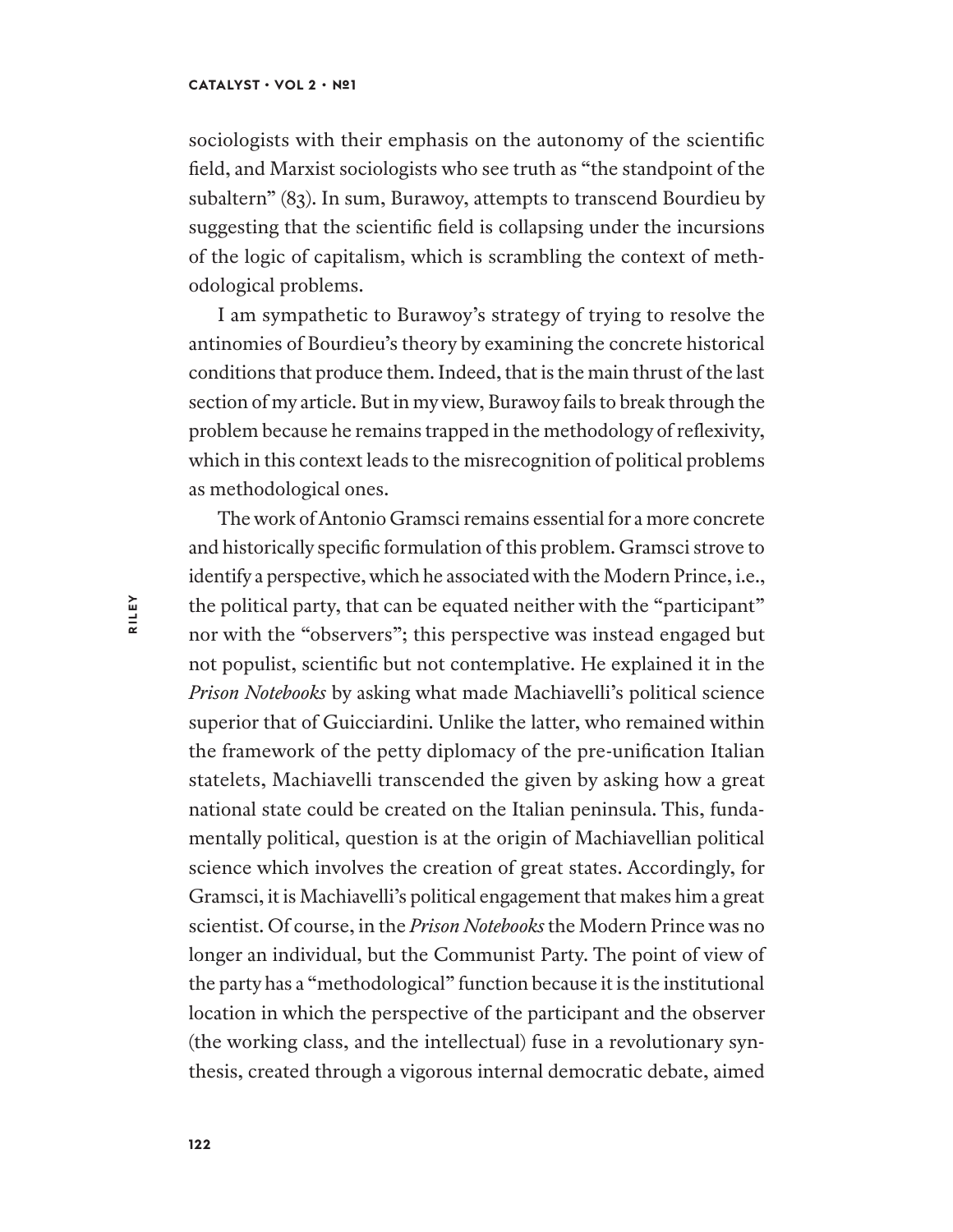at the overthrow of capitalism. Therefore, Gramsci would likely modify Burawoy's claim that "truth is ultimately rooted in and tested by the experience of subjugation" to say, "truth is ultimately rooted in and tested by the experience of subjection *as mediated by the political party*."

Thought about in this way, the problem of reflexivity reveals itself to be a misrecognized form of the political problem of party formation. It is in the party that the diferences between observer and participant can be transformed and then abolished through pedagogical action. It is the party that provides the hypotheses that can then be tested by the action of the party itself as a permanent laboratory for making history. The "field" of scientific knowledge is now replaced by the strategic debates among the party's general staf, cadre element, and mass base in a process of vigorous internal debate. This, in sum, is the perspective of the Modern Prince.

It hardly needs to be pointed out that no such organization exists today in any of the advanced capitalist countries or, really, anywhere else. This is why sociologists misrecognize the properly political problem of party formation as the methodological problem of reflexivity; and why, accordingly, they are drawn to Bourdieu as the most sophisticated sociologist of reflexivity. But is it true that the "Marxist presence is in retreat and its connection to the world beyond is tenuous" (53)? This seems to me more accurate as an assessment of the situation in the two decades on either side of the millennium, than that of today. Since the 2008 financial crisis, the position of Marxism has improved quite dramatically. In the United States itself the emergence of *Jacobin* and the journal that is publishing these lines, as well as the sudden explosion and rejuvenation of the once moribund Democratic Socialists of America, is one sign. In Europe, Jeremy Corbyn's totally unexpected rise is even more remarkable. In Southern Europe, real left alternatives rooted in the Marxist tradition and with a serious Marxist intelligentsia have emerged. Without embracing an inane "optimism of the intellect," there is certainly room for "optimism of the will."

**RILEY**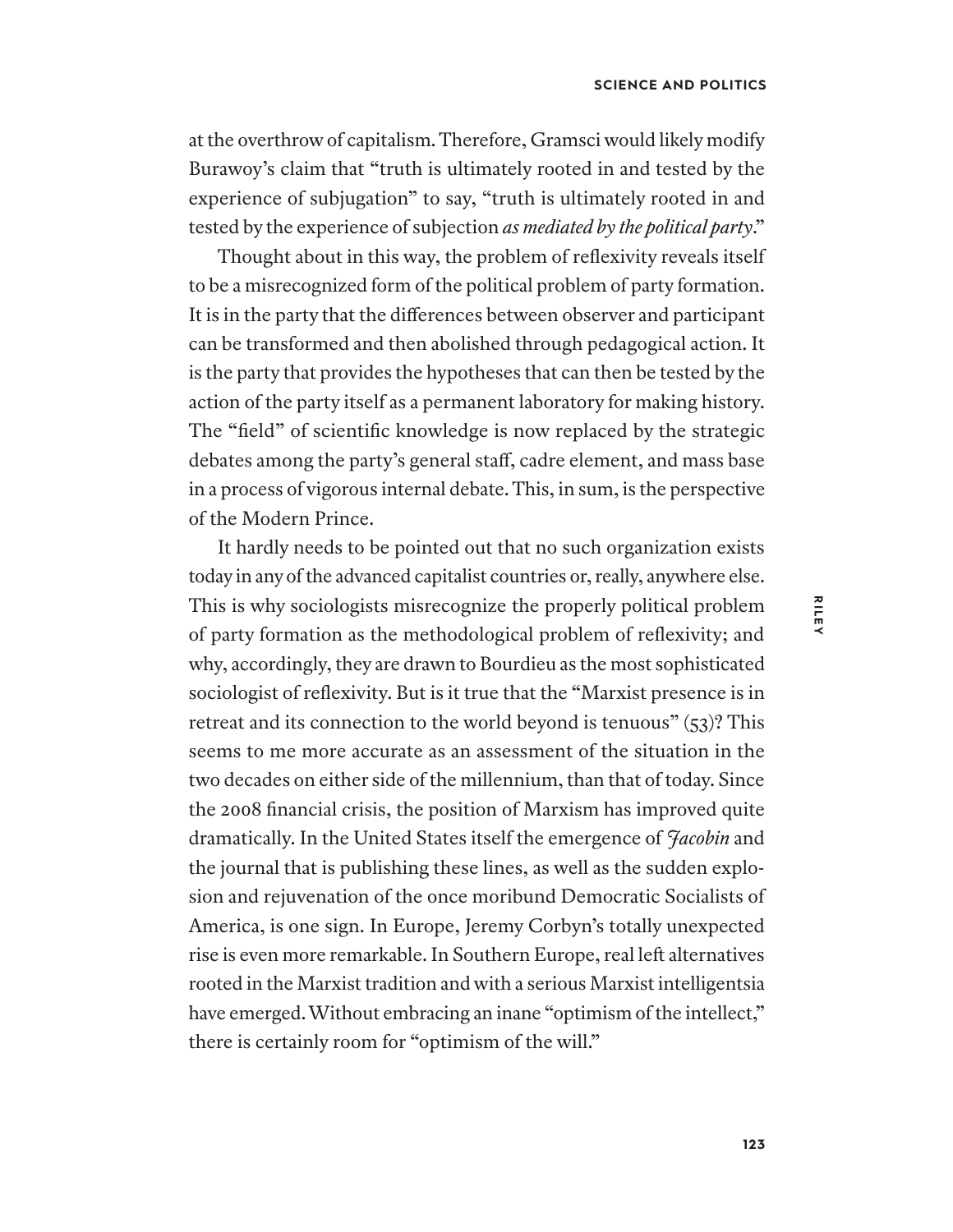## **CONCLUSION**

Bourdieu's contemporary preeminence indeed constitutes a puzzle. As these responses show, even his defenders are unable to explain in what respects he has developed explanations of class, of reproduction, and of change. Heilbron and Steinmetz simply restate what they view as Bourdieu's obviously valid class map, ignoring the fact that his evidence clearly cannot support the notion of class habitus. Burawoy, in contrast, admits that Bourdieu's class theory is nonexplanatory and tautological, and proposes instead that his real concern is misrecognition. But even if one accepts Burawoy's reading, that does not relieve Bourdieu of the task of demonstrating some nontrivial connection between class and taste. And here Burawoy is without meaningful suggestions; he asserts that class and taste are homologous, but this layers obscurity onto an already smoky argument. Furthermore, there is little evidence of a developing Bourdieusean research program growing out of *Distinction*. Instead of identifying and explaining anomalies, Bourdieusean research on class and culture has mostly focused on redefining its central concepts in ways that make them increasingly difficult to bring into relation with empirical evidence. This is the cardinal characteristic of a degenerating as opposed to progressive problem-shif.

What of social reproduction? Heilbron and Steinmetz here mostly fail to engage my points. They instead insist on the importance of practice, which boils down to asserting that most men and women most of the time are mired in misrecognition. I find it hard to see how that is a response. Burawoy usefully distinguishes between two mechanisms of social reproduction: the *illusio* produced by fields, and inculcation in the school system. But he fails to explain either why one should reduce all social life to fields, or why action in fields should produce *illusio*. He is also silent on my comparative claim that there is little connection between a well-articulated and autonomous school system, and social stability in advanced capitalism.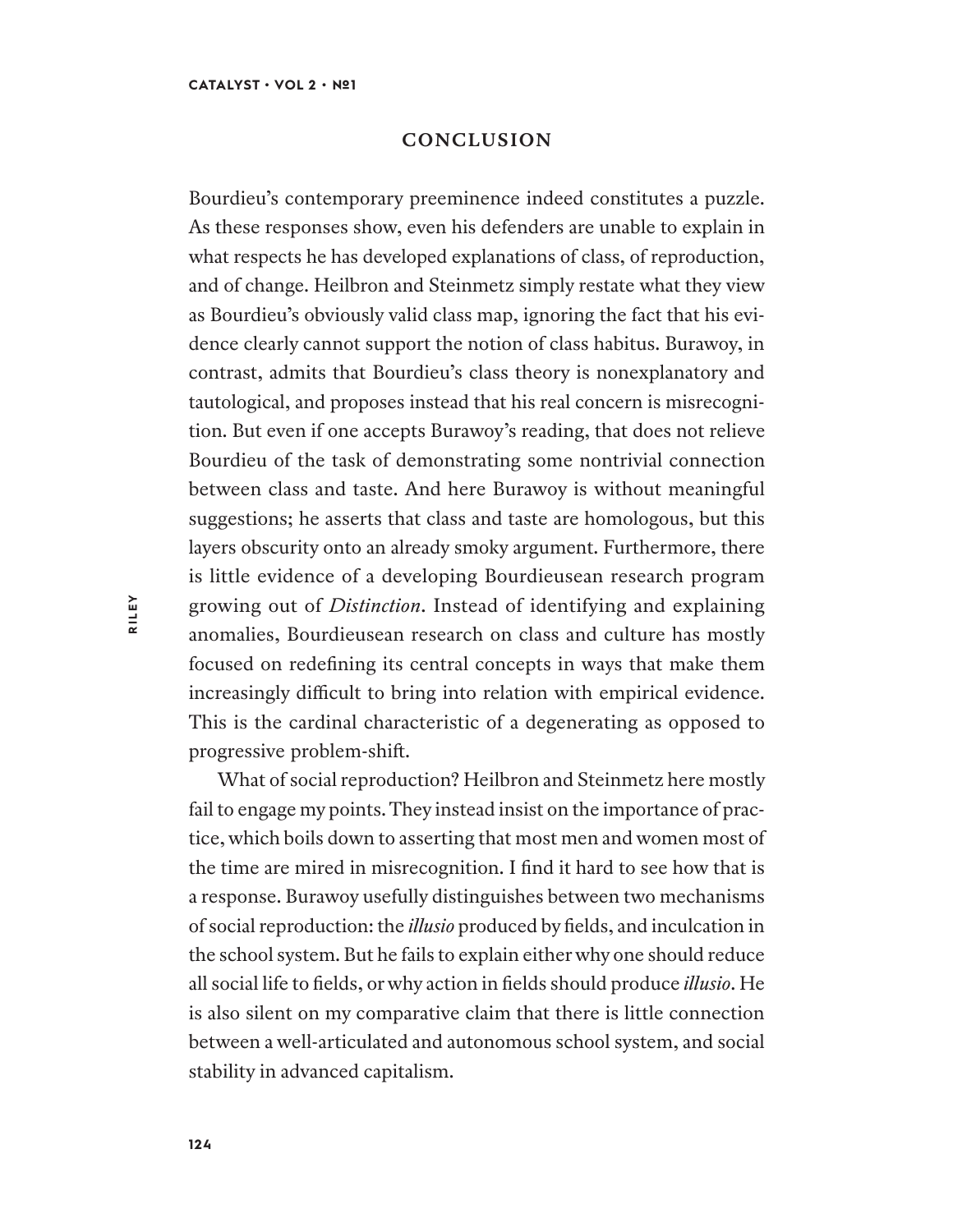Finally, neither Heilbron and Steinmetz, nor Burawoy ofer much defense of the notion that Bourdieu has a compelling theory of social change. The authors of the first critique ineptly try to make fun of me, failing to appreciate that Bourdieu operates with a question begging Durkheimian conception of diferentiation. Burawoy tries to mount a defense, but then seems to give up on the idea and ends up in agreement with me.

My critics do, however, offer an alternative source of appeal aside from Bourdieu's attempts at explanation. Both Heilbron and Steinmetz, and Burawoy, suggest that reflexivity, the sociology of sociology, is Bourdieu's most distinctive contribution. The insistence on specifying both the role of conceptualization in the construction of social reality, and the position from which social knowledge is possible, leads to both good science and a good politics. I agree with my critics that reflexivity is the secret to Bourdieu's appeal, but not because it leads to a superior science, or to a superior politics. Instead, there are two other reasons why it is the core of Bourdieu's appeal: first, because the methodology of reflexivity entrenches a social ontology that gives massive importance to intellectuals, and particularly sociologists, and second because it converts the political problem of party formation, into a methodological conundrum within sociology. In this sense, the problems of the world become problems of sociology. My critics are right; reflexivity is the key to understanding Bourdieu's appeal. But this is because reflexivity is the key to Bourdieusean theory as an ideology of sociology.

What, then, is a more adequate way of understanding the connection between science and politics? Are those who would seek to explain the social world condemned to being trapped in scholastic misrecognition, while those who act in it condemned to being trapped in the misrecognition of the "field"? Bourdieu and those who follow him would say yes. But their answer itself is a form of misrecognition, or rather a type of ideology. For Bourdieu and his followers have mistaken a concrete, historically specific, political problem for a timeless methodological dilemma, and in so doing have rendered its solution impossible. The

**RILEY**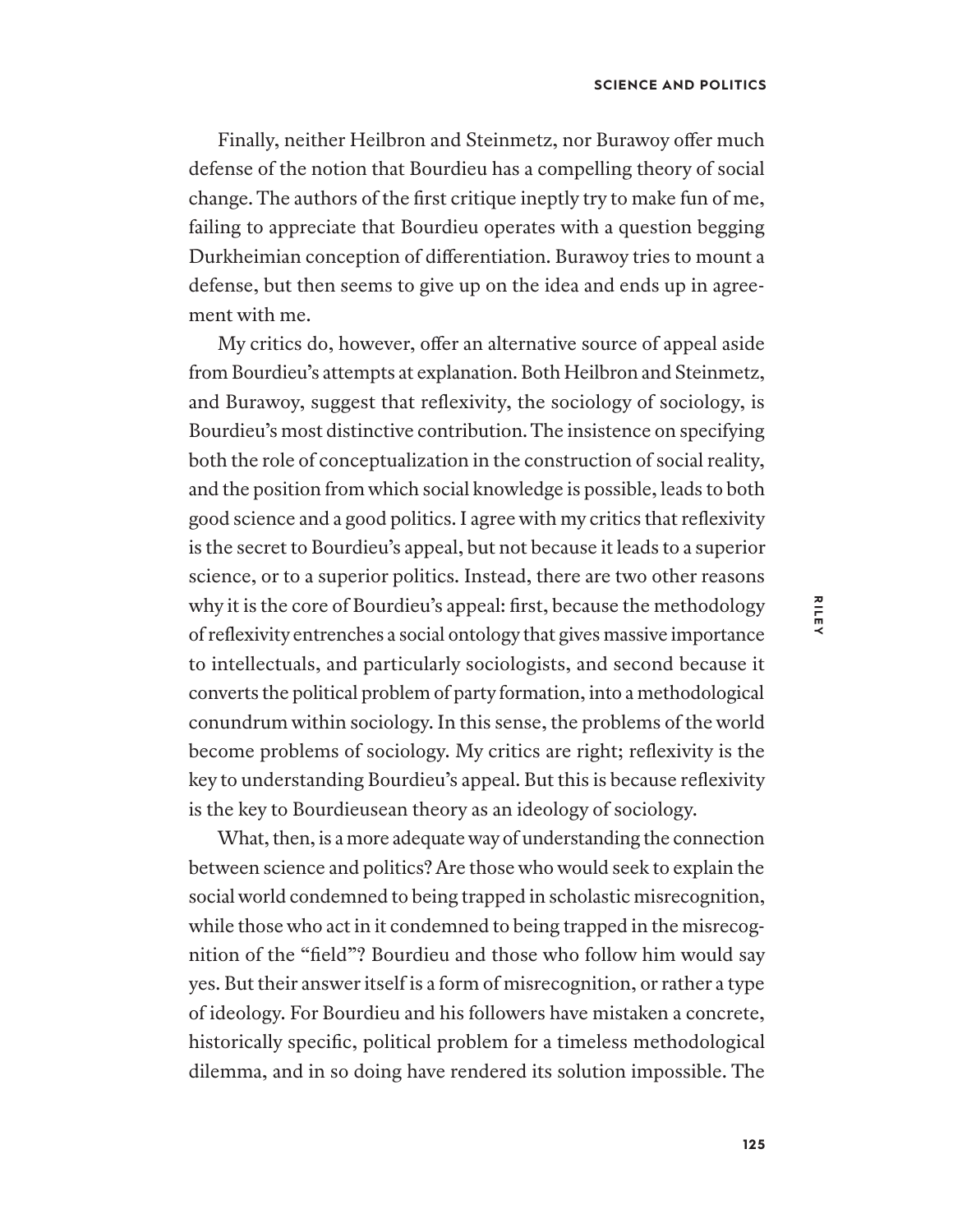type of "reflexive" sociology that the Bourdieuseans would encourage is a theoretical reflection of the very separation of political life from social science that is a characteristic of contemporary society. It is in this specific sense that the solution to the methodological dilemmas of contemporary sociology, and the fundamental organizational tasks of the Lef, point in the same direction: toward the formation of a collective will, a Modern Prince, that would fuse science and a politics in a project aimed at transcending the society that creates their separation.

## **APPENDIX ON SCHOLARSHIP**

Heilbron and Steinmetz find my article to be "sloppy and riddled with mistakes, misspellings, and omissions." Indeed, most of the substance of their article is devoted to attacking my characterizations of Bourdieu's work. They argue, first, that I mischaracterize Bourdieu's early work because I refer to *Sociologie de l'Algérie* as "masterful," and I referred to both *Sociologie de l'Algérie* and *Esquisse d'une théorie de la pratique*  as ethnographic studies. I leave to the judgment of readers whether *Sociologie de l'Algérie* is masterful. Heilbron and Steinmetz may have a point that neither book can be described as ethnography, since both lack much explicit discussion of the empirical materials on which they are based. Perhaps it would be better to describe these studies as "ethnological" rather than "ethnographic," but the point remains that both books are based empirically on direct experience and observation of the social relations Bourdieu is describing rather than survey research, or secondary and archival evidence. They are clearly the product of what David Swartz describes as a "'self-taught' ethnologist."<sup>35</sup> Or, as Heilbron³⁶ puts the point in *French Sociology*, "The first characteristic of Bourdieu's Algerian research was the intense fieldwork itself." If, however, Heilbron and Steinmetz insist, I would be quite willing to revise

<sup>35</sup> David Swartz, *Culture & Power: The Sociology of Pierre Bourdieu* (Chicago: University of Chicago Press, 1997), 22.

<sup>36</sup> Johan Heilbron, *French Sociology* (Ithaca: Cornell University Press, 2015), 199.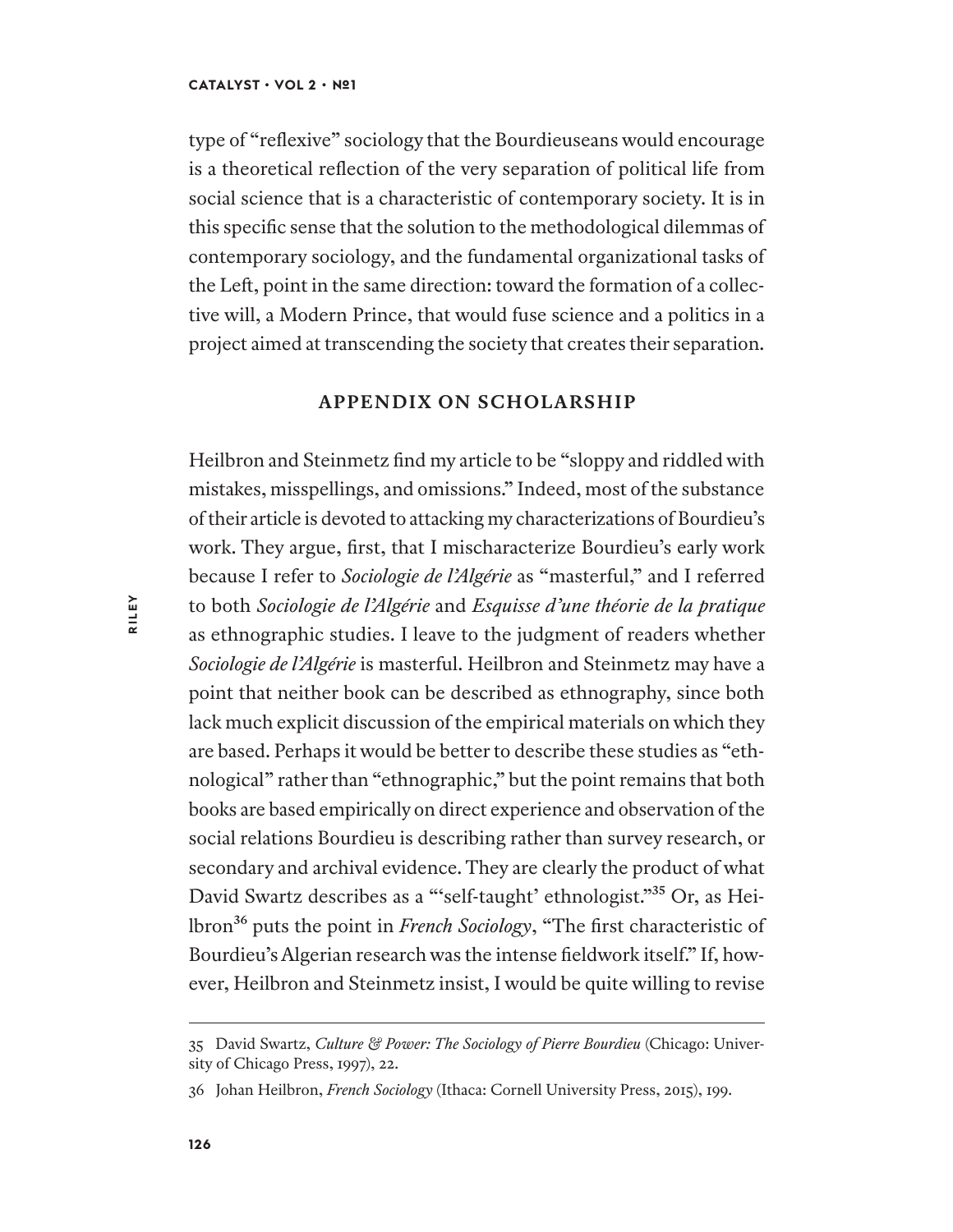the ofending phrase from "producing two masterful ethnographic studies" to "producing two studies." The change makes absolutely no diference to the substance of my argument.

The authors' second critique of my scholarship is that I incorrectly identified both the name of the center in which Bourdieu became Raymond's Aron's secretary, and that I incorrectly identified the date he assumed these responsibilities. Heilbron and Steinmetz claim that, "Bourdieu did become secretary to Raymond Aron's research center, not in 1964, but in 1962; the center in question was not the Center for Historical Sociology,' but the Center for European Sociology." These lines address my claim that "In 1964 Aron called on Bourdieu to administer his Ford-Foundation funded Center for Historical Sociology," which in turn is based on David Swartz's book. Heilbron and Steinmetz are right that I should have included "European" in front of "Center." On the other matters, however, the secondary literature is contradictory. Swartz, who in this matter follows Robert Colquhoun<sup>37</sup> states both that in 1961 Raymond Aron founded, with money from the Ford Foundation, the "European Center for Historical Sociology," and that Bourdieu "assume[d] administrative responsibilities of the center" in  $1964$ .<sup>38</sup> Furthermore, Swartz states that Bourdieu "founded his own Center for European Sociology" after the 1968 split with Aron.<sup>39</sup> According to Heilbron's book, which relies on Joly's<sup>40</sup> account, Aron founded a "Center for European Sociology" in 1959, and Bourdieu became its "general secretary" in 1962, but "was elected director of studies two years later."<sup>41</sup> (This elevation in status perhaps explains Swartz's claim that Bourdieu assumed administrative duties in 1964). If Joly's account is to be believed, which seems reasonable since it is the most detailed,

<sup>37</sup> Robert Colquhoun, *Raymond Aron* (London: Sage Publications, 1986), 339–340.

<sup>38</sup> *Culture & Power*, 23.

<sup>39</sup> *Culture & Power*, 24.

<sup>40</sup> Marc Joly, *Devenir Norbert Elias: Histoire crois*é*e d'un processus de reconnaissance scientifique: la reception fran*ç*aise* (Paris: Fayard, 2012), 221–222.

<sup>41</sup> *French Sociology*, 202.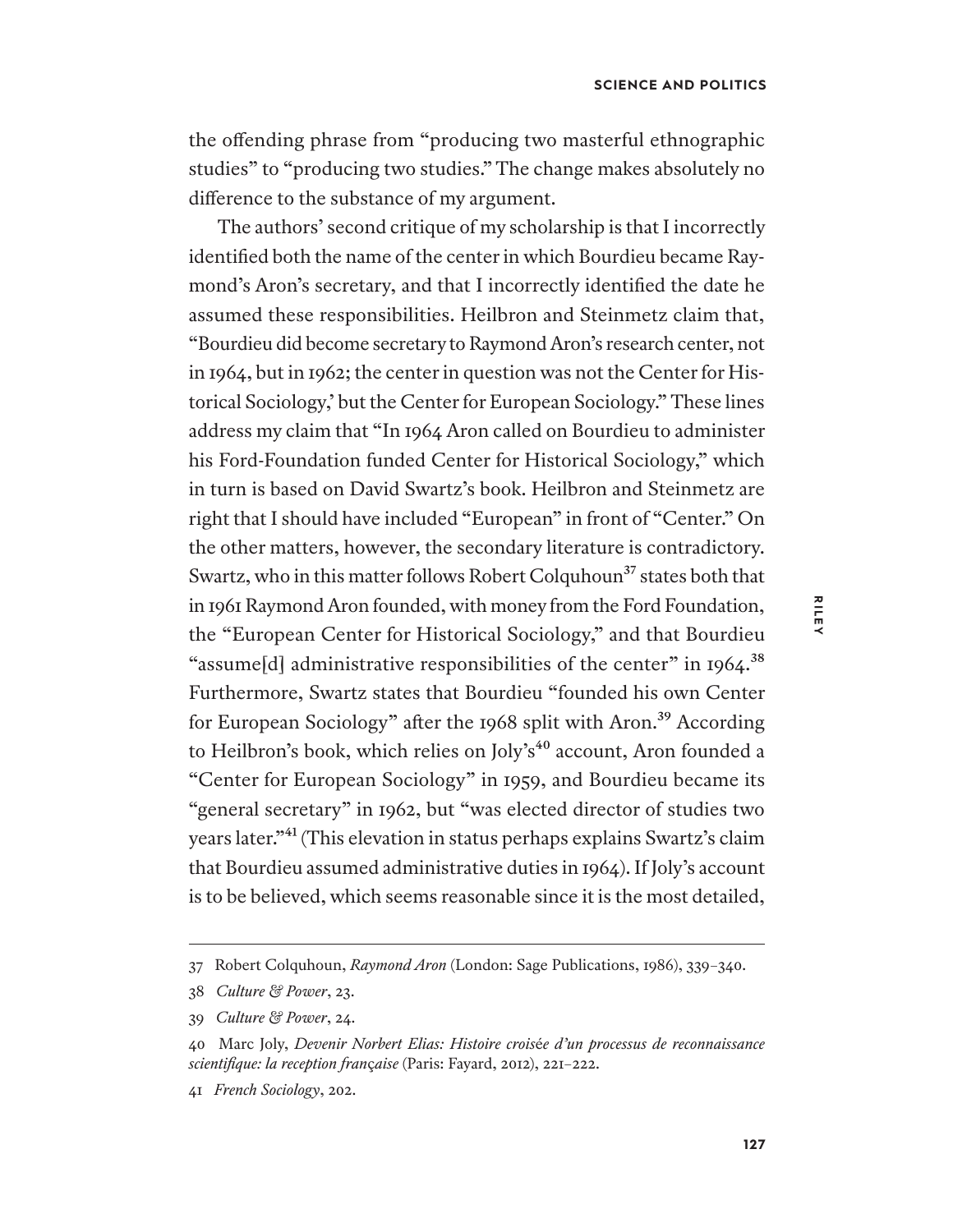what actually happened is that the Center for European Sociology split in two following the split between Bourdieu and Aron. Bourdieu now (in 1968) took charge of something called the "Center for European Sociology-Center for the Sociology of Education and Culture." Meanwhile Aron established the "European Center of Historical Sociology."<sup>42</sup> It is possible that Swartz incorrectly named Aron's original center, confusing it with the post-1968 institution. It is perhaps best to leave the resolution of this matter to historians of French sociology, especially since it has no bearing on any of the arguments made in my article.

The authors finally claim that I mischaracterize the dates of Bourdieu's works in writing that "By the late seventies and early eighties his major mature works had appeared." They are correct. The sentence should read "By the late seventies and early eighties his major mature works had *begun to* appear." Again, this revision has no implications for my argument.

Another somewhat disconnected matter is important to discuss here. The two authors attack my description of *Actes de la recherche en sciences sociales* as a factory of Bourdieu's work. This is in part based on a willful misreading. They accuse me of stating that Bourdieu ran *Actes* like a factory (presumably while wearing a bowler and tails), a claim which I never made. What I did say is that *Actes* was a factory, in the sense that it produced an enormous amount of work by Bourdieu, his collaborators, and his students. The important substantive issue, whatever description the authors prefer, is that *Actes* was, and is, fundamentally a Bourdieusean journal. During his lifetime Bourdieu and his intellectual collaborators obviously hegemonized it: a completely understandable fact since they had, afer all, founded it. These scholars, and above all Bourdieu himself, used the journal to publish pieces of research that would then often later appear in book form. But Heilbron and Steinmetz seem to want to suggest that *Actes* was something diferent: an open arena for competing theoretical positions and interdisciplinary

<sup>42</sup> *Devenir Norbert Elias*, 221.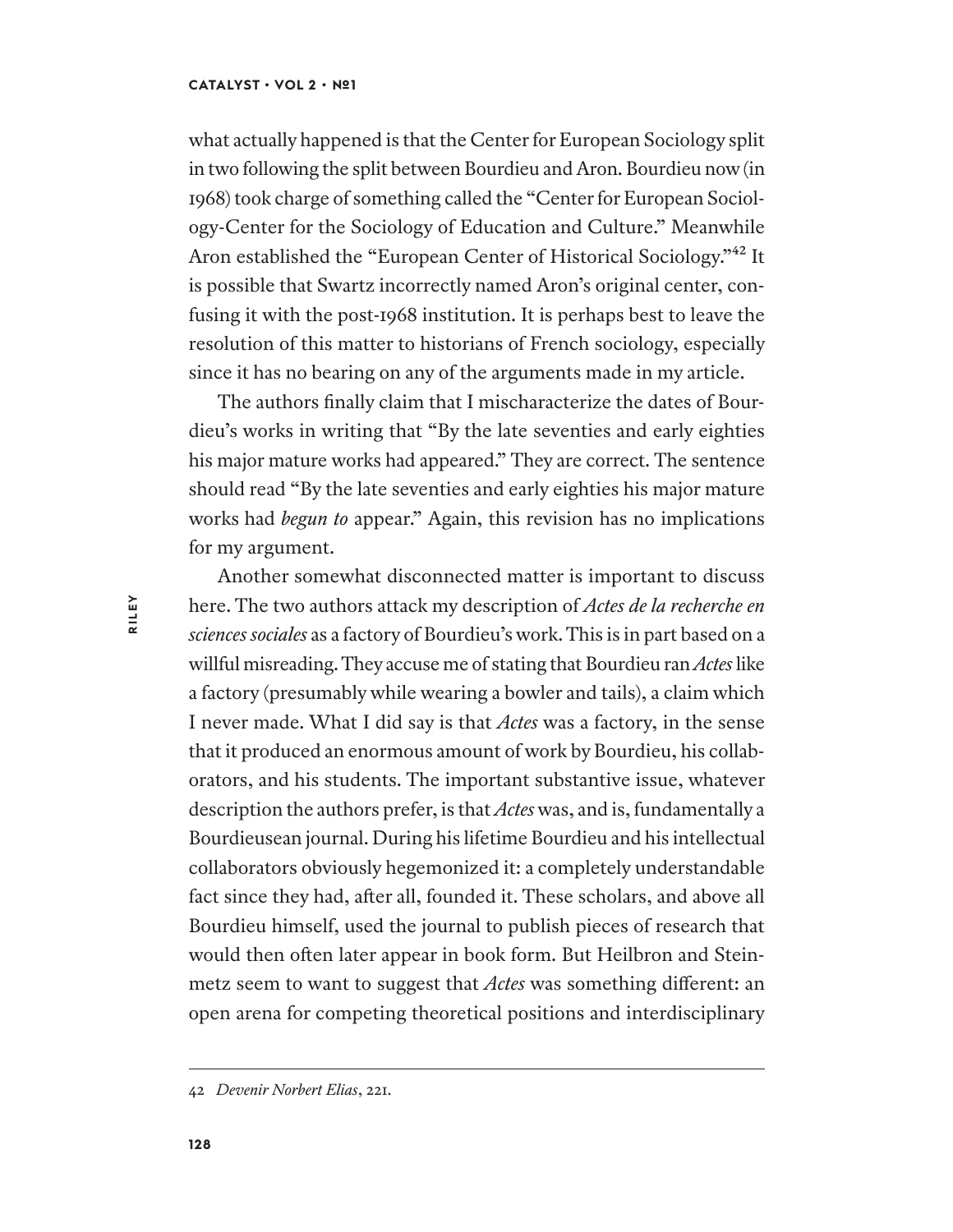research, a collective intellectual establishing the truth through research and debate. Here is their characterization:

*Actes* published work by some of the most innovative social scientists and humanists in the world: historians such as Christophe Charle, Roger Chartier, Robert Darnton, Eric Hobsbawm, Jūrgen Kocka, Carl Schorske, Joan Scott, and E.P. Thompson, sociologists like Cicourel, Elias, Gofman, Zelizer, anthropologists Bateson and Goody, economists Robert Boyer and Amartya Sen, linguists Ducrot, Encrevé, and Labov, classicist Jean Bollack, sinologists Jacques Gernet and Pierre-Etienne Will. To imply that this journal was run like a Bourdieu "factory" is laughable. It also fundamentally misrecognizes the project of *Actes* as an interdisciplinary crossroads of the critical social and human sciences. [47]

Whose view, mine, Heilbron's and Steinmetz's, is closer to the truth? *Actes* has usefully published an online index of authors for the period from 1975 to 2003. $^{43}$  Next to each author's name is the number of articles they published over the period. What does the distribution of articles per author look like? Over this period, *Actes* published 1,086 articles. The mean number of articles per author was about 2. But the maximum number of articles published by a single author was Pierre Bourdieu's 95 (more than three times greater than the next most productive author, Loïc Wacquant). Both the median and the modal number of articles was 1. Thus, the distribution of articles per author is highly skewed as figure 2 shows graphically.

Consider just the number articles published by authors who published 5 or more articles (including Heilbron). These accounted for 442 of the total 1,086 articles, or about 41 percent of the total number of articles. But only 39 of the 535 authors who published in the journal over this period published 5 or more articles. Thus, 7 percent of the

<sup>43</sup> The information is available here: http://www.persee.fr/collection/arss.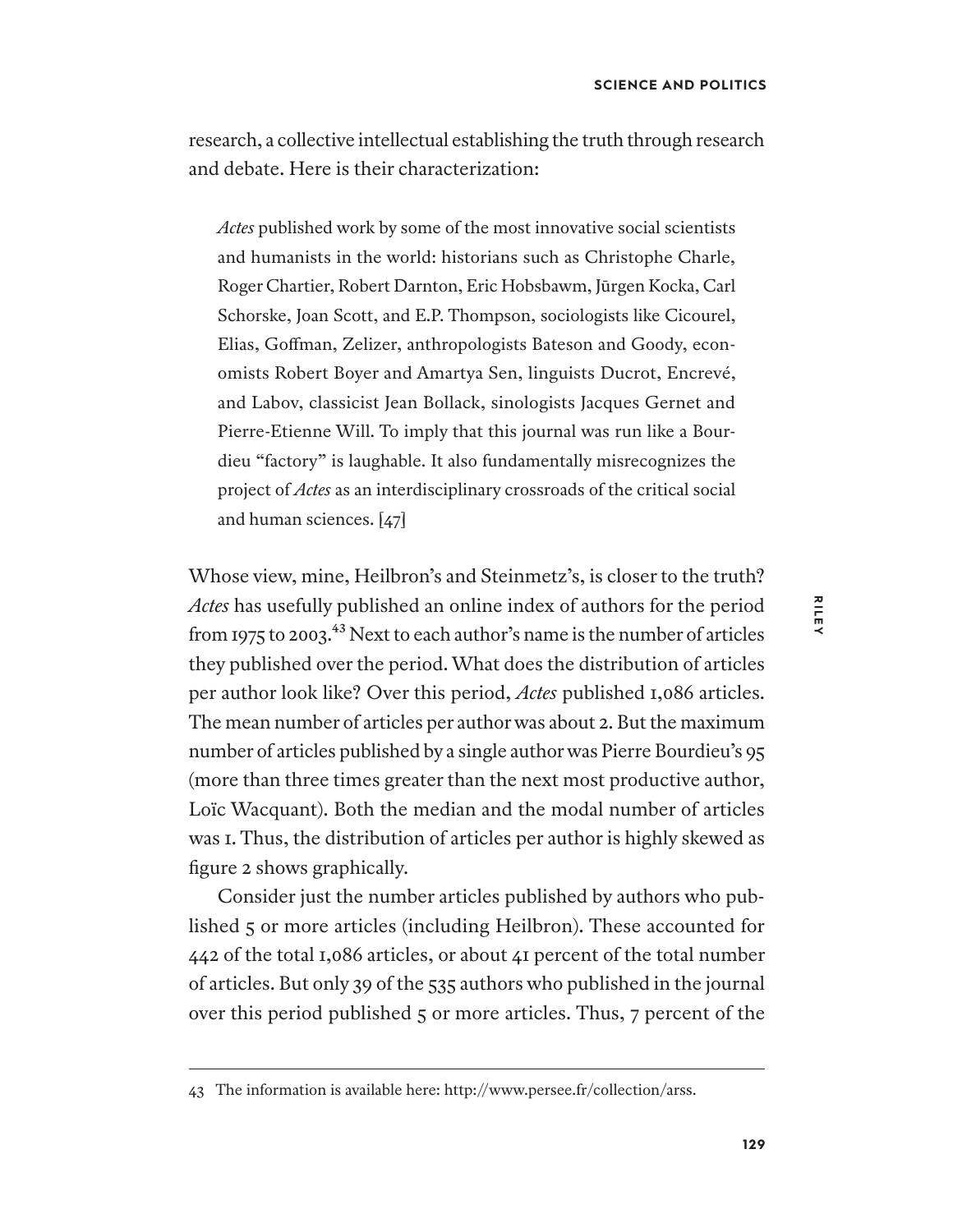authors accounted for just under half of the total intellectual output. Was this core group Bourdieusean? Broadly speaking, yes. It turns out that 29 of these highly productive authors can be classified as Bourdieuseans in that they systematically deploy a Bourdieusean framework in at least some of their published work. Together these authors produced 364 articles, accounting for approximately 34 percent of all the articles published in *Actes* over the period.



What of the articles that were not produced by Bourdieuseans per se? Most of this work, for example Victor Karady's studies of the history of the university and French sociology, or Heilbron's studies of Belgian sociology and literary translation, fit in easily with the Bourdieusean program: in this case, the study of intellectuals and intellectual "fields."

We might next turn to how *Actes* treated alternative theoretical traditions, and especially Marxism. Heilbron and Steinmetz's reference to pieces by E.P. Thompson and Eric Hobsbawm might suggest an openness to this tradition. But this is true only in a highly relative way. Thompson's 1976 article is particularly revealing. The relevant fact about Thompson, apart from being perhaps the most famous social historian writing at the time and thus an attractive ornament, is that he had penned excoriating polemics against both Althusser and the group of scholars around the *New Lef Review* who were systematically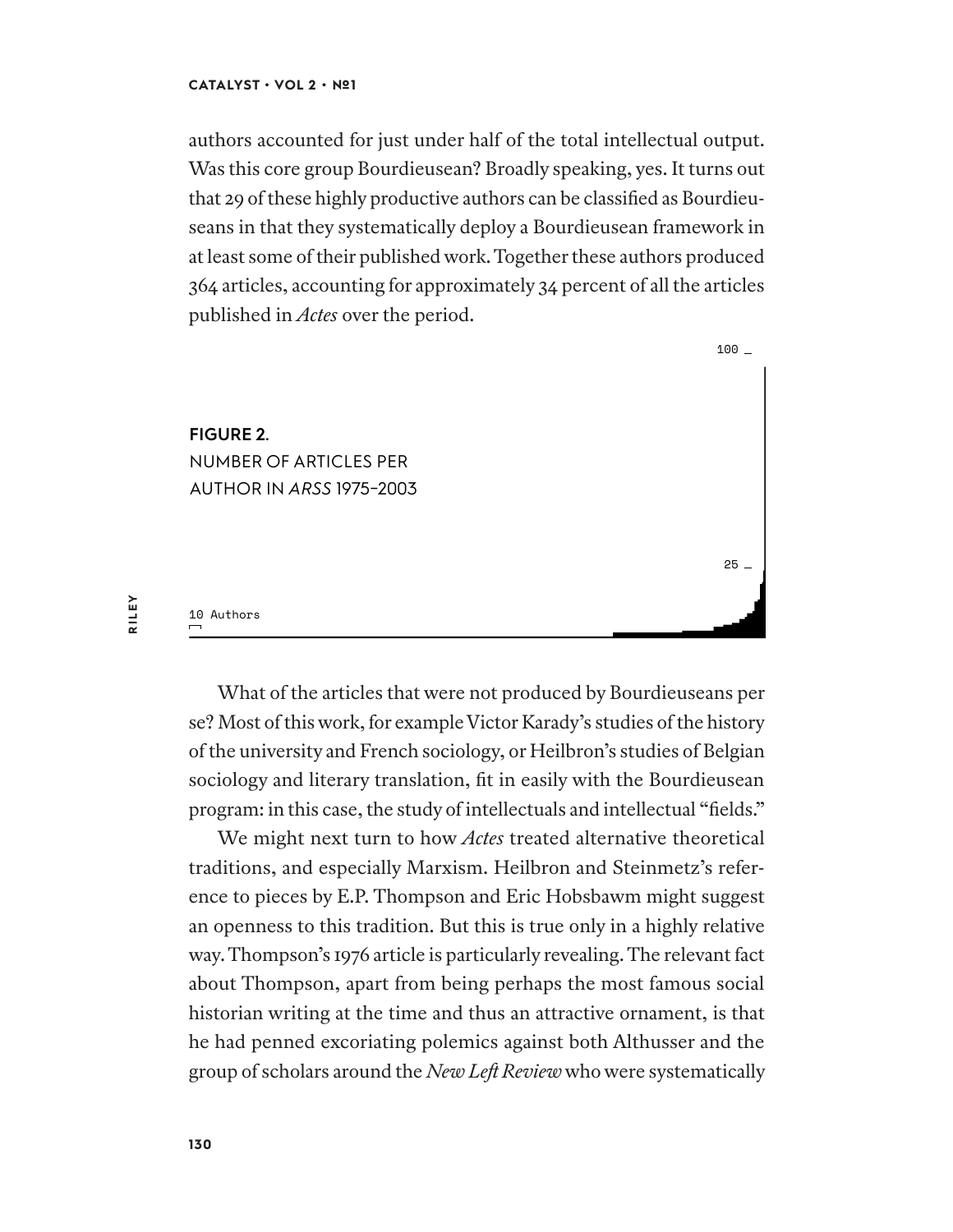introducing European Marxism to Britain at the time.<sup>44</sup> So, Thompson must have been a very congenial figure for Bourdieu, who would have seen in him a kindred spirit in the struggle against the Althusserians. Of course, this is extraordinarily paradoxical since Bourdieu's theoretical outlook was far closer to Althusser's than to Thompson's. It was lef to Jean-Claude Chamboredon to square this circle in *Actes*, explaining in his preface to Thompson's article that *The Making of the English Working Class* broke with "the pious cult of the remembrance of the origins of the working class" and "the moving description of workers' exploitation."<sup>45</sup> Obviously, however, Thompson's masterpiece is full of "moving descriptions of workers' exploitation"; indeed one of its central points is to evoke the experience of exploitation, and to point out that it was named and discussed as such by members of the working class.<sup>46</sup> Here, intellectual-political sympathy trumped a yawning chasm of diference in theoretical approach.

The case of Eric Hobsbawm is slightly diferent. The crucial point about him is that he has always worn his Marxism lightly: there is very little explicit theoretical stance-taking in his work. The two pieces that he published in *Actes*, a translation of a brilliant study on the changing position of women in popular democratic and socialist iconography, and a brief conceptual piece on ethnic conflict, posed no particular challenges to Bourdieusean sociology. Furthermore, the two men had

<sup>44</sup> This polemic is one of the stranger episodes in the history of the intellectual lef since Thompson and his polemical targets had largely the same view of historical development: for both, English capitalism, unlike its French counterpart, had emerged within the institutional framework of a preexisting state and was characterized by a gradual reconversion of the gentry rather than a revolutionary cataclysm. In his article for *Actes*, "Modes de domination et révolutions en Angleterre," 135–151, 135, Thompson references this polemic when he criticizes "a history where classes are metaphorical entities and where a sociology of class and class-consciousness is lacking — all characteristic of attempts to reconstruct and re-evaluate English history undertaken by certain currents of the English new lef" [AKA Perry Anderson and Tom Nairn].

<sup>45</sup> Jean-Claude Chamboredon, "Modes de domination et révolutions en Angleterre," *Actes de la recherche en sciences sociales* 2–3 (1976): 133–135, 134.

<sup>46</sup> E.P. Thompson, *The Making of the English Working Class* (New York: Vintage, 1963), 445.